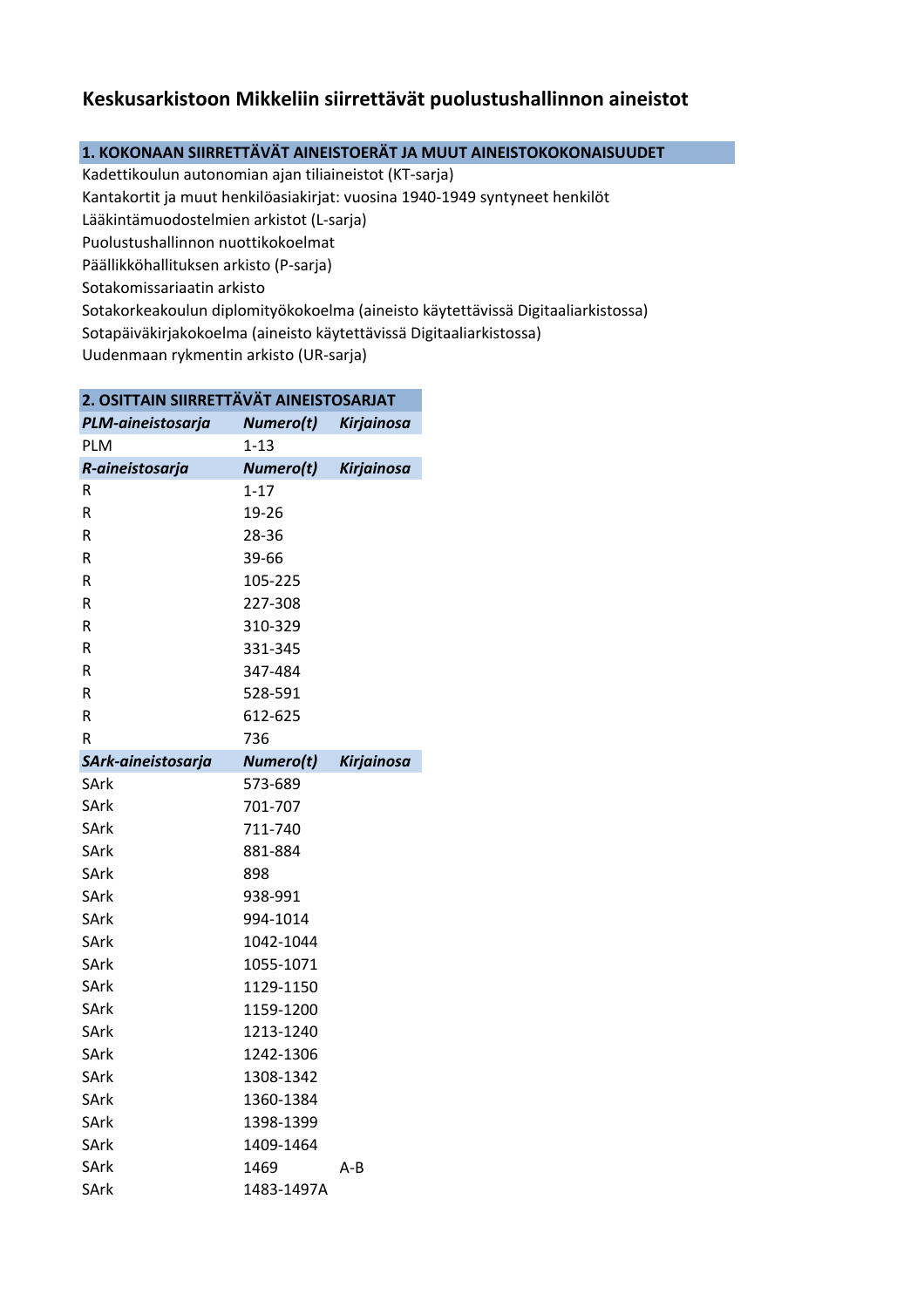| SArk        | 1498-1503     |                   |
|-------------|---------------|-------------------|
| SArk        | 1508          |                   |
| SArk        | 1514-1536     |                   |
| SArk        | 1586          |                   |
| SArk        | 1589          |                   |
| SArk        | 1600          |                   |
| SArk        | 1603-1620     |                   |
| SArk        | 1622-1624     |                   |
| SArk        | 1653          |                   |
| SArk        | 1662-1673B    |                   |
| SArk        | 1714-1716     |                   |
| SArk        | 1723-1731     |                   |
| SArk        | 1734-1757     |                   |
| SArk        | 1807-1816     |                   |
| SArk        | 1885-1904     |                   |
| SArk        | 1909-1915     |                   |
| SArk        | 1920-1945     |                   |
| SArk        | 1955          |                   |
| SArk        | 1991          |                   |
| SArk        | 1993-1998     |                   |
| SArk        | 2048-2091     |                   |
| SArk        | 2095-2096     |                   |
| SArk        | 2098-2099     |                   |
| SArk        | 2103-2108     |                   |
| SArk        | 2111          |                   |
| SArk        | 2114-2115     |                   |
| SArk        | 2212-2229     |                   |
| SArk        | 2282          |                   |
| SArk        | 2303          |                   |
| T-sarja     | <b>Numero</b> | <b>Kirjainosa</b> |
| т           | 618           |                   |
| Т           | 655           |                   |
| $\mathsf T$ | 718           |                   |
| $\mathsf T$ | 724           |                   |
| $\mathsf T$ | 856           |                   |
| $\mathsf T$ | 859           |                   |
| $\mathsf T$ | 1065          |                   |
| $\mathsf T$ | 1066          |                   |
| $\mathsf T$ | 1073          |                   |
| $\mathsf T$ | 1074          |                   |
| $\mathsf T$ | 1105          |                   |
| $\mathsf T$ | 1106          |                   |
| $\mathsf T$ | 1594          |                   |
| $\mathsf T$ | 1595          |                   |
| $\mathsf T$ | 1696          |                   |
| $\mathsf T$ |               |                   |
| $\mathsf T$ | 2047          |                   |
|             | 2168          |                   |
| $\mathsf T$ | 2169          |                   |
| $\mathsf T$ | 2180          |                   |
| $\mathsf T$ | 2599          |                   |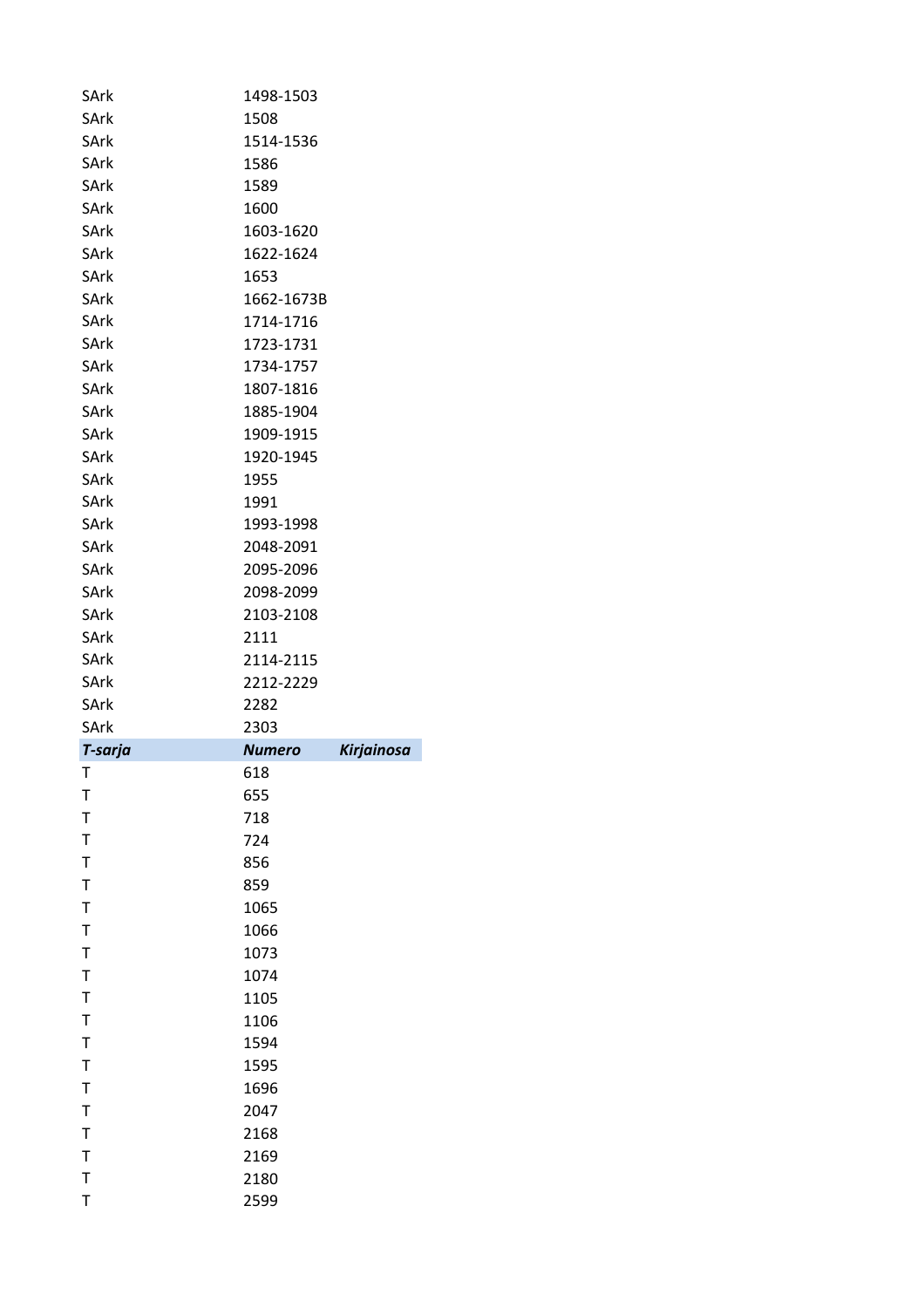| T           | 2618 |   |
|-------------|------|---|
| T           | 2736 |   |
| T           | 2747 |   |
| T           | 3006 |   |
| T           | 3075 |   |
| T           | 3148 |   |
| T           | 3149 |   |
| T           | 3150 |   |
| T           | 3303 |   |
| T           | 3304 |   |
| T           | 3643 |   |
| T           | 3644 |   |
| T           | 3645 |   |
| T           | 3667 |   |
| T           | 3675 |   |
| T           | 3706 |   |
| T           | 3734 |   |
| T           | 3735 |   |
| T           | 3824 |   |
| T           | 3825 |   |
| T           | 3926 |   |
| T           | 3927 |   |
| T           | 3950 |   |
| T           | 4005 |   |
| T           | 4006 | Α |
| T           | 4006 | B |
| T           | 4006 | C |
| T           | 4007 |   |
| T           | 4009 |   |
| T           | 4010 |   |
| T           | 4011 | А |
| Т           | 4011 | В |
| T           | 4011 | C |
| T           | 4012 |   |
| T           | 4014 |   |
| T           | 4021 |   |
| T           | 4028 |   |
| T           | 4030 |   |
| T           | 4054 |   |
| T           | 4057 |   |
| T           | 4060 |   |
| T           | 4065 |   |
| T           | 4066 |   |
| $\mathsf T$ | 4075 |   |
| T           | 4076 |   |
| T           | 4078 |   |
| T           | 4089 |   |
| T           | 4093 |   |
| T           | 4097 |   |
| $\mathsf T$ | 4255 |   |
|             |      |   |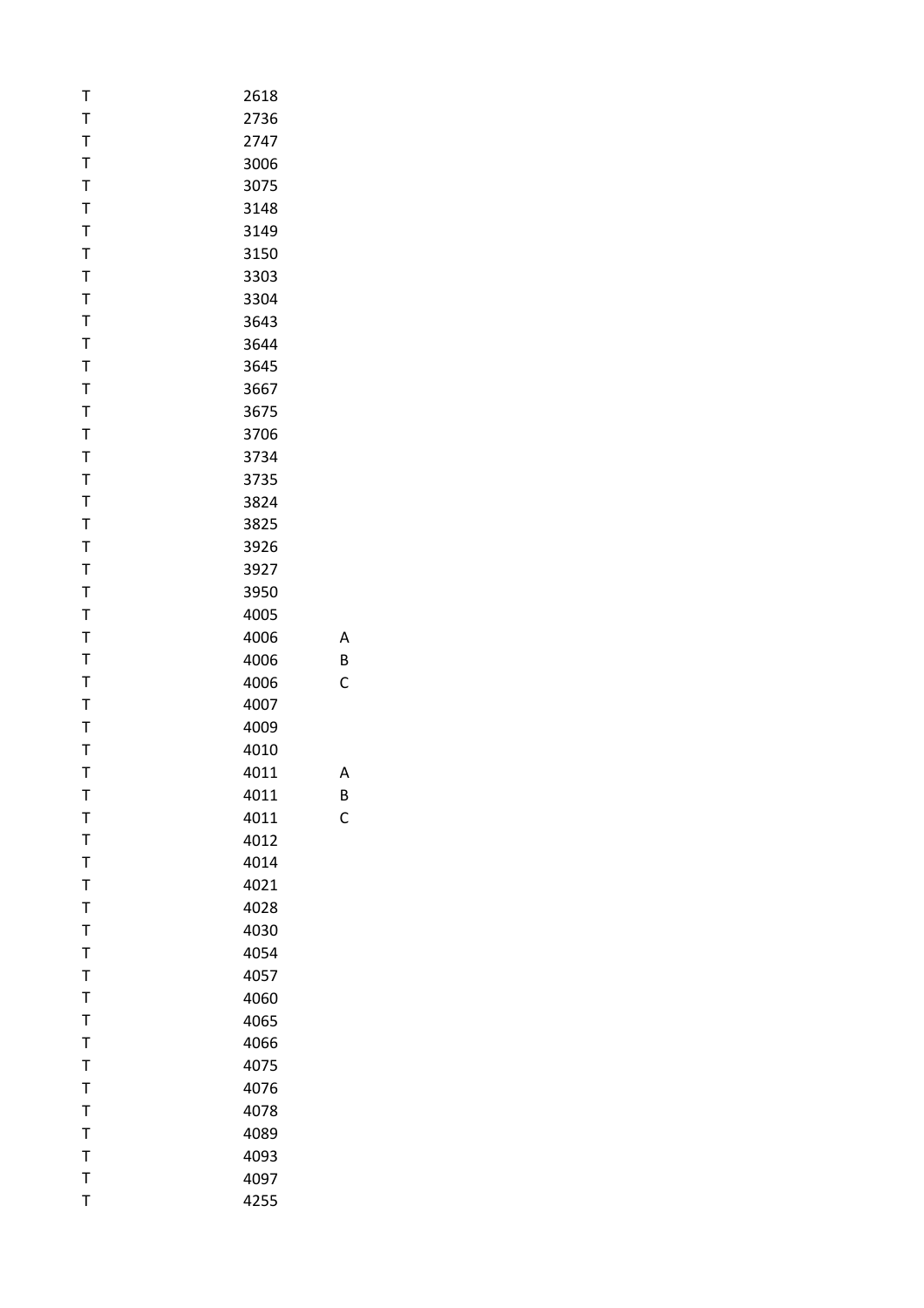| T            | 4408         |
|--------------|--------------|
| T            | 4741         |
| T            | 4751         |
| T            | 4756         |
| T            | 4828         |
| T            | 4893         |
| T            | 5073         |
| T            | 5109         |
| T            | 5110         |
| T            | 5253         |
| T            | 5322         |
| T            | 5370         |
| T            | 5371         |
| T            | 5546         |
| T            | 5554         |
| Τ            | 5578         |
| T            | 5699         |
| T            | 5745         |
| T            | 5818         |
| T            | 5819         |
| T            | 5820         |
| T            | 5821         |
| T            | 5822         |
| T            | 6057         |
| T            | 6261         |
| T            |              |
| T            | 6262<br>6346 |
| T            | 6347         |
| T            |              |
| T            | 6519         |
| T            | 6520<br>6652 |
|              |              |
| т            | 6655         |
| T            | 6807         |
| T            | 6992         |
| T            | 7135         |
| T            | 7166         |
| T            | 7167         |
| T            | 7238         |
| T            | 7294         |
| T            | 7393         |
| T            | 7528         |
| T            | 7596         |
| T            | 7643         |
| T            | 7644         |
| $\mathsf{T}$ | 7649         |
| T            | 7650         |
| T            | 7652         |
| T            | 7817         |
| T            | 7867         |
| T            | 7868         |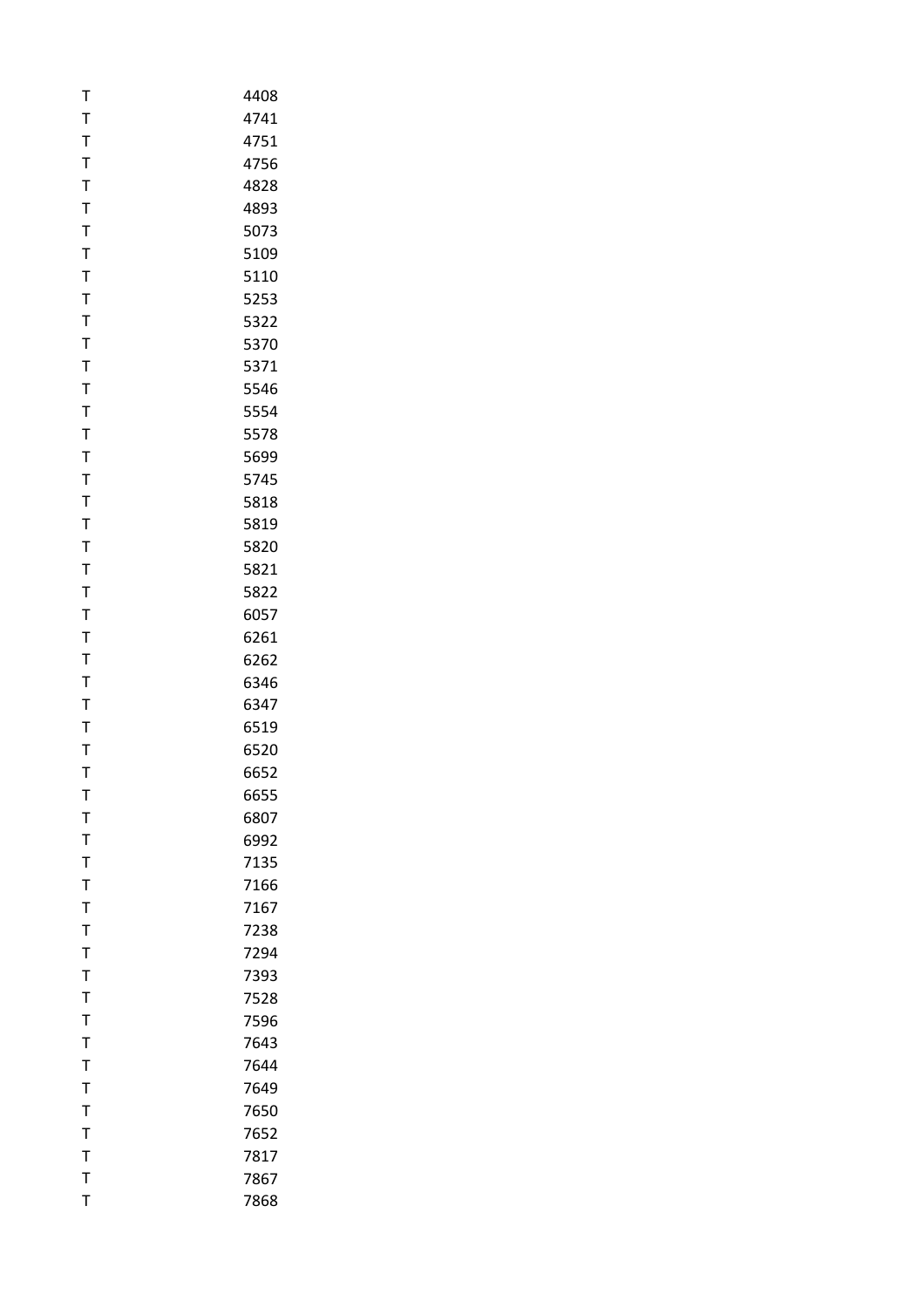| T            | 7878 |
|--------------|------|
| T            | 7971 |
| T            | 7972 |
| T            | 8035 |
| $\mathsf T$  | 8043 |
| T            | 8162 |
| T            | 8228 |
| T            | 8299 |
| T            | 8300 |
| T            | 8301 |
| T            | 8333 |
| T            | 8345 |
| T            | 8535 |
| T            | 8568 |
| T            | 8577 |
| Т            | 8578 |
| T            | 8579 |
| T            | 8580 |
| $\mathsf T$  | 8581 |
| T            | 8582 |
| T            | 8583 |
| T            | 8584 |
| T            | 8585 |
| T            | 8587 |
| T            | 8588 |
| T            | 8589 |
| T            | 8590 |
| T            | 8591 |
| T            | 8592 |
| T            | 8637 |
| T            | 8638 |
| т            | 8639 |
| T            | 8645 |
| T            | 8646 |
| T            | 8657 |
| T            | 8687 |
| T            | 8703 |
| Τ            | 8710 |
| T            | 8717 |
| T            | 8718 |
| $\mathsf{T}$ | 8719 |
| T            | 8723 |
| T            | 8789 |
| T            | 8805 |
| T            | 8813 |
| T            | 8834 |
| T            | 8835 |
| T            | 8836 |
| T            | 8837 |
| T            | 8866 |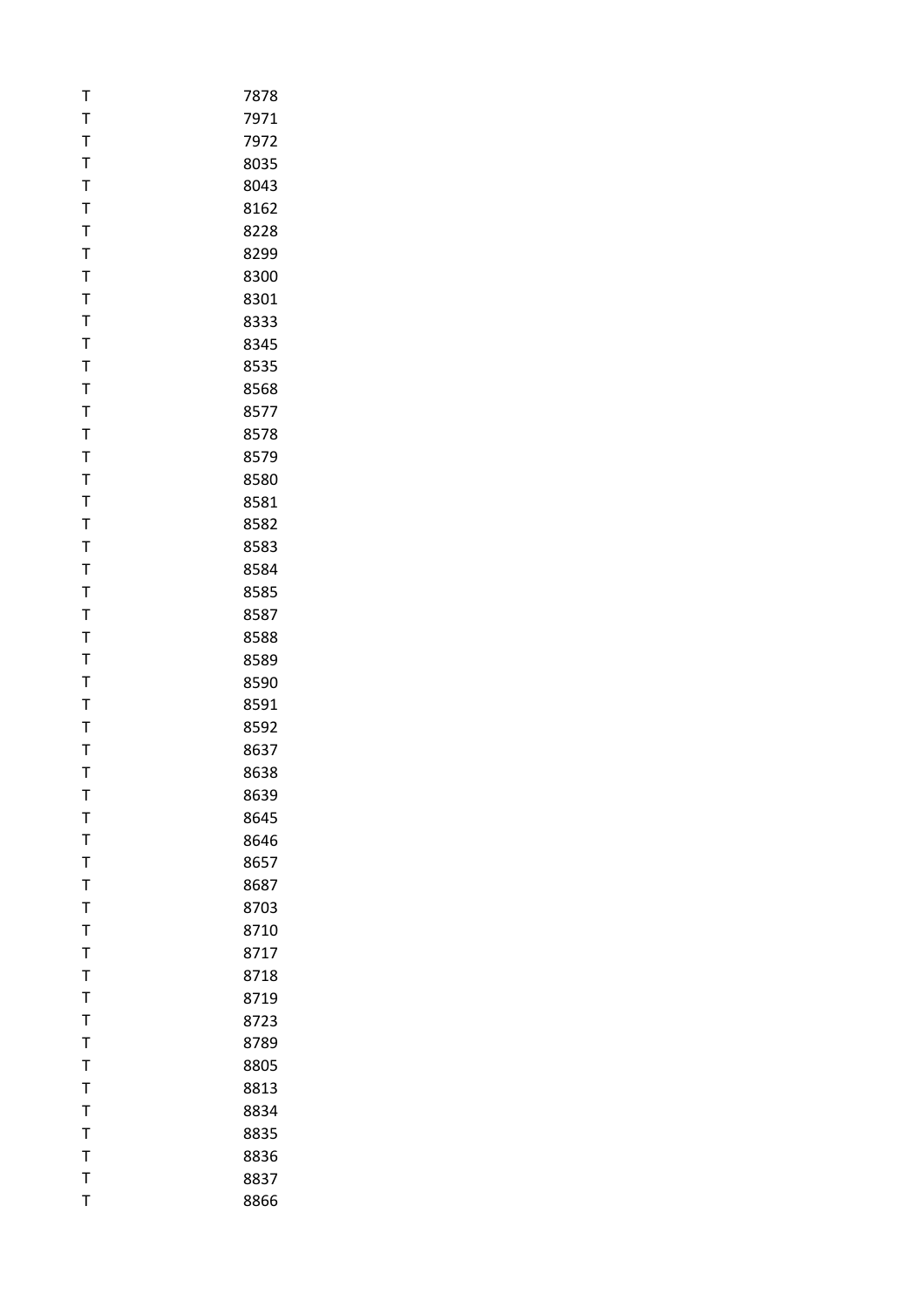| Т           | 8868 |
|-------------|------|
| T           | 8901 |
| T           | 8934 |
| T           | 8966 |
| T           | 8967 |
| T           | 8970 |
| T           | 8977 |
| T           | 8984 |
| T           | 8985 |
| T           | 8986 |
| Т           | 8987 |
| T           | 8988 |
| T           | 8989 |
| T           | 8990 |
| T           | 8991 |
| Т           | 8992 |
| T           | 8993 |
| T           | 8994 |
| T           | 9031 |
| T           | 9032 |
| T           | 9033 |
| T           | 9035 |
| T           | 9036 |
| T           | 9037 |
| T           | 9120 |
| Τ           | 9121 |
| T           | 9122 |
| T           | 9123 |
| T           | 9124 |
| Т           | 9125 |
| T           | 9126 |
| т           | 9127 |
| T           | 9128 |
| T           | 9129 |
| T           | 9131 |
| $\mathsf T$ | 9197 |
| T           | 9214 |
| T           | 9241 |
| T           | 9242 |
| T           | 9243 |
| T           | 9251 |
| T           | 9282 |
| T           | 9283 |
| T           | 9319 |
| T           | 9320 |
| T           | 9321 |
| T           | 9322 |
| $\mathsf T$ | 9323 |
| T           | 9326 |
| T           | 9337 |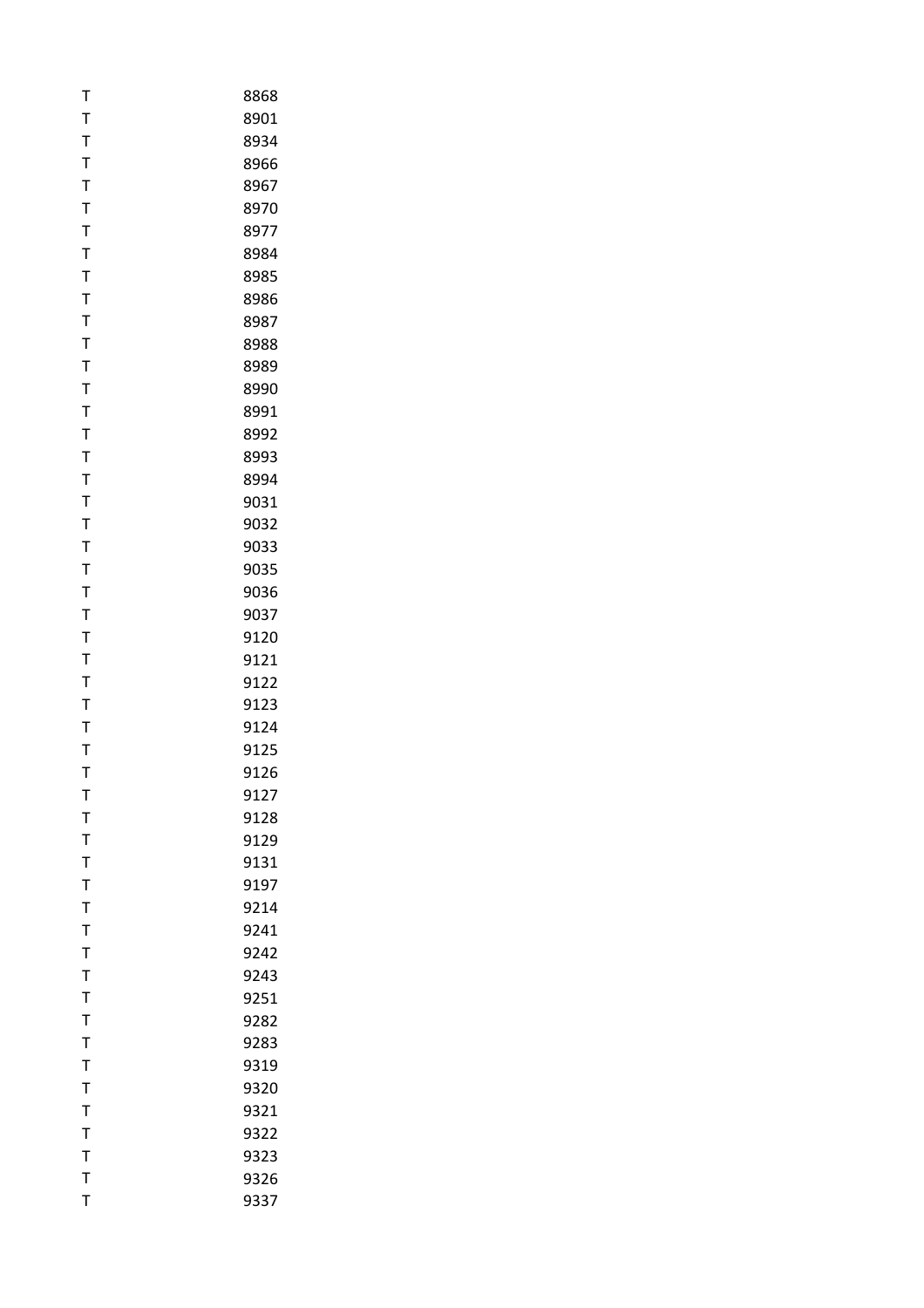| Т           | 9343  |
|-------------|-------|
| T           | 9367  |
| T           | 9368  |
| T           | 9384  |
| T           | 9387  |
| T           | 9390  |
| T           | 9543  |
| T           | 9608  |
| T           | 9610  |
| T           | 9612  |
| Т           | 9689  |
| T           | 9754  |
| T           | 9760  |
| T           | 9761  |
| T           | 9762  |
| Т           | 9847  |
| T           | 9886  |
| T           | 9904  |
| T           | 9905  |
| T           | 9906  |
| T           | 9907  |
| T           | 9908  |
| T           | 9909  |
| T           | 9987  |
| T           | 10115 |
| Τ           | 10189 |
| T           | 10190 |
| T           | 10211 |
| T           | 10265 |
| Т           | 10266 |
| T           | 10276 |
| т           | 10277 |
| T           | 10280 |
| T           | 10281 |
| T           | 10282 |
| $\mathsf T$ | 10283 |
| T           | 10284 |
| Τ           | 10285 |
| T           | 10287 |
| T           | 10297 |
| $\mathsf T$ | 10386 |
| Т           | 10396 |
| T           | 10401 |
| T           | 10415 |
| $\mathsf T$ | 10426 |
| T           | 10469 |
| T           | 10471 |
| T           | 10476 |
| T           | 10491 |
| T           | 10515 |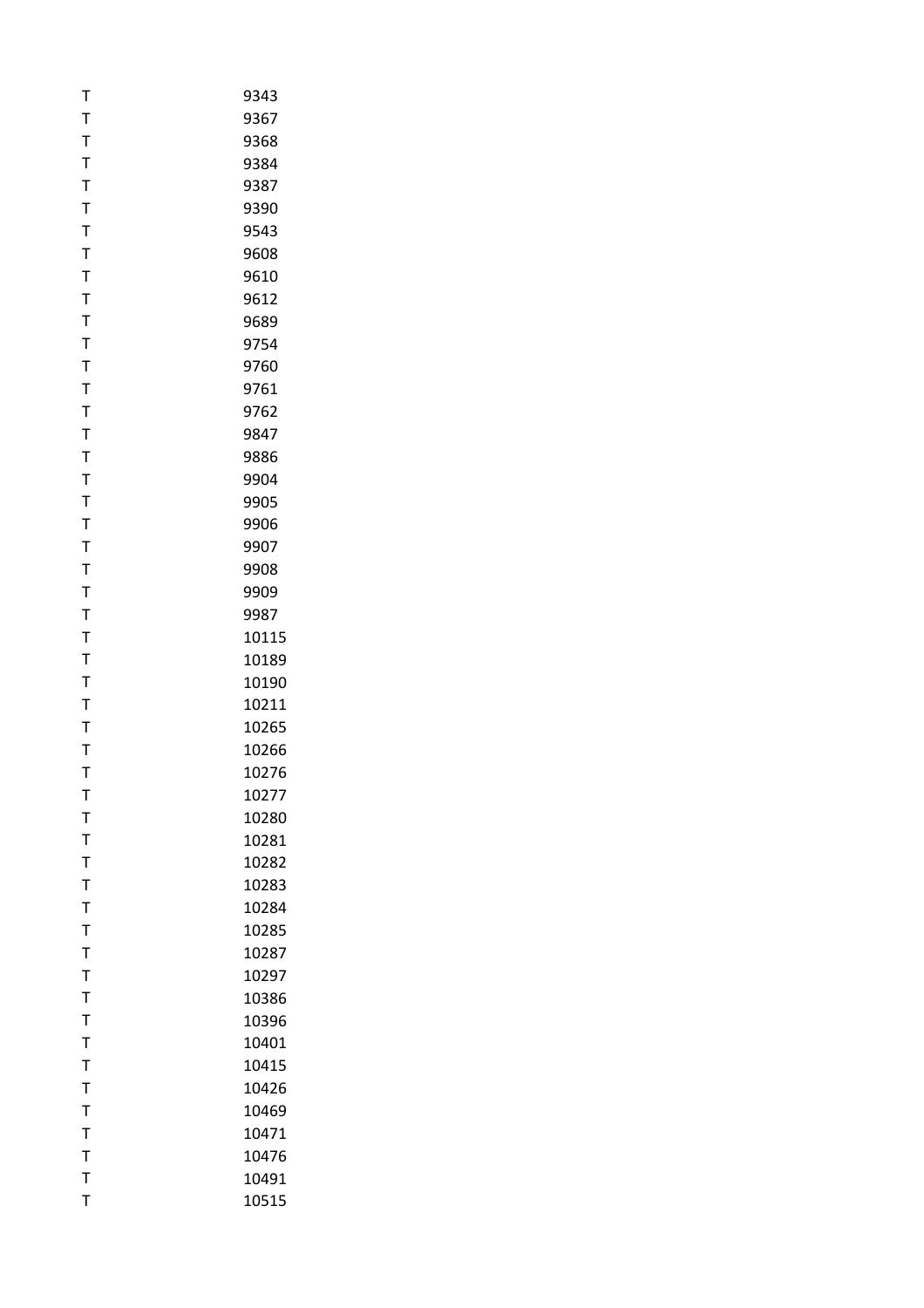| T              | 10642 |
|----------------|-------|
| T              | 10645 |
| T              | 10661 |
| T              | 10678 |
| $\mathsf T$    | 10679 |
| T              | 10806 |
| T              | 10807 |
| T              | 10808 |
| Τ              | 10809 |
| T              | 10810 |
| Т              | 10937 |
| T              | 10961 |
| T              | 10962 |
| T              | 10963 |
| T              | 10964 |
| Τ              | 10965 |
| T              | 10966 |
| T              | 10967 |
| T              | 10968 |
| Т              | 10969 |
| Τ              | 10970 |
| T              | 10971 |
| T              | 10982 |
| $\mathsf T$    | 11004 |
| T              | 11005 |
| Τ              | 11046 |
| T              | 11112 |
| Τ              | 11124 |
| T              | 11125 |
| Т              | 11126 |
| T              | 11127 |
| т              | 11132 |
| T              | 11133 |
| T              | 11142 |
| T              | 11143 |
| T              | 11144 |
| T              | 11145 |
| T              | 11151 |
| T              | 11187 |
| $\mathsf T$    | 11245 |
| T              | 11246 |
| T              | 11252 |
| $\mathsf T$    | 11254 |
| $\overline{1}$ | 11255 |
| $\mathsf T$    | 11256 |
| T              | 11257 |
| Τ              | 11258 |
| $\mathsf T$    | 11259 |
| T              | 11261 |
| T              | 11262 |
|                |       |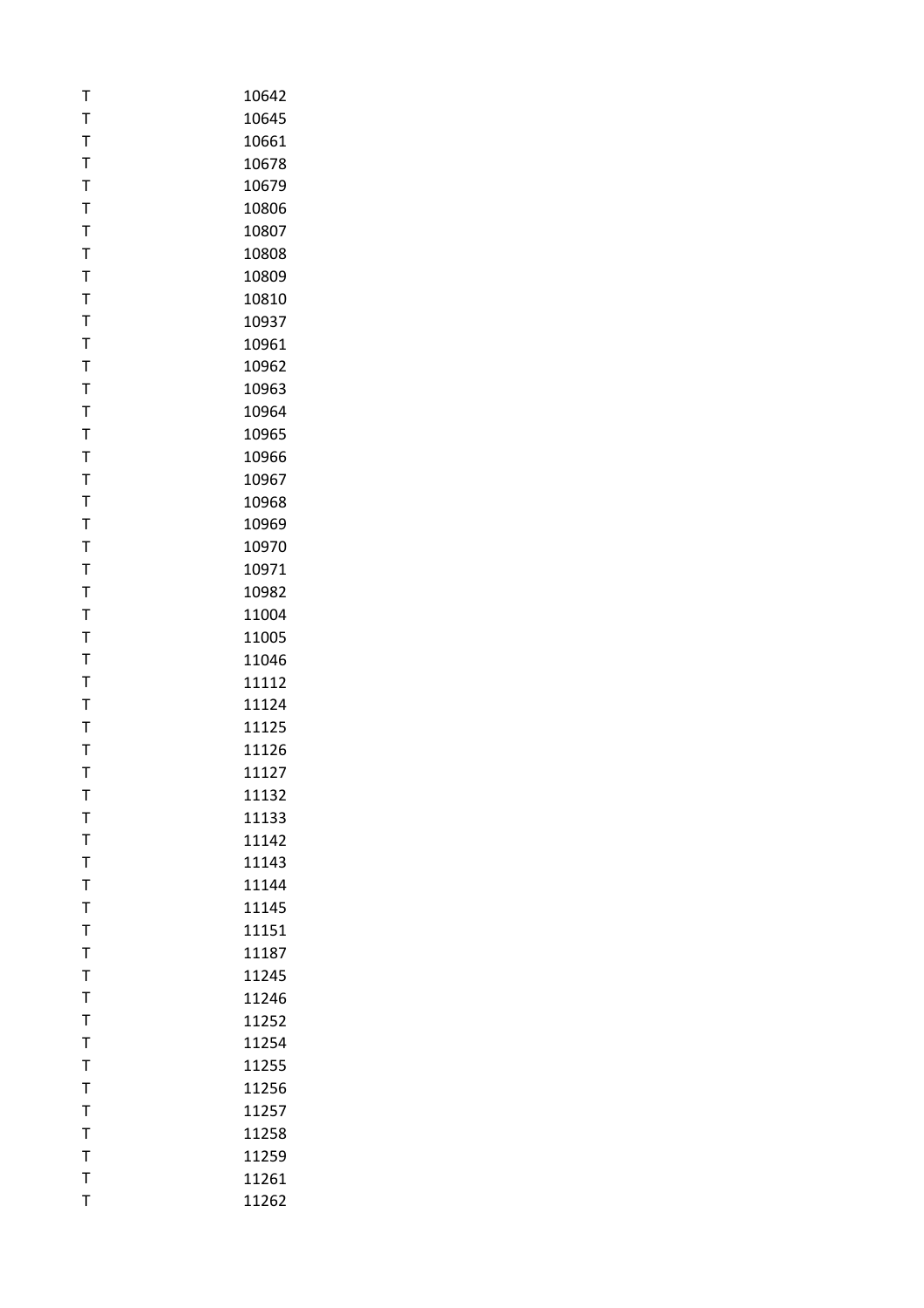| T            | 11263 |
|--------------|-------|
| T            | 11264 |
| T            | 11265 |
| T            | 11266 |
| T            | 11269 |
| T            | 11272 |
| T            | 11273 |
| T            | 11312 |
| T            | 11345 |
| T            | 11346 |
| T            | 11347 |
| T            | 11348 |
| T            | 11361 |
| T            | 11433 |
| T            | 11434 |
| T            | 11435 |
| T            | 11436 |
| T            | 11437 |
| T            | 11438 |
| T            | 11439 |
| T            | 11446 |
| T            | 11458 |
| T            | 11459 |
| T            | 11460 |
| T            | 11462 |
| T            | 11463 |
| T            | 11464 |
| T            | 11465 |
| $\mathsf{T}$ | 11466 |
| T            | 11467 |
| T            | 11468 |
| т            | 11469 |
| T            | 11470 |
| T            | 11471 |
| T            | 11472 |
| T            | 11473 |
| T            | 11474 |
| T            | 11475 |
| T            | 11476 |
| T            | 11477 |
| $\bar{1}$    | 11478 |
| T            | 11479 |
| $\mathsf{T}$ | 11480 |
| $\mathsf T$  | 11481 |
| $\mathsf{T}$ | 11507 |
| T            | 11509 |
| T            | 11673 |
| $\mathsf{T}$ | 11674 |
| T            | 11675 |
| T            | 11678 |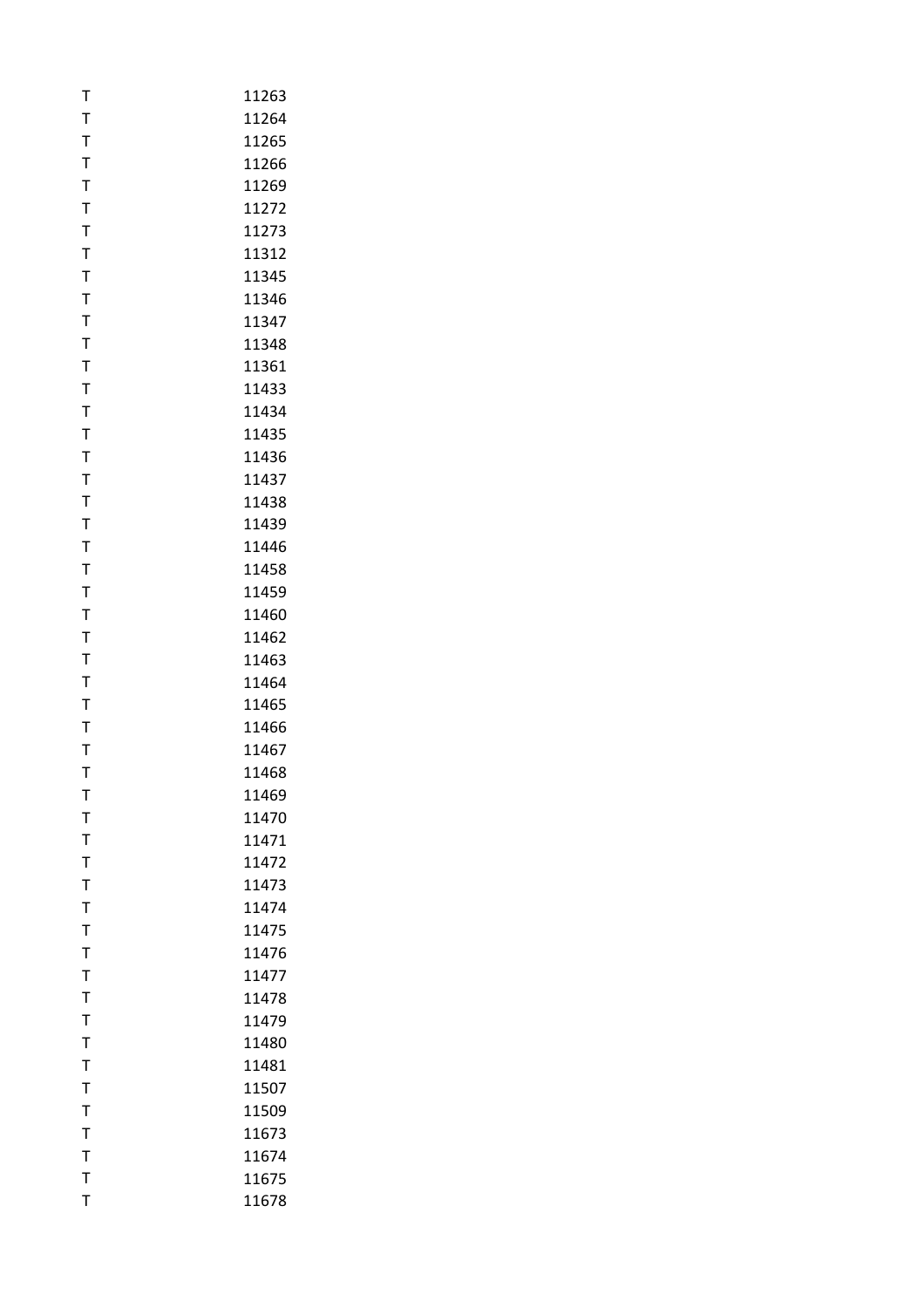| T            | 11680 |
|--------------|-------|
| T            | 11957 |
| T            | 11960 |
| $\mathsf T$  | 11961 |
| $\mathsf{T}$ | 11996 |
| T            | 11997 |
| T            | 11998 |
| T            | 11999 |
| T            | 12000 |
| T            | 12001 |
| T            | 12003 |
| T            | 12004 |
| T            | 12005 |
|              |       |
| T            | 12012 |
| T            | 12014 |
| Τ            | 12015 |
| T            | 12016 |
| $\bar{1}$    | 12023 |
| $\mathsf{T}$ | 12024 |
| T            | 12025 |
| T            | 12026 |
| T            | 12027 |
| $\mathsf T$  | 12028 |
| $\mathsf{T}$ | 12029 |
| T            | 12031 |
| Τ            | 12032 |
| T            | 12033 |
| T            | 12034 |
| T            | 12035 |
| T            | 12036 |
| T            | 12037 |
| т            | 12038 |
| T            | 12059 |
| T            | 12060 |
| T            | 12065 |
| T            | 12066 |
| T            | 12070 |
| T            | 12071 |
| T            | 12093 |
| $\mathsf{T}$ | 12094 |
| T            | 12120 |
| T            | 12143 |
| T            | 12176 |
| T            | 12193 |
| $\mathsf{T}$ | 12194 |
| T            | 12195 |
| Τ            | 12196 |
| T            | 12217 |
| T            | 12220 |
| T            | 12242 |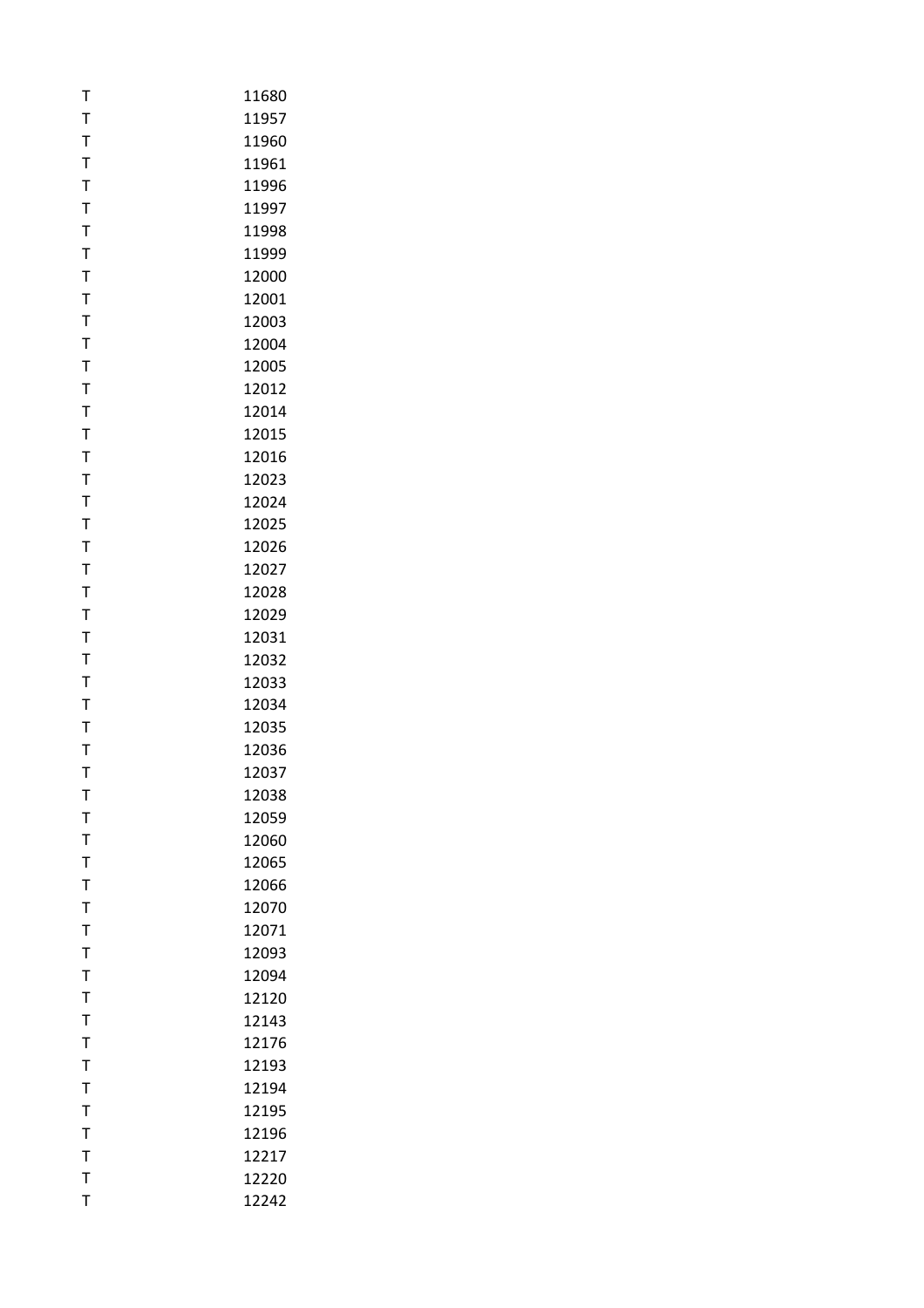| Т            | 12248 |
|--------------|-------|
| T            | 12249 |
| T            | 12263 |
| T            | 12270 |
| T            | 12279 |
| $\mathsf T$  | 12280 |
| T            | 12281 |
| T            | 12286 |
| T            | 12372 |
| T            | 12418 |
| T            | 12419 |
| T            | 12421 |
| T            | 12474 |
| T            | 12475 |
| T            | 12477 |
| Т            | 12480 |
| T            | 12481 |
| T            | 12482 |
| $\mathsf{T}$ | 12483 |
| T            | 12484 |
| T            | 12485 |
| T            | 12486 |
| T            | 12487 |
| T            | 12489 |
| T            | 12490 |
| T            | 12491 |
| T            | 12492 |
| T            | 12493 |
| T            | 12495 |
| T            | 12496 |
| T            | 12497 |
| т            | 12500 |
| T            | 12510 |
| T            | 12511 |
| $\mathsf{T}$ | 12512 |
| T            | 12513 |
| $\mathsf{T}$ | 12514 |
| $\mathsf{T}$ | 12515 |
| T            | 12516 |
| $\mathsf{T}$ | 12517 |
| T            | 12519 |
| T            | 12672 |
| $\mathsf{T}$ | 12771 |
| T            | 12788 |
| $\mathsf{T}$ | 12796 |
| T            | 13002 |
| T            | 13121 |
| $\mathsf{T}$ | 13170 |
| $\mathsf{T}$ | 13180 |
| T            | 13205 |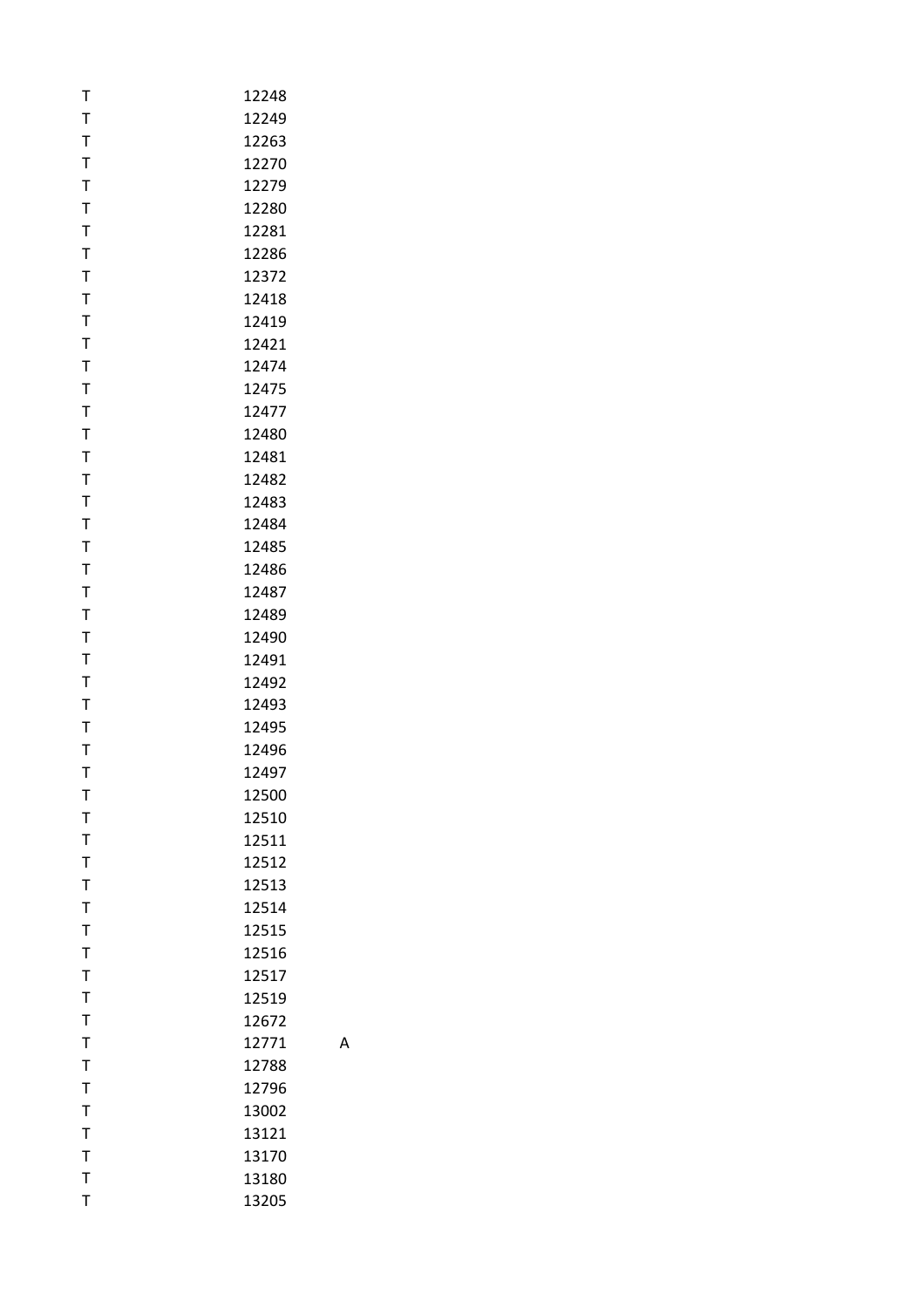| T            | 13432 |
|--------------|-------|
| T            | 13433 |
| T            | 13434 |
| T            | 13435 |
| $\mathsf T$  | 13436 |
| T            | 13437 |
| T            | 13447 |
| T            | 13451 |
| $\mathsf{T}$ | 13461 |
| T            | 13543 |
| T            | 13580 |
| T            | 13581 |
| T            | 13583 |
| $\mathsf{T}$ | 13586 |
| T            | 13589 |
| T            | 13606 |
| T            | 13608 |
| T            | 13612 |
| $\mathsf T$  | 13618 |
| T            | 13622 |
| T            | 13624 |
| T            | 13625 |
| T            | 13627 |
| $\mathsf T$  | 13628 |
| T            | 13663 |
| T            | 13664 |
| T            | 13669 |
| T            | 13670 |
| $\mathsf{T}$ | 13713 |
| T            | 14012 |
| T            | 14067 |
| т            | 14076 |
| T            | 14102 |
| T            | 14125 |
| T            | 14131 |
| T            | 14137 |
| T            | 14222 |
| T            | 14229 |
| T            | 14230 |
| T            | 14231 |
| T            | 14232 |
| T            | 14233 |
| T            | 14252 |
| $\mathsf T$  | 14254 |
| $\mathsf{T}$ | 14257 |
| T            | 14258 |
| T            | 14259 |
| $\mathsf{T}$ | 14261 |
| T            | 14324 |
| T            | 14330 |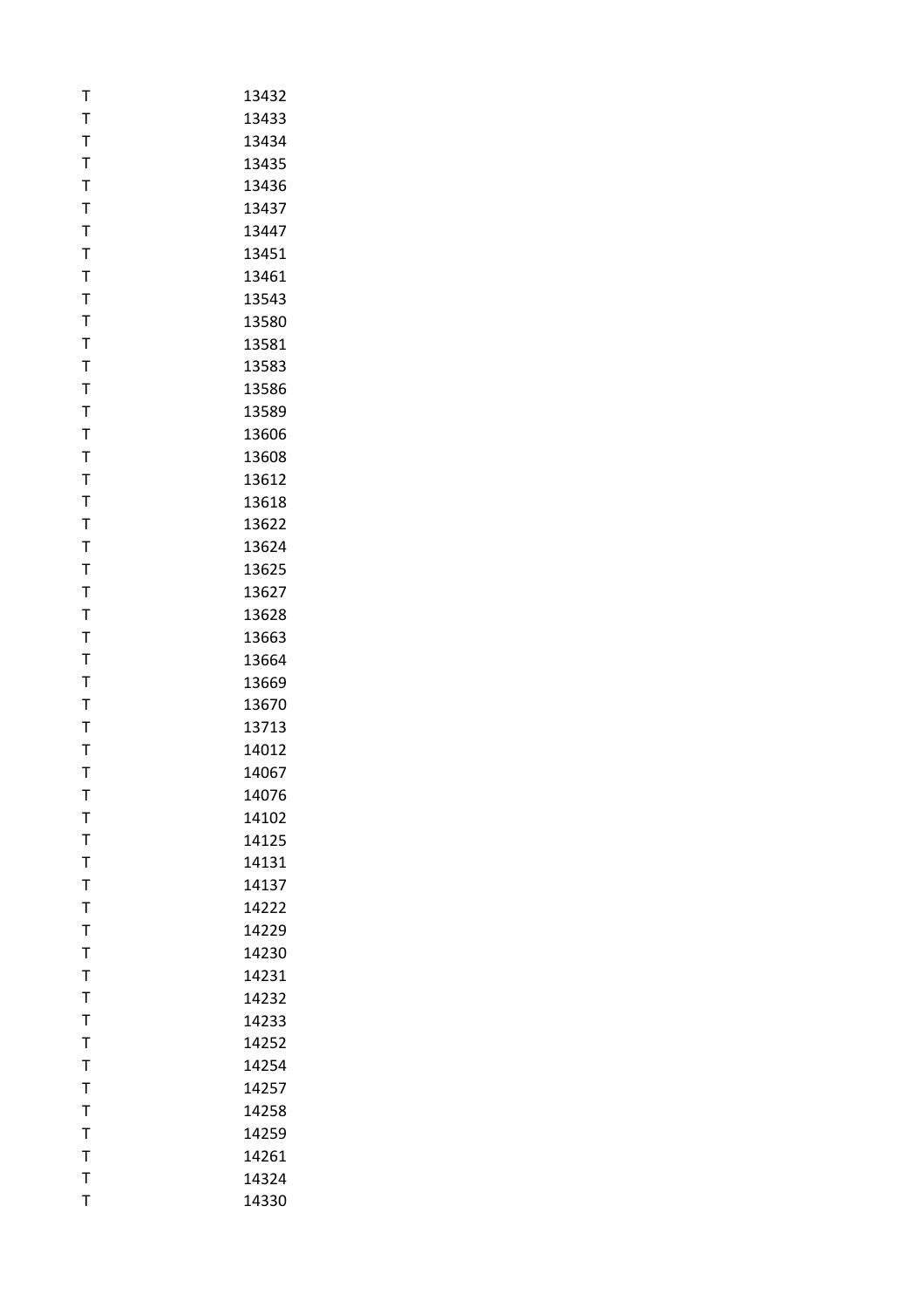| Т            | 14331 |
|--------------|-------|
| T            | 14332 |
| T            | 14333 |
| T            | 14334 |
| $\mathsf{T}$ | 14335 |
| T            | 14336 |
| T            | 14337 |
| T            | 14338 |
| $\mathsf{T}$ | 14339 |
| $\mathsf{T}$ | 14340 |
| Т            | 14341 |
| T            | 14342 |
| T            | 14343 |
| T            | 14344 |
| T            | 14345 |
| T            | 14346 |
| T            | 14347 |
| T            | 14348 |
| T            | 14349 |
| T            | 14350 |
| T            | 14351 |
| T            | 14352 |
| T            | 14353 |
| T            | 14354 |
| T            | 14355 |
| T            | 14357 |
| T            | 14383 |
| T            | 14402 |
| T            | 14443 |
| Т            | 14758 |
| T            | 14759 |
| т            | 14760 |
| T            | 14788 |
| T            | 14789 |
| T            | 14801 |
| T            | 14814 |
| T            | 14815 |
| T            | 14816 |
| $\mathsf T$  | 14817 |
| T            | 14889 |
| T            | 14896 |
| T            | 14897 |
| $\mathsf{T}$ | 15689 |
| T            | 15691 |
| $\mathsf{T}$ | 15762 |
| T            | 15775 |
| T            | 15868 |
| $\mathsf{T}$ | 15874 |
| $\mathsf{T}$ | 15875 |
| T            | 15876 |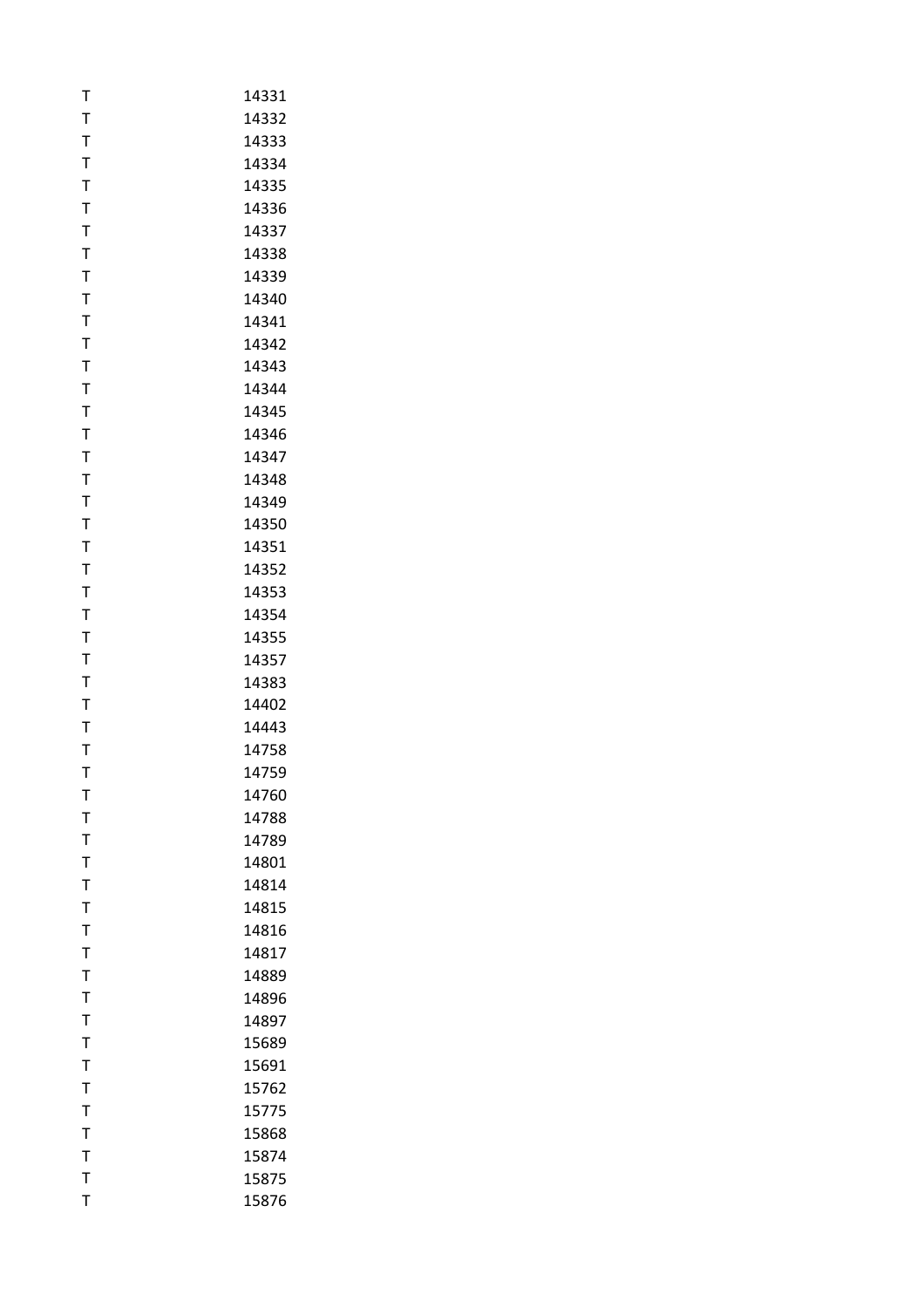| Т            | 15877 |   |
|--------------|-------|---|
| $\mathsf{T}$ | 15878 |   |
| T            | 15879 |   |
| T            | 15880 |   |
| T            | 15921 |   |
| $\mathsf T$  | 15996 |   |
| T            | 15998 |   |
| $\bar{1}$    | 16000 |   |
| T            | 16001 |   |
| T            | 16002 |   |
| T            | 16003 |   |
| T            | 16010 |   |
| $\mathsf{T}$ | 16011 |   |
| $\mathsf{T}$ | 16089 |   |
| T            | 16243 |   |
| T            | 16244 |   |
| $\mathsf{T}$ | 16369 |   |
| T            | 16376 |   |
| T            | 16378 |   |
| T            | 16389 |   |
| T            | 16392 |   |
| T            | 17106 |   |
| T            | 17129 |   |
| T            | 17130 |   |
| T            | 17131 |   |
| T            | 17132 |   |
| $\mathsf T$  | 17133 |   |
| T            | 17142 |   |
| T            | 17143 |   |
| T            | 17144 |   |
| T            | 17145 |   |
|              |       |   |
| т            | 17146 |   |
| T            | 17147 |   |
| T            | 17148 |   |
| T            | 17149 |   |
| $\mathsf{T}$ | 17150 |   |
| T            | 17151 |   |
| $\mathsf T$  | 17162 |   |
| $\bar{I}$    | 17237 |   |
| $\mathsf{T}$ | 17240 |   |
| $\mathsf{T}$ | 17260 | B |
| T            | 17261 | B |
| T            | 17262 | В |
| $\mathsf{T}$ | 17264 |   |
| T            | 17265 |   |
| $\bar{1}$    | 17267 |   |
| T            | 17268 |   |
| T            | 17269 |   |
| $\mathsf{T}$ | 17271 |   |
| T            | 17286 |   |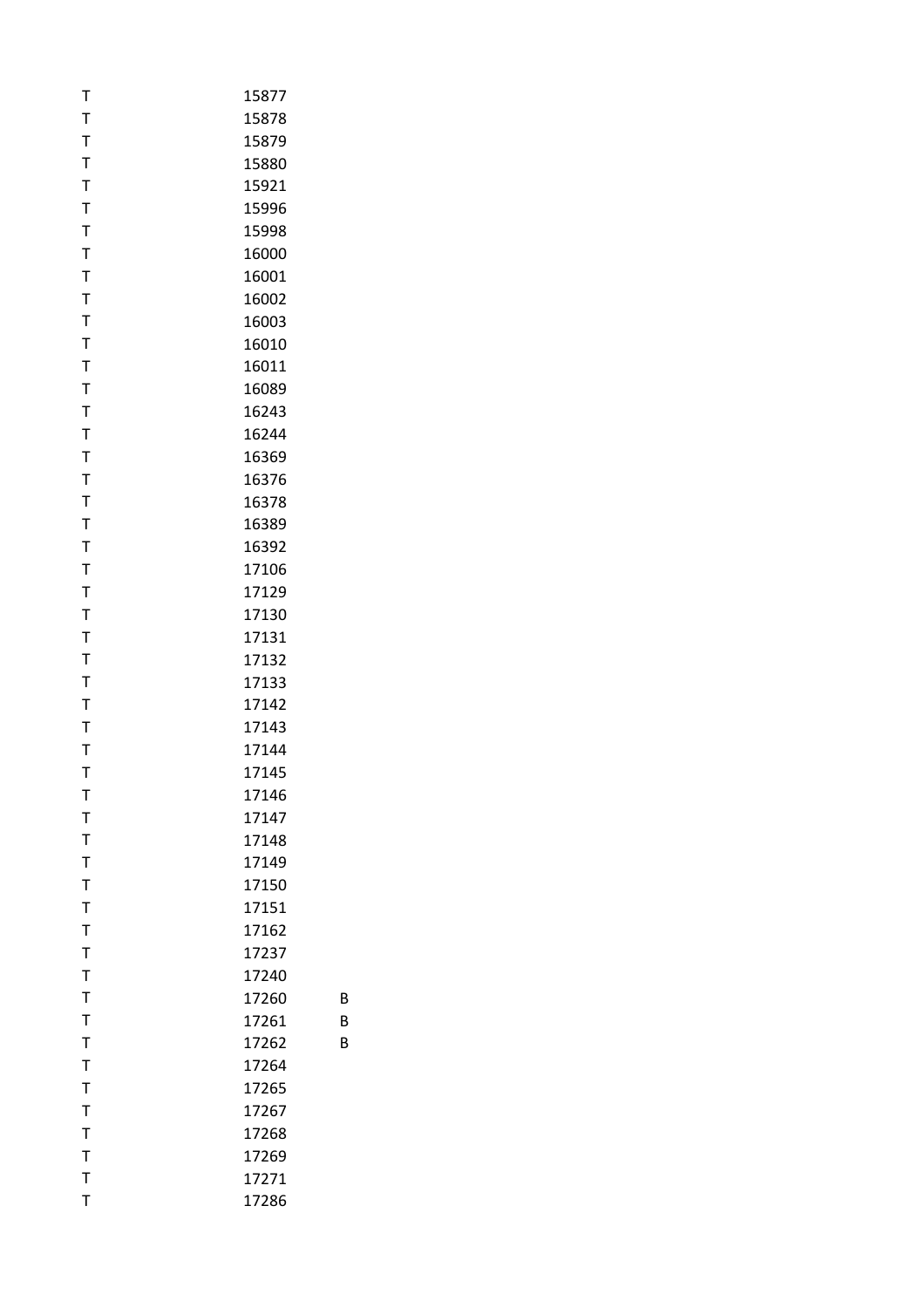| T            | 17330 | В |
|--------------|-------|---|
| $\mathsf T$  | 17333 |   |
| $\mathsf T$  | 17334 |   |
| $\mathsf T$  | 17335 |   |
| $\mathsf T$  | 17339 |   |
| $\mathsf T$  | 17340 |   |
| $\mathsf T$  | 17341 |   |
| $\mathsf T$  | 17342 |   |
| $\mathsf T$  | 17343 |   |
| $\mathsf T$  | 17353 |   |
| $\mathsf T$  | 17354 |   |
| $\mathsf T$  | 17355 |   |
| $\mathsf T$  | 17356 |   |
| $\mathsf T$  | 17358 |   |
| $\mathsf T$  | 17359 |   |
| T            | 17360 |   |
| $\mathsf T$  | 17468 |   |
|              | 17552 |   |
| $\mathsf T$  |       |   |
| $\mathsf{T}$ | 17598 |   |
| $\mathsf T$  | 17599 |   |
| $\mathsf T$  | 17632 |   |
| $\mathsf T$  | 17634 |   |
| $\mathsf T$  | 17635 |   |
| $\mathsf T$  | 17636 |   |
| $\mathsf T$  | 17637 |   |
| $\mathsf T$  | 17638 |   |
| $\mathsf T$  | 17663 | B |
| $\mathsf T$  | 17664 |   |
| $\mathsf T$  | 17709 |   |
| $\mathsf T$  | 17710 |   |
| $\mathsf{T}$ | 17711 |   |
| т            | 17765 |   |
| $\mathsf T$  | 17772 |   |
| $\mathsf T$  | 17774 |   |
| $\mathsf T$  | 17775 |   |
| $\mathsf T$  | 17785 |   |
| T            | 17802 |   |
| $\mathsf T$  | 17804 |   |
| $\mathsf T$  | 17851 |   |
| $\mathsf T$  | 17866 |   |
| $\mathsf T$  | 17876 |   |
| T            | 17877 |   |
| $\mathsf T$  | 17884 |   |
| $\mathsf T$  | 17886 |   |
| $\mathsf T$  | 17887 |   |
| T            | 17889 |   |
|              |       |   |
| T            | 17890 |   |
| $\mathsf T$  | 17891 |   |
| $\mathsf T$  | 17895 |   |
| T            | 17898 | А |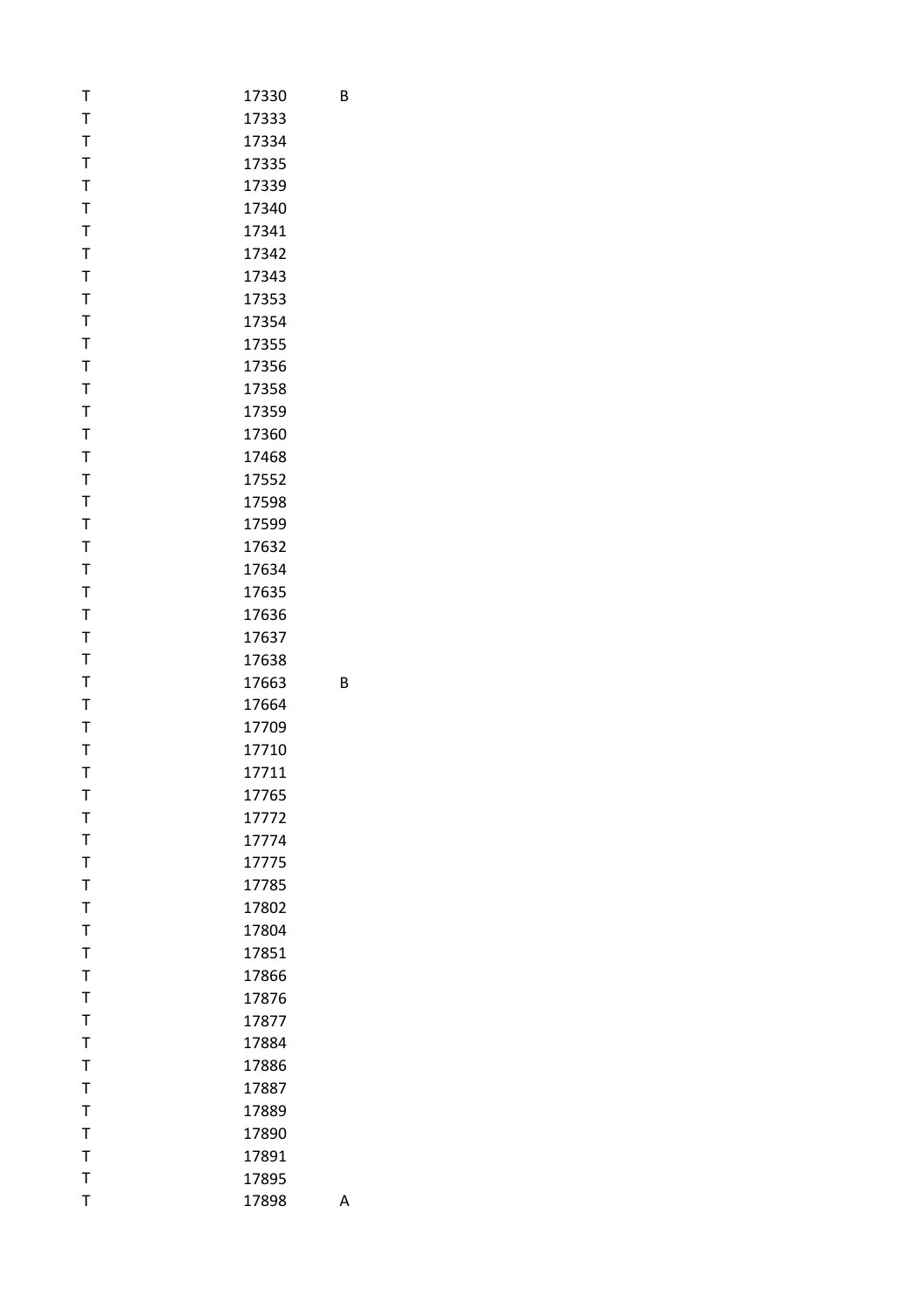| T            | 17898 | В |
|--------------|-------|---|
| $\mathsf T$  | 17898 | C |
| $\mathsf T$  | 17899 | A |
| $\mathsf T$  | 17899 | B |
| T            | 17899 | C |
| $\mathsf T$  | 17899 | D |
| $\mathsf T$  | 17899 | E |
| $\mathsf T$  | 17899 | F |
| $\mathsf T$  | 17899 | G |
| T            | 17899 | Н |
| $\mathsf T$  | 17899 | I |
| $\mathsf T$  | 17899 | J |
| $\mathsf T$  | 17899 | К |
| $\mathsf T$  | 17901 | Α |
| T            | 17901 | B |
| $\mathsf T$  | 17901 | C |
| $\mathsf T$  | 17901 | D |
| $\mathsf T$  | 17901 | E |
| $\mathsf T$  | 17901 | F |
| $\mathsf T$  | 17901 | G |
| $\mathsf T$  |       | Н |
| T            | 17901 |   |
|              | 17901 | I |
| $\mathsf T$  | 17901 | J |
| T            | 17913 |   |
| $\mathsf T$  | 17914 |   |
| $\mathsf T$  | 17926 |   |
| $\mathsf T$  | 18009 |   |
| $\mathsf T$  | 18010 |   |
| T            | 18011 |   |
| $\mathsf T$  | 18012 |   |
| T            | 18013 |   |
| Т            | 18014 |   |
| T            | 18023 | B |
| T            | 18023 | C |
| $\mathsf T$  | 18024 | B |
| T            | 18032 |   |
| $\mathsf T$  | 18033 |   |
| $\mathsf T$  | 18034 |   |
| $\mathsf T$  | 18035 |   |
| $\mathsf T$  | 18036 | Α |
| T            | 18036 | B |
| $\mathsf T$  | 18036 | C |
| $\mathsf T$  | 18036 | D |
| $\mathsf{T}$ | 18036 | E |
| $\mathsf T$  | 18036 | F |
| T            | 18036 | G |
| $\mathsf T$  | 18037 |   |
| $\mathsf{T}$ | 18039 |   |
| T            |       |   |
|              | 18041 |   |
| T            | 18051 |   |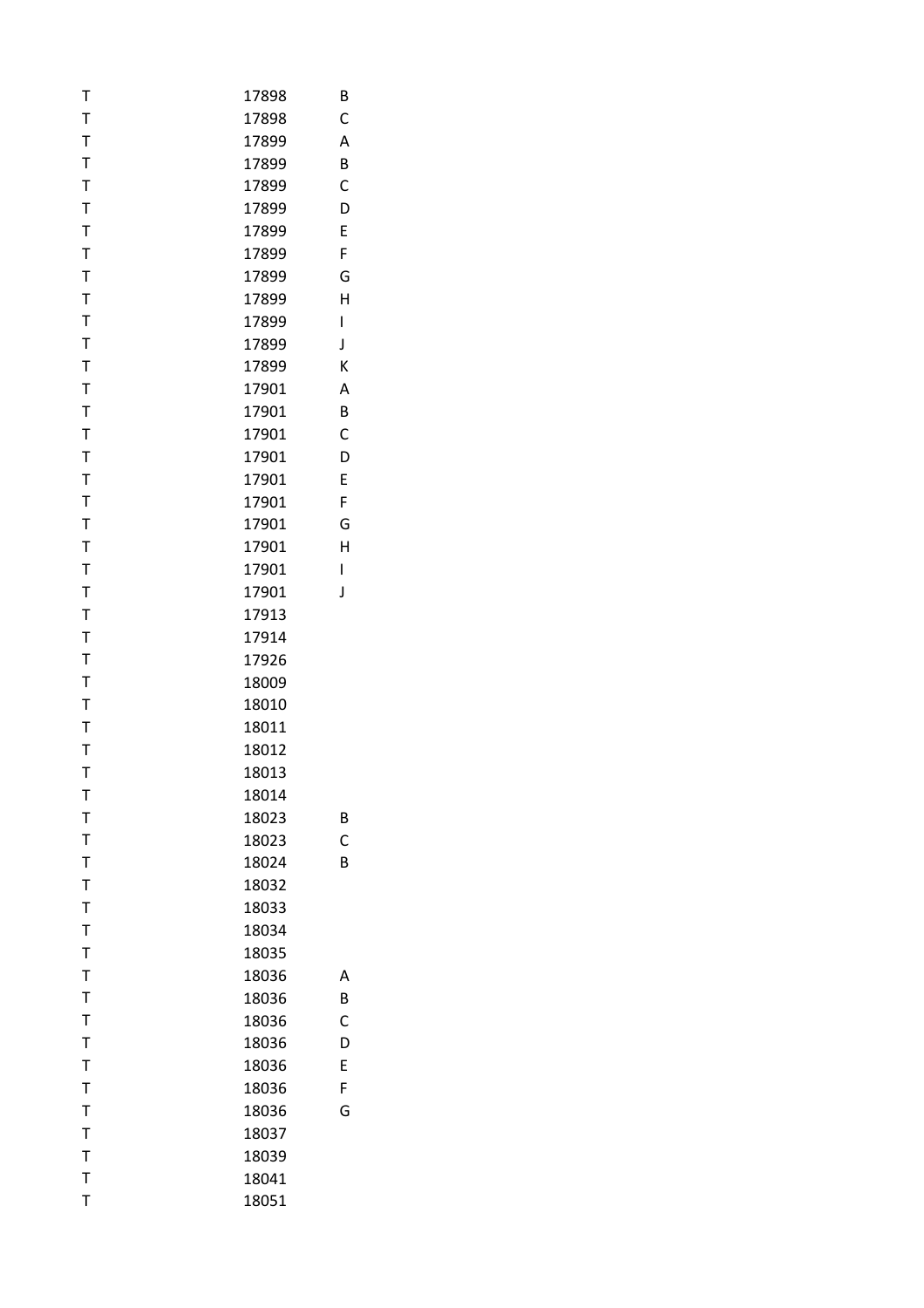| Т            | 18056 |   |
|--------------|-------|---|
| $\mathsf T$  | 18058 | Α |
| $\mathsf T$  | 18058 | B |
| $\mathsf T$  | 18058 | C |
| $\mathsf T$  | 18058 | D |
| T            | 18059 |   |
| $\mathsf T$  | 18076 | Α |
| $\mathsf T$  | 18076 | B |
| $\mathsf{T}$ | 18076 | C |
| $\mathsf T$  | 18076 | D |
| $\mathsf T$  | 18076 | E |
| $\mathsf T$  | 18076 | F |
| $\mathsf T$  | 18076 | G |
| $\mathsf T$  | 18076 | Н |
| T            | 18076 | I |
| $\mathsf T$  | 18076 | J |
| $\mathsf T$  | 18077 | A |
| $\mathsf T$  | 18077 | B |
| $\mathsf T$  | 18141 |   |
| T            | 18156 |   |
| $\mathsf T$  | 18186 |   |
| $\mathsf T$  | 18416 |   |
| $\mathsf{T}$ | 18417 |   |
| $\mathsf T$  | 18486 |   |
|              |       |   |
| T            | 18573 |   |
| $\mathsf T$  | 18574 |   |
| $\mathsf T$  | 18576 | Α |
| $\mathsf T$  | 18576 | B |
| $\mathsf T$  | 18576 | C |
| $\mathsf T$  | 18576 | D |
| T            | 18576 | E |
| Т            | 18576 | F |
| T            | 18577 | A |
| $\mathsf T$  | 18577 | B |
| $\mathsf{T}$ | 18577 | C |
| $\mathsf T$  | 18577 | D |
| $\mathsf T$  | 18600 |   |
| $\mathsf T$  | 18627 |   |
| $\mathsf{T}$ | 18628 |   |
| T            | 18669 |   |
| $\mathsf T$  | 18670 |   |
| $\mathsf T$  | 18673 |   |
| $\mathsf T$  | 18690 |   |
| $\mathsf{T}$ | 18699 |   |
| $\mathsf{T}$ | 18723 |   |
| T            | 18728 |   |
| $\mathsf T$  | 18755 |   |
| $\mathsf T$  | 18756 | Α |
| $\mathsf{T}$ | 18756 | B |
| T            | 18756 | C |
|              |       |   |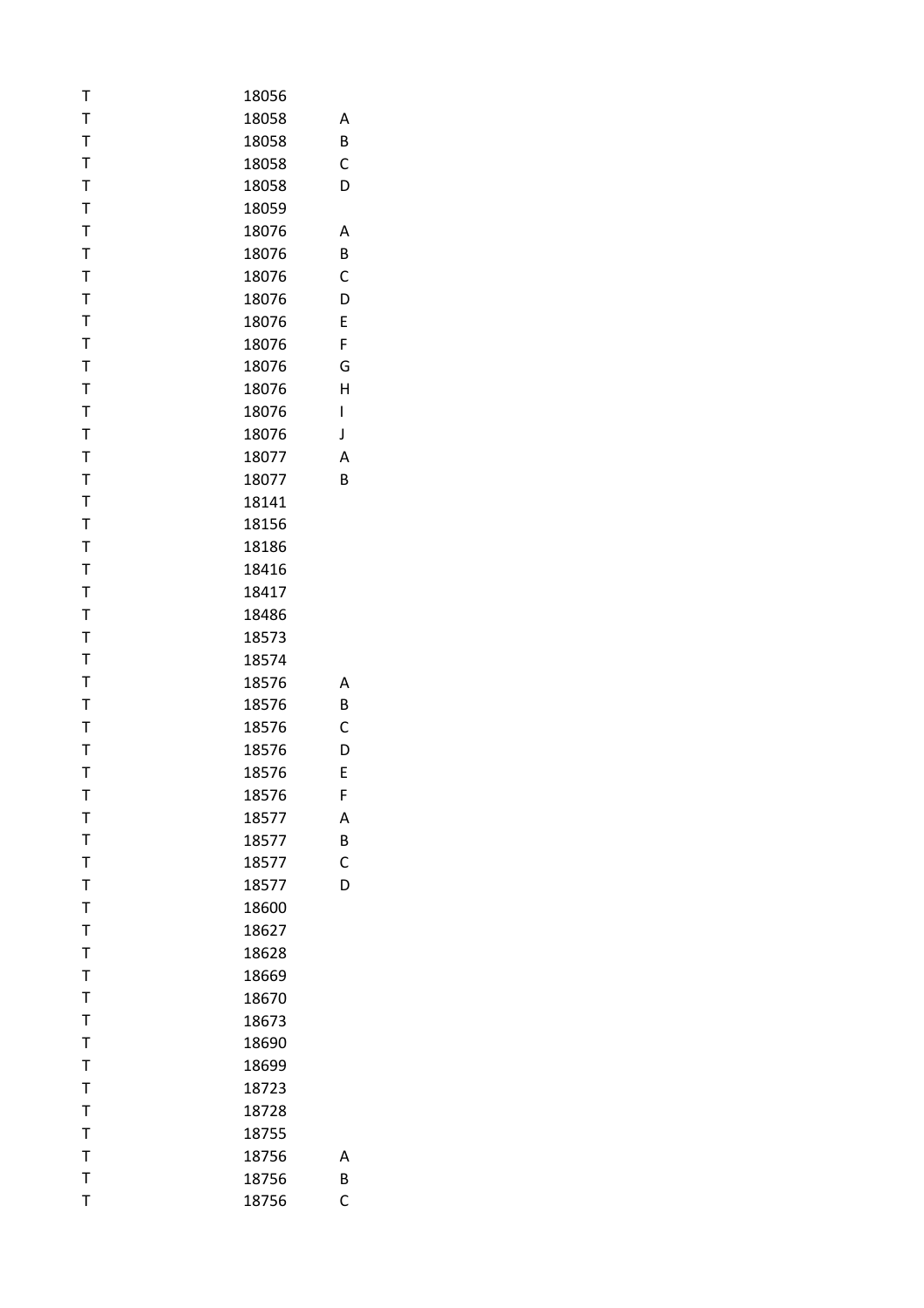| Т            | 18756 | D |
|--------------|-------|---|
| T            | 18756 | E |
| T            | 18756 | F |
| $\mathsf{T}$ | 18756 | G |
| T            | 18756 | Н |
| $\mathsf T$  | 18756 | I |
| T            | 18756 | J |
| T            | 18757 | A |
| T            | 18757 | B |
| T            | 18757 | C |
| $\mathsf T$  | 18757 | D |
| T            | 18759 |   |
| T            | 18760 |   |
| T            | 18765 |   |
| T            | 18766 | А |
| T            | 18766 | B |
| T            | 18766 | C |
| $\mathsf{T}$ | 18767 | Α |
| T            | 18767 | B |
| T            | 18767 | C |
| T            | 18767 | D |
| T            | 18774 |   |
| $\mathsf{T}$ | 18781 |   |
| T            |       |   |
|              | 18785 |   |
| $\mathsf T$  | 18786 |   |
| T            | 18788 |   |
| T            | 18789 |   |
| T            | 18790 |   |
| T            | 18793 |   |
| T            | 18797 |   |
| T            | 19067 |   |
| Τ            | 19068 |   |
| T            | 19078 |   |
| $\mathsf{T}$ | 19079 |   |
| $\mathsf T$  | 19107 |   |
| T            | 19110 |   |
| $\mathsf T$  | 19118 |   |
| T            | 19119 |   |
| $\mathsf{T}$ | 19122 |   |
| T            | 19124 |   |
| T            | 19125 |   |
| $\mathsf T$  | 19126 |   |
| $\mathsf T$  | 19132 |   |
| $\mathsf T$  | 19151 |   |
| T            | 19156 |   |
| T            | 19158 |   |
| $\mathsf T$  | 19159 |   |
| T            | 19160 |   |
| $\mathsf{T}$ | 19205 |   |
| T            | 19207 | Α |
|              |       |   |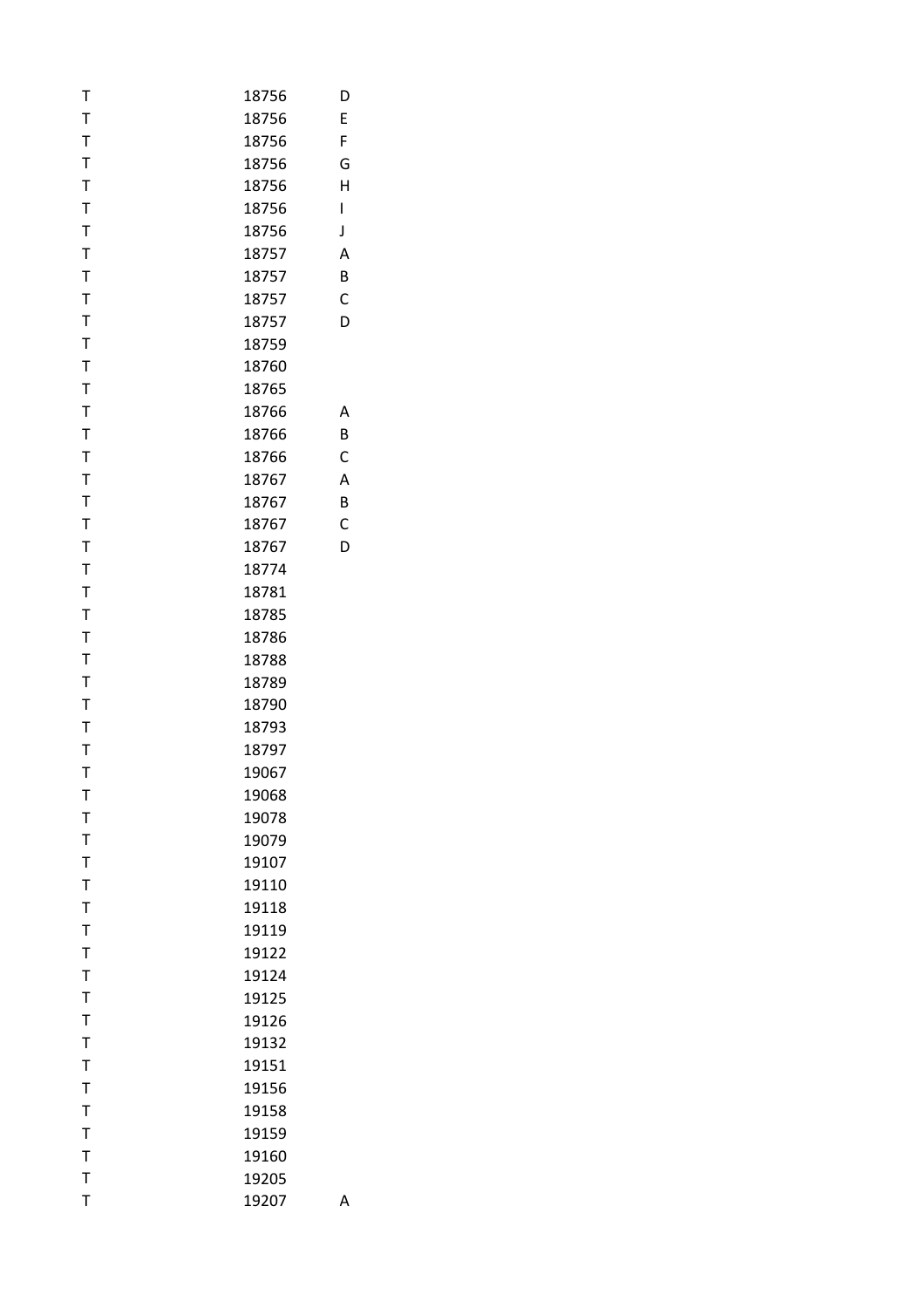| Т           | 19207          | В |
|-------------|----------------|---|
| T           | 19207          | C |
| $\mathsf T$ | 19207          | D |
| $\mathsf T$ | 19207          | E |
| $\mathsf T$ | 19207          | F |
| T           | 19207          | G |
| $\mathsf T$ | 19207          | Н |
| T           | 19207          | I |
| $\mathsf T$ | 19207          | J |
| $\mathsf T$ | 19207          | К |
| T           | 19207          | L |
| $\mathsf T$ | 19207          | M |
| $\mathsf T$ | 19207          | N |
| $\mathsf T$ | 19207          | O |
| $\mathsf T$ | 19207          | P |
| $\mathsf T$ | 19208          | A |
| $\mathsf T$ | 19208          | B |
| $\mathsf T$ | 19208          | C |
| $\mathsf T$ | 19208          | D |
| T           | 19208          | E |
| $\mathsf T$ | 19208          | F |
| $\mathsf T$ | 19208          | G |
| $\mathsf T$ | 19208          | Н |
| $\mathsf T$ | 19208          | I |
| T           | 19208          | J |
| $\mathsf T$ | 19208          | К |
| $\mathsf T$ | 19208          | L |
| $\mathsf T$ | 19208          | M |
| $\mathsf T$ |                | N |
| $\mathsf T$ | 19208          | O |
| T           | 19208<br>19208 | P |
|             |                |   |
| Т           | 19208          | Q |
| T           | 19209          | A |
| $\mathsf T$ | 19209          | B |
| $\mathsf T$ | 19209          | C |
| $\mathsf T$ | 19209          | D |
| T           | 19209          | E |
| T           | 19209          | F |
| $\mathsf T$ | 19209          | G |
| T           | 19209          | Н |
| $\mathsf T$ | 19209          | I |
| $\mathsf T$ | 19209          | J |
| $\mathsf T$ | 19209          | R |
| $\mathsf T$ | 19209          | U |
| $\bar{1}$   | 19209          | V |
| T           | 19209          | X |
| $\mathsf T$ | 19210          |   |
| $\mathsf T$ | 19213          |   |
| $\mathsf T$ | 19230          |   |
| T           | 19231          |   |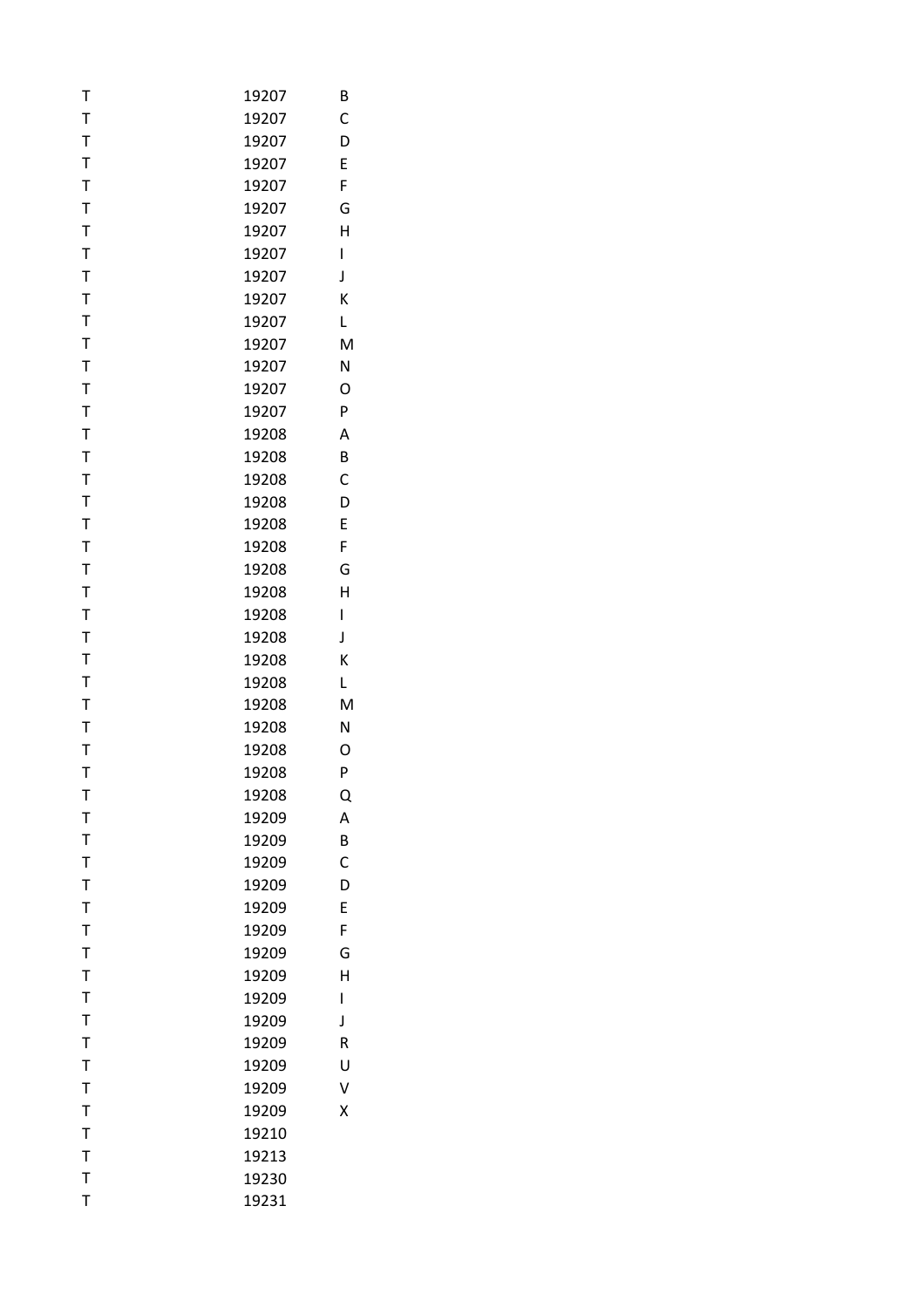| Т         | 19232 |
|-----------|-------|
| T         | 19245 |
| T         | 19246 |
| T         | 19253 |
| T         | 19265 |
| T         | 19320 |
| T         | 19321 |
| T         | 19322 |
| T         | 19323 |
| T         | 19324 |
| T         | 19325 |
| T         | 19327 |
| T         | 19328 |
| T         | 19329 |
| T         | 19330 |
| Т         | 19331 |
| T         | 19332 |
| T         | 19333 |
| T         | 19334 |
| T         | 19335 |
| T         | 19336 |
| T         | 19338 |
| T         | 19339 |
| T         | 19340 |
| T         | 19341 |
| Т         | 19342 |
| T         | 19387 |
| T         | 19461 |
| T         | 19462 |
| Т         | 19463 |
| T         | 19464 |
| т         | 19478 |
| T         | 19480 |
| T         | 19485 |
| T         | 19576 |
| T         | 19593 |
| T         | 19607 |
| T         | 19608 |
| T         | 19626 |
| T         | 19667 |
| T         | 19668 |
| Т         | 19669 |
| T         | 19670 |
| $\bar{1}$ | 19670 |
| T         | 19670 |
| T         | 19670 |
| Т         | 19670 |
| T         | 19671 |
| T         | 19671 |
| T         | 19671 |
|           |       |

B

C

D

E

A

B

C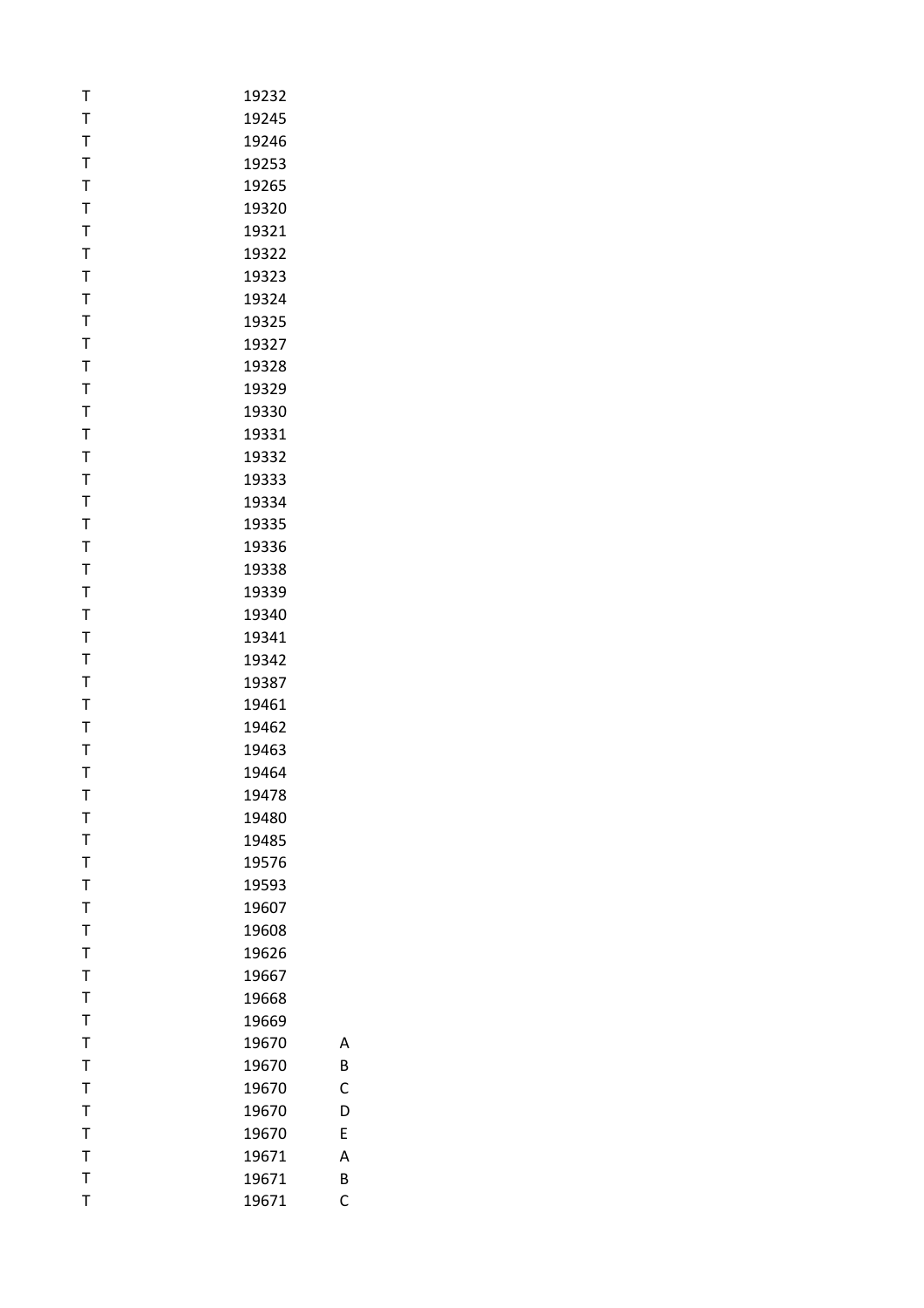| Т            | 19671 | D            |
|--------------|-------|--------------|
| $\mathsf T$  | 19671 | E            |
| $\mathsf T$  | 19672 | B            |
| $\mathsf T$  | 19673 | A            |
| $\mathsf T$  | 19673 | B            |
| $\mathsf T$  | 19673 | C            |
| $\mathsf T$  | 19673 | D            |
| T            | 19673 | E            |
| $\mathsf T$  | 19673 | F            |
| T            | 19673 | G            |
| $\mathsf T$  | 19673 | H            |
| $\mathsf T$  | 19673 | I            |
| $\mathsf T$  | 19673 | J            |
| $\mathsf T$  | 19674 |              |
| T            | 19675 |              |
| $\mathsf T$  | 19676 |              |
| $\mathsf T$  | 19677 |              |
| $\mathsf T$  | 19678 |              |
| $\mathsf T$  | 19682 | Α            |
| T            | 19682 | B            |
| $\mathsf T$  |       |              |
| $\mathsf T$  | 19683 |              |
|              | 19684 |              |
| $\mathsf T$  | 19687 |              |
| $\mathsf T$  | 19690 |              |
| $\mathsf T$  | 19691 |              |
| $\mathsf T$  | 19692 |              |
| T            | 19693 |              |
| $\mathsf T$  | 19694 |              |
| T            | 19697 |              |
| $\mathsf T$  | 19699 |              |
| $\mathsf{T}$ | 19700 |              |
| Т            | 19718 |              |
| $\mathsf T$  | 19719 |              |
| $\mathsf T$  | 19740 |              |
| $\mathsf T$  | 19746 |              |
| $\mathsf T$  | 19752 | A            |
| $\mathsf T$  | 19758 |              |
| $\mathsf T$  | 19759 |              |
| $\mathsf T$  | 19760 |              |
| $\mathsf T$  | 19762 | C            |
| T            | 19762 | D            |
| $\mathsf T$  | 19773 | A            |
| $\mathsf T$  | 19773 | B            |
| $\mathsf T$  | 19774 | A            |
| $\mathsf T$  | 19774 | B            |
| T            | 19775 | A            |
| $\mathsf T$  | 19775 | B            |
| $\mathsf T$  | 19775 | $\mathsf{C}$ |
| $\mathsf T$  | 19775 | D            |
| T            | 19775 | E            |
|              |       |              |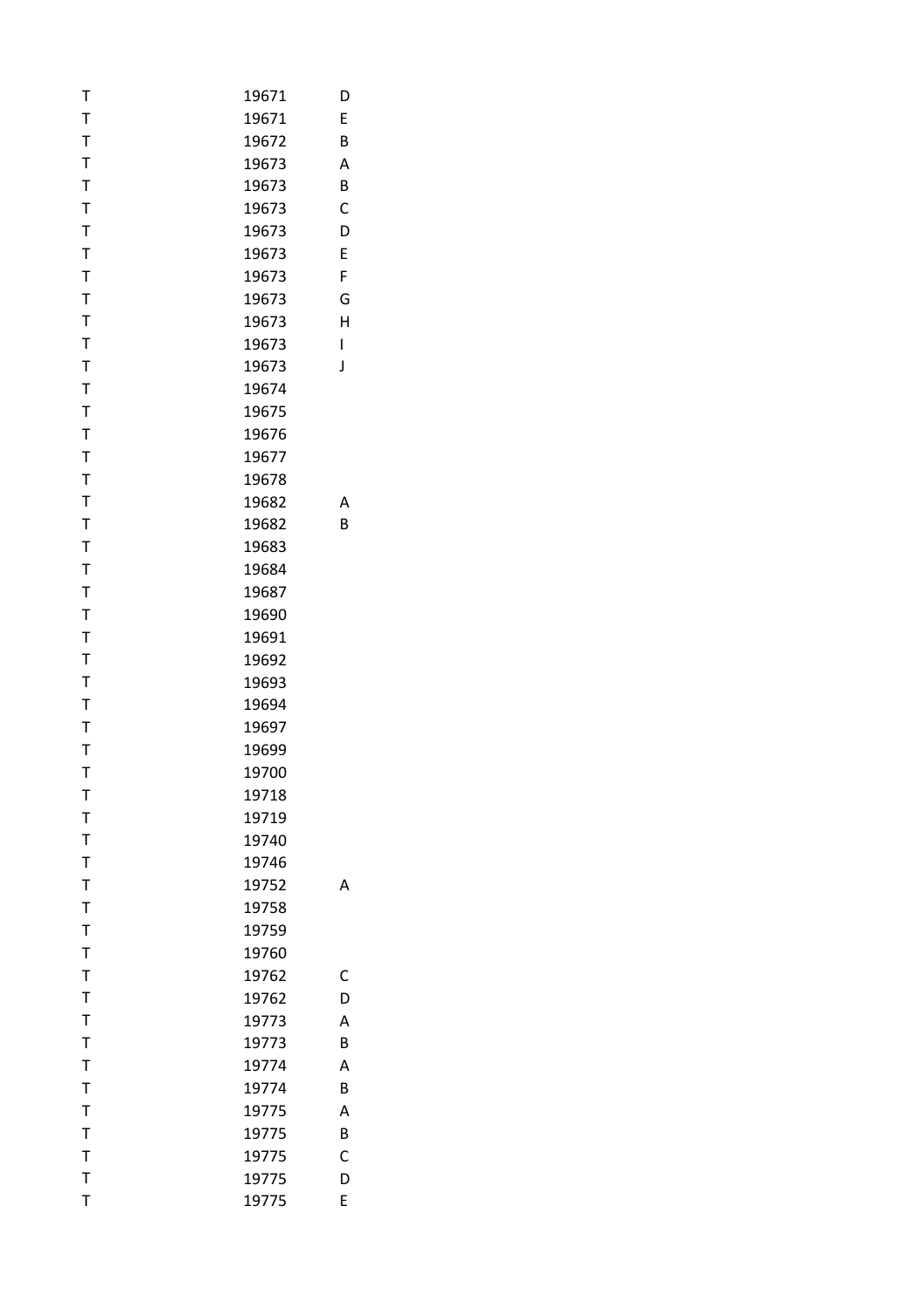| Τ            | 19776 | Α |
|--------------|-------|---|
| $\mathsf T$  | 19776 | B |
| $\mathsf T$  | 19776 | C |
| $\mathsf T$  | 19777 | A |
| $\mathsf T$  | 19777 | B |
| $\mathsf T$  | 19778 | Α |
| $\mathsf T$  | 19778 | B |
| $\mathsf T$  | 19778 | C |
| $\mathsf T$  | 19778 | D |
| $\mathsf T$  | 19779 |   |
| $\mathsf T$  | 19855 |   |
| $\mathsf T$  | 19871 |   |
| $\mathsf{T}$ | 19898 |   |
| $\mathsf T$  | 19899 |   |
| $\mathsf T$  | 19904 |   |
| $\mathsf T$  | 19930 |   |
| $\mathsf T$  | 19931 | Α |
| $\mathsf{T}$ | 19931 | B |
| $\mathsf{T}$ | 19931 | С |
| $\mathsf T$  | 19931 | D |
| $\mathsf T$  | 19931 | E |
| $\mathsf T$  | 19931 | F |
| $\mathsf T$  | 19931 | G |
| $\mathsf T$  | 19931 | H |
| $\mathsf T$  | 19931 | I |
| $\mathsf T$  | 19931 | J |
| $\mathsf T$  | 19931 | K |
| $\mathsf T$  | 19937 |   |
| $\mathsf T$  | 19938 |   |
| $\mathsf{T}$ | 19939 |   |
| $\mathsf{T}$ | 19940 |   |
| Т            | 19944 |   |
| $\mathsf T$  | 19946 |   |
| $\mathsf T$  | 19947 |   |
| $\mathsf T$  | 19952 |   |
| $\mathsf T$  | 19954 |   |
| $\mathsf T$  | 19955 |   |
| $\mathsf T$  | 19987 |   |
| $\mathsf T$  | 19997 |   |
| $\mathsf T$  | 19998 |   |
| $\mathsf T$  | 19999 |   |
| $\mathsf T$  | 20000 |   |
| $\mathsf T$  | 20001 |   |
| $\mathsf{T}$ | 20002 |   |
| $\mathsf T$  | 20011 |   |
| $\mathsf T$  | 20012 |   |
| $\mathsf T$  | 20013 |   |
| $\mathsf T$  | 20015 |   |
| $\mathsf{T}$ | 20016 |   |
| $\mathsf T$  | 20017 |   |
|              |       |   |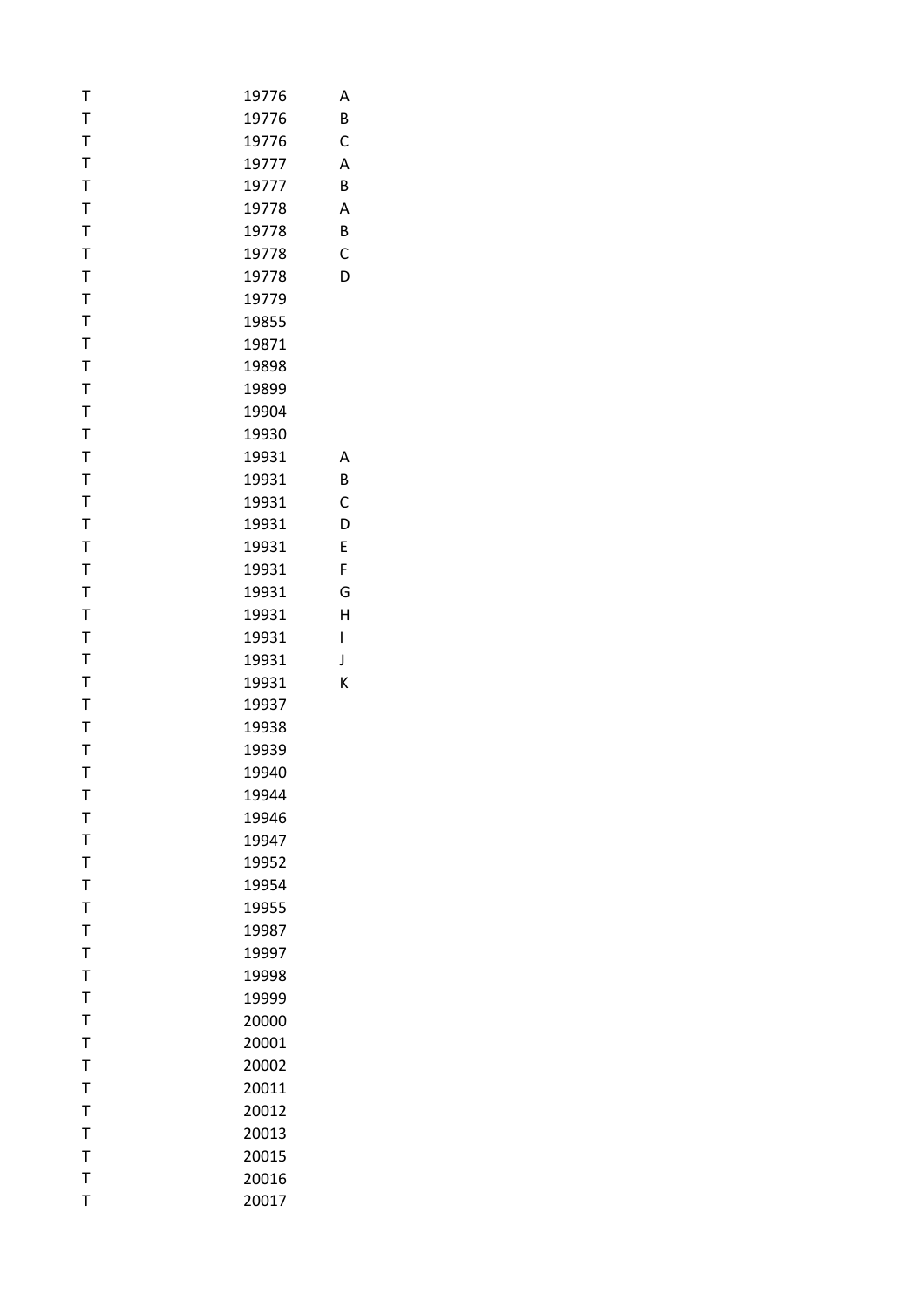| Т           | 20018 |   |
|-------------|-------|---|
| $\mathsf T$ | 20019 |   |
| T           | 20040 |   |
| $\mathsf T$ | 20041 |   |
| $\mathsf T$ | 20042 |   |
| T           | 20043 | Α |
| $\mathsf T$ | 20043 | В |
| T           | 20043 | C |
| $\mathsf T$ | 20044 | Α |
| $\mathsf T$ | 20044 | C |
| T           | 20045 | A |
| $\mathsf T$ | 20045 | В |
| $\mathsf T$ | 20045 | C |
| $\mathsf T$ | 20045 | D |
| $\mathsf T$ | 20046 | A |
| $\mathsf T$ | 20046 | B |
| $\mathsf T$ | 20046 | C |
| T           | 20046 | D |
| $\mathsf T$ | 20046 | E |
| T           | 20046 | F |
| $\mathsf T$ | 20046 | G |
| $\mathsf T$ | 20047 | A |
| T           | 20047 | В |
| T           | 20048 | A |
| T           | 20048 | В |
| $\mathsf T$ | 20048 | C |
| T           | 20049 | A |
| $\mathsf T$ | 20049 | B |
| $\mathsf T$ | 20049 | C |
| T           | 20049 | D |
| T           | 20059 |   |
| т           | 20060 |   |
| $\mathsf T$ | 20063 |   |
| T           | 20064 |   |
| $\mathsf T$ | 20082 |   |
| $\mathsf T$ | 20083 |   |
| T           | 20084 |   |
| $\mathsf T$ | 20085 |   |
| T           | 20086 |   |
| $\mathsf T$ | 20087 |   |
| T           | 20088 |   |
| $\mathsf T$ | 20103 |   |
| $\mathsf T$ | 20108 |   |
| T           | 20109 |   |
| $\mathsf T$ | 20110 |   |
| T           | 20111 |   |
| T           | 20113 |   |
| T           | 20123 |   |
| $\mathsf T$ | 20124 |   |
| T           | 20125 |   |
|             |       |   |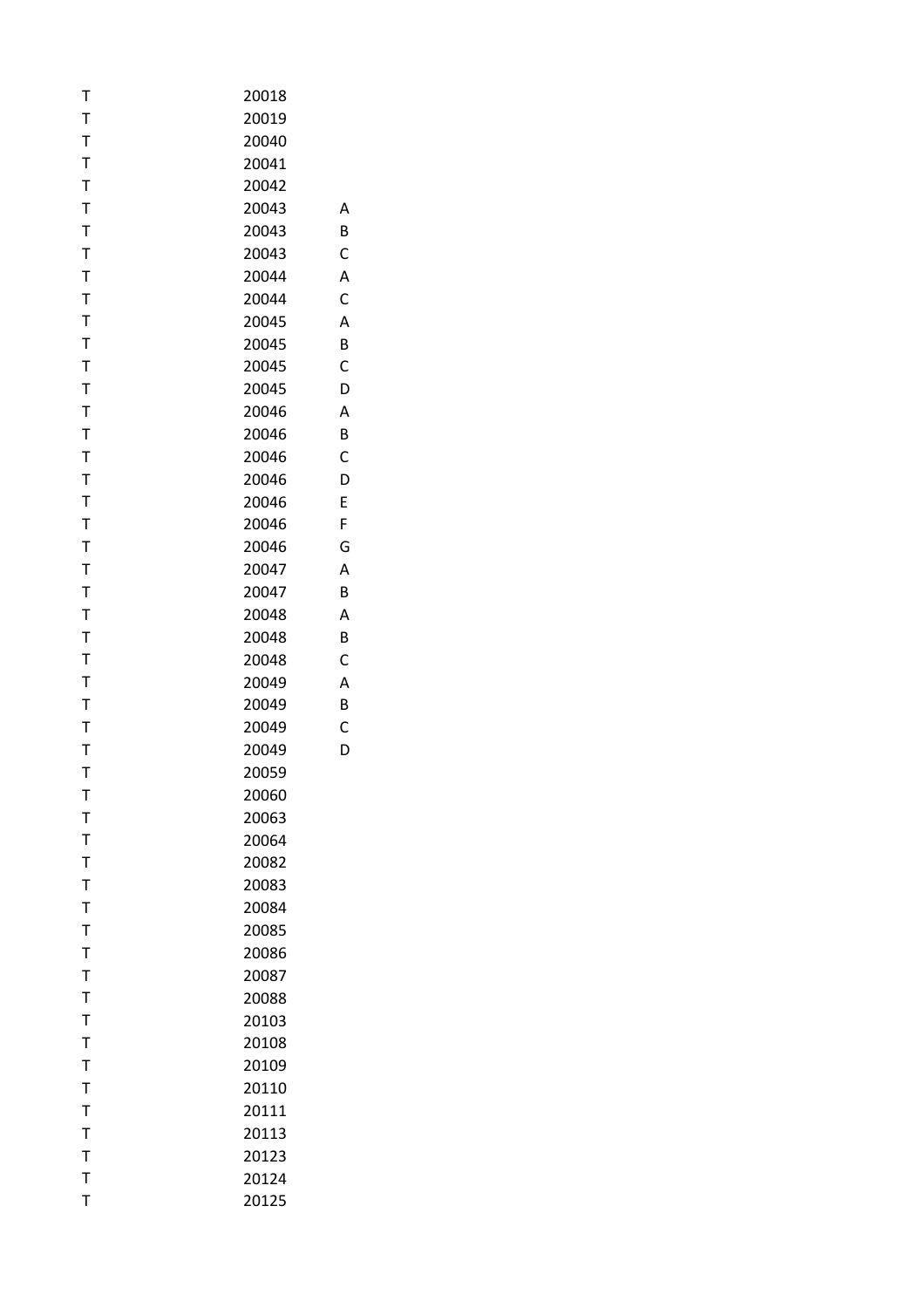| T                | 20213          | Α |
|------------------|----------------|---|
| $\mathsf{T}$     | 20212          | B |
| $\mathsf T$      | 20211          | B |
| T                | 20190          |   |
| T                | 20184          |   |
| $\mathsf T$      | 20183          |   |
| T                | 20182          |   |
| $\mathsf T$      | 20181          |   |
| T                | 20178          |   |
| $\mathsf T$      | 20176          |   |
| $\mathsf T$      | 20175          | C |
| $\mathsf T$      | 20175          | B |
| T                | 20165          |   |
| T                | 20161          |   |
| $\mathsf T$      | 20160          |   |
| T                | 20159          |   |
| $\mathsf T$      | 20156          |   |
| $\mathsf T$      | 20155          |   |
| Т                | 20154          |   |
| $\mathsf{T}$     | 20153          |   |
| T                | 20152          |   |
| T                | 20151          |   |
| $\mathsf T$      | 20149          |   |
| $\mathsf T$      | 20148          |   |
| $\mathsf T$      | 20147          |   |
| T                | 20146          |   |
| $\mathsf{T}$     | 20145          |   |
| T                | 20144          | C |
| $\mathsf T$      | 20144          | B |
| $\mathsf T$      | 20144          | A |
| T                | 20143          | J |
| $\mathsf T$      | 20143          | I |
| T                | 20143          | Η |
| $\mathsf T$      | 20143          | G |
| T                | 20143          | F |
|                  | 20143          | E |
| $\mathsf T$<br>T | 20143          | D |
| $\mathsf T$      | 20143          | C |
| $\mathsf T$      | 20143          | B |
| T                | 20143          | А |
| T                | 20141          |   |
|                  | 20140          |   |
| $\mathsf T$      | 20139          |   |
| $\mathsf T$      |                |   |
| T<br>$\mathsf T$ | 20135<br>20138 |   |
| $\mathsf T$      | 20134          |   |
| $\mathsf T$      | 20133          |   |
| $\bar{1}$        | 20131          |   |
| $\mathsf T$      | 20128          |   |
| Т                | 20127          |   |
|                  |                |   |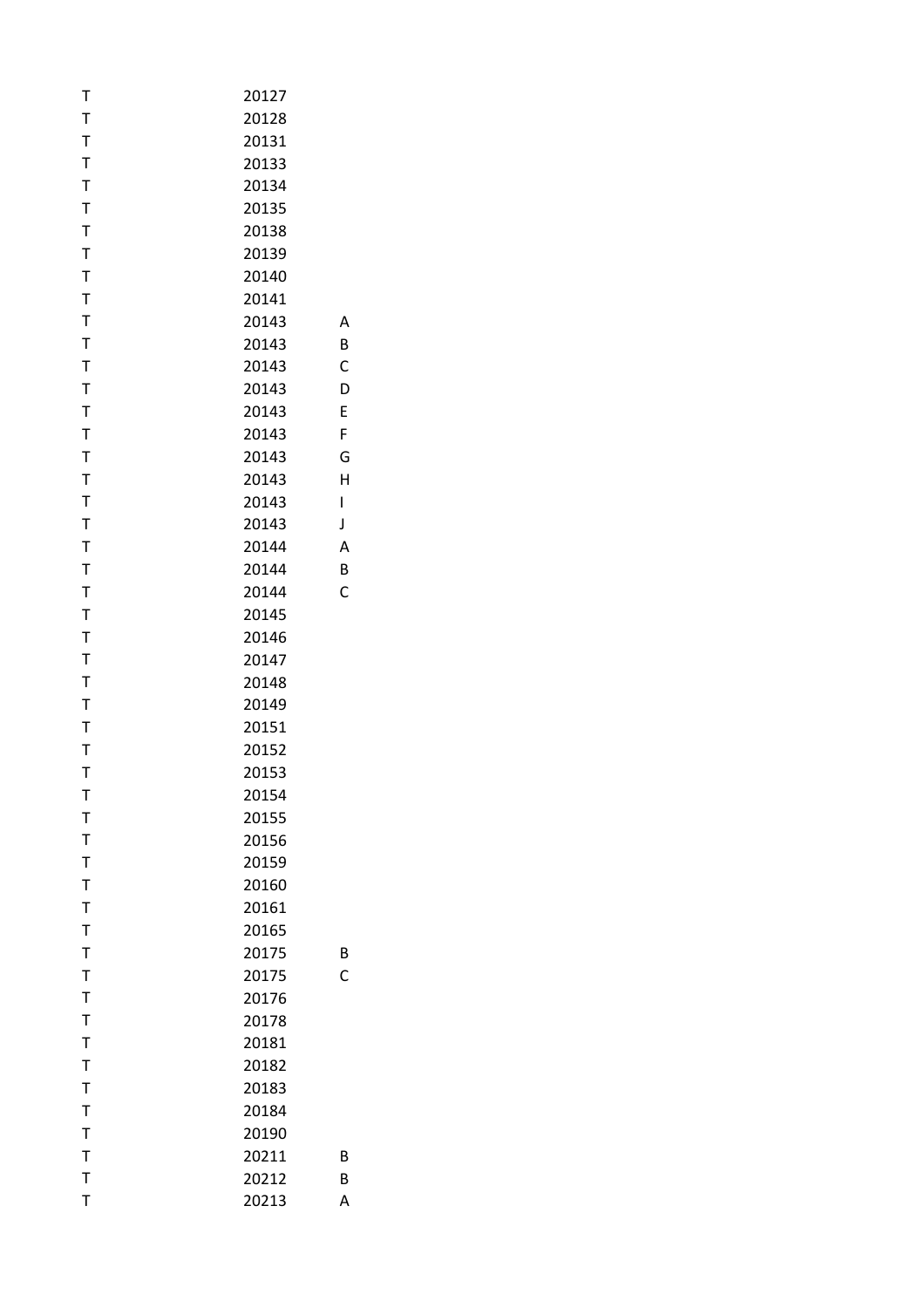| Т      | 20218          |
|--------|----------------|
| T      | 20238          |
| T      | 20241          |
| Т      | 20243          |
| T      | 20262          |
| Т      | 20263          |
| T      | 20273          |
| T      | 20274          |
| T      | 20289          |
| T      | 20290          |
| Т      | 20291          |
| T      | 20292          |
| T      | 20293          |
| T      | 20294          |
| Т      | 20295          |
| Т      | 20296          |
| Т      | 20297          |
| Т      | 20298          |
| T      | 20299          |
| Т      | 20300          |
| T      | 20301          |
| T      | 20302          |
| Т      | 20303          |
| T      | 20304          |
| Т      | 20305          |
| T      | 20306          |
| Т      | 20307          |
| T      | 20308          |
| T      | 20309          |
| Т      | 20313          |
| T      | 20315          |
| т      | 20318          |
| T<br>T | 20319<br>20320 |
| T      | 20323          |
| T      | 20330          |
| Т      | 20331          |
| T      | 20334          |
| T      | 20347          |
| T      | 20359          |
| T      | 20360          |
| Т      | 20371          |
| T      | 20381          |
| T      | 20382          |
| T      | 20383          |
| T      | 20384          |
| Т      | 20385          |
| T      | 20385          |
| T      | 20385          |
| T      | 20386          |
|        |                |

B

 $\mathsf{C}$ 

A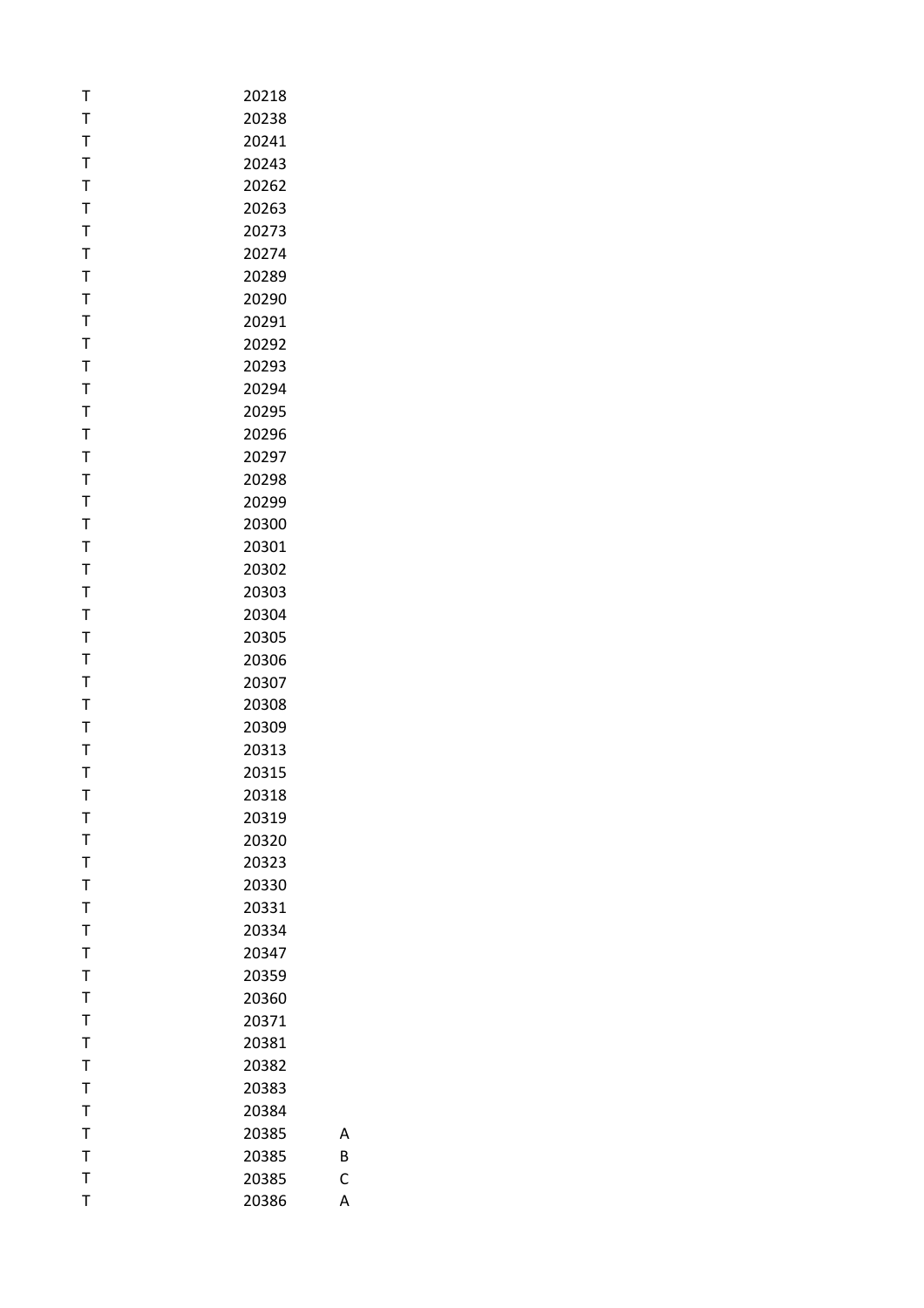| Т            | 20386 | В |
|--------------|-------|---|
| $\mathsf T$  | 20386 | C |
| $\mathsf{T}$ | 20386 | D |
| $\mathsf{T}$ | 20387 | Α |
| $\mathsf T$  | 20387 | B |
| $\mathsf T$  | 20387 | C |
| T            | 20387 | D |
| $\mathsf{T}$ | 20388 | Α |
| $\mathsf{T}$ | 20388 | B |
| $\mathsf T$  | 20388 | C |
| $\mathsf T$  | 20388 | D |
| T            | 20389 | Α |
| T            | 20389 | B |
| $\mathsf T$  | 20390 |   |
| T            | 20391 |   |
| $\mathsf T$  | 20393 |   |
| $\mathsf T$  | 20394 |   |
| $\mathsf{T}$ | 20396 |   |
| T            | 20400 |   |
| T            | 20402 |   |
| $\mathsf T$  | 20404 | Α |
| $\bar{1}$    | 20404 | B |
| $\mathsf{T}$ | 20404 | C |
| T            | 20414 |   |
|              |       |   |
| $\mathsf T$  | 20415 |   |
| $\mathsf T$  | 20416 |   |
| $\mathsf T$  | 20417 |   |
| $\mathsf{T}$ | 20419 |   |
| T            | 20422 |   |
| $\mathsf T$  | 20423 |   |
| T            | 20424 |   |
| Т            | 20425 |   |
| $\mathsf{T}$ | 20426 |   |
| $\mathsf{T}$ | 20427 |   |
| $\mathsf T$  | 20428 |   |
| $\mathsf{T}$ | 20429 |   |
| T            | 20430 |   |
| $\mathsf{T}$ | 20431 |   |
| $\mathsf{T}$ | 20433 |   |
| $\mathsf{T}$ | 20434 |   |
| $\mathsf{T}$ | 20454 |   |
| $\mathsf T$  | 20470 |   |
| $\mathsf{T}$ | 20471 |   |
| $\mathsf T$  | 20472 |   |
| $\mathsf{T}$ | 20473 |   |
| T            | 20474 |   |
| $\mathsf T$  | 20475 |   |
| $\mathsf{T}$ | 20476 |   |
| $\mathsf{T}$ | 20477 |   |
| T            | 20478 |   |
|              |       |   |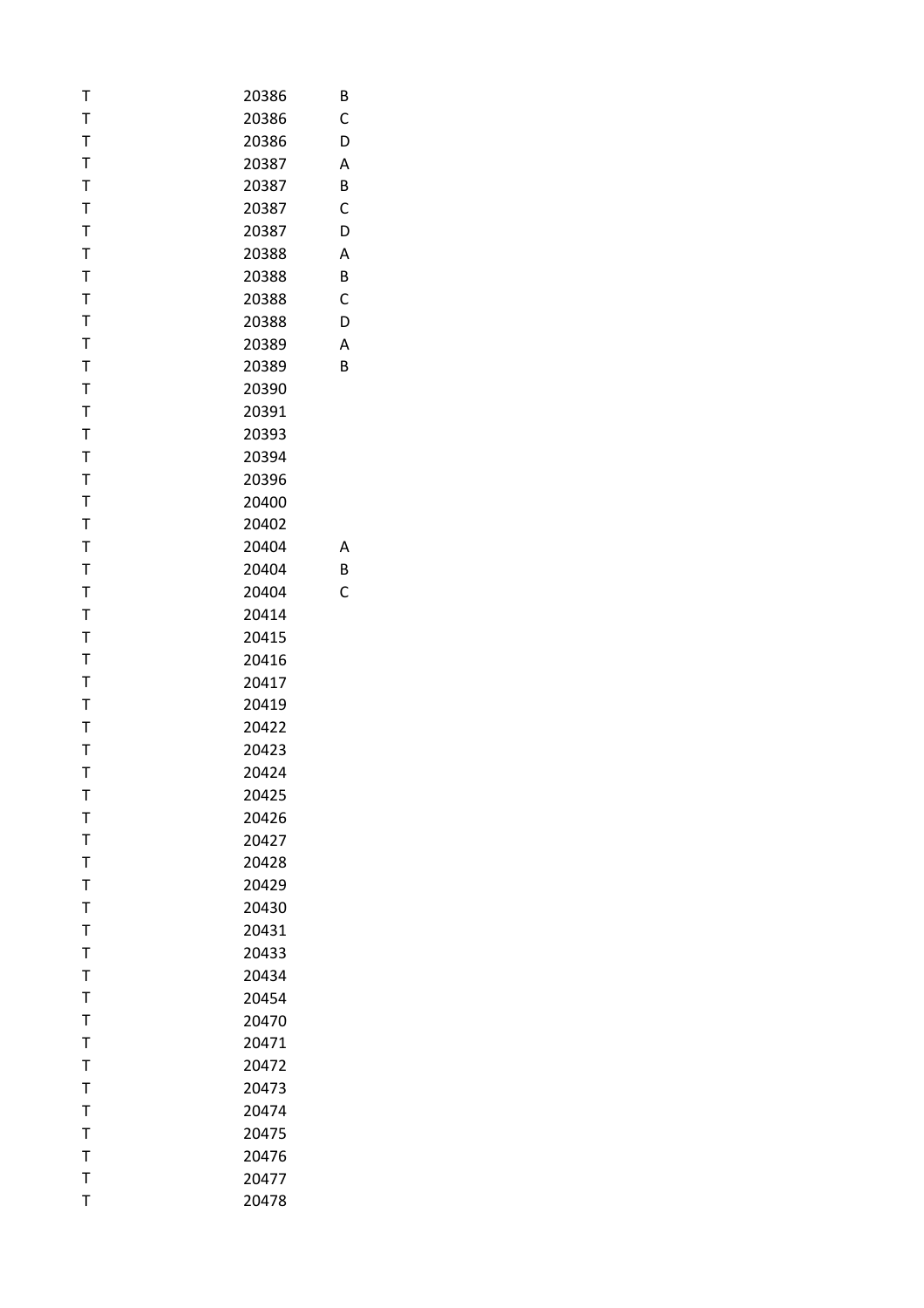| т            | 20479 |
|--------------|-------|
| T            | 20480 |
| T            | 20481 |
| T            | 20482 |
| T            | 20483 |
| Т            | 20484 |
| T            | 20485 |
| T            | 20486 |
| T            | 20487 |
| T            | 20488 |
| Т            | 20489 |
| T            | 20490 |
| T            | 20491 |
| T            | 20492 |
| T            | 20493 |
| T            | 20495 |
| T            | 20497 |
| T            | 20498 |
| T            | 20499 |
| T            | 20500 |
| Τ            | 20501 |
| T            | 20502 |
| T            | 20521 |
| T            | 20522 |
| Т            | 20523 |
| T            | 20524 |
| T            | 20525 |
| T            | 20526 |
| T            | 20527 |
| Т            | 20528 |
| T            | 20529 |
| т            | 20530 |
| T            | 20531 |
| T            | 20532 |
| $\mathsf{T}$ | 20533 |
| T            | 20534 |
| T            | 20535 |
| T            | 20536 |
| T            | 20537 |
| $\mathsf T$  | 20538 |
| $\mathsf{T}$ | 20539 |
| T            | 20540 |
| T            | 20541 |
| T            | 20542 |
| $\mathsf{T}$ | 20543 |
| T            | 20544 |
| T            | 20559 |
| $\mathsf{T}$ | 20562 |
| T            | 20563 |
| T            | 20564 |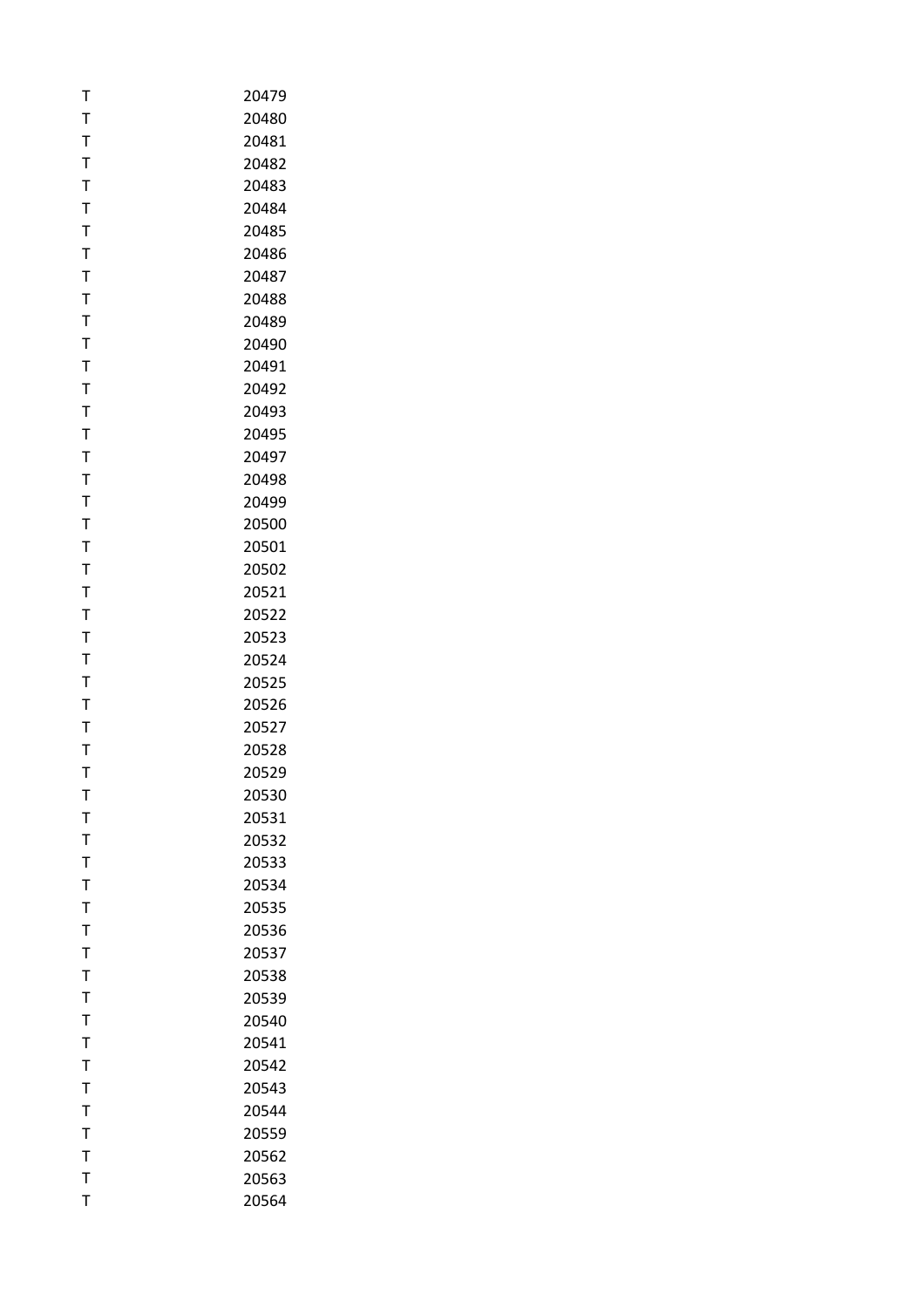| T           | 20565 |
|-------------|-------|
| T           | 20566 |
| T           | 20567 |
| T           | 20568 |
| T           | 20604 |
| T           | 20634 |
| T           | 20640 |
| T           | 20641 |
| T           | 20642 |
| T           | 20643 |
| Т           | 20644 |
| T           | 20645 |
| T           | 20646 |
| T           | 20647 |
| T           | 20651 |
| Т           | 20652 |
| T           | 20654 |
| T           | 20655 |
| T           | 20656 |
| T           | 20658 |
| T           | 20659 |
| T           | 20660 |
| T           | 20661 |
| T           | 20662 |
| T           | 20672 |
| Τ           | 20673 |
| $\mathsf T$ | 20676 |
| T           | 20684 |
| T           | 20685 |
| Т           | 20692 |
| T           | 20693 |
| т           | 20694 |
| T           | 20695 |
| T           | 20696 |
| T           | 20697 |
| T           | 20698 |
| T           | 20699 |
| Τ           | 20700 |
| T           | 20701 |
| T           | 20702 |
| T           | 20703 |
| Т           | 20704 |
| T           | 20705 |
| T           | 20706 |
| T           | 20707 |
| T           | 20708 |
| Т           | 20709 |
| T           | 20713 |
| T           | 20723 |
| T           | 20725 |
|             |       |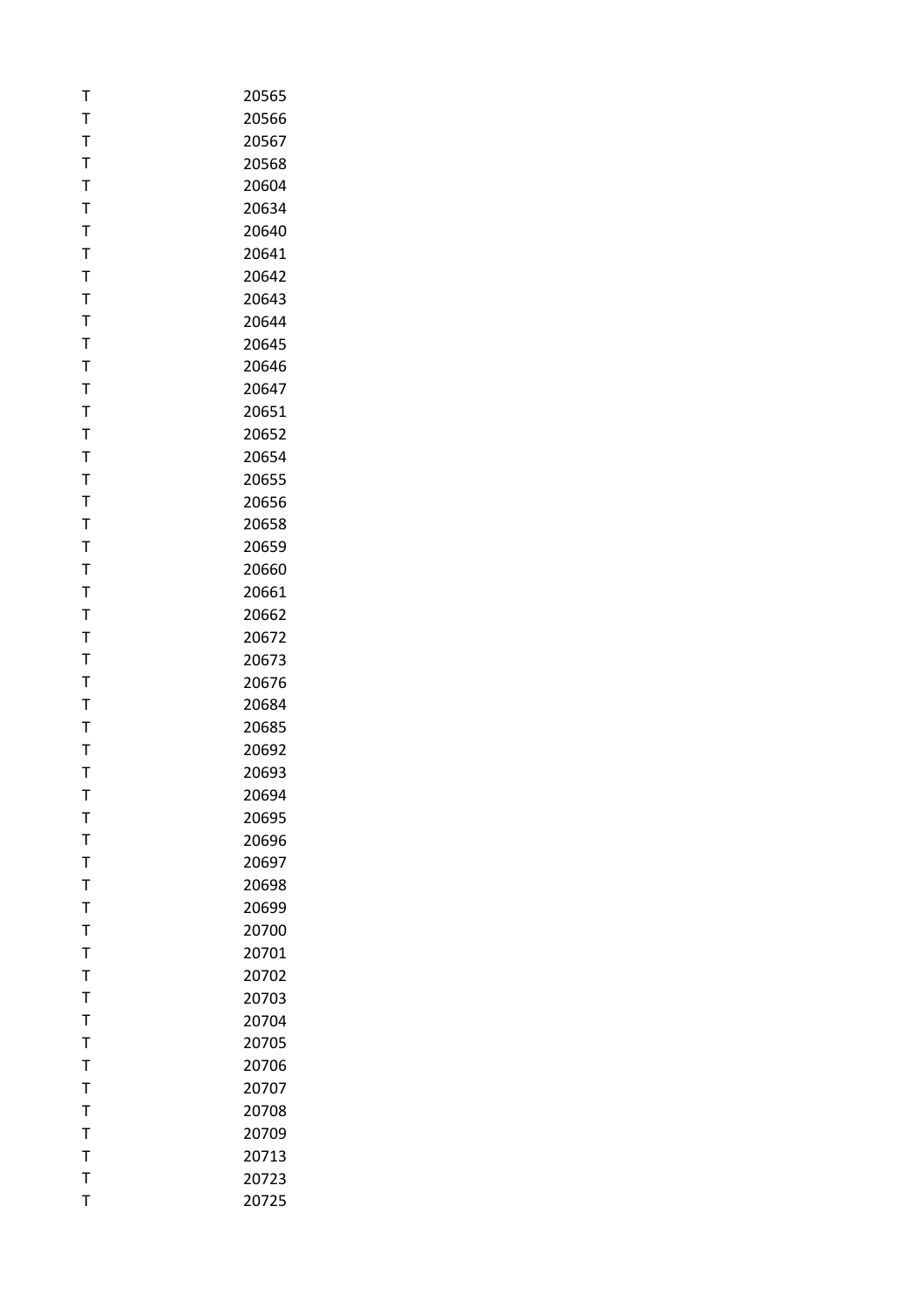| T            | 20728 |
|--------------|-------|
| T            | 20738 |
| T            | 20739 |
| $\mathsf T$  | 20740 |
| $\mathsf{T}$ | 20741 |
| T            | 20742 |
| T            | 20743 |
| T            | 20744 |
| T            | 20745 |
| T            | 20746 |
| Т            | 20747 |
| T            | 20749 |
| T            | 20750 |
| T            | 20751 |
| T            | 20752 |
|              |       |
| Т            | 20755 |
| T            | 20761 |
| T            | 20762 |
| T            | 20773 |
| T            | 20778 |
| T            | 20780 |
| T            | 20781 |
| $\mathsf T$  | 20786 |
| T            | 20788 |
| T            | 20789 |
| Τ            | 20811 |
| $\mathsf T$  | 20812 |
| T            | 20816 |
| T            | 20817 |
| Т            | 20818 |
| T            | 20822 |
| т            | 20823 |
| T            | 20824 |
| T            | 20828 |
| T            | 20831 |
| T            | 20832 |
| T            | 20836 |
| Τ            | 20837 |
| T            | 20838 |
| T            | 20839 |
| $\mathsf{T}$ | 20840 |
| Т            | 20841 |
| T            | 20842 |
| T            | 20845 |
| T            | 20853 |
| T            | 20858 |
| T            | 20859 |
| T            | 20863 |
| T            | 20868 |
| T            | 20886 |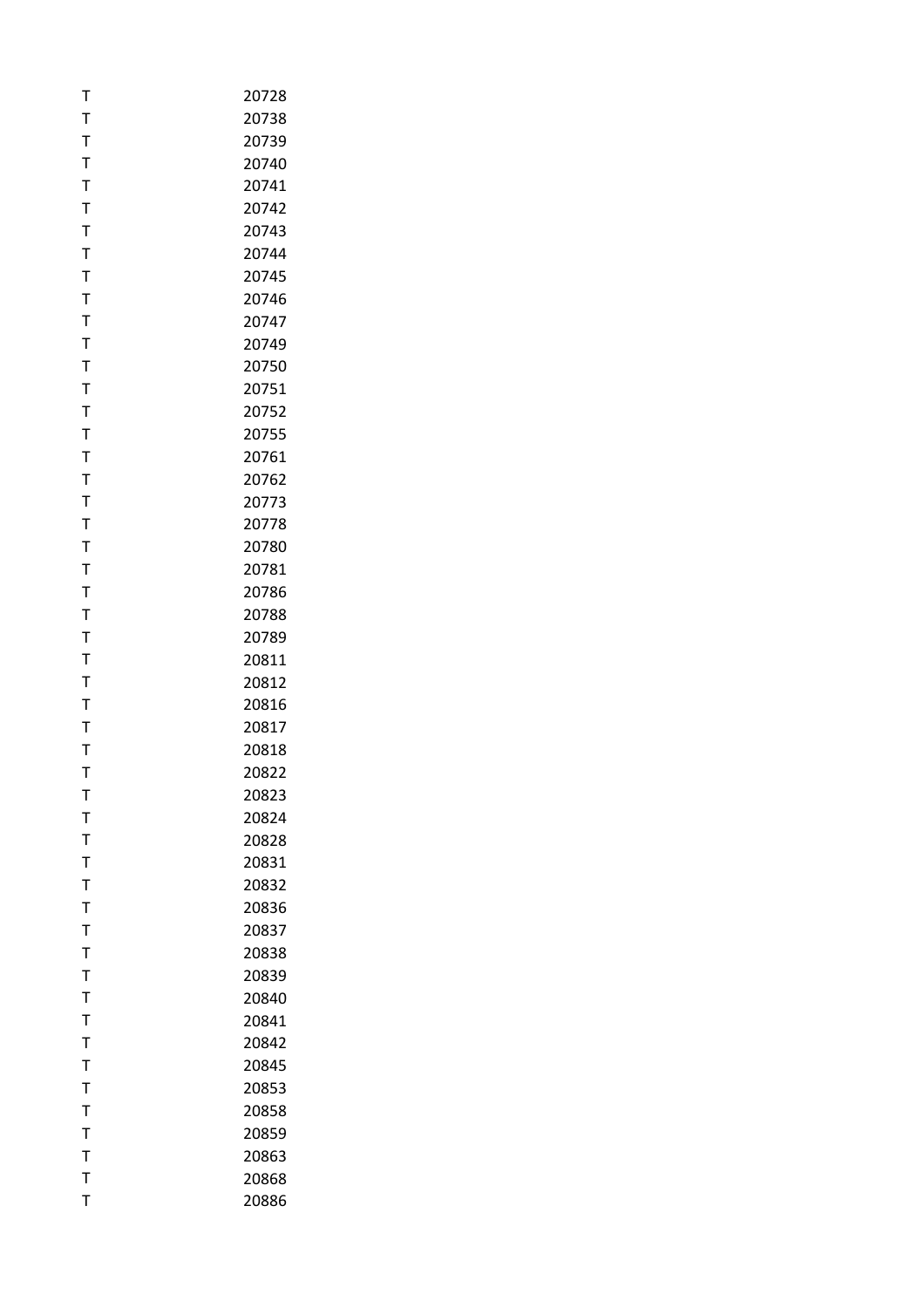| т            | 20887 |
|--------------|-------|
| T            | 20888 |
| T            | 20889 |
| T            | 20897 |
| T            | 20898 |
| T            | 20900 |
| T            | 20901 |
| T            | 20905 |
| T            | 20907 |
| T            | 20908 |
| Т            | 20909 |
| T            | 20911 |
| T            | 20912 |
| T            | 20916 |
| T            | 20917 |
| T            | 20919 |
| T            | 20920 |
| T            | 20921 |
| T            | 20922 |
| Т            | 20923 |
| Τ            | 20924 |
| T            | 20925 |
| T            | 20926 |
| T            | 20927 |
| Т            | 20928 |
| T            | 20929 |
| T            | 20930 |
| T            | 20931 |
| T            | 20932 |
| Т            | 20933 |
| T            | 20934 |
| т            | 20935 |
| T            | 20936 |
| T            | 20937 |
| $\mathsf{T}$ | 20938 |
| T            | 20939 |
| T            | 20965 |
| Τ            | 20973 |
| T            | 20979 |
| T            | 20980 |
| T            | 20984 |
| Т            | 20985 |
| T            | 21000 |
| T            | 21005 |
| $\mathsf{T}$ | 21012 |
| T            | 21019 |
| T            | 21020 |
| T            | 21021 |
| T            | 21022 |
| T            | 21023 |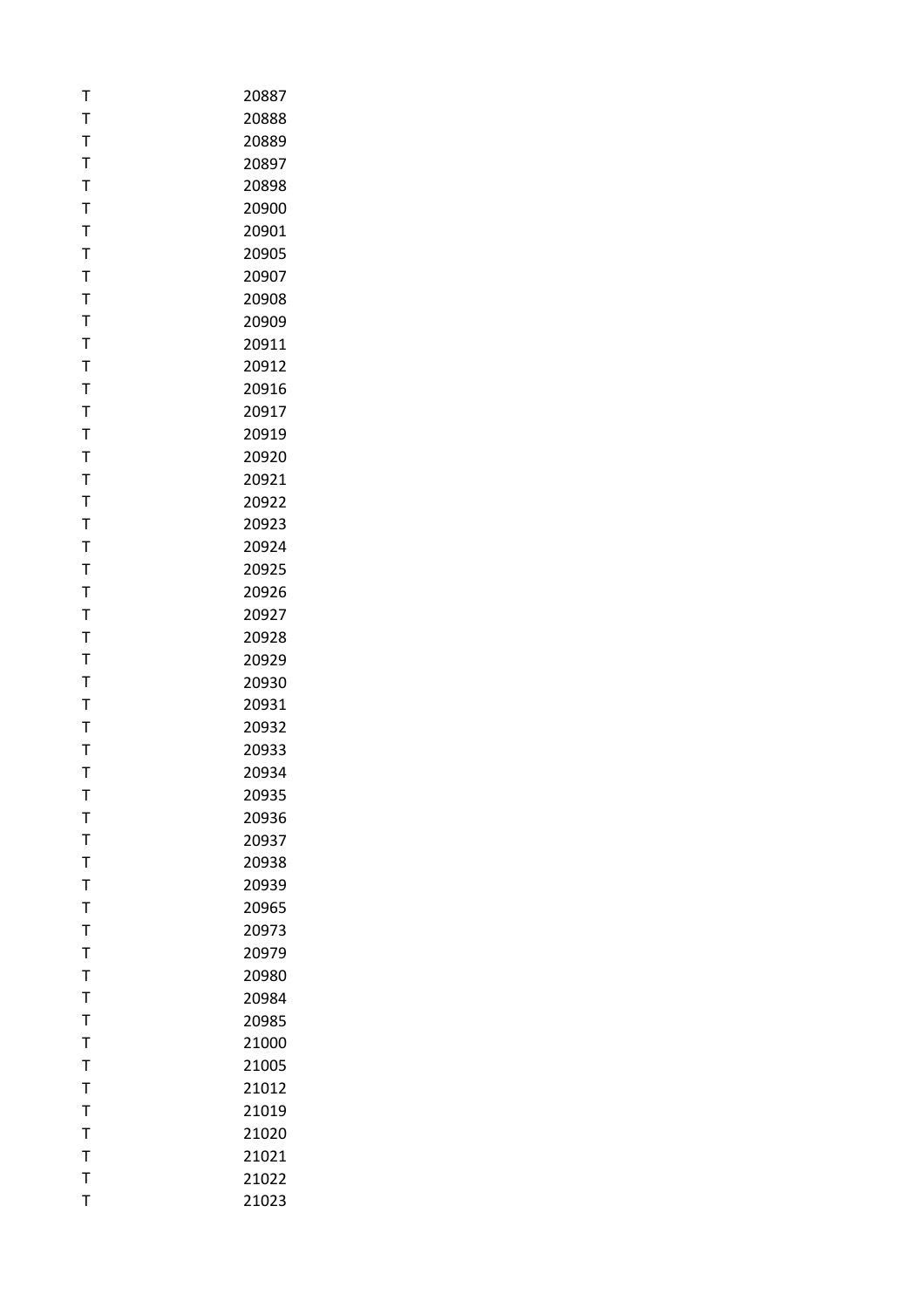| Т              | 21024 |
|----------------|-------|
| T              | 21025 |
| T              | 21026 |
| T              | 21027 |
| T              | 21028 |
| T              | 21029 |
| T              | 21030 |
| T              | 21031 |
| T              | 21032 |
| T              | 21033 |
| T              | 21034 |
| T              | 21035 |
| T              | 21036 |
| T              | 21037 |
| T              | 21039 |
| Τ              | 21042 |
| T              | 21056 |
| T              | 21057 |
| T              | 21058 |
| T              | 21059 |
| T              | 21060 |
| T              | 21061 |
| T              | 21062 |
| T              | 21064 |
| T              | 21065 |
| T              | 21067 |
| T              | 21069 |
| T              | 21073 |
| T              | 21074 |
| T              | 21075 |
| T              | 21078 |
| т              | 21079 |
| T              | 21083 |
| T              | 21084 |
| T              | 21088 |
| T              | 21092 |
| T              | 21093 |
| T              | 21094 |
| T              | 21097 |
| T              | 21098 |
| T              | 21099 |
| T              | 21104 |
| T              | 21105 |
| $\overline{1}$ | 21106 |
| T              | 21107 |
| T              | 21108 |
| T              | 21109 |
| $\mathsf{T}$   | 21110 |
| T              | 21111 |
| T              | 21112 |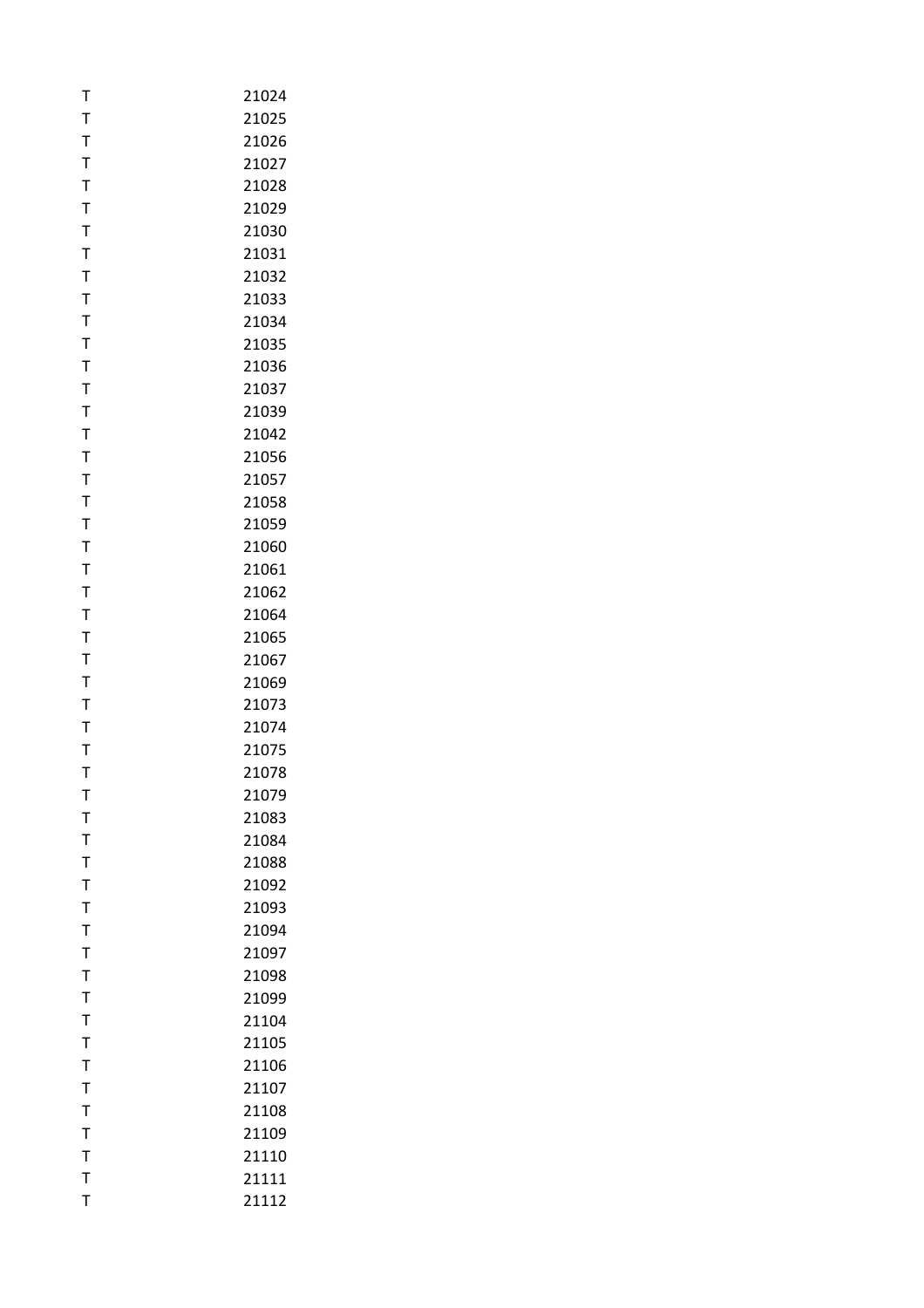| T            | 21113 |   |
|--------------|-------|---|
| T            | 21114 |   |
| $\mathsf T$  | 21115 |   |
| T            | 21116 |   |
| $\mathsf T$  | 21117 |   |
| T            | 21118 |   |
| T            | 21119 |   |
| T            | 21120 |   |
| T            | 21121 |   |
| $\mathsf T$  | 21122 |   |
| T            | 21123 |   |
| T            | 21124 |   |
| T            | 21144 |   |
| T            | 21150 |   |
| T            | 21151 |   |
| T            | 21152 |   |
| T            | 21153 |   |
| T            | 21154 |   |
| $\mathsf T$  | 21155 |   |
| T            |       |   |
|              | 21158 | С |
| T            | 21159 |   |
| $\mathsf T$  | 21160 |   |
| T            | 21161 |   |
| $\mathsf T$  | 21163 |   |
| T            | 21166 |   |
| T            | 21167 |   |
| T            | 21168 |   |
| T            | 21170 |   |
| $\mathsf T$  | 21171 |   |
| T            | 21174 |   |
| $\mathsf{T}$ | 21175 |   |
| т            | 21176 |   |
| T            | 21177 |   |
| T            | 21178 |   |
| T            | 21179 |   |
| T            | 21180 |   |
| T            | 21181 |   |
| T            | 21183 |   |
| T            | 21184 |   |
| T            | 21185 |   |
| $\mathsf T$  | 21188 |   |
| T            | 21191 |   |
| $\mathsf{T}$ | 21192 |   |
| $\mathsf T$  | 21193 |   |
| T            | 21194 |   |
| T            | 21195 |   |
| T            |       |   |
|              | 21196 |   |
| $\mathsf T$  | 21197 |   |
| $\mathsf{T}$ | 21198 |   |
| T            | 21199 |   |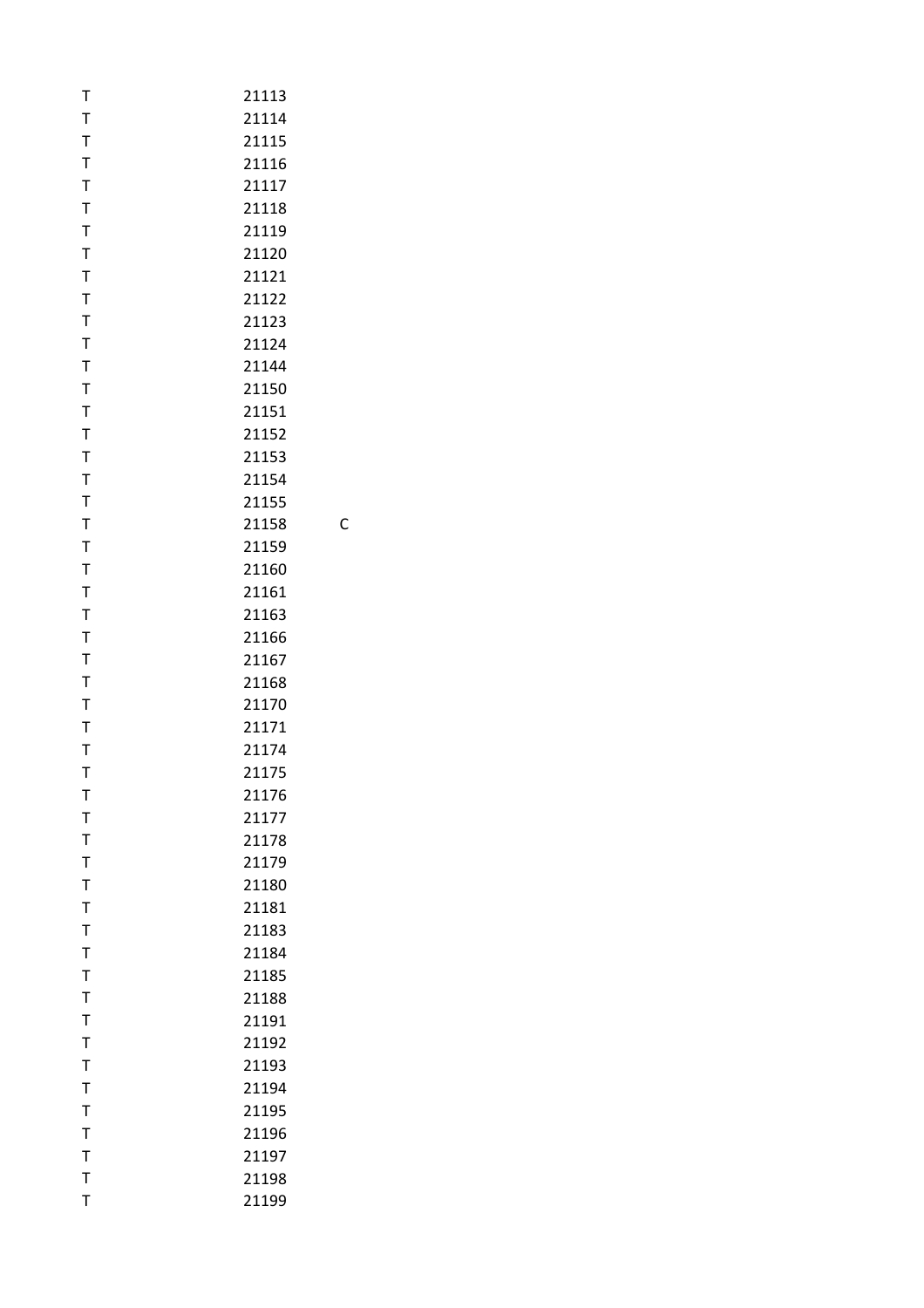| т              | 21200 |
|----------------|-------|
| T              | 21201 |
| T              | 21202 |
| T              | 21203 |
| T              | 21204 |
| T              | 21206 |
| T              | 21217 |
| T              | 21218 |
| T              | 21219 |
| T              | 21220 |
| T              | 21222 |
| T              | 21225 |
| $\mathsf T$    | 21226 |
| $\mathsf{T}$   | 21227 |
| T              | 21228 |
| T              | 21229 |
| T              | 21230 |
| $\mathsf T$    | 21231 |
| $\mathsf{T}$   | 21232 |
| T              | 21233 |
| T              | 21234 |
| T              | 21235 |
| T              | 21236 |
| T              | 21237 |
| T              | 21239 |
| T              | 21246 |
| T              | 21247 |
| T              | 21248 |
| T              | 21249 |
| Т              | 21250 |
| T              | 21251 |
| т              | 21252 |
| T              | 21254 |
| $\mathsf T$    | 21257 |
| T              | 21258 |
| $\overline{1}$ | 21263 |
| T              | 21264 |
| T              | 21265 |
| T              | 21266 |
| T              | 21267 |
| T              | 21268 |
| T              | 21269 |
| T              | 21270 |
| $\mathsf T$    | 21271 |
| $\mathsf T$    | 21272 |
| T              | 21273 |
| T              | 21274 |
| $\mathsf T$    | 21275 |
| T              | 21276 |
| T              | 21280 |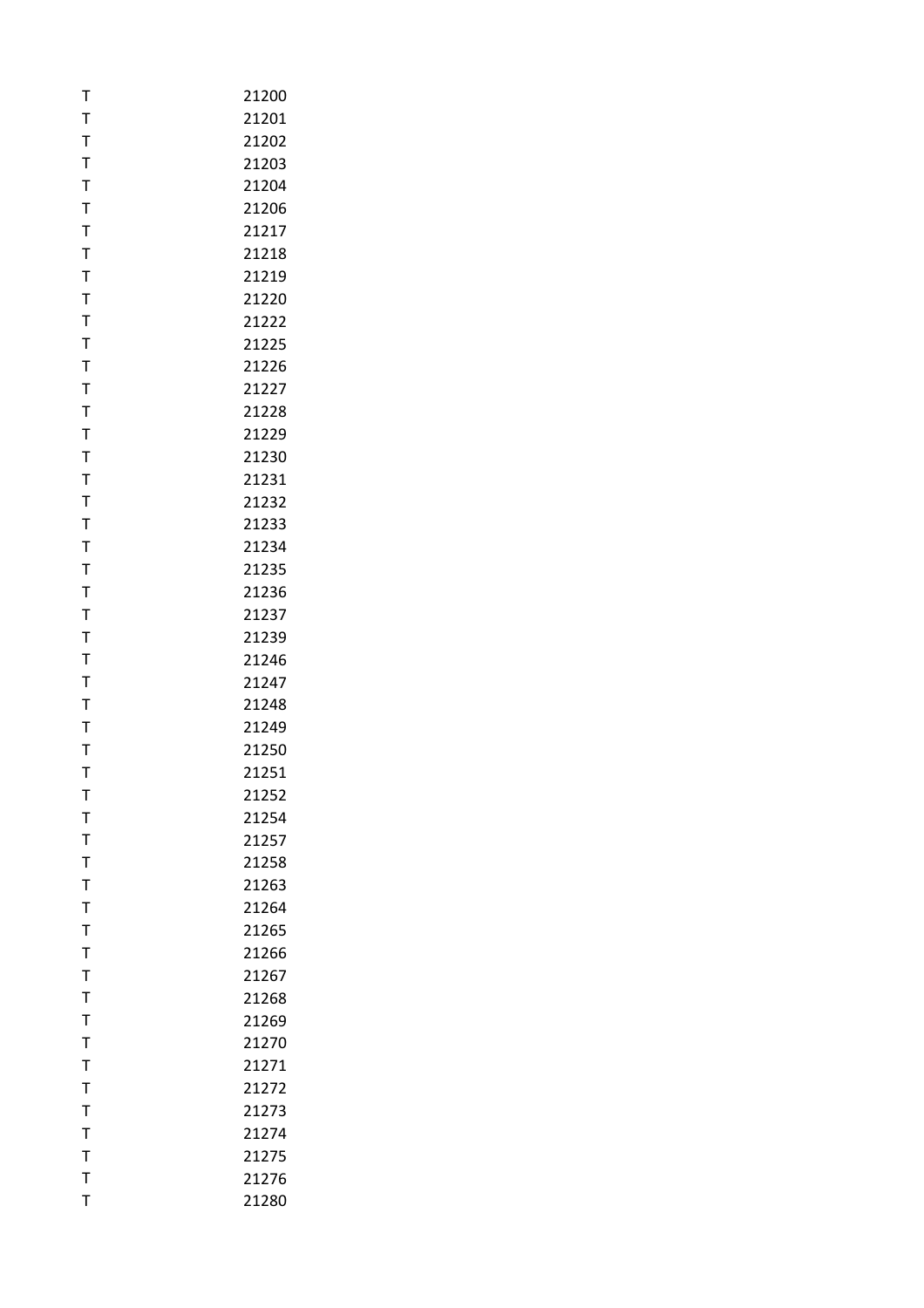| T            | 21281 |
|--------------|-------|
| T            | 21282 |
| $\mathsf T$  | 21285 |
| T            | 21286 |
| $\mathsf{T}$ | 21287 |
| T            | 21288 |
| T            | 21289 |
| $\mathsf T$  | 21290 |
| T            | 21291 |
| T            | 21292 |
| T            | 21293 |
| T            | 21294 |
| $\mathsf T$  | 21295 |
| T            | 21296 |
| T            | 21297 |
| T            | 21298 |
| T            | 21299 |
| $\bar{1}$    | 21304 |
| $\mathsf{T}$ | 21305 |
| T            | 21306 |
| T            | 21309 |
| T            | 21311 |
| T            | 21312 |
| $\mathsf T$  | 21313 |
| T            | 21314 |
| T            | 21316 |
| T            | 21317 |
| T            | 21326 |
| $\mathsf T$  | 21328 |
| T            | 21329 |
| T            | 21330 |
| т            | 21331 |
| T            | 21332 |
| T            | 21333 |
| T            | 21334 |
| $\bar{I}$    | 21335 |
| T            | 21336 |
| T            | 21337 |
| $\mathsf T$  | 21338 |
| T            | 21339 |
| $\bar{1}$    | 21340 |
| T            | 21341 |
| $\mathsf{T}$ | 21342 |
| $\bar{1}$    | 21343 |
| $\mathsf{T}$ | 21344 |
| T            | 21345 |
| T            | 21347 |
| $\mathsf{T}$ | 21348 |
| $\mathsf{T}$ | 21349 |
| T            | 21350 |
|              |       |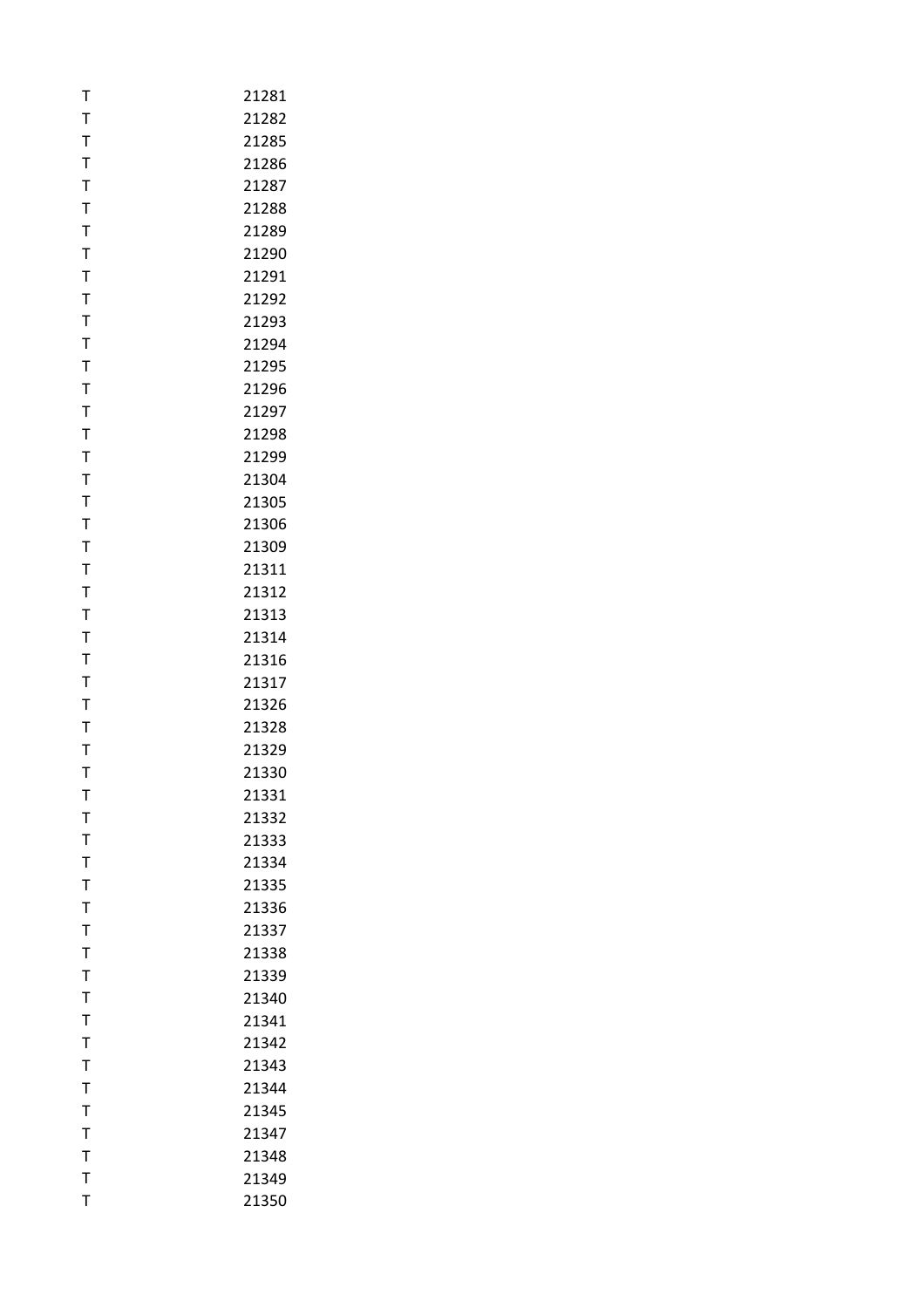| T            | 21351 |
|--------------|-------|
| T            | 21352 |
| $\mathsf{T}$ | 21353 |
| T            | 21355 |
| $\mathsf{T}$ | 21356 |
| T            | 21358 |
| T            | 21360 |
| T            | 21361 |
| T            | 21362 |
| T            | 21363 |
| T            | 21364 |
| T            | 21365 |
| $\mathsf T$  | 21366 |
| $\mathsf{T}$ | 21367 |
| T            | 21368 |
| T            | 21380 |
| T            | 21381 |
| $\bar{1}$    | 21382 |
| $\mathsf{T}$ | 21383 |
| T            | 21384 |
| T            | 21385 |
| T            | 21386 |
| T            | 21387 |
| $\mathsf{T}$ | 21389 |
| T            | 21390 |
| T            | 21391 |
| T            | 21392 |
| T            | 21393 |
| $\mathsf{T}$ | 21395 |
| T            | 21396 |
| T            | 21408 |
| т            | 21409 |
| T            | 21412 |
| T            | 21420 |
| T            | 21421 |
| T            | 21425 |
| T            | 21426 |
| T            | 21427 |
| T            | 21429 |
| T            | 21430 |
| T            | 21431 |
| T            | 21434 |
| $\mathsf{T}$ | 21436 |
| $\mathsf T$  | 21437 |
| $\mathsf{T}$ | 21445 |
| T            | 21446 |
| T            | 21447 |
| $\mathsf{T}$ | 21448 |
| $\mathsf{T}$ | 21449 |
| T            | 21450 |
|              |       |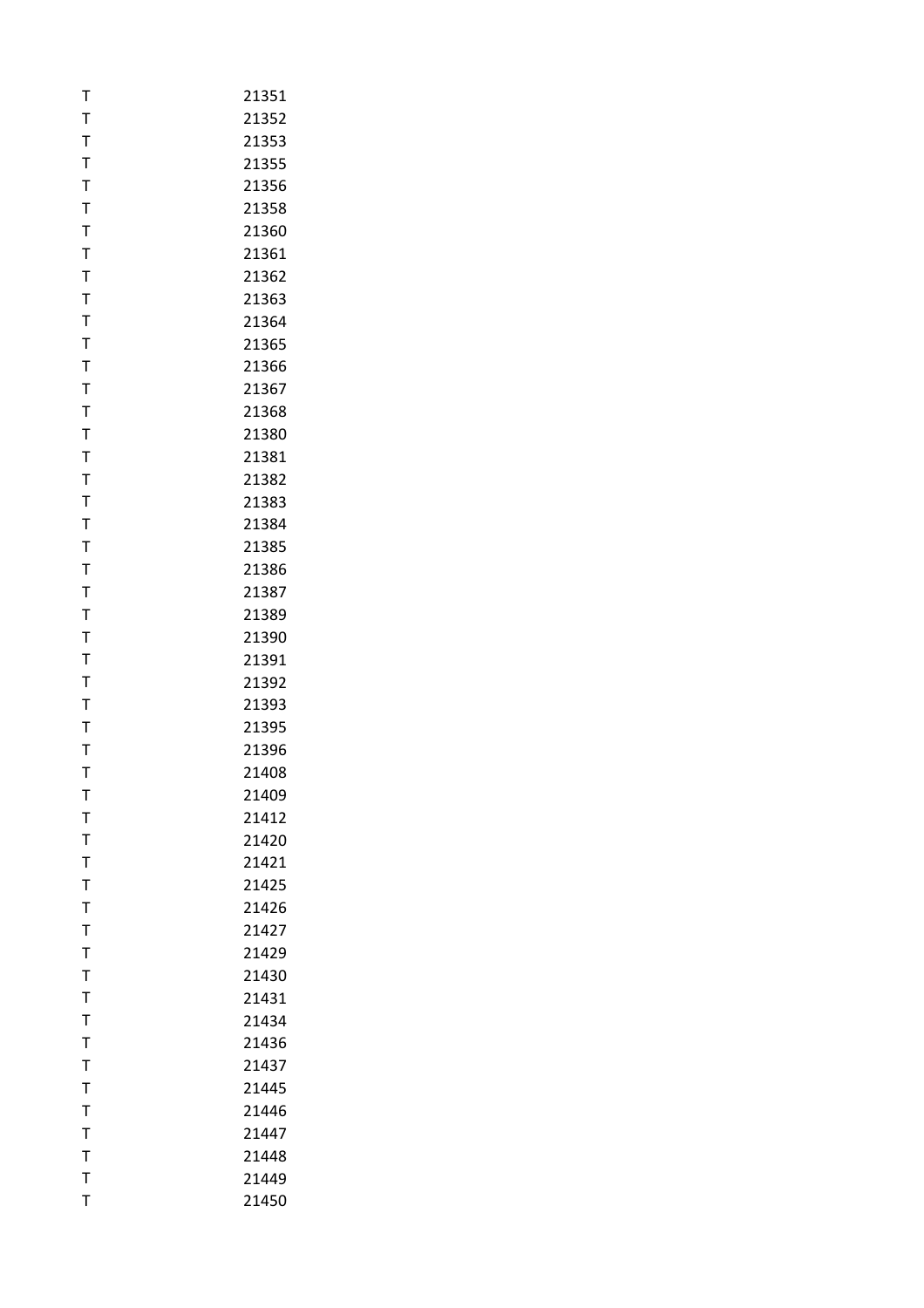| Т      | 21451          |
|--------|----------------|
| T      | 21452          |
| T      | 21453          |
| T      | 21454          |
| T      | 21455          |
| T      | 21456          |
| T      | 21457          |
| T      | 21462          |
| T      | 21465          |
| T      | 21469          |
| T      | 21553          |
| T      | 21554          |
| T      | 21555          |
| T      | 21556          |
| T      | 21557          |
| Τ      | 21558          |
| T      | 21567          |
| T      | 21568          |
| T      | 21569          |
| T      | 21570          |
| T      | 21571          |
| T      | 21572          |
| T      | 21573          |
| T      | 21576          |
| T      | 21578          |
| T      | 21579          |
| T      | 21580          |
| T      | 21581          |
| T      | 21582          |
| T      | 21583          |
| T      | 21584          |
| т      | 21585          |
| T      | 21586          |
| T      | 21610          |
| T      | 21611          |
| T      | 21615          |
| T<br>T | 21619          |
| T      | 21646          |
| T      | 21649          |
| T      | 21654          |
|        | 21657<br>21659 |
| Т<br>T |                |
| T      | 21665<br>21670 |
| T      |                |
| T      | 21675<br>21675 |
| Т      | 21675          |
| T      | 21675          |
| T      | 21675          |
| T      | 21675          |
|        |                |

B

C

D

G

H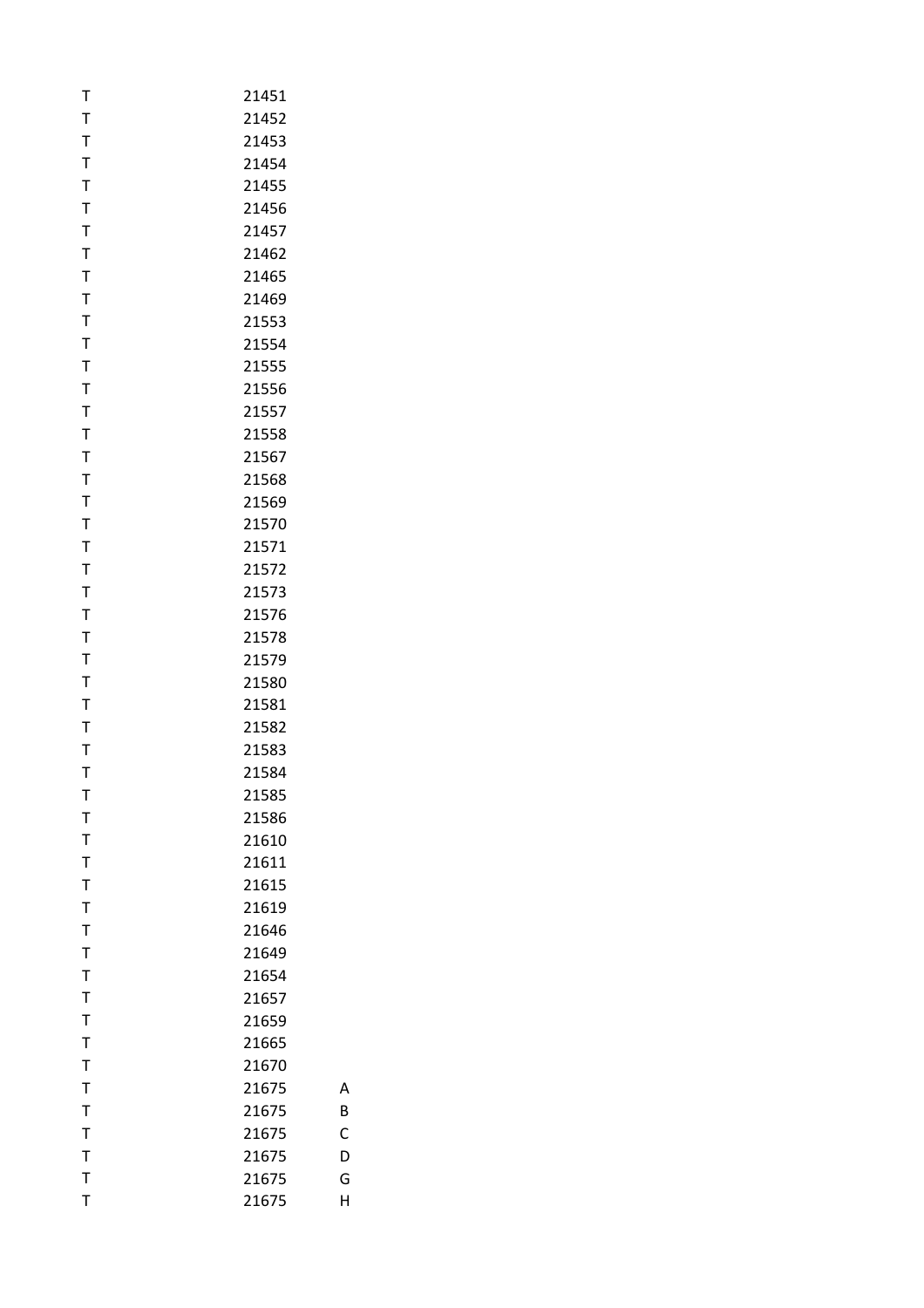| T              | 21676 |
|----------------|-------|
| T              | 21679 |
| T              | 21680 |
| T              | 21686 |
| $\mathsf{T}$   | 21687 |
| T              | 21688 |
| T              | 21693 |
| T              | 21694 |
| T              | 21695 |
| T              | 21697 |
| T              | 21698 |
| T              | 21705 |
| T              | 21706 |
| T              | 21710 |
| T              | 21711 |
| T              | 21712 |
| T              | 21715 |
| $\mathsf T$    | 21724 |
| $\mathsf T$    | 21725 |
| T              | 21732 |
| T              | 21733 |
| T              | 21738 |
| T              | 21739 |
| $\mathsf T$    | 21740 |
| T              | 21741 |
| T              | 21744 |
| T              | 21748 |
| T              | 21754 |
| $\mathsf T$    | 21760 |
| T              | 21763 |
| T              | 21768 |
| т              | 21773 |
| T              | 21776 |
| T              | 21781 |
| T              | 21787 |
| $\overline{1}$ | 21788 |
| T              | 21799 |
| T              | 21800 |
| $\mathsf T$    | 21807 |
| T              | 21812 |
| T              | 21828 |
| T              | 21833 |
| $\mathsf T$    | 21835 |
| $\overline{1}$ | 21836 |
| $\mathsf T$    | 21837 |
| T              | 21838 |
| T              | 21839 |
| $\mathsf T$    | 21840 |
| T              | 21841 |
| T              | 21842 |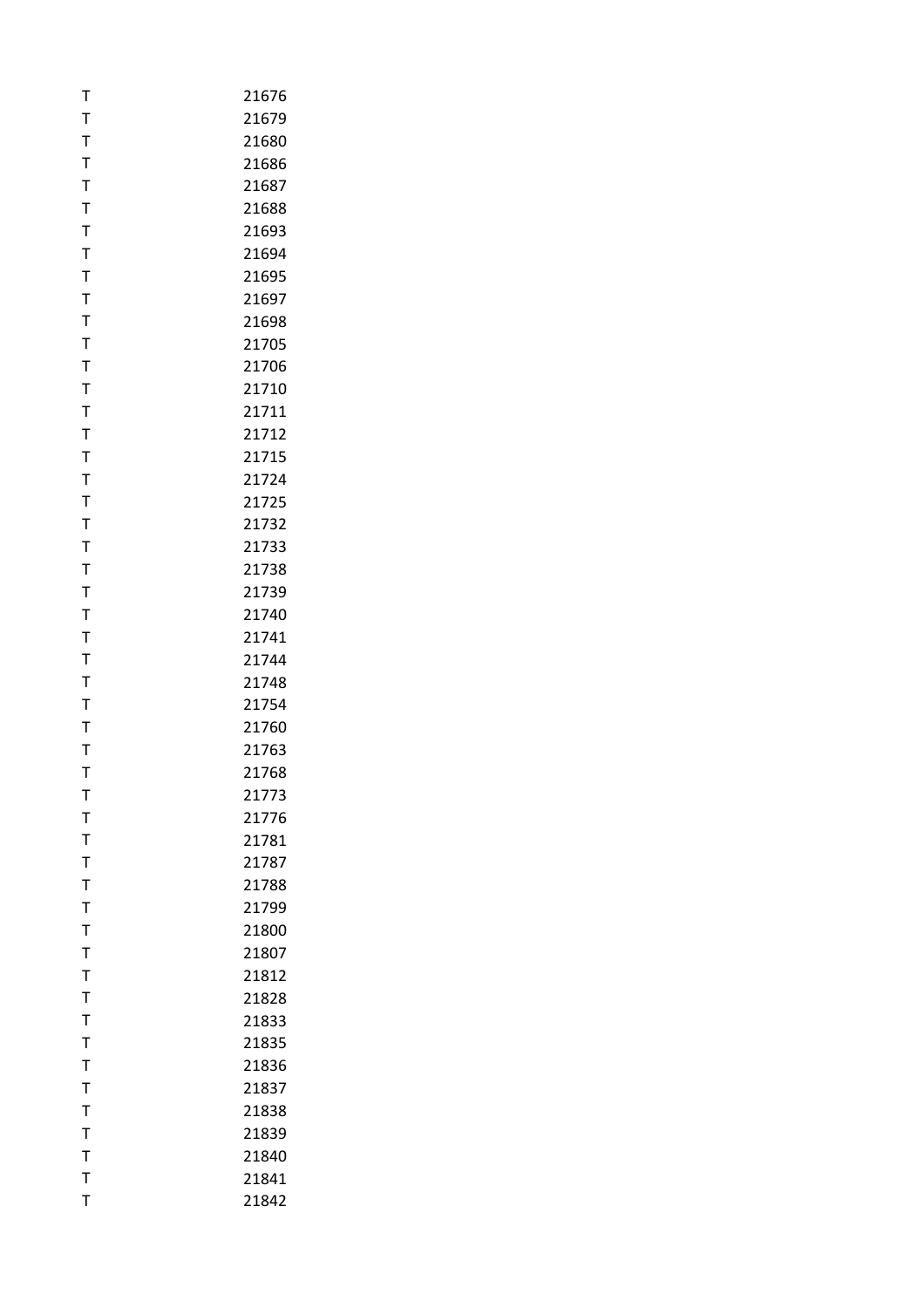| T            | 21843 |
|--------------|-------|
| T            | 21844 |
| T            | 21845 |
| T            | 21846 |
| $\mathsf{T}$ | 21848 |
| T            | 21849 |
| T            | 21851 |
| T            | 21855 |
| T            | 21856 |
| $\bar{1}$    | 21857 |
| T            | 21858 |
| T            | 21896 |
| $\mathsf T$  | 21897 |
| T            | 21898 |
| T            | 21912 |
| T            | 21913 |
| T            | 21916 |
| T            | 21917 |
| $\mathsf{T}$ | 21918 |
| T            | 21919 |
| T            | 21920 |
| T            | 21921 |
| T            | 21922 |
| $\mathsf{T}$ | 21923 |
| T            | 21924 |
| T            | 21927 |
| T            | 21929 |
| T            | 21931 |
| T            | 21932 |
| T            | 21933 |
| T            | 21934 |
| т            | 21935 |
| T            | 21936 |
| $\mathsf T$  | 21937 |
| T            | 21938 |
| T            | 21939 |
| T            | 21949 |
| Τ            | 21950 |
| T            | 21968 |
| T            | 21980 |
| $\mathsf T$  | 21985 |
| T            | 21986 |
| $\mathsf T$  | 21987 |
| T            | 21989 |
| $\mathsf T$  | 21990 |
| T            | 21991 |
| T            | 21992 |
| $\mathsf T$  | 21993 |
| T            | 21994 |
| T            | 21995 |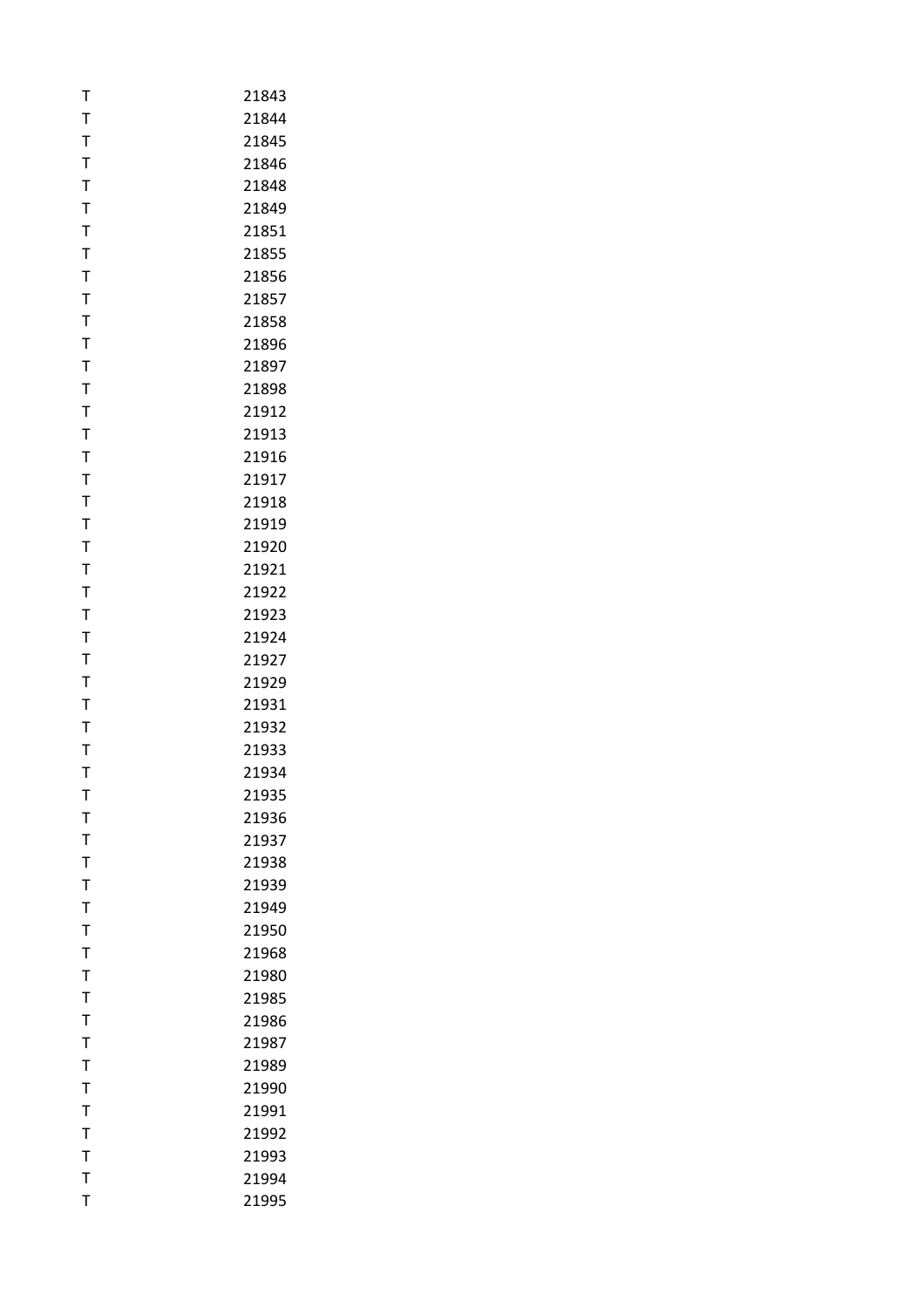| Т                | 21996 |   |
|------------------|-------|---|
| $\mathsf{T}$     | 21997 |   |
| $\mathsf T$      | 21998 |   |
| $\mathsf T$      | 21999 |   |
| $\mathsf T$      | 22000 |   |
| T                | 22001 |   |
| $\mathsf T$      | 22002 |   |
| $\mathsf T$      | 22003 | А |
| $\mathsf T$      | 22003 |   |
| $\mathsf T$      | 22004 |   |
| T                | 22007 | А |
| $\mathsf T$      | 22007 | B |
| $\mathsf T$      | 22007 | C |
| $\mathsf{T}$     | 22007 | D |
| T                | 22012 |   |
| $\mathsf T$      | 22013 |   |
| $\mathsf T$      | 22015 |   |
| T                | 22016 |   |
| $\mathsf T$      | 22017 |   |
| T                | 22021 |   |
| $\mathsf T$      | 22022 |   |
| $\mathsf T$      | 22024 |   |
| $\mathsf T$      | 22025 |   |
| $\mathsf T$      | 22031 |   |
| T                | 22032 |   |
| $\mathsf T$      | 22033 |   |
| $\mathsf T$      | 22043 |   |
| $\mathsf T$      | 22044 |   |
| $\mathsf T$      | 22045 |   |
| T                | 22046 |   |
| T                | 22047 |   |
| т                | 22048 |   |
| $\mathsf T$      | 22049 |   |
| $\mathsf T$      | 22051 |   |
| T                | 22052 |   |
| $\mathsf T$      | 22056 |   |
| $\mathsf T$      | 22057 |   |
| $\mathsf T$      | 22058 |   |
| $\mathsf T$      | 22059 |   |
| $\mathsf{T}$     | 22060 |   |
| $\mathsf T$      | 22061 |   |
| T                | 22062 |   |
| $\mathsf T$      | 22063 |   |
|                  |       |   |
| T<br>$\mathsf T$ | 22064 |   |
|                  | 22065 |   |
| T                | 22070 |   |
| $\mathsf T$      | 22072 |   |
| $\mathsf T$      | 22081 |   |
| $\mathsf{T}$     | 22084 |   |
| T                | 22085 |   |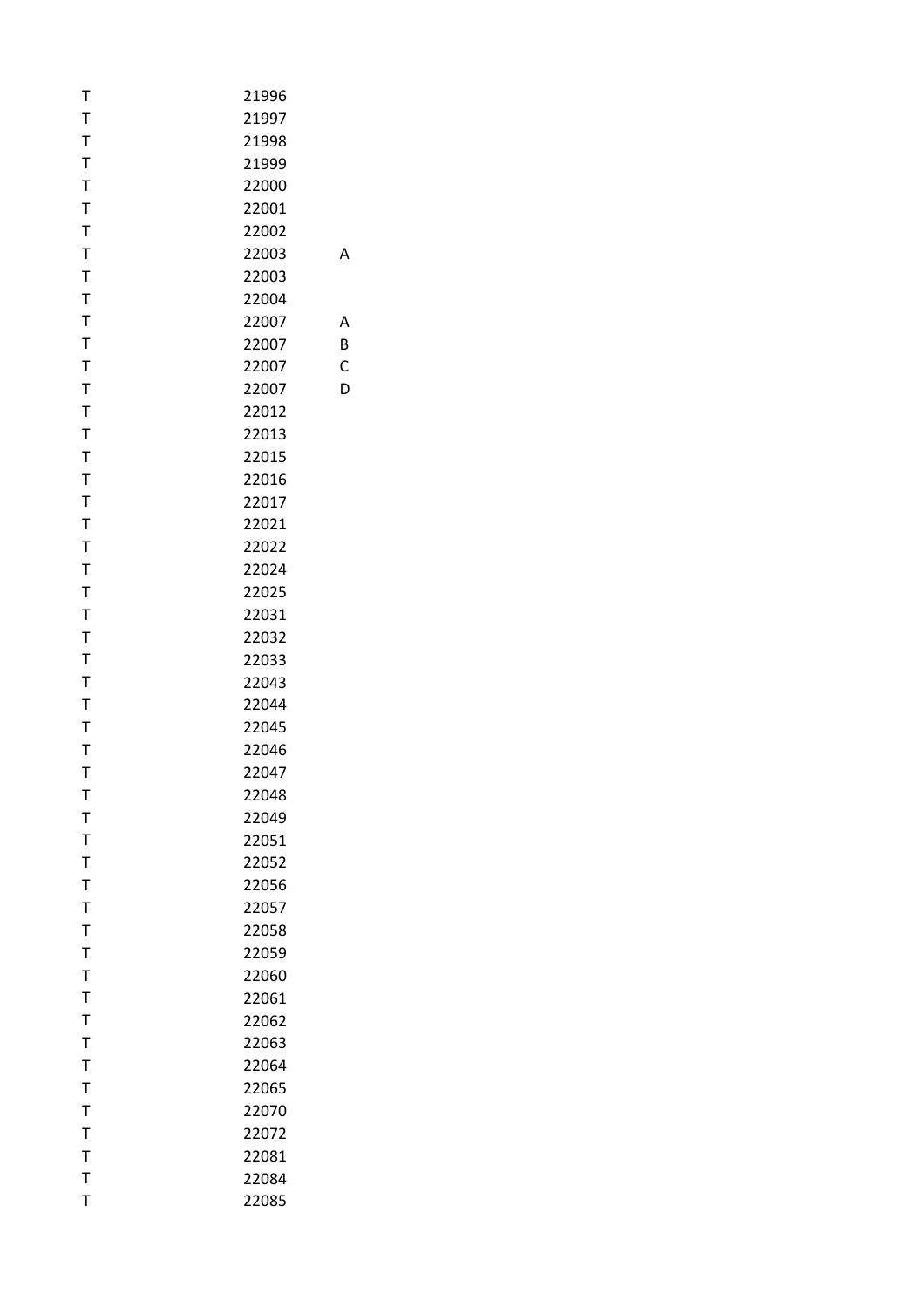| т            | 22089 |   |
|--------------|-------|---|
| $\mathsf T$  | 22090 | А |
| T            | 22090 | B |
| T            | 22090 | C |
| $\mathsf{T}$ | 22091 | Α |
| T            | 22091 | B |
| $\mathsf T$  | 22091 | C |
| T            | 22092 |   |
| T            | 22095 |   |
| T            | 22098 |   |
| T            | 22099 |   |
| $\mathsf T$  | 22100 |   |
| $\mathsf{T}$ | 22103 |   |
| $\mathsf T$  | 22108 |   |
| T            | 22111 |   |
| $\mathsf T$  | 22112 |   |
| T            | 22124 |   |
| $\mathsf T$  | 22129 |   |
| $\mathsf T$  | 22140 |   |
| T            | 22141 |   |
| $\mathsf T$  | 22142 |   |
| T            | 22143 |   |
| T            | 22144 |   |
| T            | 22145 |   |
| T            | 22146 |   |
| $\mathsf T$  | 22153 |   |
| T            | 22154 |   |
| T            | 22155 |   |
| T            | 22156 |   |
| T            | 22157 |   |
| T            | 22162 |   |
| т            | 22165 |   |
| $\mathsf T$  | 22166 |   |
| T            | 22168 |   |
| $\mathsf T$  | 22176 |   |
| T            | 22177 |   |
| T            | 22179 |   |
| $\mathsf T$  | 22180 |   |
| T            | 22181 |   |
| $\mathsf T$  | 22182 |   |
| $\mathsf{T}$ | 22183 |   |
| T            | 22184 |   |
| $\mathsf T$  | 22185 |   |
| $\mathsf{T}$ | 22190 |   |
| $\mathsf{T}$ | 22191 |   |
| $\mathsf{T}$ | 22193 |   |
| $\mathsf T$  | 22194 |   |
| $\mathsf T$  | 22195 |   |
| $\mathsf{T}$ | 22196 |   |
| T            | 22198 |   |
|              |       |   |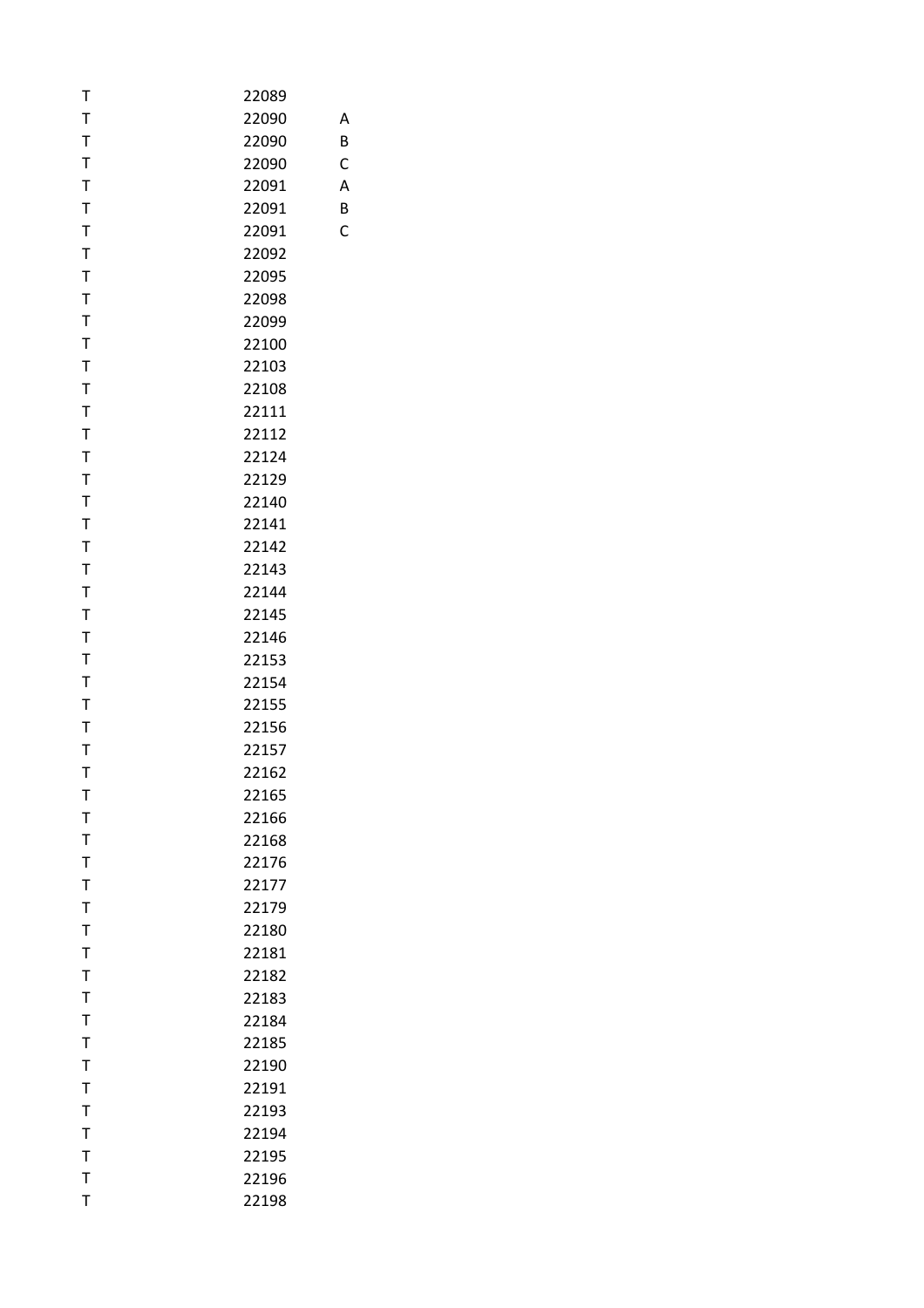| т            | 22199 |
|--------------|-------|
| T            | 22200 |
| T            | 22201 |
| $\mathsf{T}$ | 22202 |
| $\mathsf{T}$ | 22203 |
| T            | 22204 |
| T            | 22205 |
| T            | 22207 |
| T            | 22225 |
| T            | 22231 |
| Τ            | 22232 |
| T            | 22233 |
| $\mathsf T$  | 22234 |
| $\mathsf{T}$ | 22235 |
| T            | 22236 |
| T            | 22237 |
| T            | 22242 |
| $\mathsf{T}$ | 22243 |
| T            | 22244 |
| T            | 22245 |
| T            | 22246 |
| T            | 22248 |
| T            | 22250 |
| T            | 22251 |
| T            | 22252 |
| T            | 22253 |
| T            | 22258 |
| T            | 22259 |
| T            | 22260 |
| Т            | 22261 |
| T            | 22262 |
| т            | 22263 |
| T            | 22264 |
| T            | 22265 |
| $\mathsf{T}$ | 22266 |
| $\bar{1}$    | 22267 |
| T            | 22270 |
| T            | 22271 |
| T            | 22275 |
| T            | 22276 |
| $\mathsf{T}$ | 22277 |
| T            | 22278 |
| T            | 22279 |
| $\mathsf T$  | 22280 |
| T            | 22288 |
| T            | 22295 |
| T            | 22296 |
| $\mathsf{T}$ | 22297 |
| T            | 22299 |
| T            | 22300 |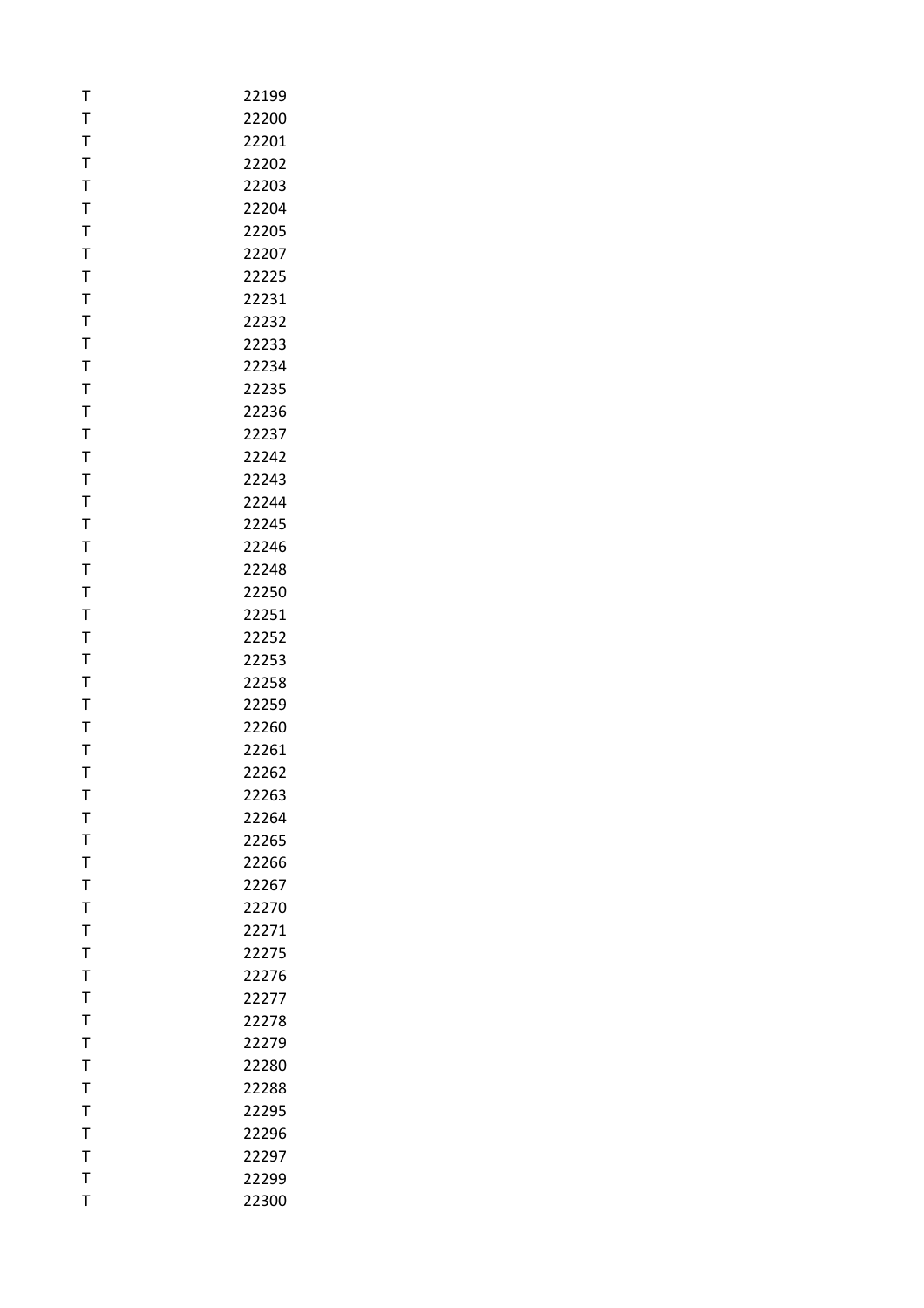| T            | 22302 |
|--------------|-------|
| T            | 22306 |
| T            | 22320 |
| T            | 22321 |
| $\mathsf{T}$ | 22325 |
| T            | 22338 |
| T            | 22339 |
| T            | 22340 |
| $\mathsf{T}$ | 22341 |
| T            | 22342 |
| T            | 22343 |
| T            | 22344 |
| $\mathsf T$  | 22345 |
| $\mathsf{T}$ | 22346 |
| T            | 22347 |
| T            | 22350 |
| T            | 22357 |
| $\bar{1}$    | 22358 |
| $\mathsf{T}$ | 22359 |
| T            | 22360 |
| T            | 22361 |
| T            | 22362 |
| T            | 22363 |
| $\mathsf{T}$ | 22364 |
| T            | 22365 |
| T            | 22366 |
| T            | 22367 |
| T            | 22368 |
| T            | 22369 |
| T            | 22370 |
| T            | 22371 |
| т            | 22372 |
| T            | 22373 |
| T            | 22379 |
| T            | 22383 |
| T            | 22384 |
| T            | 22385 |
| T            | 22386 |
| T            | 22387 |
| T            | 22388 |
| T            | 22389 |
| T            | 22390 |
| $\mathsf{T}$ | 22391 |
| T            | 22392 |
| $\mathsf{T}$ | 22393 |
| T            | 22394 |
| T            | 22396 |
| $\mathsf{T}$ | 22397 |
| T            | 22398 |
| T            | 22399 |
|              |       |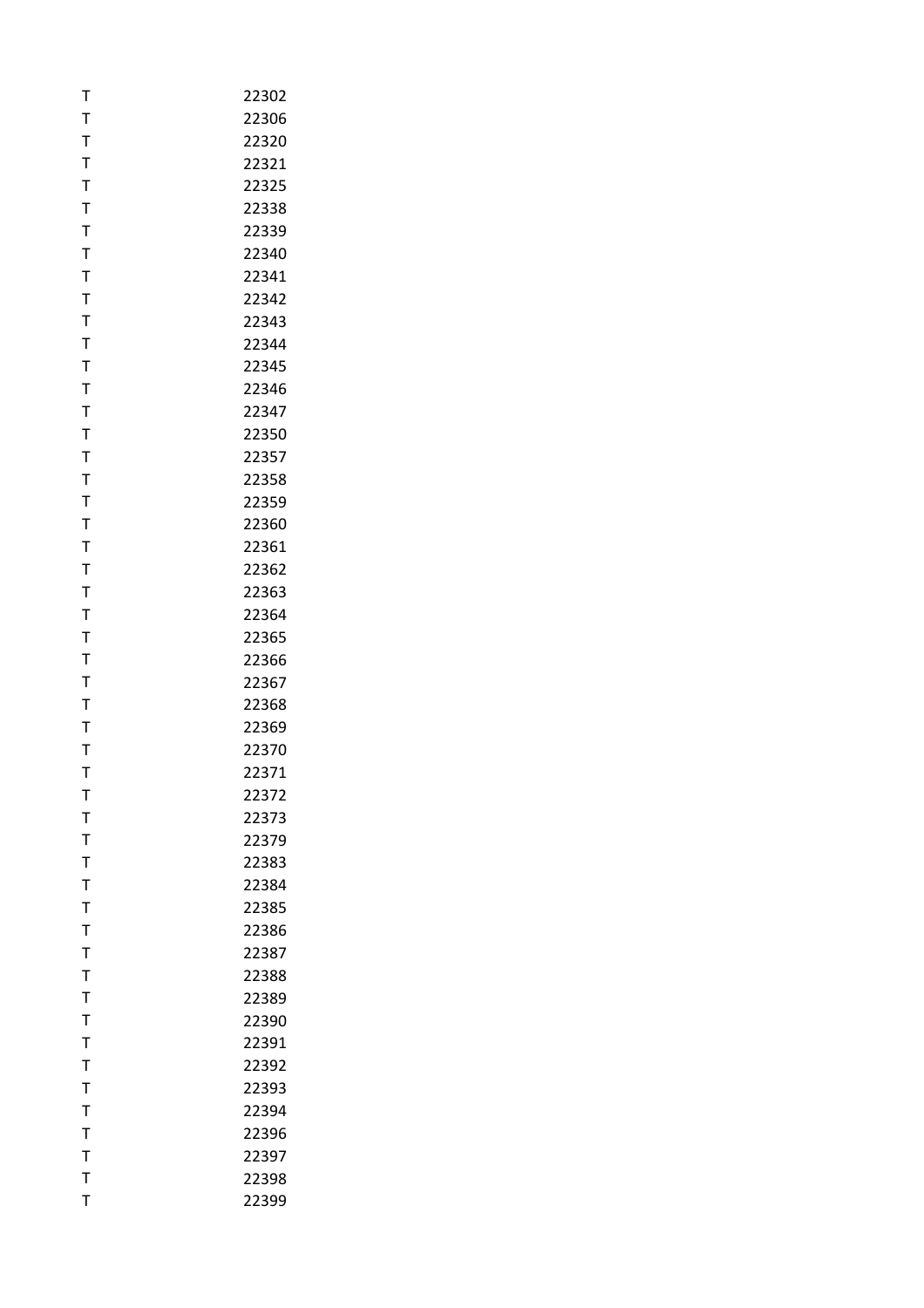| т            | 22400 |
|--------------|-------|
| T            | 22401 |
| T            | 22402 |
| $\mathsf{T}$ | 22403 |
| $\mathsf T$  | 22404 |
| T            | 22405 |
| T            | 22416 |
| T            | 22418 |
| T            | 22419 |
| T            | 22422 |
| Т            | 22423 |
| T            | 22425 |
| T            | 22433 |
| $\mathsf T$  | 22434 |
| T            | 22435 |
| T            | 22436 |
| $\mathsf T$  | 22437 |
| $\mathsf T$  | 22438 |
| T            | 22439 |
| Т            | 22443 |
| T            | 22444 |
| $\mathsf T$  | 22445 |
| T            | 22446 |
| T            | 22447 |
| Т            | 22448 |
| T            | 22449 |
| T            | 22455 |
| T            | 22459 |
| T            | 22460 |
| Т            | 22461 |
| T            | 22462 |
| т            | 22463 |
| T            | 22464 |
| T            | 22465 |
| $\mathsf T$  | 22466 |
| T            | 22467 |
| T            | 22468 |
| T            | 22469 |
| $\mathsf T$  | 22475 |
| $\mathsf T$  | 22478 |
| $\mathsf{T}$ | 22479 |
| T            | 22480 |
| T            | 22481 |
| $\bar{1}$    | 22482 |
| $\mathsf{T}$ | 22483 |
| T            | 22484 |
| T            | 22486 |
| $\mathsf{T}$ | 22487 |
| T            | 22491 |
| T            | 22494 |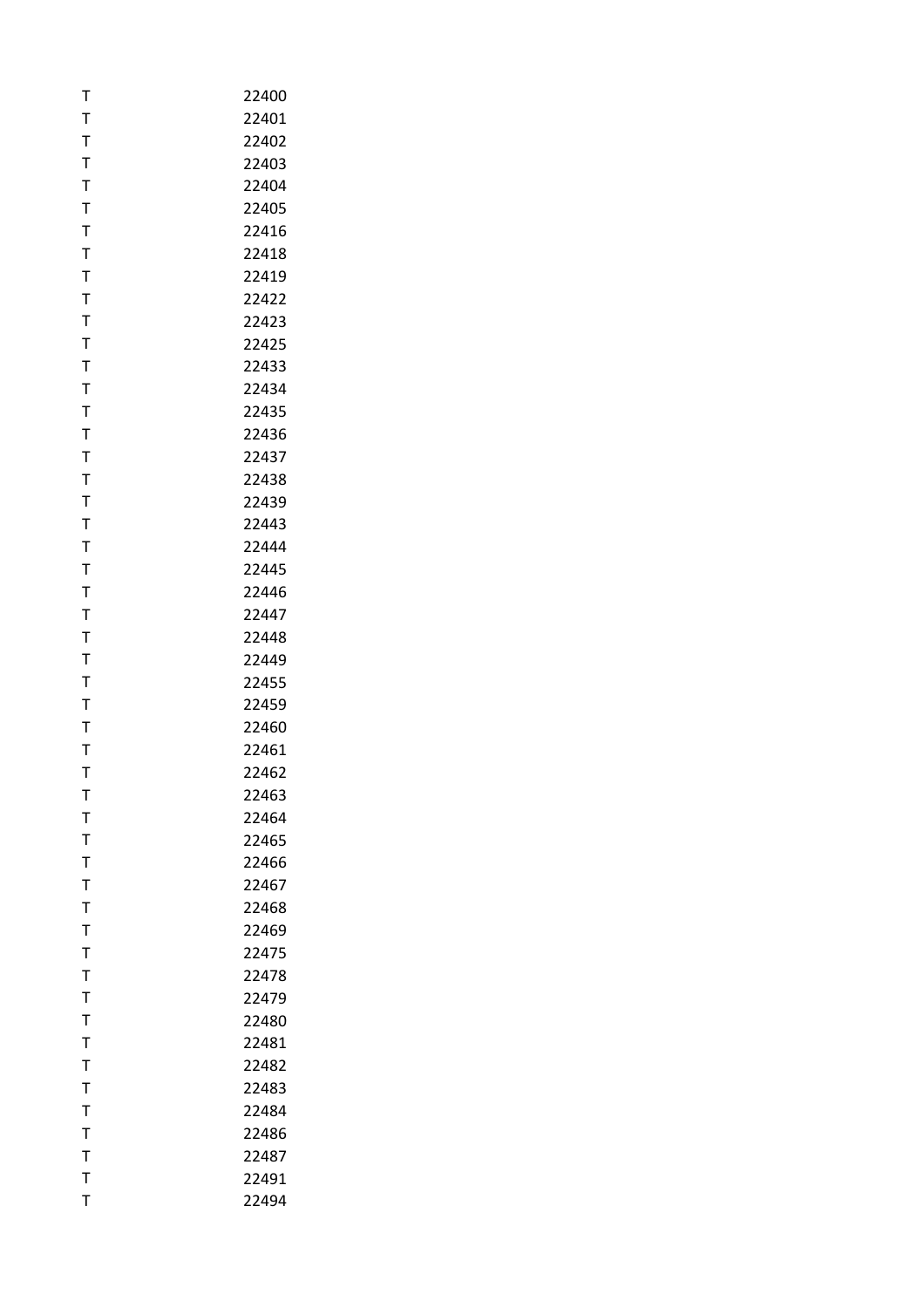| T            | 22495 |
|--------------|-------|
| T            | 22496 |
| T            | 22497 |
| T            | 22499 |
| $\mathsf{T}$ | 22500 |
| T            | 22501 |
| T            | 22503 |
| $\mathsf T$  | 22504 |
| $\mathsf{T}$ | 22505 |
| T            | 22506 |
| T            | 22507 |
| T            | 22508 |
| T            | 22509 |
| $\mathsf{T}$ | 22510 |
| T            | 22511 |
| T            | 22512 |
| T            | 22513 |
| T            | 22514 |
| $\mathsf{T}$ | 22515 |
| T            | 22516 |
| T            | 22517 |
| T            | 22518 |
| $\mathsf T$  | 22519 |
| $\mathsf{T}$ | 22522 |
| T            | 22523 |
| T            | 22526 |
| T            | 22527 |
| T            | 22528 |
| T            | 22529 |
| T            | 22530 |
| T            | 22531 |
| т            | 22532 |
| T            | 22533 |
| T            | 22534 |
| T            | 22535 |
| T            | 22536 |
| T            | 22537 |
| T            | 22538 |
| T            | 22539 |
| T            | 22540 |
| $\bar{1}$    | 22541 |
| T            | 22542 |
| T            | 22543 |
| T            | 22544 |
| $\mathsf{T}$ | 22545 |
| $\mathsf{T}$ | 22546 |
| T            | 22547 |
| $\mathsf{T}$ | 22548 |
| $\mathsf{T}$ | 22549 |
| T            | 22550 |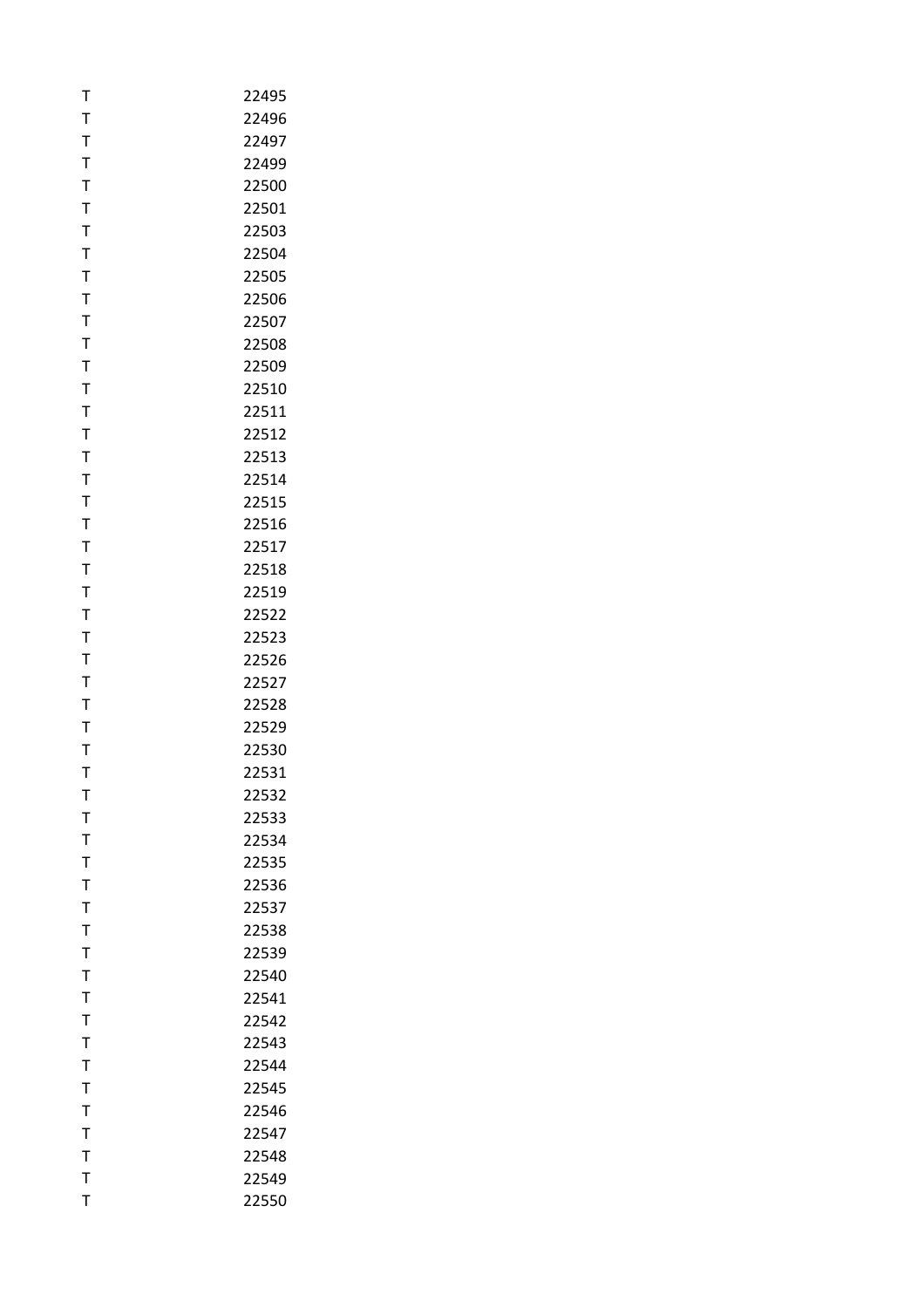| T            | 22551 |
|--------------|-------|
| T            | 22552 |
| T            | 22554 |
| T            | 22555 |
| $\mathsf{T}$ | 22556 |
| T            | 22557 |
| T            | 22558 |
| $\mathsf T$  | 22559 |
| $\mathsf{T}$ | 22560 |
| T            | 22561 |
| T            | 22562 |
| T            | 22563 |
| T            | 22564 |
| $\mathsf{T}$ | 22565 |
| T            | 22566 |
| T            | 22570 |
| T            | 22573 |
| T            | 22574 |
| $\mathsf{T}$ | 22576 |
| T            | 22582 |
| T            | 22583 |
| T            | 22584 |
| $\mathsf T$  | 22586 |
| $\mathsf{T}$ | 22587 |
| T            | 22588 |
| T            | 22589 |
| T            | 22598 |
| T            | 22604 |
| $\mathsf{T}$ | 22609 |
| T            | 22610 |
| T            | 22611 |
| т            | 22612 |
| T            | 22613 |
| T            | 22614 |
| T            | 22615 |
| $\bar{1}$    | 22616 |
| T            | 22617 |
| T            | 22618 |
| $\mathsf T$  | 22619 |
| T            | 22620 |
| T            | 22621 |
| T            | 22622 |
| T            | 22623 |
| T            | 22624 |
| T            | 22625 |
| $\mathsf{T}$ | 22627 |
| T            | 22628 |
| $\mathsf{T}$ | 22629 |
| $\mathsf{T}$ | 22630 |
| T            | 22631 |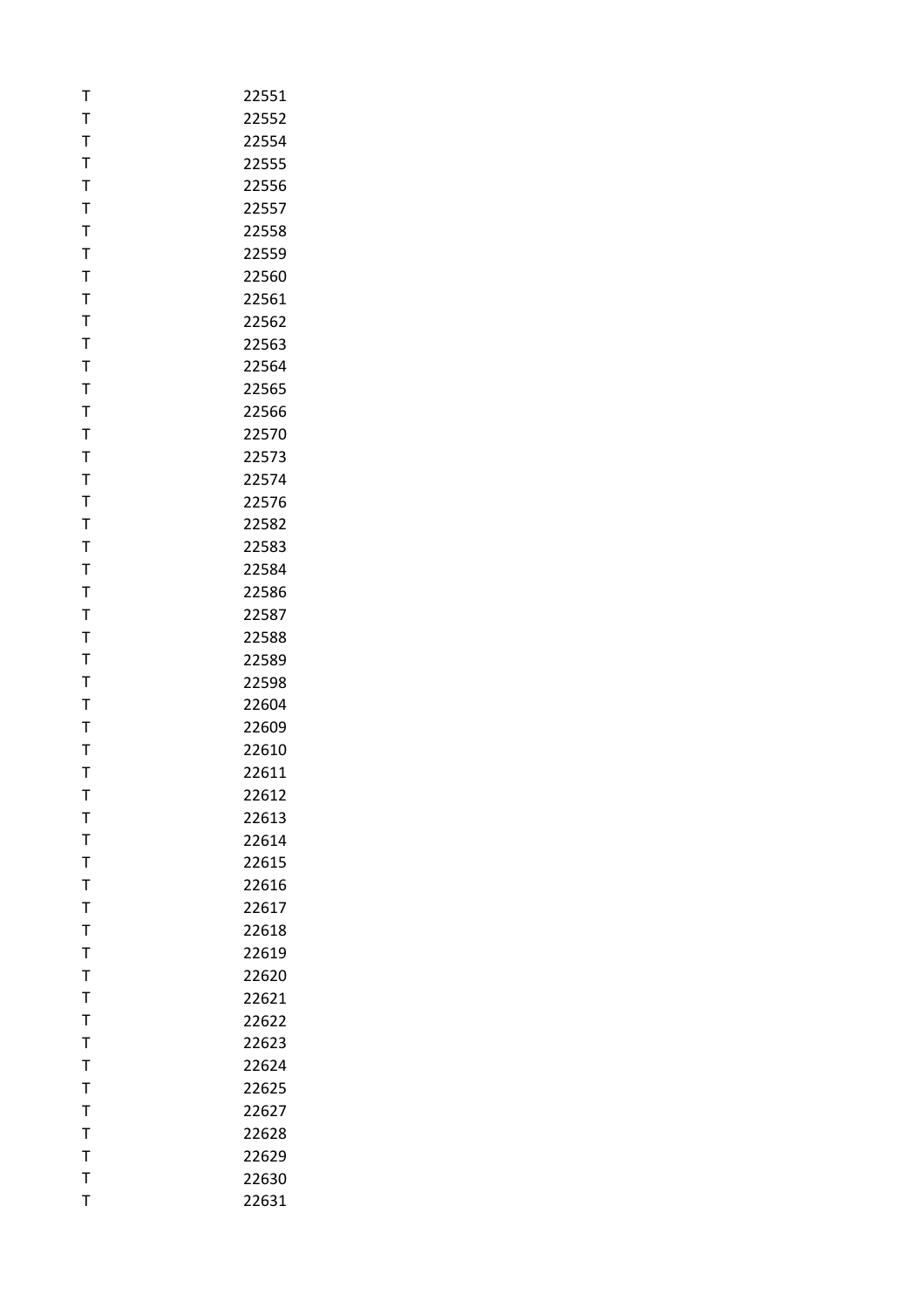| T            | 22632 |
|--------------|-------|
| T            | 22633 |
| T            | 22635 |
| T            | 22637 |
| $\mathsf{T}$ | 22638 |
| T            | 22639 |
| T            | 22640 |
| T            | 22641 |
| $\mathsf{T}$ | 22642 |
| T            | 22643 |
| Τ            | 22644 |
| T            | 22645 |
| T            | 22646 |
| $\mathsf{T}$ | 22647 |
| T            | 22648 |
| T            | 22651 |
| T            | 22652 |
| $\mathsf T$  | 22653 |
| $\mathsf{T}$ | 22664 |
| T            | 22667 |
| T            | 22672 |
| T            | 22680 |
| $\mathsf T$  | 22682 |
| $\mathsf{T}$ | 22691 |
| T            | 22692 |
| T            | 22693 |
| T            | 22694 |
| T            | 22702 |
| T            | 22707 |
| T            | 22709 |
| T            | 22710 |
| т            | 22711 |
| T            | 22712 |
| T            | 22713 |
| $\bar{1}$    | 22714 |
| T            | 22715 |
| T            | 22719 |
| T            | 22720 |
| T            | 22722 |
| T            | 22723 |
| $\bar{1}$    | 22724 |
| T            | 22725 |
| T            | 22727 |
| $\bar{1}$    | 22728 |
| T            | 22729 |
| T            | 22730 |
| T            | 22731 |
| $\mathsf{T}$ | 22732 |
| $\mathsf{T}$ | 22733 |
| T            | 22735 |
|              |       |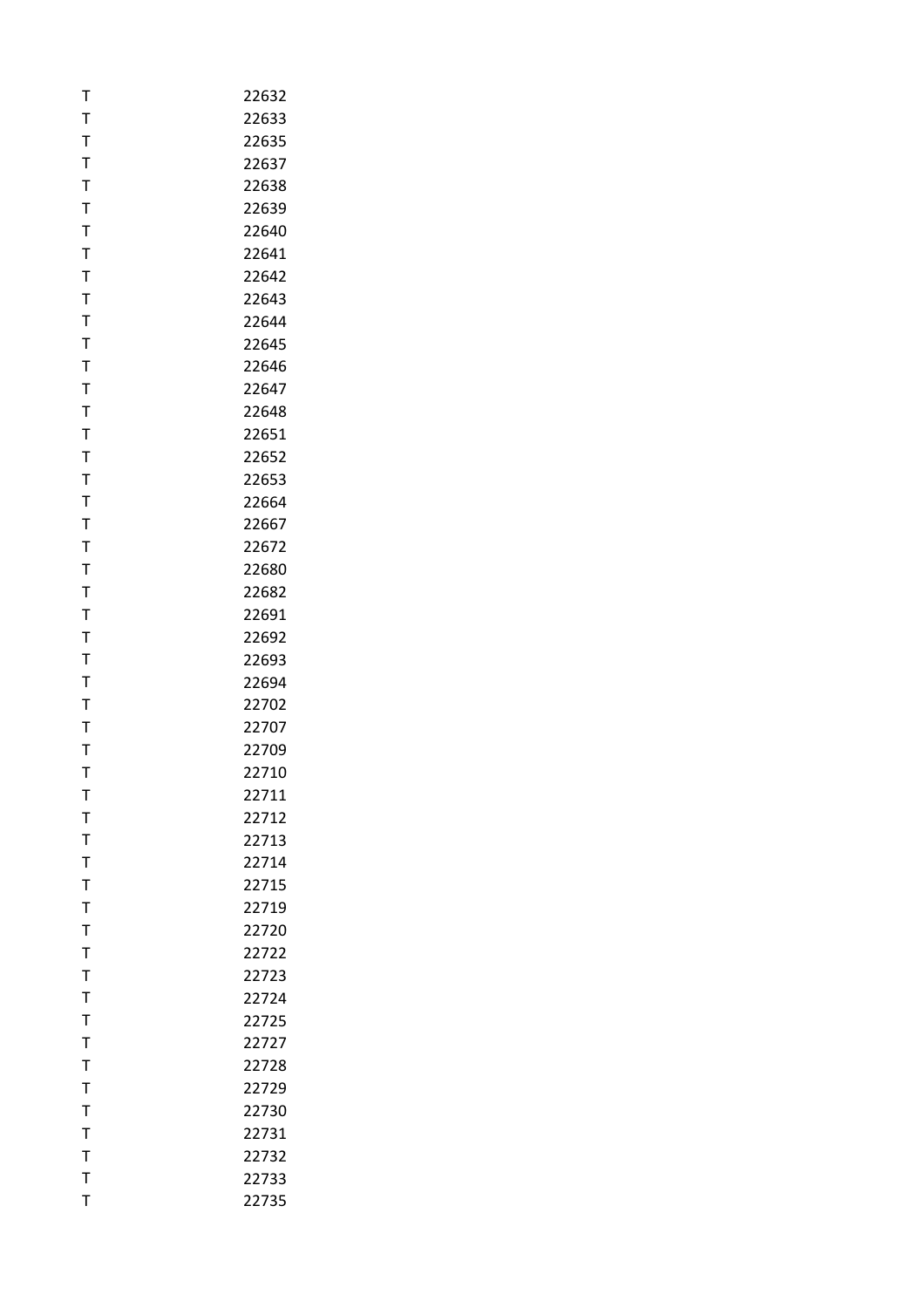| T              | 22736          |
|----------------|----------------|
| T              | 22740          |
| $\mathsf{T}$   | 22741          |
| T              | 22742          |
| $\mathsf{T}$   | 22743          |
| T              | 22745          |
| T              | 22753          |
| T              | 22754          |
| $\mathsf{T}$   | 22756          |
| T              | 22757          |
| T              | 22759          |
| T              | 22760          |
| T              | 22761          |
| $\mathsf{T}$   | 22768          |
| T              | 22769          |
| T              | 22770          |
| T              | 22771          |
| $\bar{1}$      | 22772          |
| $\mathsf{T}$   | 22773          |
| T              | 22774          |
| T              | 22775          |
| T              | 22776          |
| T              | 22777          |
| $\mathsf{T}$   | 22778          |
| T              | 22789          |
| T              | 22797          |
| T              | 22799          |
| T              | 22800          |
| T              | 22802          |
| T              | 22803          |
| T              | 22804          |
| т              | 22805          |
| T              | 22807          |
| T              | 22808          |
| $\bar{1}$      | 22809          |
| $\bar{1}$<br>T | 22815          |
| T              | 22817          |
| T              | 22818          |
| T              | 22819<br>22820 |
| T              | 22821          |
| T              | 22825          |
| $\mathsf{T}$   |                |
| $\bar{1}$      | 22826<br>22827 |
| $\mathsf{T}$   | 22828          |
| T              | 22829          |
| T              | 22830          |
| $\mathsf{T}$   | 22831          |
| $\mathsf{T}$   | 22832          |
| T              | 22833          |
|                |                |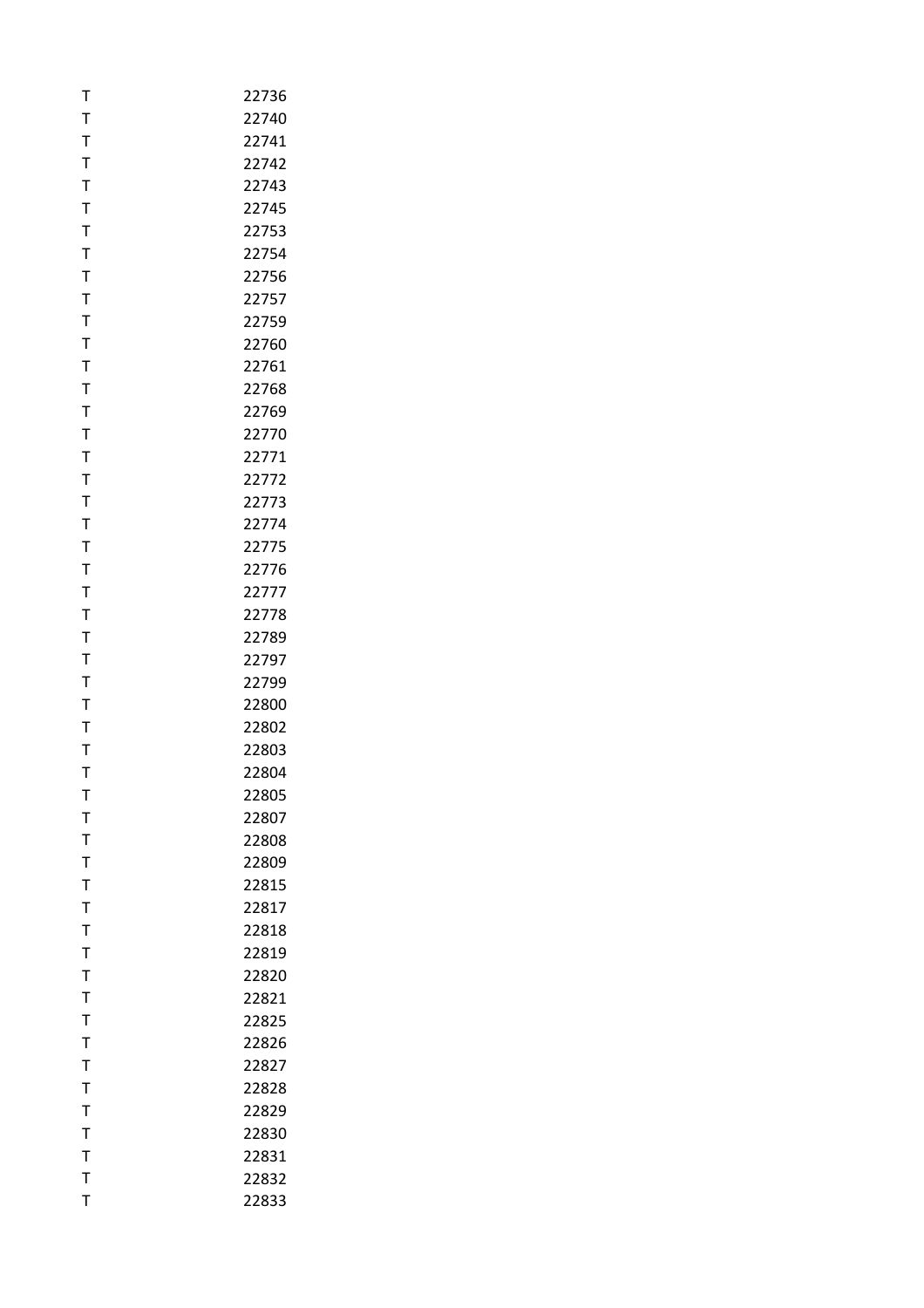| Т            | 22836 |
|--------------|-------|
| T            | 22837 |
| T            | 22838 |
| T            | 22839 |
| $\mathsf{T}$ | 22840 |
| T            | 22841 |
| T            | 22842 |
| T            | 22843 |
| $\mathsf{T}$ | 22844 |
| $\mathsf{T}$ | 22845 |
| Т            | 22846 |
| T            | 22847 |
| $\mathsf T$  | 22848 |
| T            | 22849 |
| T            | 22850 |
| Τ            | 22851 |
| T            | 22852 |
| T            | 22853 |
| T            | 22854 |
| $\mathsf T$  | 22855 |
| T            | 22863 |
| $\mathsf{T}$ | 22866 |
| T            | 22869 |
| T            | 22871 |
| T            | 22882 |
| T            | 22883 |
| T            | 22884 |
| T            | 22885 |
| T            | 22886 |
| Т            | 22887 |
| T            | 22890 |
| т            | 22891 |
| T            | 22892 |
| T            | 22893 |
| T            | 22894 |
| T            | 22895 |
| T            | 22896 |
| T            | 22897 |
| T            | 22898 |
| T            | 22899 |
| T            | 22900 |
| T            | 22901 |
| $\mathsf{T}$ | 22902 |
| T            | 22903 |
| $\mathsf T$  | 22904 |
| T            | 22906 |
| T            | 22907 |
| $\mathsf T$  | 22908 |
| T            | 22909 |
| T            | 22910 |
|              |       |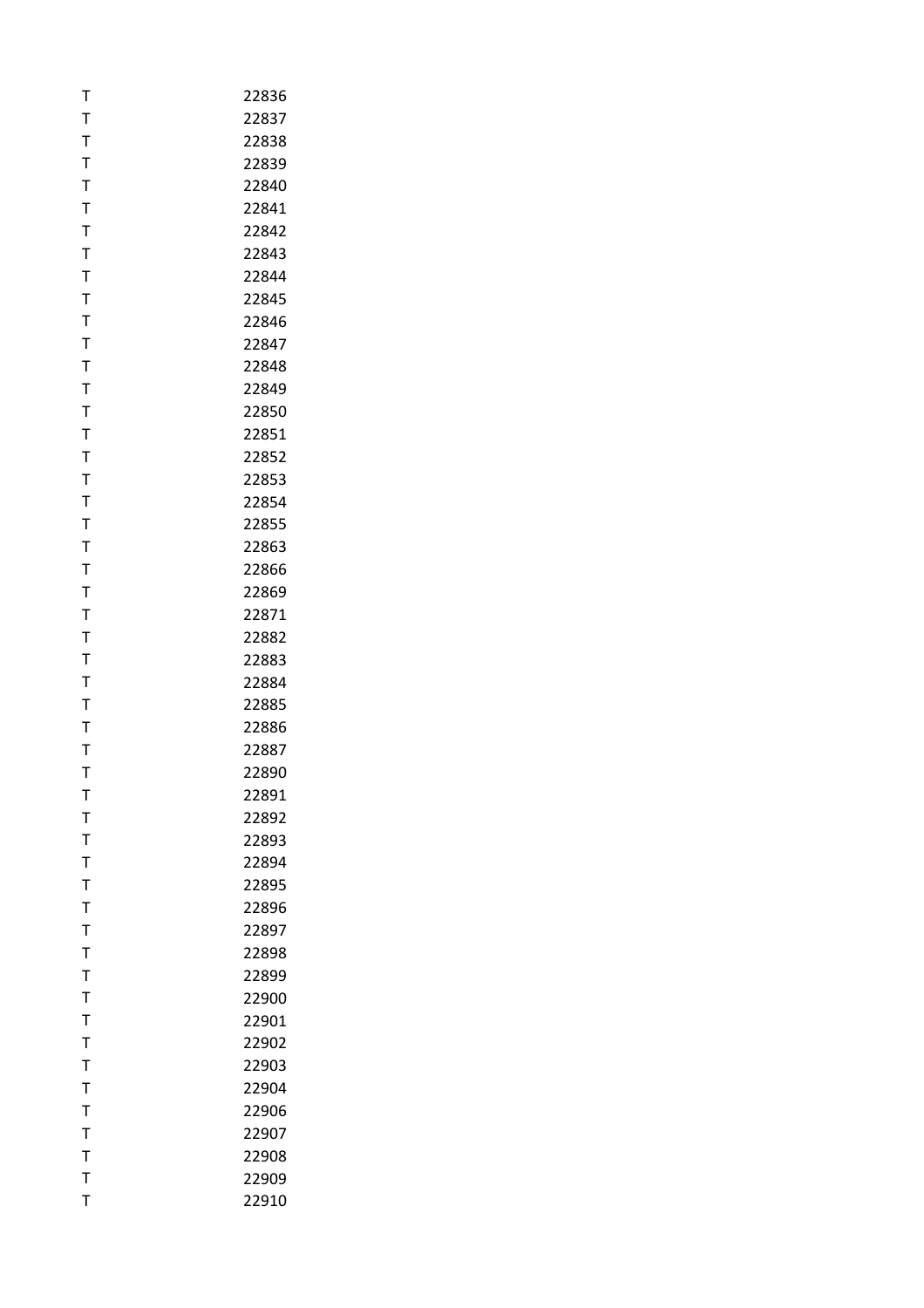| Т            | 22911 |
|--------------|-------|
| T            | 22912 |
| T            | 22913 |
| T            | 22914 |
| $\mathsf{T}$ | 22915 |
| T            | 22916 |
| T            | 22917 |
| T            | 22918 |
| $\mathsf T$  | 22939 |
| T            | 22940 |
| T            | 22941 |
| T            | 22942 |
| T            | 22945 |
| $\mathsf T$  | 22948 |
| T            | 22950 |
| Τ            | 22951 |
| T            | 22952 |
| $\bar{1}$    | 22953 |
| $\mathsf{T}$ | 22954 |
| T            | 22955 |
| T            | 22958 |
| T            | 22960 |
| T            | 22968 |
| $\mathsf T$  | 22969 |
| T            | 22970 |
| T            | 22971 |
| T            | 22977 |
| T            | 22979 |
| T            | 22980 |
| T            | 22981 |
| T            | 22982 |
| т            | 22983 |
| T            | 22984 |
| T            | 22986 |
| $\mathsf T$  | 22987 |
| T            | 22988 |
| T            | 22990 |
| Τ            | 22991 |
| T            | 22992 |
| T            | 22993 |
| $\mathsf T$  | 22994 |
| T            | 22995 |
| $\mathsf{T}$ | 22996 |
| T            | 22997 |
| $\mathsf{T}$ | 22998 |
| T            | 22999 |
| T            | 23002 |
| $\mathsf{T}$ | 23003 |
| T            | 23019 |
| T            | 23024 |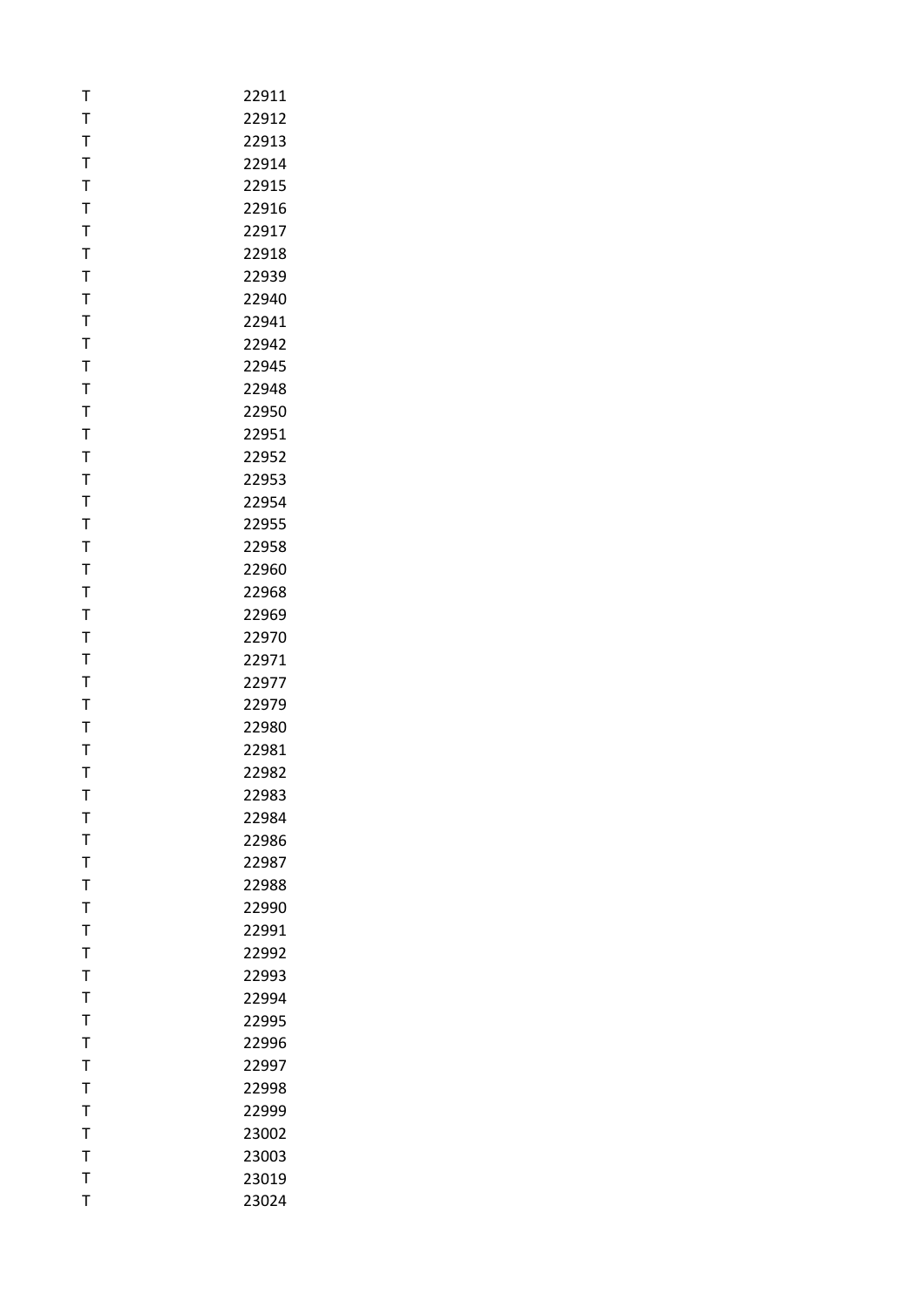| Т            | 23025 |
|--------------|-------|
| T            | 23026 |
| T            | 23027 |
| T            | 23028 |
| $\mathsf{T}$ | 23029 |
| T            | 23030 |
| T            | 23031 |
| T            | 23033 |
| T            | 23034 |
| T            | 23035 |
| T            | 23036 |
| T            | 23037 |
| T            | 23038 |
| T            | 23039 |
| T            | 23040 |
| Τ            | 23041 |
| T            | 23042 |
| T            | 23043 |
| T            | 23046 |
| T            | 23047 |
| T            | 23052 |
| T            | 23053 |
| T            | 23054 |
| $\mathsf T$  | 23055 |
| T            | 23056 |
| T            | 23059 |
| T            | 23060 |
| T            | 23064 |
| T            | 23065 |
| T            | 23066 |
| T            | 23067 |
| т            | 23069 |
| T            | 23070 |
| T            | 23071 |
| T            | 23072 |
| T            | 23073 |
| T            | 23074 |
| T            | 23075 |
| T            | 23076 |
| T            | 23077 |
| $\mathsf{T}$ | 23078 |
| T            | 23079 |
| $\mathsf{T}$ | 23080 |
| T            | 23081 |
| $\mathsf{T}$ | 23082 |
| T            | 23083 |
| T            | 23084 |
| $\mathsf{T}$ | 23085 |
| T            | 23087 |
| T            | 23088 |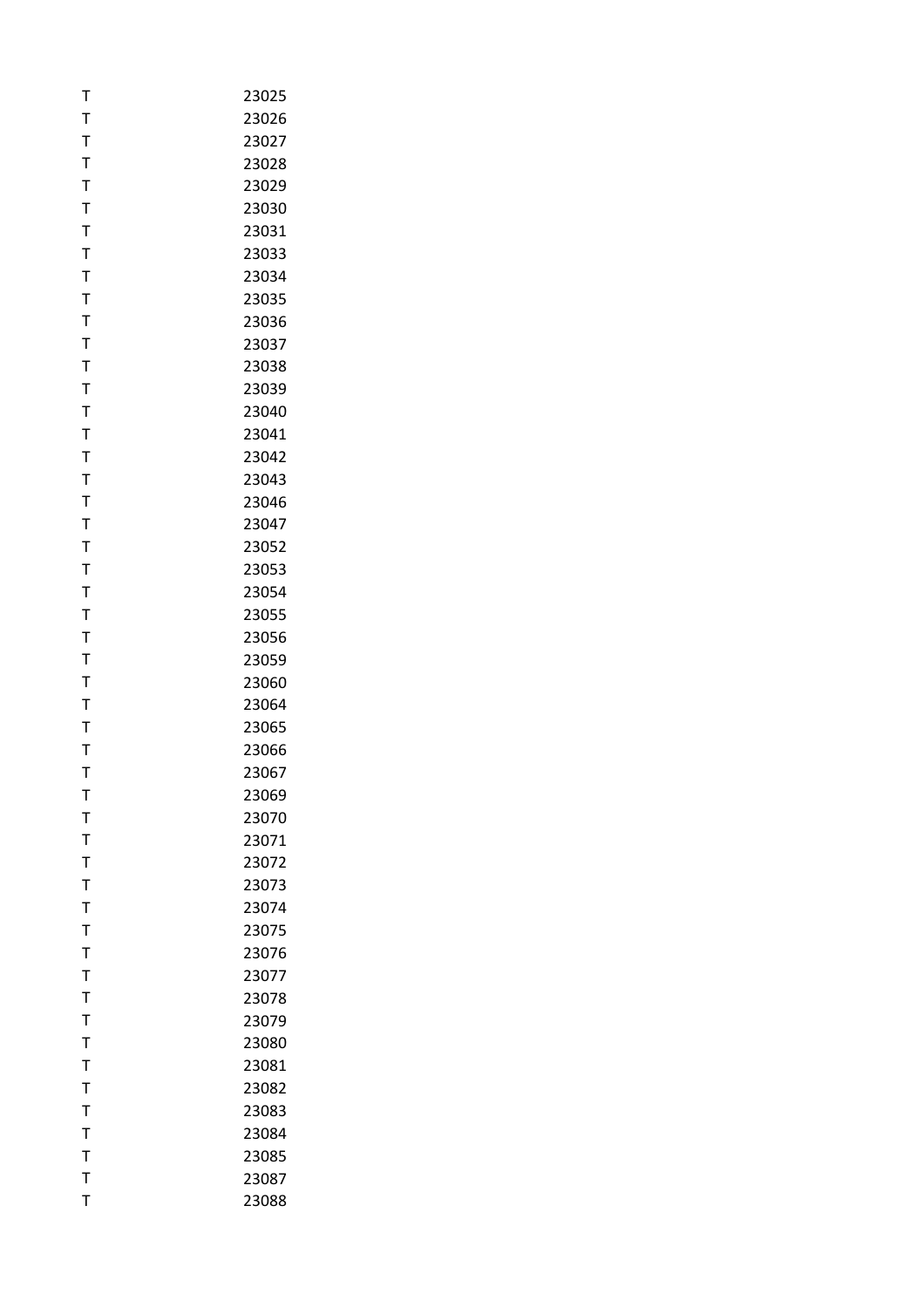| T              | 23089 |
|----------------|-------|
| T              | 23091 |
| T              | 23092 |
| T              | 23094 |
| $\mathsf{T}$   | 23095 |
| T              | 23096 |
| T              | 23097 |
| T              | 23098 |
| T              | 23099 |
| T              | 23100 |
| T              | 23109 |
| T              | 23115 |
| T              | 23116 |
| $\mathsf{T}$   | 23117 |
| T              | 23118 |
| T              | 23119 |
| T              | 23120 |
| $\mathsf T$    | 23121 |
| $\mathsf T$    | 23124 |
| T              | 23127 |
| T              | 23128 |
| T              | 23129 |
| T              | 23130 |
| $\mathsf{T}$   | 23131 |
| T              | 23132 |
| T              | 23133 |
| T              | 23134 |
| T              | 23135 |
| $\mathsf{T}$   | 23136 |
| T              | 23137 |
| T              | 23138 |
| т              | 23139 |
| T              | 23140 |
| T              | 23141 |
| T              | 23142 |
| T              | 23143 |
| T              | 23156 |
| T              | 23158 |
| T              | 23159 |
| T              | 23167 |
| T              | 23170 |
| T              | 23171 |
| T              | 23172 |
| $\overline{1}$ | 23173 |
| T              | 23174 |
| $\mathsf{T}$   | 23175 |
| T              | 23187 |
| $\mathsf{T}$   | 23189 |
| $\mathsf{T}$   | 23191 |
| T              | 23192 |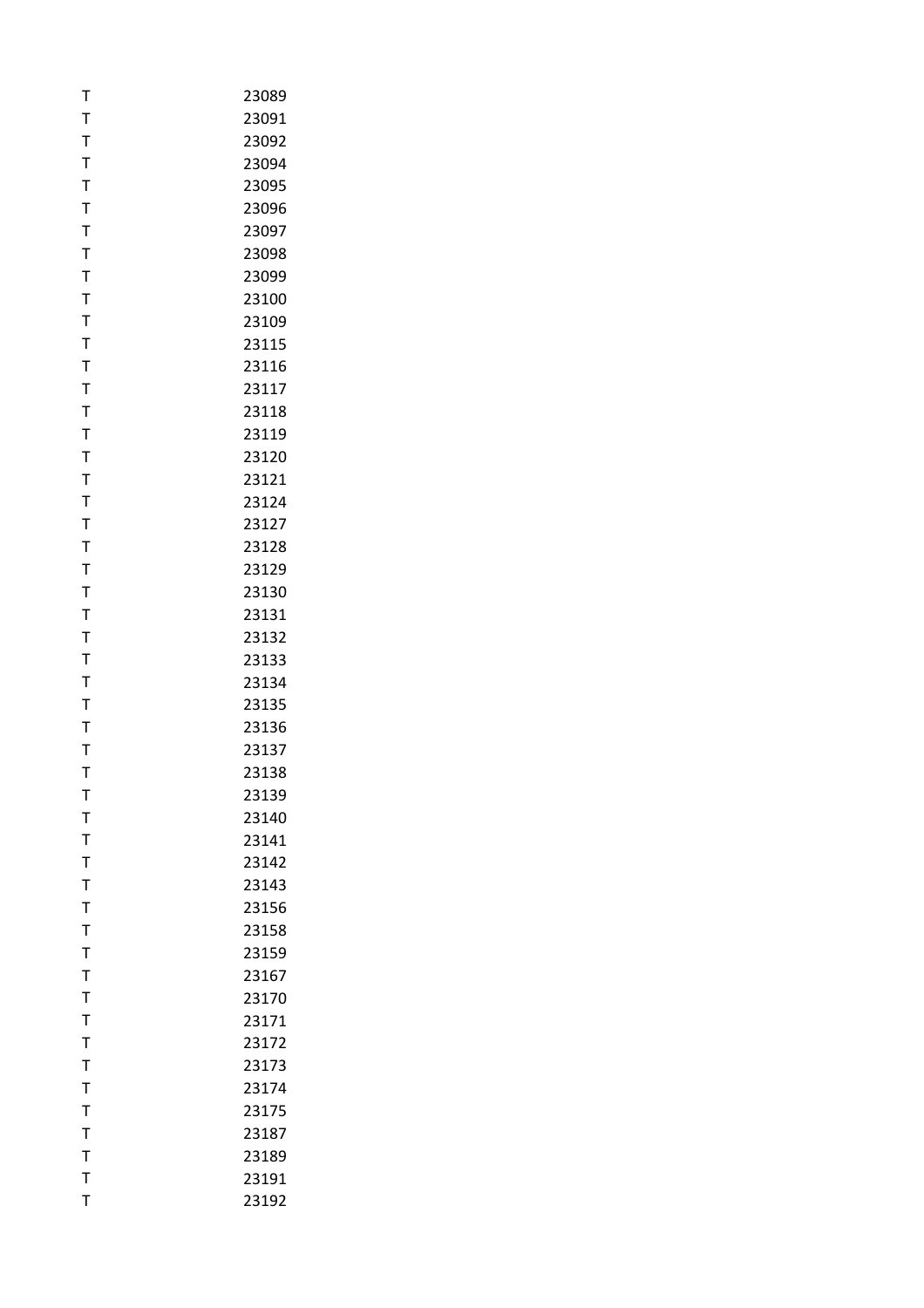| T              | 23194 |
|----------------|-------|
| T              | 23195 |
| T              | 23196 |
| T              | 23197 |
| $\mathsf{T}$   | 23198 |
| T              | 23199 |
| T              | 23203 |
| T              | 23209 |
| T              | 23211 |
| $\mathsf T$    | 23212 |
| T              | 23213 |
| T              | 23214 |
| T              | 23216 |
| T              | 23217 |
| T              | 23218 |
| T              | 23219 |
| T              | 23220 |
| T              | 23222 |
| $\mathsf{T}$   | 23223 |
| T              | 23224 |
| T              | 23226 |
| T              | 23227 |
| T              | 23228 |
| $\mathsf{T}$   | 23229 |
| T              | 23230 |
| T              | 23231 |
| T              | 23232 |
| T              | 23233 |
| T              | 23234 |
| T              | 23235 |
| T              | 23236 |
| т              | 23237 |
| T              | 23238 |
| T              | 23248 |
| T              | 23250 |
| T              | 23254 |
| T              | 23256 |
| T              | 23257 |
| T              | 23258 |
| T              | 23259 |
| T              | 23260 |
| T              | 23261 |
| $\mathsf{T}$   | 23262 |
| $\overline{1}$ | 23263 |
| T              | 23264 |
| $\mathsf{T}$   | 23265 |
| T              | 23266 |
| $\mathsf{T}$   | 23267 |
| T              | 23268 |
| T              | 23269 |
|                |       |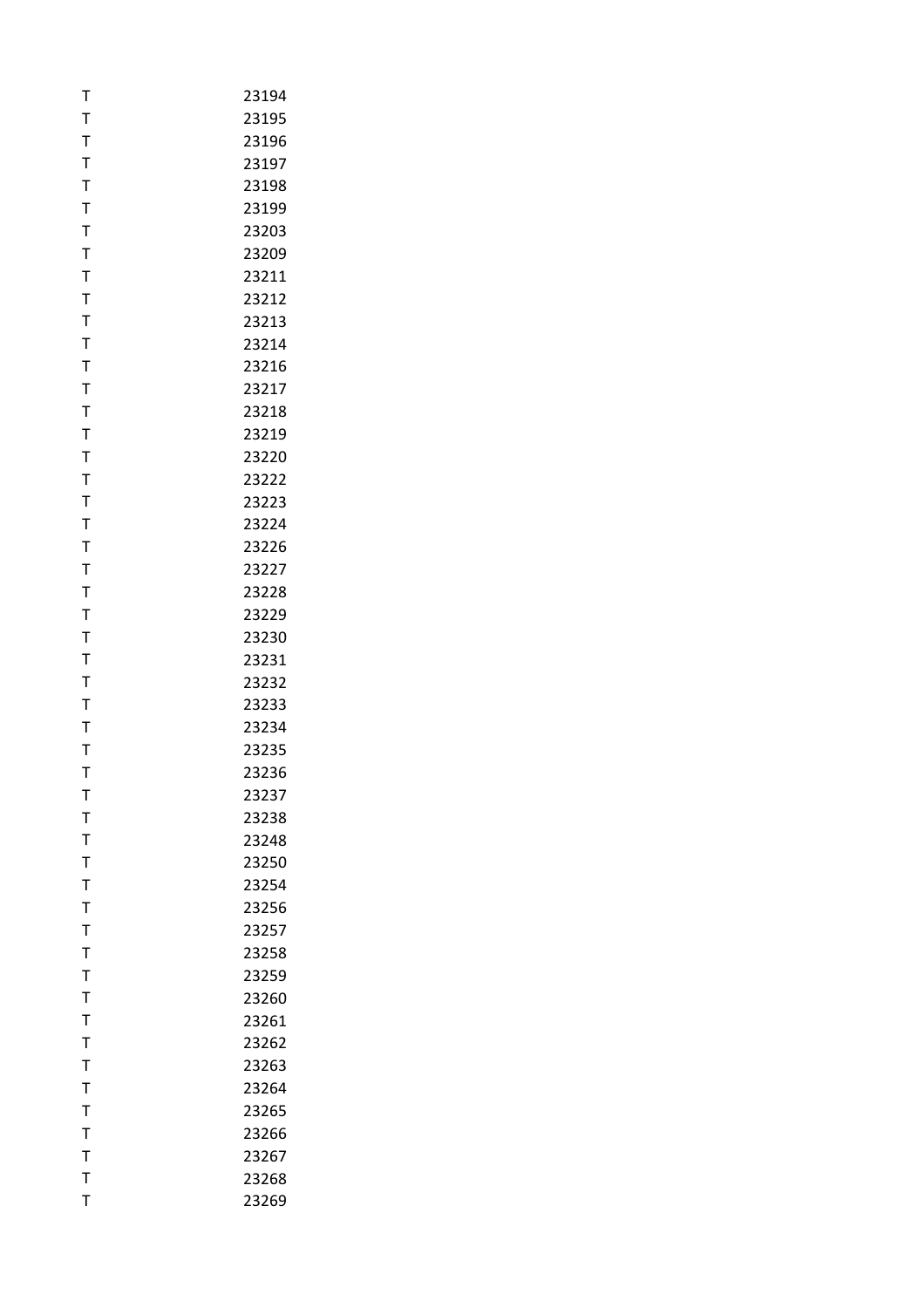| т            | 23270 |
|--------------|-------|
| T            | 23271 |
| T            | 23272 |
| T            | 23273 |
| T            | 23274 |
| T            | 23275 |
| $\mathsf{T}$ | 23276 |
| T            | 23277 |
| T            | 23278 |
| T            | 23279 |
| Τ            | 23280 |
| T            | 23281 |
| $\mathsf T$  | 23282 |
| $\mathsf{T}$ | 23283 |
| T            | 23285 |
| T            | 23286 |
| T            | 23287 |
| $\mathsf T$  | 23288 |
| $\mathsf{T}$ | 23289 |
| T            | 23290 |
| T            | 23291 |
| T            | 23292 |
| T            | 23293 |
| T            | 23305 |
| T            | 23306 |
| T            | 23309 |
| T            | 23312 |
| T            | 23315 |
| T            | 23321 |
| Т            | 23322 |
| T            | 23324 |
| т            | 23325 |
| T            | 23326 |
| T            | 23327 |
| $\mathsf{T}$ | 23330 |
| $\bar{1}$    | 23331 |
| T            | 23332 |
| T            | 23333 |
| T            | 23334 |
| T            | 23335 |
| $\mathsf{T}$ | 23337 |
| T            | 23338 |
| T            | 23344 |
| $\bar{1}$    | 23345 |
| T            | 23346 |
| T            | 23347 |
| T            | 23348 |
| $\mathsf{T}$ | 23349 |
| T            | 23350 |
| T            | 23351 |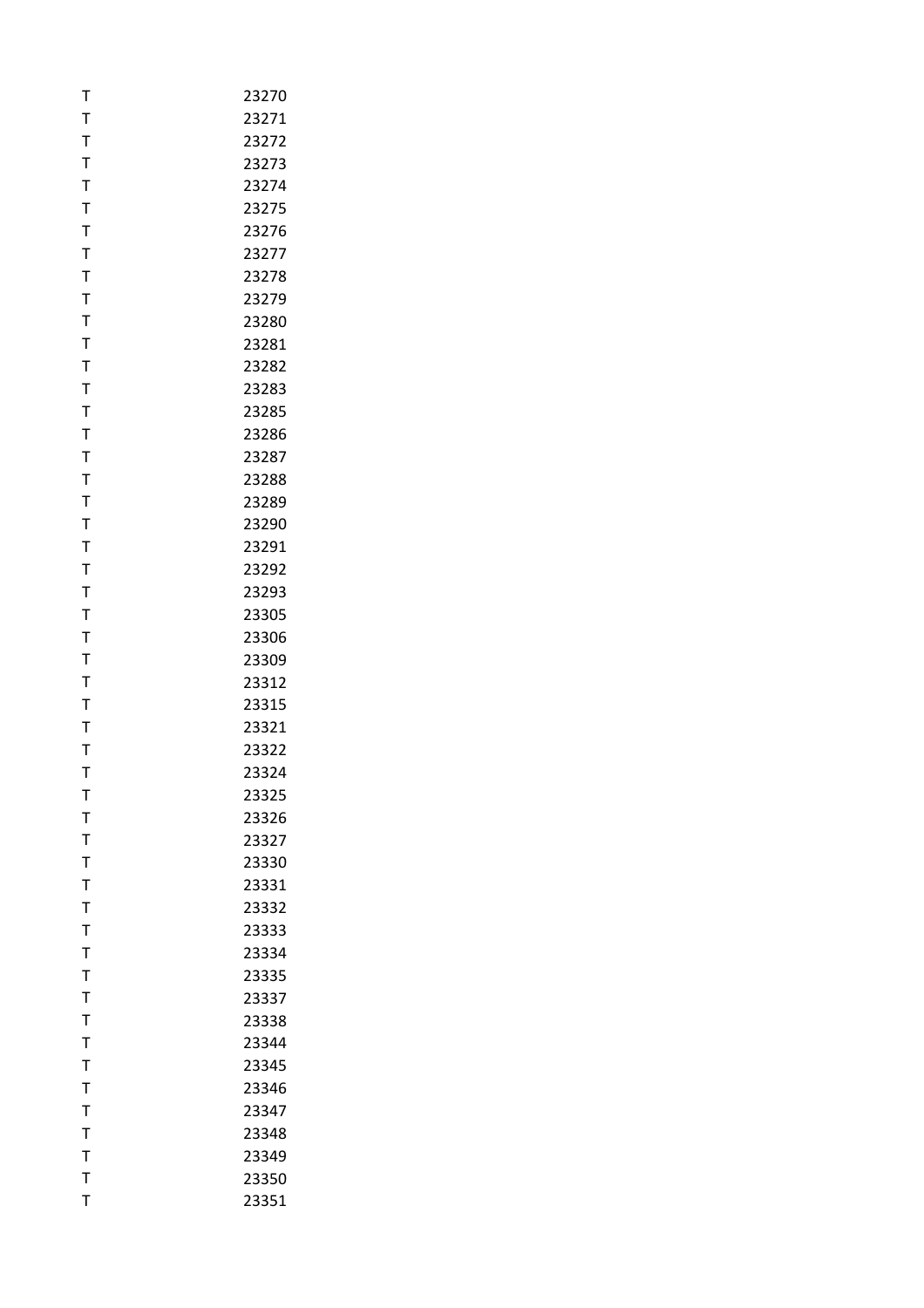| T            | 23352 |
|--------------|-------|
| T            | 23353 |
| $\mathsf{T}$ | 23354 |
| T            | 23355 |
| $\mathsf{T}$ | 23356 |
| T            | 23358 |
| T            | 23362 |
| T            | 23363 |
| $\mathsf{T}$ | 23364 |
| T            | 23365 |
| T            | 23366 |
| T            | 23367 |
| T            | 23368 |
| $\mathsf{T}$ | 23369 |
| T            | 23370 |
| T            | 23371 |
| T            | 23372 |
| $\mathsf{T}$ | 23373 |
| $\mathsf{T}$ | 23374 |
| T            | 23383 |
| T            | 23384 |
| T            | 23385 |
| T            | 23386 |
| $\mathsf{T}$ | 23387 |
| T            | 23388 |
| T            | 23389 |
| T            | 23391 |
| T            | 23397 |
| $\mathsf{T}$ | 23398 |
| T            | 23399 |
| T            | 23400 |
| т            | 23402 |
| T            | 23403 |
| T            | 23404 |
| T            | 23405 |
| T            | 23406 |
| T            | 23407 |
| T            | 23408 |
| $\mathsf T$  | 23409 |
| T            | 23411 |
| T            | 23413 |
| T            | 23414 |
| $\mathsf{T}$ | 23415 |
| T            | 23416 |
| $\mathsf{T}$ | 23417 |
| T            | 23418 |
| T            | 23419 |
| $\mathsf{T}$ | 23420 |
| $\bar{1}$    | 23421 |
| T            | 23422 |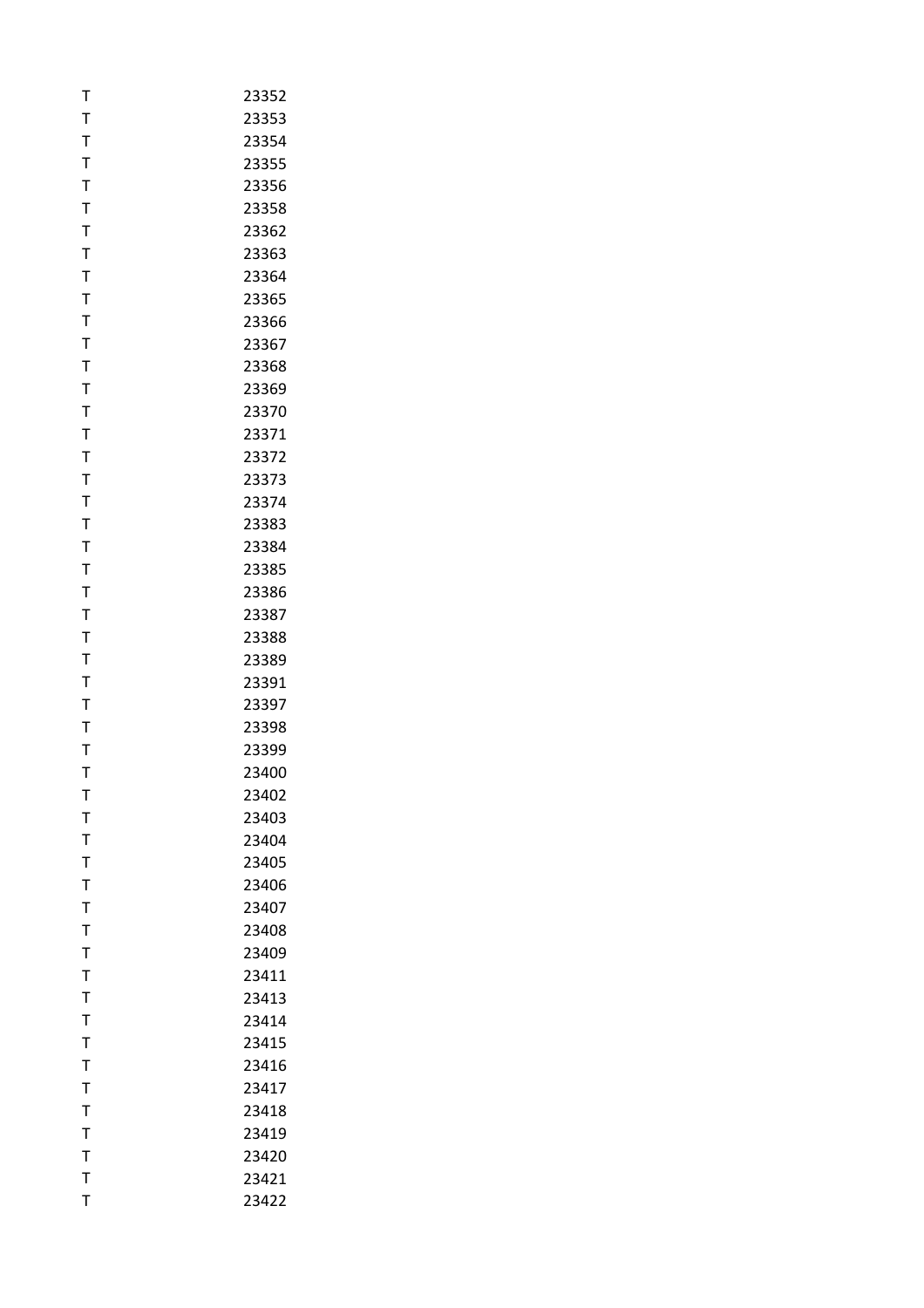| Т            | 23423 |
|--------------|-------|
| T            | 23424 |
| T            | 23425 |
| T            | 23426 |
| $\mathsf{T}$ | 23427 |
| T            | 23428 |
| T            | 23429 |
| T            | 23440 |
| $\mathsf{T}$ | 23444 |
| $\mathsf{T}$ | 23445 |
| Т            | 23446 |
| T            | 23447 |
| T            | 23448 |
| T            | 23449 |
| T            | 23450 |
| Т            | 23451 |
| $\mathsf{T}$ | 23452 |
| T            | 23453 |
| T            | 23458 |
| T            | 23460 |
| T            | 23463 |
| $\mathsf{T}$ | 23464 |
| T            | 23466 |
| $\mathsf{T}$ | 23467 |
| T            | 23468 |
| T            | 23473 |
| T            | 23476 |
| T            | 23477 |
| T            | 23478 |
| Т            | 23481 |
| T            | 23482 |
| т            | 23485 |
| T            | 23486 |
| T            | 23493 |
| T            | 23494 |
| T            | 23496 |
| T            | 23497 |
| T            | 23498 |
| $\mathsf T$  | 23499 |
| T            | 23500 |
| T            | 23501 |
| T            | 23502 |
| $\mathsf{T}$ | 23503 |
| T            | 23504 |
| $\mathsf{T}$ | 23507 |
| T            | 23508 |
| T            | 23509 |
| $\mathsf{T}$ | 23511 |
| $\mathsf{T}$ | 23512 |
| T            | 23519 |
|              |       |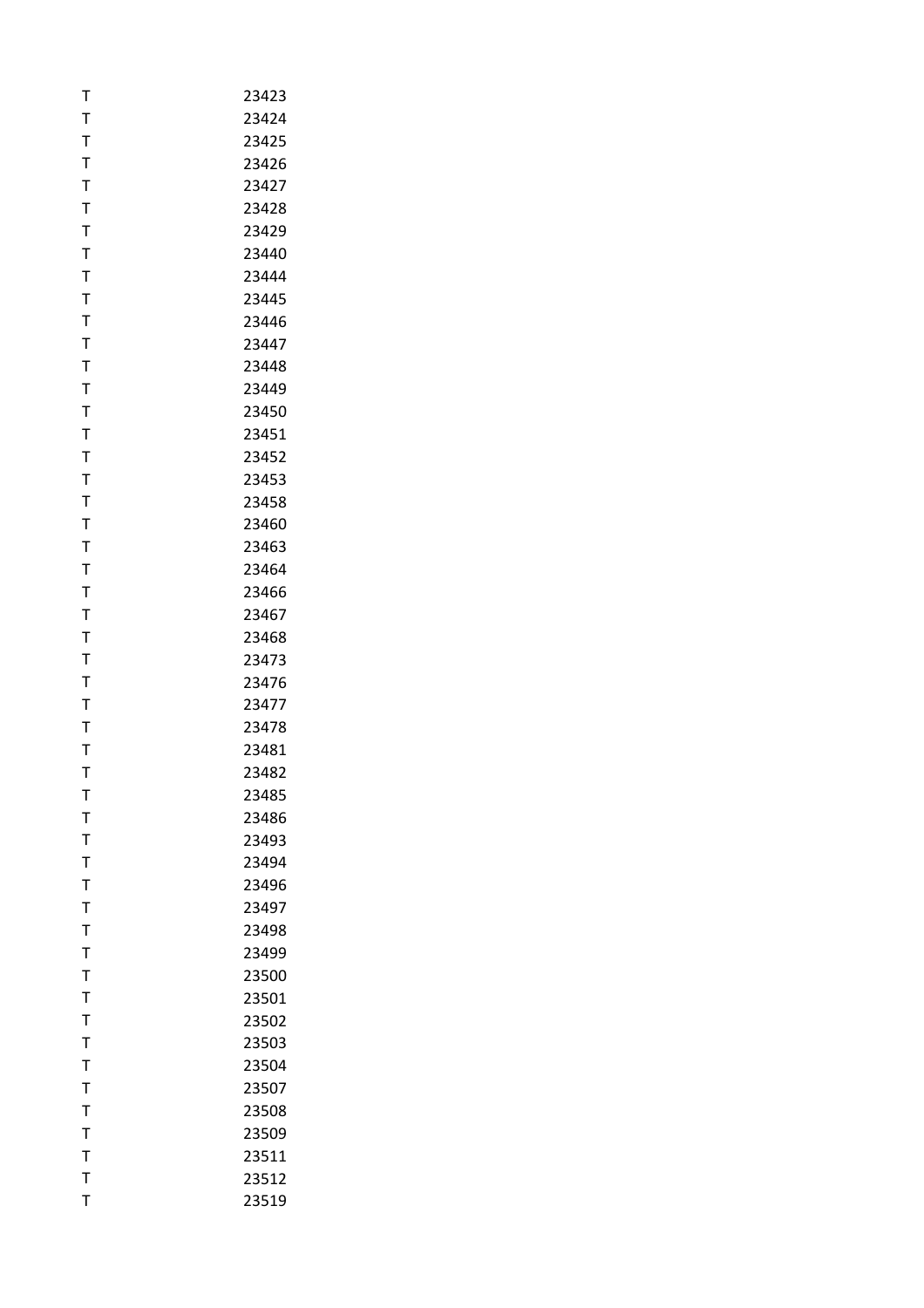| T              | 23520 |
|----------------|-------|
| T              | 23521 |
| $\mathsf{T}$   | 23522 |
| T              | 23523 |
| $\mathsf{T}$   | 23524 |
| T              | 23525 |
| T              | 23526 |
| $\mathsf T$    | 23527 |
| $\mathsf{T}$   | 23528 |
| T              | 23529 |
| T              | 23530 |
| T              | 23531 |
| T              | 23532 |
| $\mathsf{T}$   | 23533 |
| T              | 23534 |
| T              | 23535 |
| T              | 23536 |
| $\bar{1}$      | 23537 |
| $\mathsf{T}$   | 23539 |
| T              | 23540 |
| T              | 23541 |
| T              | 23542 |
| $\bar{1}$      | 23543 |
| $\mathsf{T}$   | 23544 |
| T              | 23545 |
| T              | 23547 |
| T              | 23548 |
| T              | 23551 |
| $\mathsf T$    | 23552 |
| T              | 23556 |
| T              | 23558 |
| т              | 23559 |
| T              | 23560 |
| T              | 23561 |
| $\overline{1}$ | 23562 |
| T              | 23563 |
| T              | 23564 |
| T              | 23565 |
| T              | 23566 |
| T              | 23567 |
| T              | 23568 |
| T              | 23569 |
| T              | 23570 |
| T              | 23571 |
| T              | 23572 |
| $\mathsf T$    | 23574 |
| T              | 23575 |
| $\mathsf T$    | 23576 |
| $\mathsf T$    | 23577 |
| T              | 23578 |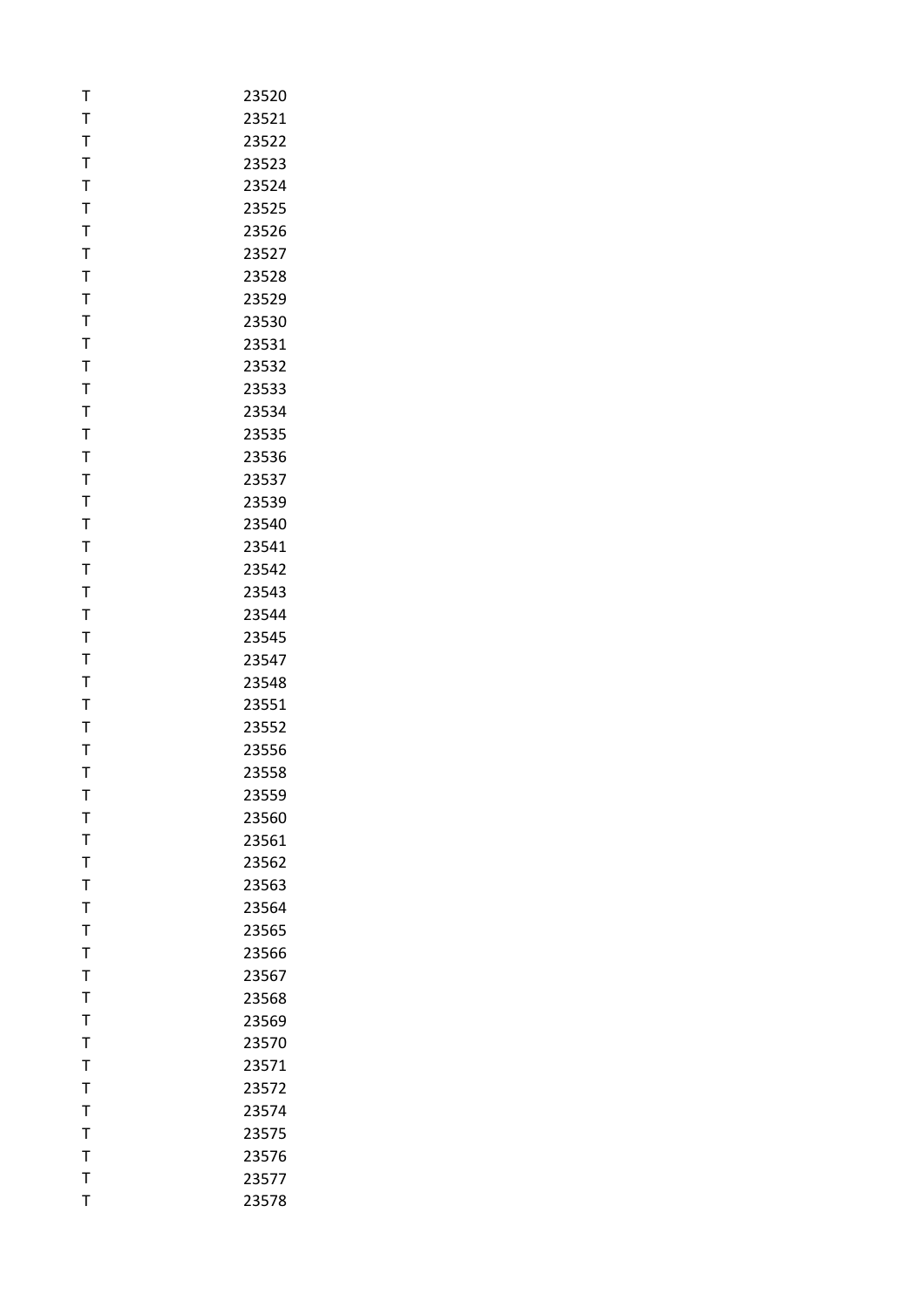| T            | 23580 |
|--------------|-------|
| T            | 23587 |
| T            | 23588 |
| T            | 23589 |
| $\mathsf{T}$ | 23590 |
| T            | 23591 |
| T            | 23602 |
| $\mathsf T$  | 23608 |
| $\mathsf T$  | 23609 |
| T            | 23611 |
| T            | 23612 |
| T            | 23613 |
| T            | 23615 |
| $\mathsf{T}$ | 23616 |
| T            | 23621 |
| T            | 23624 |
| T            | 23625 |
| T            | 23631 |
| $\mathsf{T}$ | 23632 |
| T            | 23635 |
| T            | 23636 |
| T            | 23637 |
| $\mathsf T$  | 23638 |
| $\mathsf{T}$ | 23639 |
| T            | 23640 |
| T            | 23642 |
| T            | 23643 |
| T            | 23644 |
| $\mathsf T$  | 23645 |
| T            | 23646 |
| T            | 23648 |
| т            | 23650 |
| T            | 23651 |
| T            | 23652 |
| $\bar{I}$    | 23653 |
| $\bar{1}$    | 23654 |
| T            | 23655 |
| T            | 23656 |
| $\mathsf T$  | 23657 |
| T            | 23658 |
| T            | 23659 |
| T            | 23660 |
| T            | 23661 |
| T            | 23662 |
| T            | 23663 |
| $\mathsf{T}$ | 23664 |
| T            | 23665 |
| $\mathsf{T}$ | 23666 |
| T            | 23667 |
| T            | 23668 |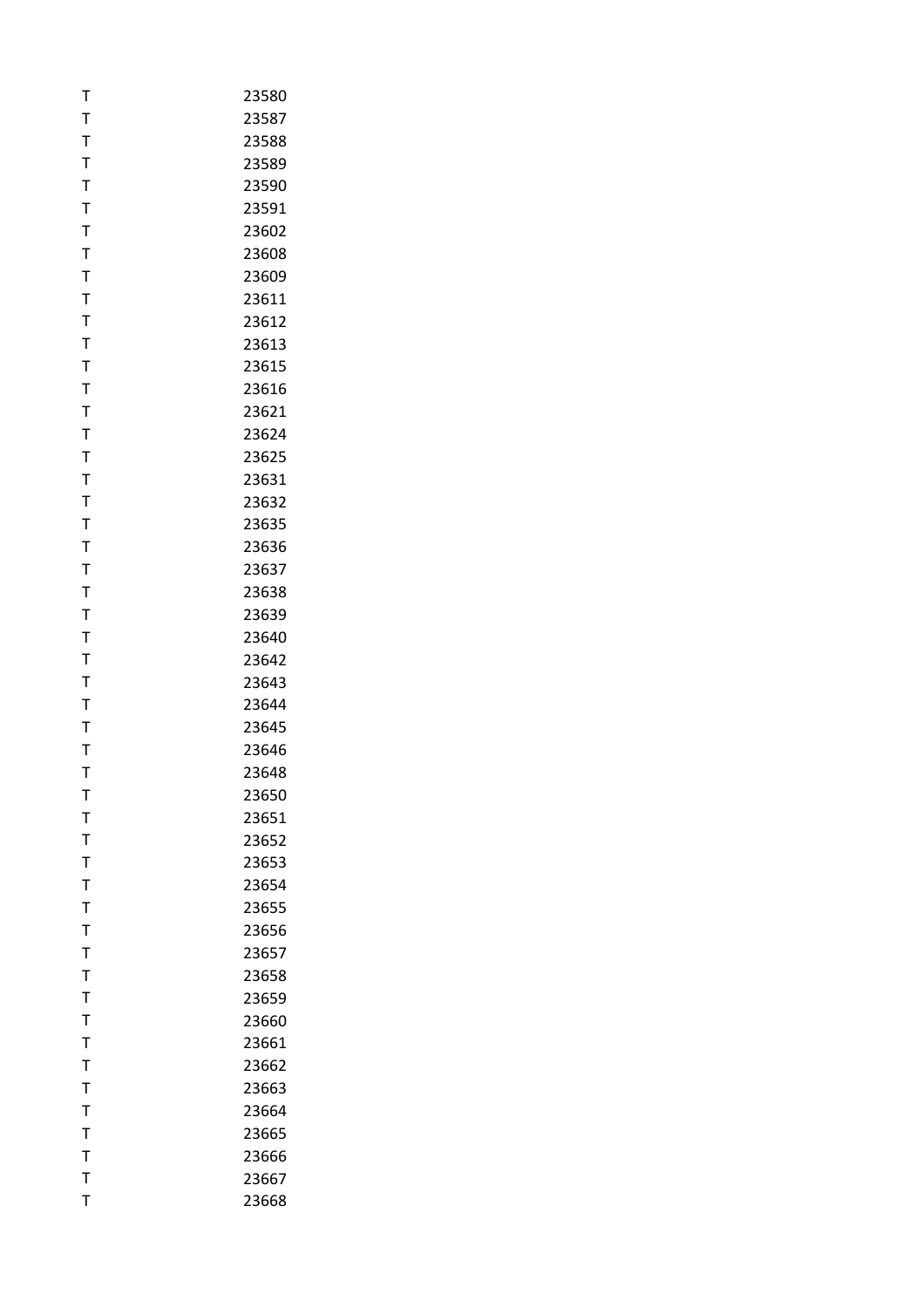| T            | 23669 |
|--------------|-------|
| T            | 23670 |
| T            | 23671 |
| T            | 23672 |
| $\mathsf{T}$ | 23673 |
| T            | 23674 |
| $\mathsf T$  | 23675 |
| T            | 23684 |
| T            | 23685 |
| T            | 23686 |
| T            | 23693 |
| $\mathsf{T}$ | 23694 |
| T            | 23695 |
| T            | 23701 |
| T            | 23708 |
| T            | 23709 |
| T            | 23710 |
| $\bar{T}$    | 23714 |
| $\mathsf{T}$ | 23715 |
| T            | 23716 |
| T            | 23718 |
| T            | 23719 |
| T            | 23720 |
| $\mathsf{T}$ | 23723 |
| T            | 23724 |
| T            | 23725 |
| T            | 23731 |
| T            | 23732 |
| T            | 23733 |
| T            | 23734 |
| T            | 23735 |
| т            | 23737 |
| T            | 23738 |
| T            | 23739 |
| T            | 23740 |
| T            | 23741 |
| T            | 23742 |
| T            | 23743 |
| T            | 23744 |
| $\mathsf{T}$ | 23745 |
| T            | 23746 |
| T            | 23749 |
| $\mathsf{T}$ | 23750 |
| T            | 23751 |
| $\mathsf{T}$ | 23752 |
| T            | 23753 |
| Τ            | 23754 |
| T            | 23755 |
| $\mathsf{T}$ | 23756 |
| T            | 23757 |
|              |       |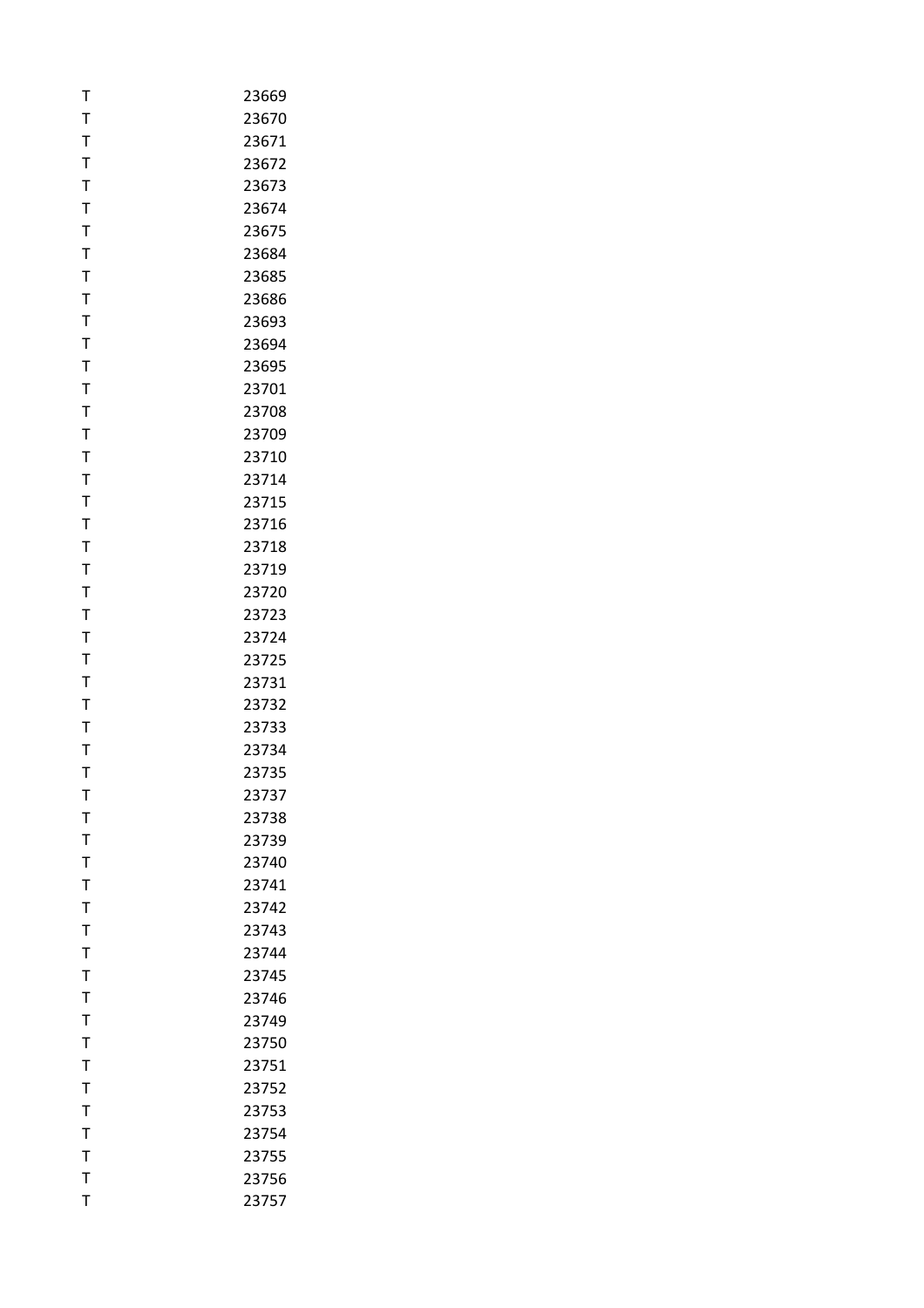| T            | 23758 |
|--------------|-------|
| $\mathsf{T}$ | 23759 |
| $\mathsf T$  | 23763 |
| T            | 23764 |
| $\mathsf{T}$ | 23765 |
| $\mathsf T$  | 23767 |
| T            | 23770 |
| $\mathsf{T}$ | 23772 |
| T            | 23773 |
| T            | 23774 |
| Τ            | 23775 |
| T            | 23776 |
| T            | 23783 |
| $\mathsf{T}$ | 23786 |
| T            | 23787 |
| $\mathsf T$  | 23799 |
| T            | 23801 |
| T            | 23802 |
| $\mathsf{T}$ | 23803 |
| $\mathsf T$  | 23804 |
| T            | 23805 |
| T            | 23806 |
| T            | 23807 |
| T            | 23808 |
| $\mathsf T$  | 23809 |
| T            | 23810 |
| $\mathsf T$  | 23811 |
| T            | 23812 |
| T            | 23813 |
| Τ            | 23814 |
| T            | 23815 |
| т            | 23816 |
| $\mathsf{T}$ | 23817 |
| T            | 23818 |
| $\mathsf{T}$ | 23819 |
| $\mathsf{T}$ | 23822 |
| T            | 23823 |
| $\mathsf{T}$ | 23830 |
| T            | 23835 |
| $\mathsf{T}$ | 23837 |
| $\mathsf{T}$ | 23851 |
| T            | 23855 |
| $\mathsf{T}$ | 23856 |
| $\mathsf{T}$ | 23857 |
| $\mathsf{T}$ | 23858 |
| $\mathsf{T}$ | 23858 |
| T            | 23859 |
| $\mathsf{T}$ | 23859 |
| $\mathsf{T}$ | 23860 |
| T            | 23861 |

B

A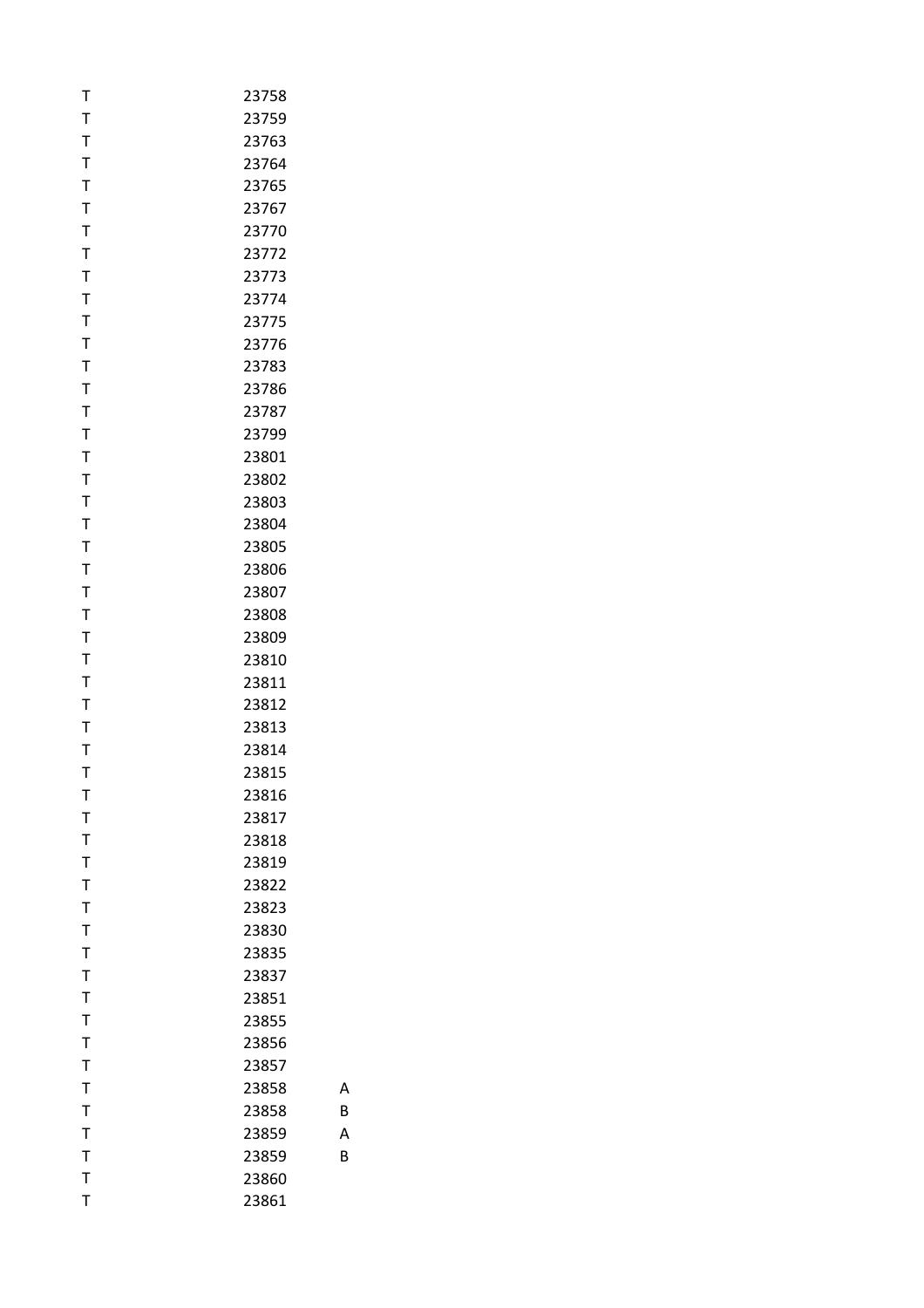| T            | 23862 |
|--------------|-------|
| $\mathsf{T}$ | 23862 |
| $\mathsf{T}$ | 23863 |
| T            | 23863 |
| T            | 23864 |
| $\mathsf T$  | 23866 |
| T            | 23867 |
| $\mathsf{T}$ | 23868 |
| T            | 23869 |
| T            | 23870 |
| Τ            | 23871 |
| T            | 23872 |
| T            | 23877 |
| $\mathsf{T}$ | 23880 |
| T            | 23881 |
| T            | 23882 |
| T            | 23883 |
| T            | 23884 |
| T            | 23885 |
| T            | 23886 |
| T            | 23887 |
| T            | 23888 |
| T            | 23889 |
| T            | 23890 |
| T            | 23893 |
| T            | 23894 |
| T            | 23896 |
| T            | 23900 |
| T            | 23901 |
| Τ            | 23902 |
| T            | 23907 |
| т            | 23909 |
| $\mathsf T$  | 23910 |
| $\mathsf T$  | 23911 |
| $\mathsf{T}$ | 23912 |
| $\mathsf{T}$ | 23913 |
| T            | 23914 |
| $\mathsf T$  | 23915 |
| $\bar{1}$    | 23916 |
| $\mathsf{T}$ | 23917 |
| $\mathsf{T}$ | 23919 |
| T            | 23920 |
| $\mathsf T$  | 23921 |
| $\mathsf{T}$ | 23922 |
| $\mathsf{T}$ | 23938 |
| $\mathsf{T}$ | 23940 |
| $\mathsf T$  | 23976 |
| $\mathsf T$  | 23977 |
| $\mathsf{T}$ | 23978 |
| T            | 23984 |

B

A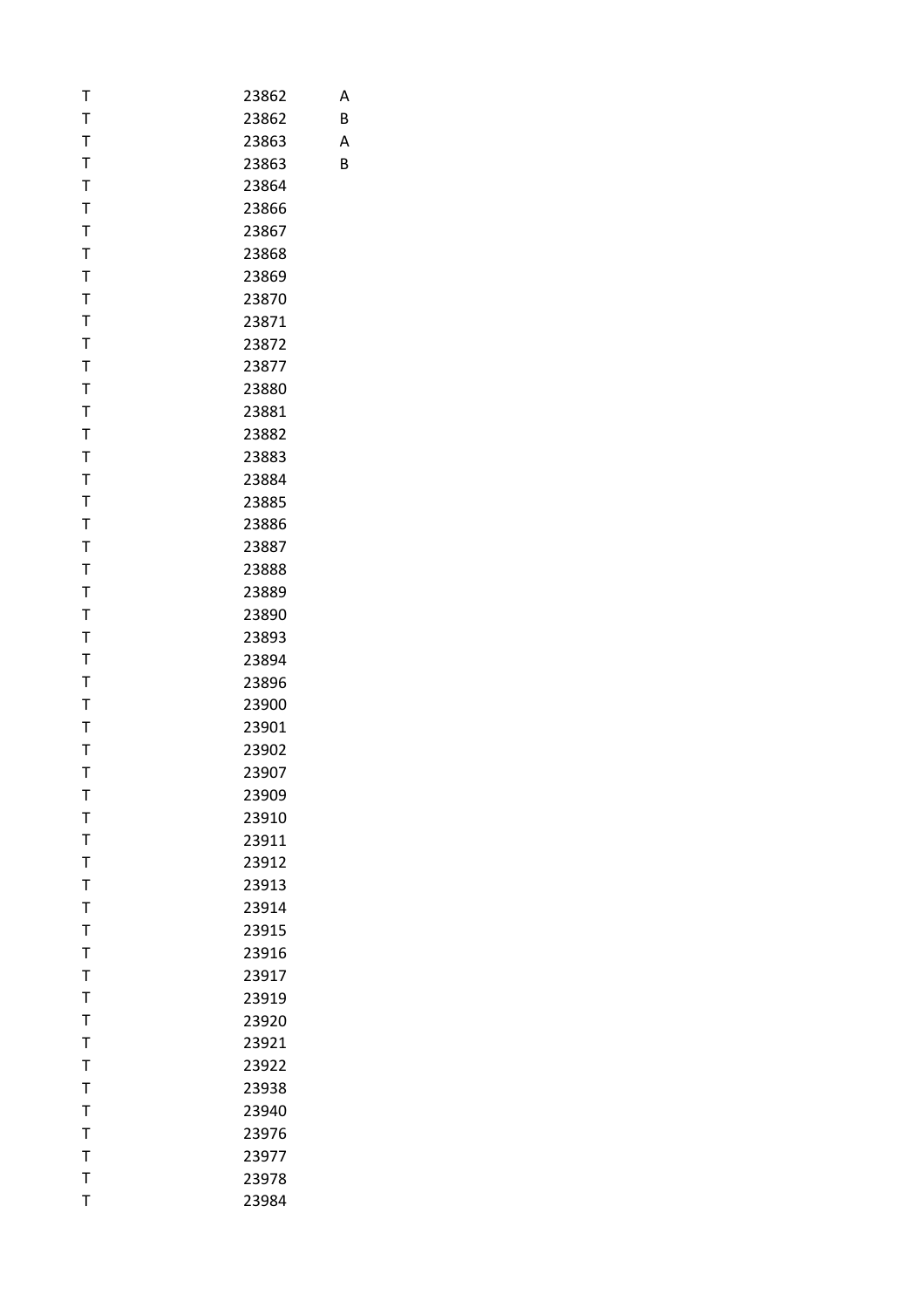| T            | 23985 |
|--------------|-------|
| T            | 23988 |
| T            | 23989 |
| T            | 23990 |
| T            | 23991 |
| $\mathsf T$  | 23992 |
| T            | 23993 |
| $\mathsf T$  | 23994 |
| T            | 23995 |
| $\mathsf T$  | 23996 |
| T            | 23997 |
| T            | 23998 |
| T            | 23999 |
| T            | 24000 |
| T            | 24001 |
| Τ            | 24002 |
| T            | 24003 |
| T            | 24004 |
| T            | 24005 |
| T            | 24006 |
| T            | 24007 |
| $\mathsf T$  | 24008 |
| T            | 24008 |
| T            | 24009 |
| $\mathsf T$  | 24009 |
| T            | 24009 |
| T            | 24009 |
| T            | 24020 |
| T            | 24023 |
| Τ            | 24025 |
| T            | 24030 |
| т            | 24038 |
| T            | 24039 |
| T            | 24042 |
| T            | 24044 |
| $\mathsf{T}$ | 24045 |
| T            | 24046 |
| T            | 24047 |
| T            | 24048 |
| T            | 24049 |
| T            | 24051 |
| T            | 24052 |
| T            | 24053 |
| $\mathsf T$  | 24054 |
| T            | 24055 |
| T            | 24057 |
| Т            | 24061 |
| T            | 24062 |
| T            | 24063 |
| T            | 24064 |

B

A

B

C

D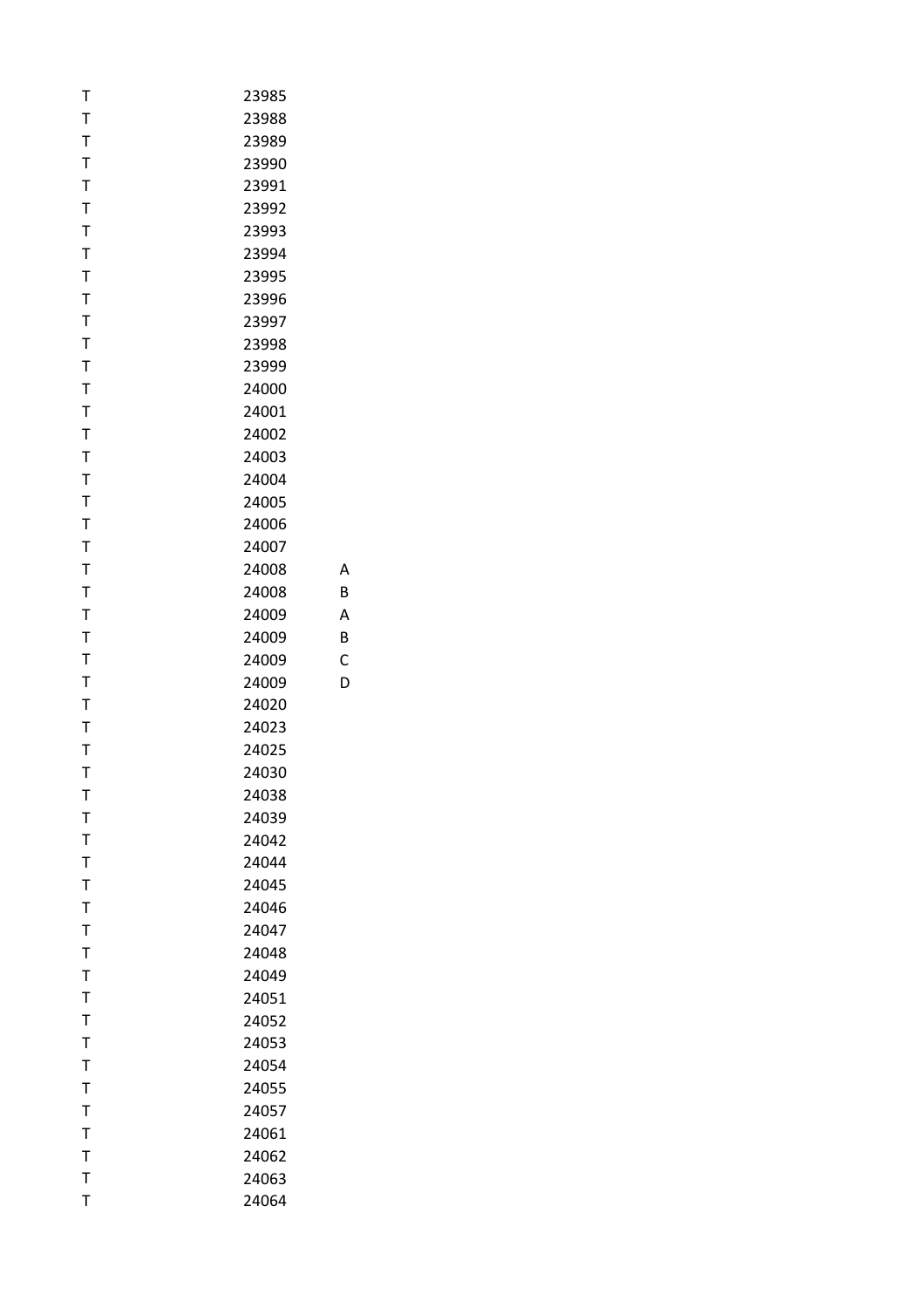| T            | 24065 |
|--------------|-------|
| T            | 24066 |
| T            | 24067 |
| T            | 24068 |
| T            | 24069 |
| $\mathsf T$  | 24070 |
| T            | 24071 |
| T            | 24072 |
| T            | 24075 |
| T            | 24076 |
| Τ            | 24077 |
| T            | 24078 |
| T            | 24079 |
| T            | 24080 |
| T            | 24089 |
| Τ            | 24090 |
| T            | 24091 |
| T            | 24092 |
| T            | 24093 |
| T            | 24095 |
| T            | 24096 |
| T            | 24097 |
| T            | 24105 |
| T            | 24106 |
| $\mathsf T$  | 24107 |
| T            | 24108 |
| T            | 24109 |
| T            | 24110 |
| T            | 24111 |
| Т            | 24112 |
| T            | 24113 |
| т            | 24114 |
| T            | 24115 |
| T            | 24116 |
| $\mathsf{T}$ | 24117 |
| T            | 24123 |
| T            | 24124 |
| T            | 24125 |
| $\mathsf T$  | 24126 |
| $\mathsf{T}$ | 24129 |
| T            | 24136 |
| T            | 24138 |
| $\mathsf{T}$ | 24139 |
| T            | 24140 |
| $\mathsf{T}$ | 24141 |
| T            | 24142 |
| T            | 24143 |
| $\mathsf T$  | 24144 |
| $\mathsf{T}$ | 24145 |
| T            | 24146 |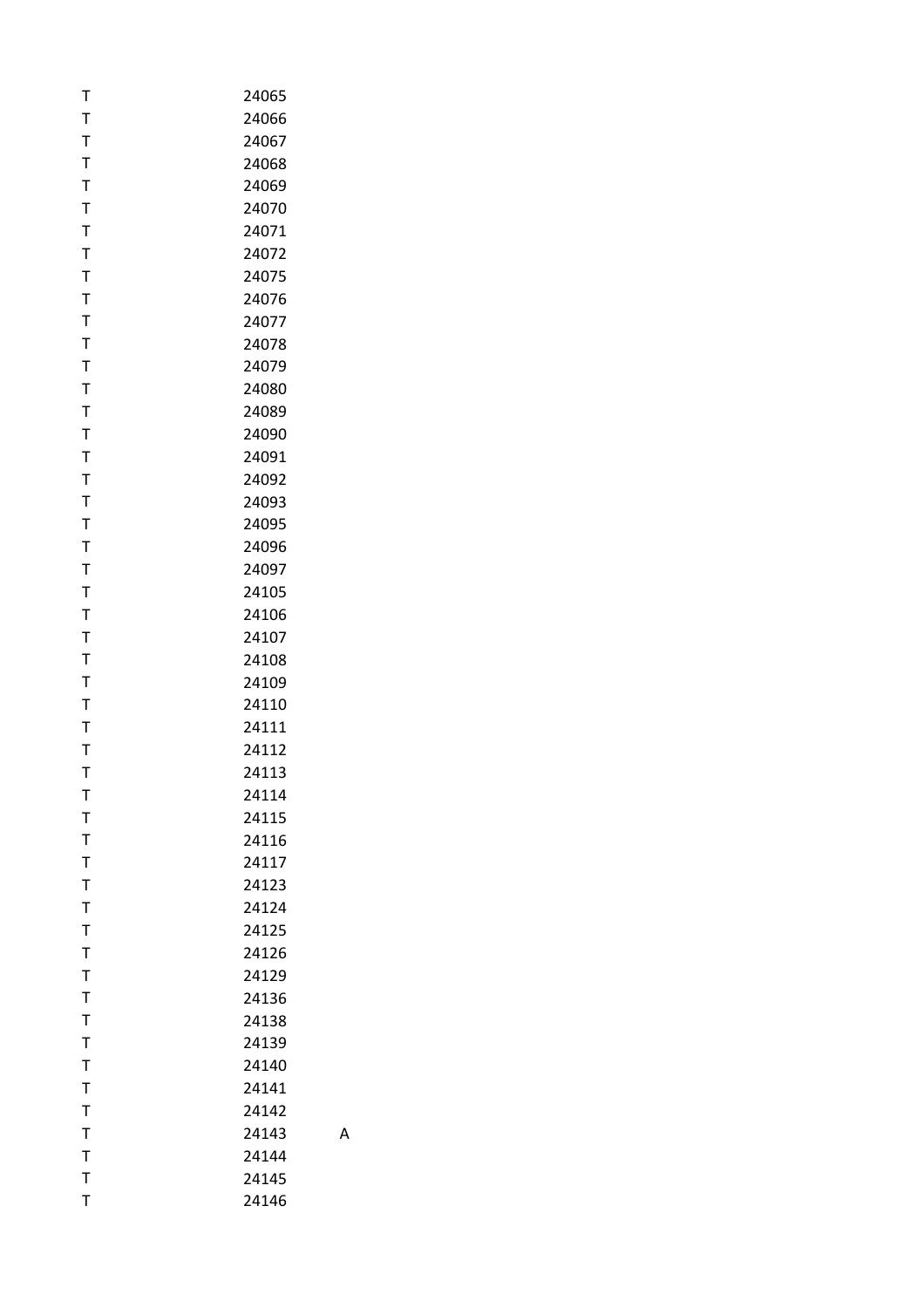| T            | 24147 |
|--------------|-------|
| T            | 24148 |
| T            | 24149 |
| T            | 24151 |
| $\mathsf{T}$ | 24152 |
| T            | 24153 |
| T            | 24154 |
| T            | 24155 |
| T            | 24156 |
| T            | 24157 |
| T            | 24158 |
| T            | 24160 |
| $\mathsf T$  | 24161 |
| T            | 24162 |
| T            | 24163 |
| Τ            | 24164 |
| T            | 24167 |
| T            | 24170 |
| T            | 24171 |
| T            | 24172 |
| T            | 24173 |
| T            | 24174 |
| T            | 24175 |
| T            | 24176 |
| T            | 24177 |
| T            | 24178 |
| T            | 24179 |
| T            | 24180 |
| T            | 24181 |
| Т            | 24182 |
| T            | 24183 |
| т            | 24184 |
| T            | 24186 |
| T            | 24187 |
| $\mathsf{T}$ | 24188 |
| T            | 24189 |
| T            | 24190 |
| T            | 24191 |
| T            | 24192 |
| $\mathsf{T}$ | 24193 |
| $\mathsf{T}$ | 24195 |
| T            | 24198 |
| T            | 24200 |
| T            | 24201 |
| T            | 24203 |
| T            | 24204 |
| T            | 24205 |
| $\mathsf{T}$ | 24206 |
| $\bar{1}$    | 24207 |
| T            | 24208 |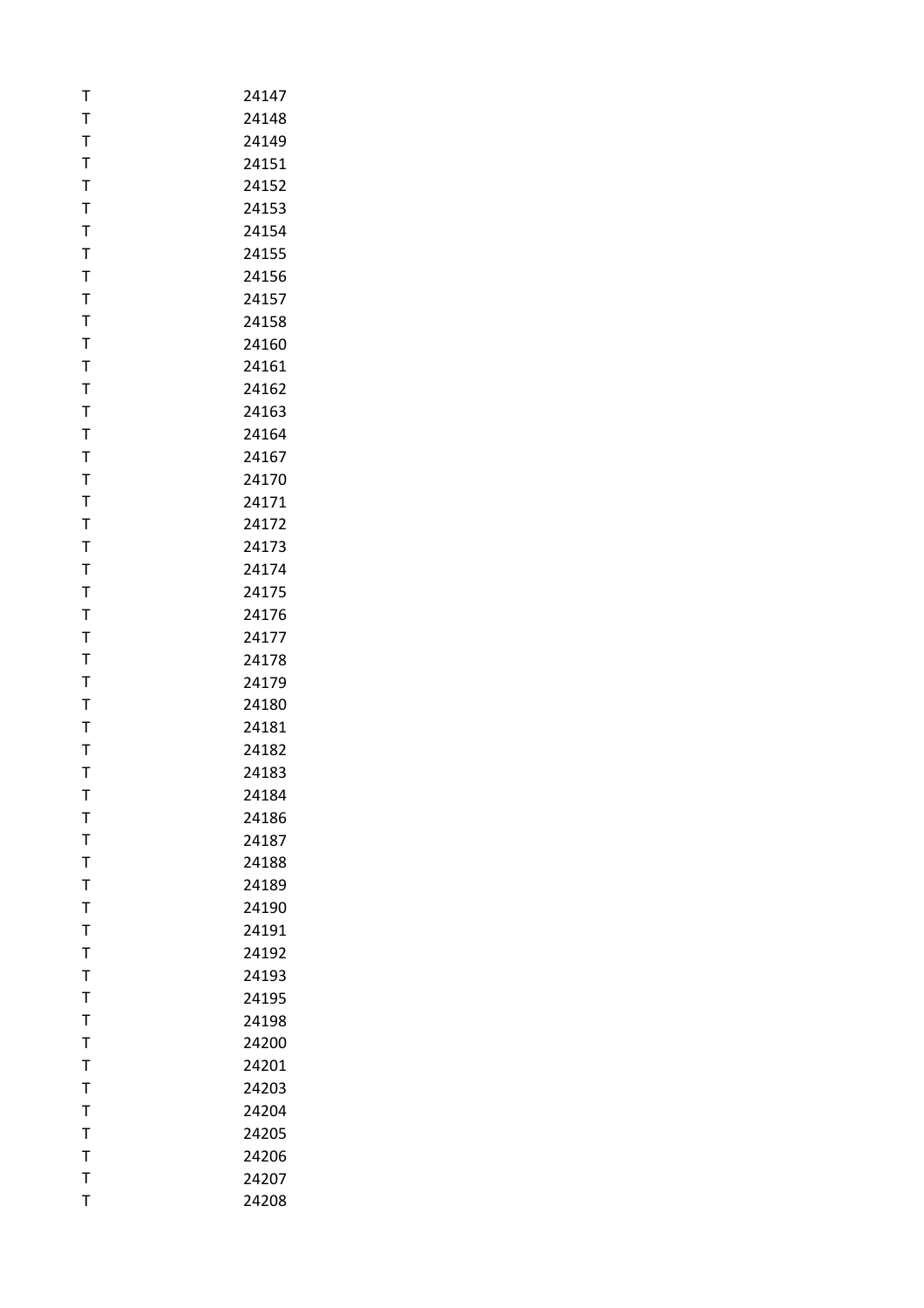| T            | 24209 |
|--------------|-------|
| T            | 24210 |
| T            | 24211 |
| T            | 24212 |
| $\mathsf{T}$ | 24219 |
| T            | 24221 |
| T            | 24223 |
| T            | 24225 |
| $\mathsf{T}$ | 24228 |
| $\mathsf{T}$ | 24229 |
| Τ            | 24230 |
| T            | 24231 |
| T            | 24233 |
| T            | 24234 |
| T            | 24235 |
| Τ            | 24236 |
| $\mathsf{T}$ | 24237 |
| T            | 24238 |
| T            | 24239 |
| $\mathsf T$  | 24240 |
| T            | 24241 |
| $\mathsf{T}$ | 24242 |
| $\mathsf{T}$ | 24244 |
| T            | 24245 |
| T            | 24246 |
| T            | 24251 |
| T            | 24253 |
| T            | 24254 |
| T            | 24255 |
| Т            | 24256 |
| T            | 24260 |
| т            | 24265 |
| T            | 24266 |
| $\mathsf{T}$ | 24268 |
| $\mathsf{T}$ | 24272 |
| T            | 24273 |
| T            | 24274 |
| T            | 24275 |
| T            | 24277 |
| $\mathsf{T}$ | 24279 |
| $\mathsf{T}$ | 24280 |
| T            | 24281 |
| T            | 24282 |
| $\mathsf T$  | 24283 |
| $\mathsf{T}$ | 24284 |
| T            | 24286 |
| T            | 24287 |
| $\mathsf{T}$ | 24290 |
| T            | 24291 |
| T            | 24292 |
|              |       |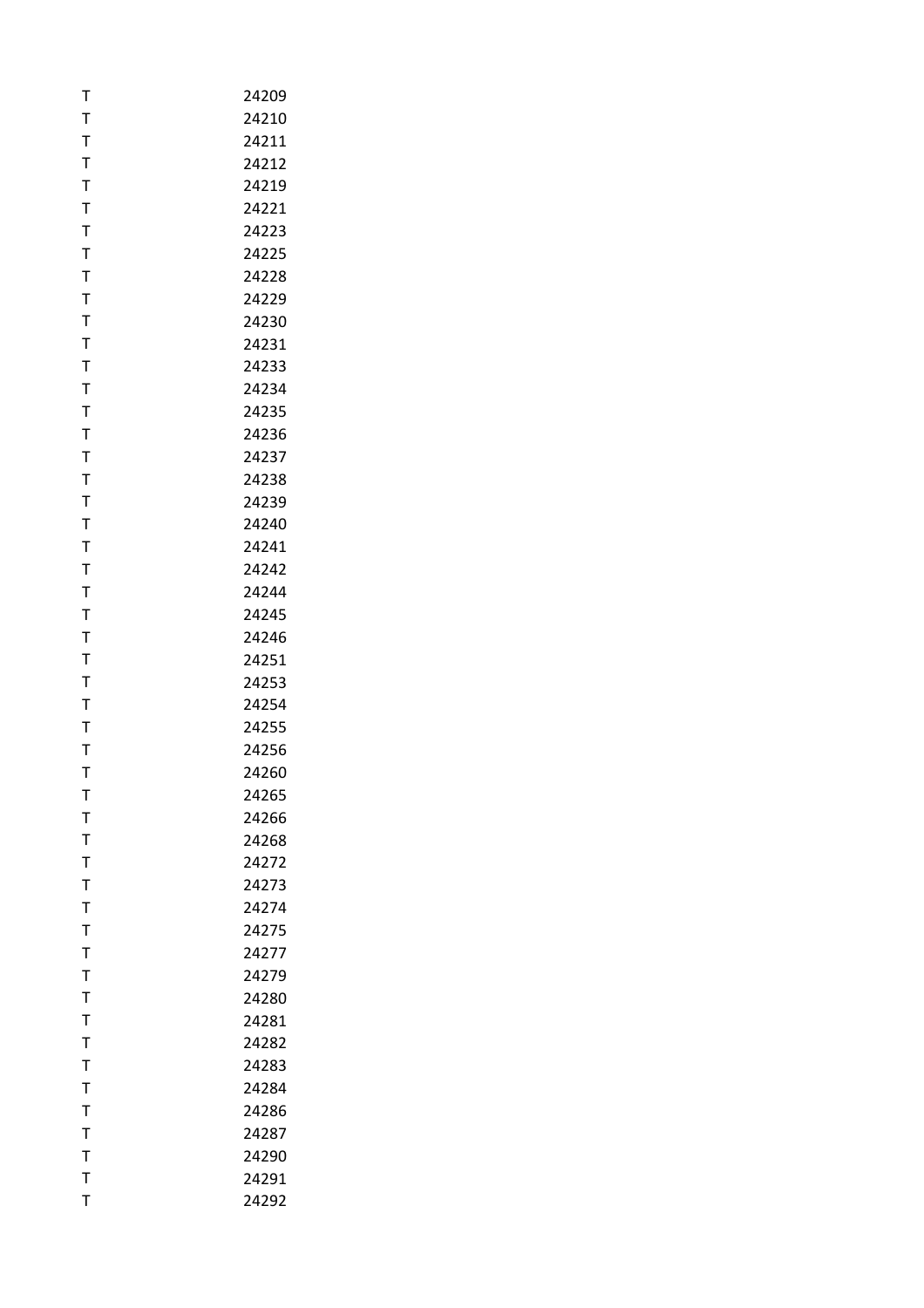| T            | 24293 |
|--------------|-------|
| T            | 24294 |
| T            | 24295 |
| T            | 24296 |
| $\mathsf{T}$ | 24297 |
| T            | 24298 |
| T            | 24299 |
| T            | 24300 |
| $\mathsf{T}$ | 24301 |
| $\mathsf{T}$ | 24302 |
| $\mathsf T$  | 24303 |
| T            | 24305 |
| T            | 24306 |
| T            | 24311 |
| T            | 24312 |
| Τ            | 24315 |
| $\mathsf{T}$ | 24316 |
| T            | 24318 |
| T            | 24319 |
| $\mathsf T$  | 24320 |
| T            | 24321 |
| $\mathsf T$  | 24322 |
| T            | 24323 |
| T            | 24325 |
| T            | 24327 |
| T            | 24328 |
| T            | 24329 |
| T            | 24330 |
| T            | 24331 |
| Т            | 24332 |
| T            | 24337 |
| т            | 24339 |
| T            | 24343 |
| $\mathsf T$  | 24370 |
| $\mathsf T$  | 24379 |
| $\mathsf T$  | 24381 |
| T            | 24382 |
| T            | 24383 |
| T            | 24384 |
| $\mathsf T$  | 24385 |
| $\mathsf T$  | 24386 |
| T            | 24387 |
| T            | 24388 |
| T            | 24389 |
| T            | 24390 |
| T            | 24391 |
| T            | 24392 |
| $\bar{1}$    | 24393 |
| T            | 24395 |
| T            | 24396 |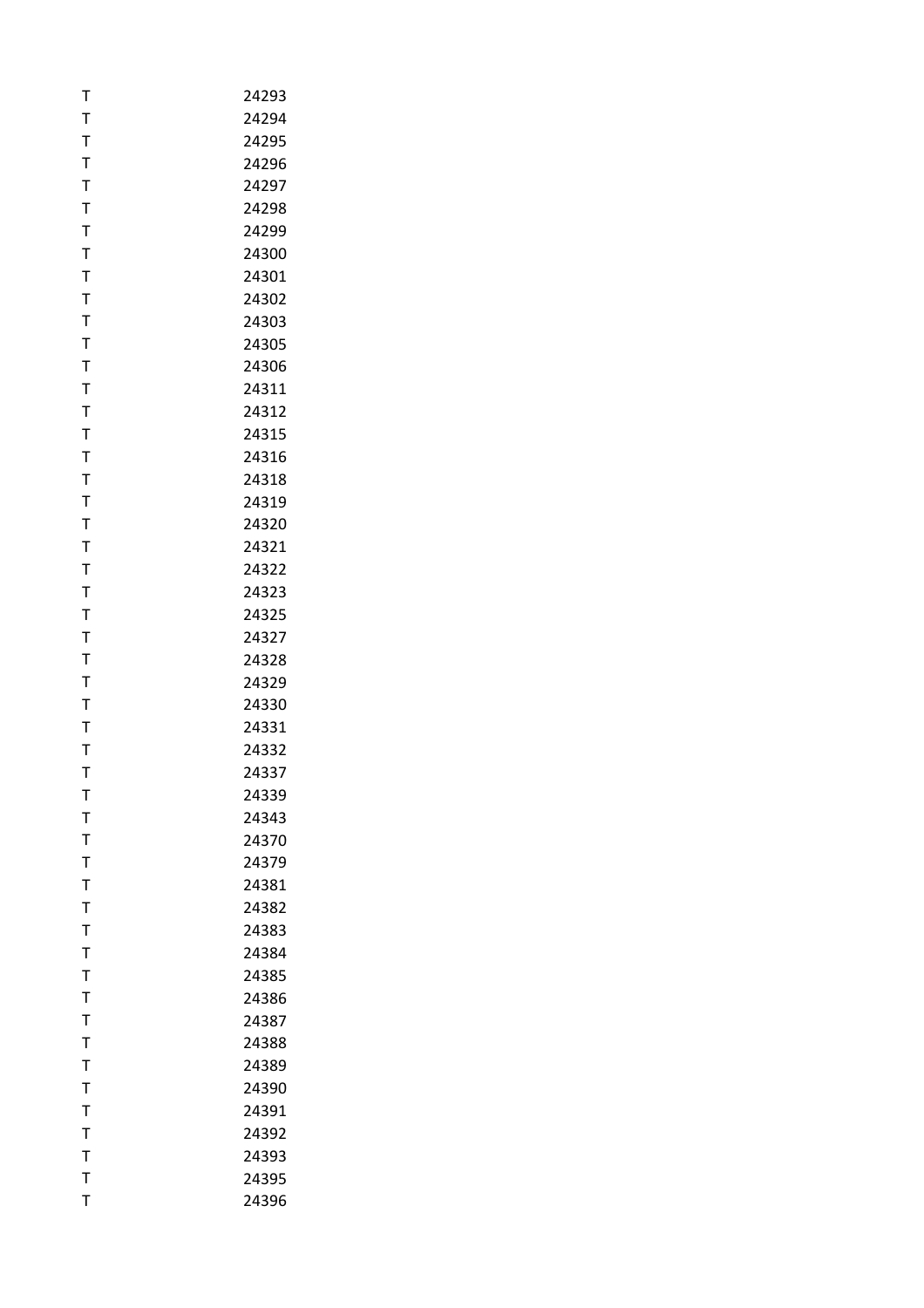| T            | 24403 |
|--------------|-------|
| T            | 24405 |
| $\mathsf T$  | 24412 |
| T            | 24414 |
| $\mathsf T$  | 24414 |
| T            | 24414 |
| T            | 24415 |
| $\mathsf T$  | 24422 |
| T            | 24424 |
| $\mathsf T$  | 24429 |
| T            | 24430 |
| T            | 24431 |
| T            | 24433 |
| T            | 24436 |
| T            | 24439 |
| Τ            | 24440 |
| $\mathsf T$  | 24441 |
| T            | 24443 |
| $\mathsf{T}$ | 24444 |
| T            | 24445 |
| $\mathsf T$  | 24447 |
| $\mathsf T$  | 24448 |
| T            | 24449 |
| T            | 24450 |
| T            | 24451 |
| $\mathsf T$  | 24452 |
| $\mathsf T$  | 24453 |
| T            | 24454 |
| T            | 24457 |
| T            | 24458 |
| T            | 24459 |
| т            | 24460 |
| T            | 24461 |
| $\mathsf T$  | 24462 |
| $\mathsf T$  | 24463 |
| $\mathsf T$  | 24464 |
| $\mathsf T$  | 24465 |
| T            | 24467 |
| T            | 24468 |
| $\mathsf T$  | 24469 |
| $\mathsf T$  | 24470 |
| T            | 24471 |
| T            | 24472 |
| T            | 24473 |
| $\mathsf T$  | 24474 |
| T            | 24475 |
| T            | 24476 |
| $\mathsf T$  | 24477 |
| $\mathsf T$  | 24501 |
| T            | 24502 |

B

C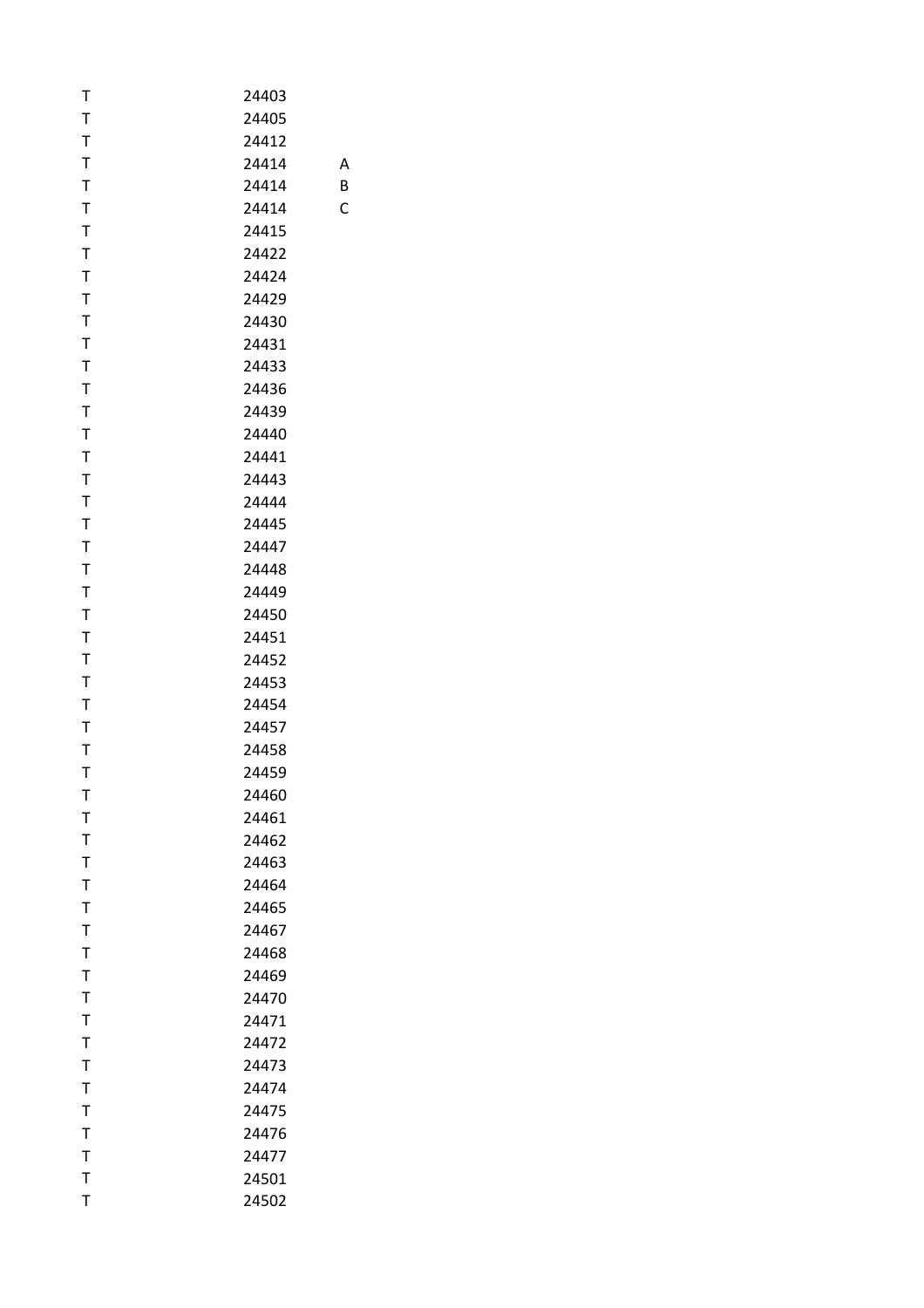| Т            | 24504 |   |
|--------------|-------|---|
| $\mathsf T$  | 24505 | Α |
| $\mathsf T$  | 24505 | B |
| $\mathsf T$  | 24505 | С |
| $\mathsf T$  | 24505 | D |
| T            | 24505 | E |
| $\mathsf T$  | 24505 | F |
| $\mathsf T$  | 24505 | G |
| $\mathsf T$  | 24505 | Н |
| $\mathsf T$  | 24505 | I |
| $\mathsf T$  | 24505 | J |
| $\mathsf T$  | 24505 | K |
| $\mathsf T$  | 24505 | L |
| $\mathsf T$  | 24505 | M |
| $\mathsf T$  | 24525 |   |
| $\mathsf T$  | 24526 |   |
| $\mathsf{T}$ | 24527 |   |
| $\mathsf T$  | 24528 |   |
| $\mathsf T$  | 24529 |   |
| T            | 24530 |   |
| $\mathsf T$  | 24531 |   |
| $\mathsf T$  | 24532 |   |
| $\mathsf T$  | 24533 |   |
| $\mathsf T$  | 24534 |   |
| T            | 24535 |   |
| $\mathsf T$  | 24536 |   |
| $\mathsf T$  | 24537 |   |
| $\mathsf T$  | 24538 |   |
| $\mathsf T$  | 24539 |   |
| T            |       |   |
| $\mathsf T$  | 24540 |   |
|              | 24541 |   |
| Т            | 24542 |   |
| $\mathsf T$  | 24543 |   |
| $\mathsf T$  | 24544 |   |
| $\mathsf T$  | 24545 |   |
| $\mathsf T$  | 24546 |   |
| T            | 24547 |   |
| $\mathsf T$  | 24548 |   |
| $\mathsf T$  | 24549 |   |
| $\mathsf{T}$ | 24550 |   |
| $\mathsf T$  | 24551 |   |
| $\mathsf T$  | 24552 |   |
| $\mathsf T$  | 24553 |   |
| $\mathsf T$  | 24554 |   |
| $\mathsf T$  | 24555 |   |
| T            | 24558 |   |
| $\mathsf T$  | 24559 |   |
| $\mathsf T$  | 24560 |   |
| $\mathsf T$  | 24561 |   |
| T            | 24562 | Α |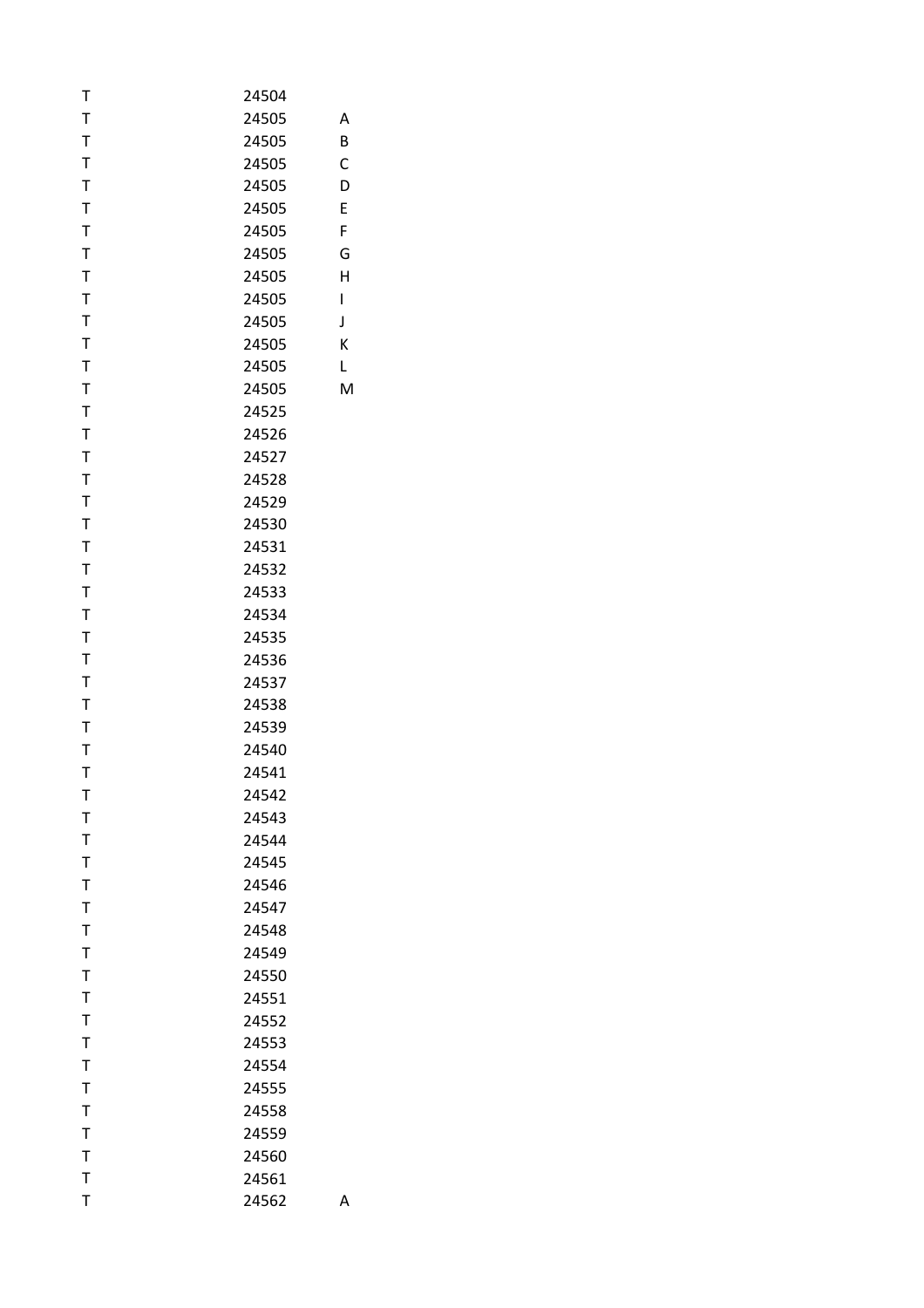| T            | 24562 |
|--------------|-------|
| T            | 24563 |
| T            | 24566 |
| T            | 24567 |
| T            | 24568 |
| T            | 24569 |
| T            | 24570 |
| T            | 24572 |
| T            | 24573 |
| T            | 24577 |
| T            | 24584 |
| T            | 24585 |
| T            | 24586 |
| T            | 24587 |
| T            | 24588 |
| T            | 24589 |
| T            | 24590 |
| $\mathsf T$  | 24591 |
| $\mathsf T$  | 24592 |
| T            | 24594 |
| T            | 24595 |
| T            | 24596 |
| T            | 24597 |
| T            | 24598 |
| T            | 24599 |
| T            | 24600 |
| $\mathsf T$  | 24602 |
| T            | 24603 |
| $\mathsf{T}$ | 24608 |
| T            | 24609 |
| T            | 24610 |
| т            | 24611 |
| T            | 24612 |
| T            | 24613 |
| T            | 24614 |
| T            | 24616 |
| T            | 24618 |
| T            | 24621 |
| T            | 24622 |
| T            | 24625 |
| T            | 24628 |
| T            | 24632 |
| T            | 24634 |
| T            | 24639 |
| T            | 24646 |
| T            | 24648 |
| T            | 24649 |
| T            | 24650 |
| $\mathsf{T}$ | 24651 |
| T            | 24652 |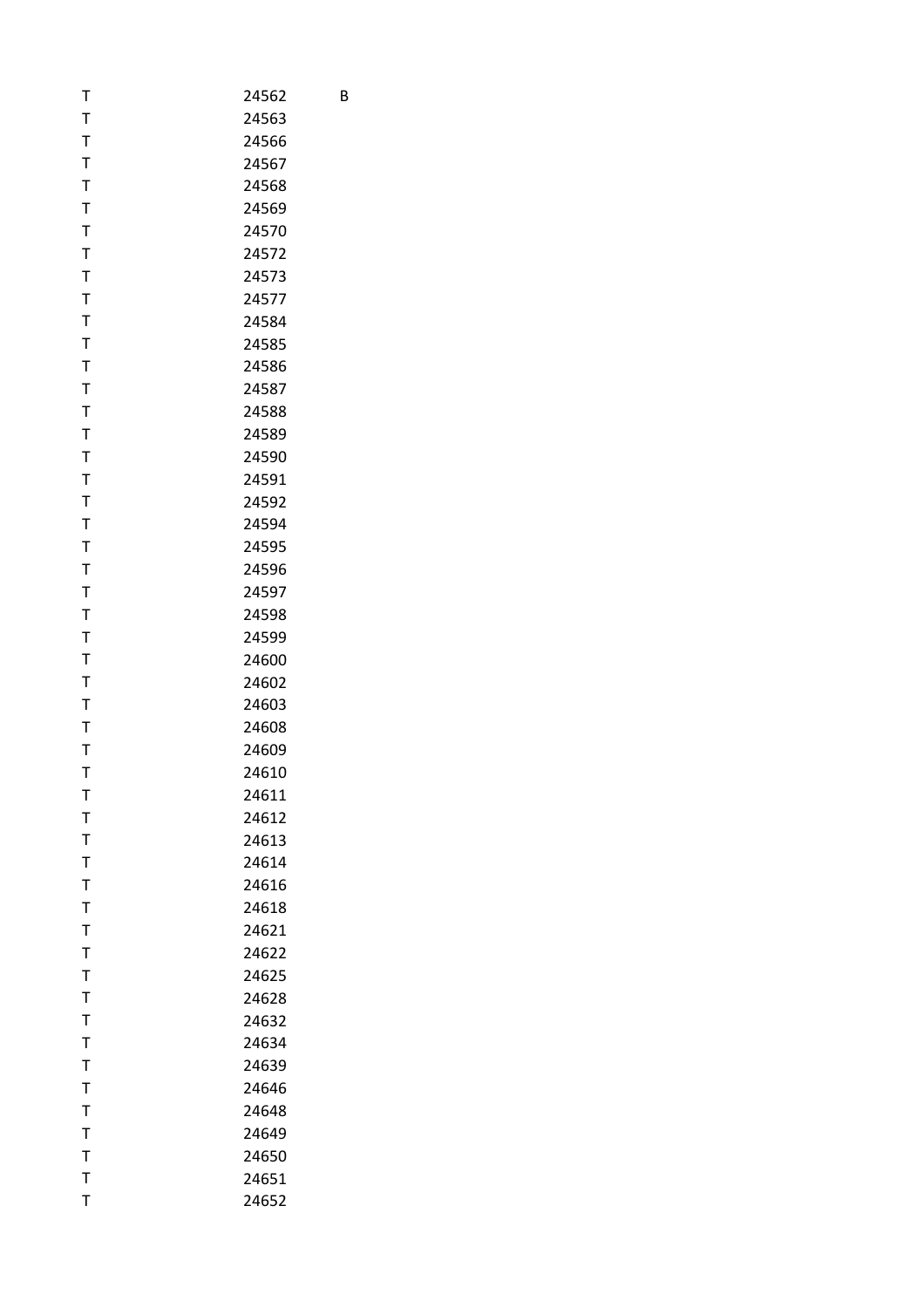| T            | 24653 |
|--------------|-------|
| T            | 24654 |
| T            | 24655 |
| T            | 24656 |
| $\mathsf{T}$ | 24657 |
| T            | 24658 |
| T            | 24659 |
| T            | 24660 |
| T            | 24661 |
| T            | 24668 |
| Т            | 24669 |
| T            | 24670 |
| T            | 24671 |
| T            | 24672 |
| T            | 24673 |
|              | 24674 |
| Т            |       |
| T            | 24675 |
| T            | 24676 |
| T            | 24677 |
| T            | 24678 |
| T            | 24679 |
| T            | 24680 |
| T            | 24681 |
| T            | 24682 |
| T            | 24683 |
| Т            | 24684 |
| T            | 24685 |
| T            | 24686 |
| T            | 24687 |
| Т            | 24688 |
| T            | 24689 |
| т            | 24692 |
| T            | 24693 |
| T            | 24694 |
| T            | 24695 |
| $\mathsf{T}$ | 24696 |
| T            | 24697 |
| Τ            | 24698 |
| T            | 24699 |
| T            | 24700 |
| $\mathsf{T}$ | 24701 |
| Т            | 24702 |
| T            | 24703 |
| T            | 24704 |
| T            | 24705 |
| T            | 24706 |
| Т            | 24707 |
| T            | 24708 |
| T            | 24709 |
| Τ            | 24710 |
|              |       |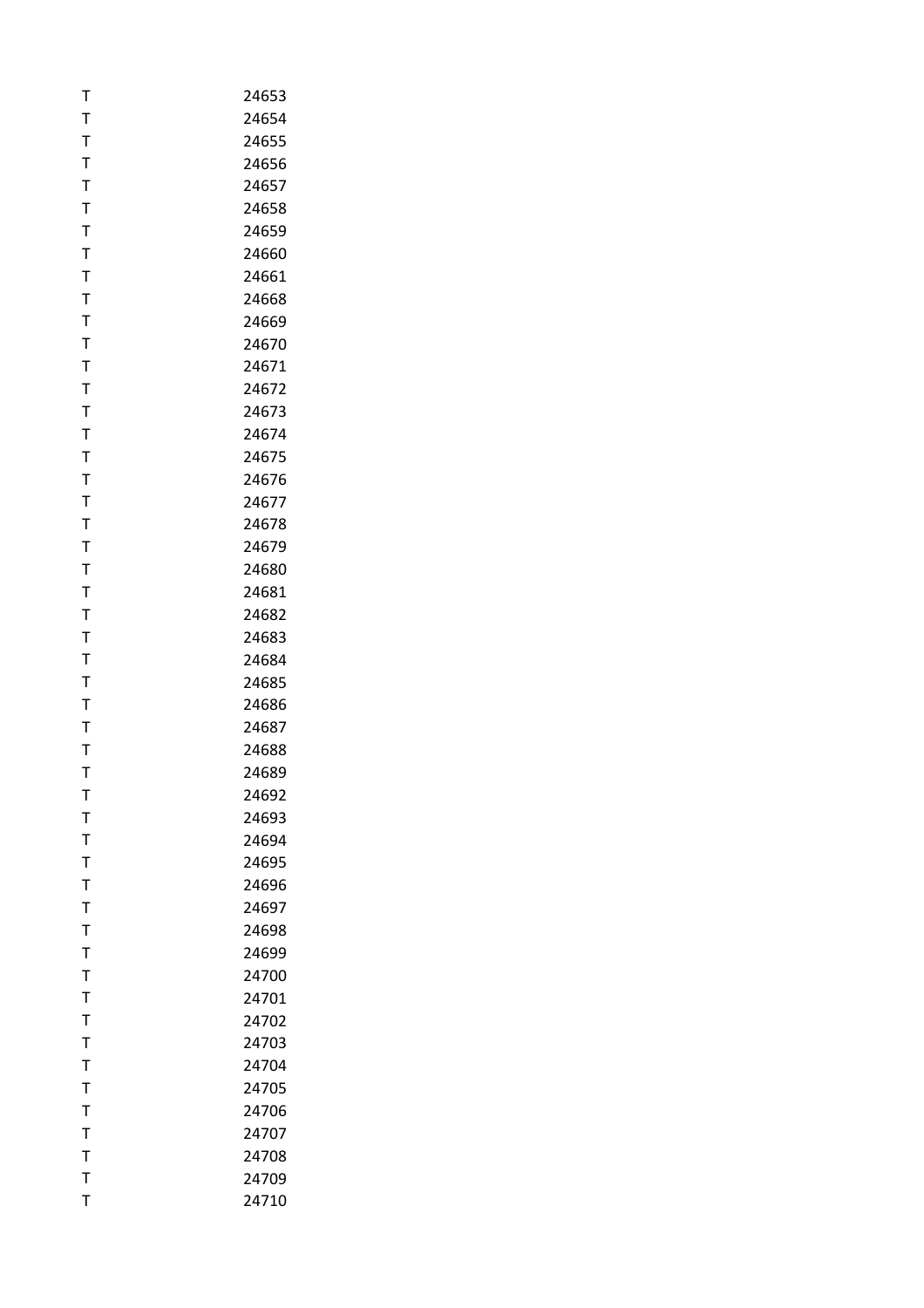| Т            | 24711 |   |
|--------------|-------|---|
| $\mathsf T$  | 24712 |   |
| $\mathsf T$  | 24713 |   |
| $\mathsf T$  | 24714 |   |
| $\mathsf T$  | 24716 |   |
| T            | 24717 | Α |
| $\mathsf T$  | 24717 | B |
| $\mathsf T$  | 24729 |   |
| $\mathsf T$  | 24730 | В |
| $\mathsf T$  | 24731 |   |
| $\mathsf T$  | 24732 |   |
| $\mathsf T$  | 24733 |   |
| $\mathsf T$  | 24734 |   |
| $\mathsf T$  | 24735 |   |
| $\mathsf T$  | 24736 |   |
| $\mathsf T$  | 24738 |   |
| $\mathsf T$  | 24739 |   |
| $\mathsf T$  | 24740 |   |
| $\mathsf T$  | 24741 |   |
| T            | 24742 |   |
| $\mathsf T$  | 24743 |   |
| $\mathsf T$  | 24744 |   |
| $\mathsf T$  | 24745 |   |
| $\mathsf T$  | 24746 |   |
|              |       |   |
| T            | 24747 |   |
| $\mathsf T$  | 24748 |   |
| $\mathsf T$  | 24749 |   |
| $\mathsf T$  | 24750 |   |
| $\mathsf T$  | 24752 |   |
| T            | 24753 |   |
| $\mathsf{T}$ | 24754 |   |
| Т            | 24758 |   |
| $\mathsf T$  | 24759 |   |
| $\mathsf T$  | 24760 |   |
| $\mathsf T$  | 24774 |   |
| $\mathsf T$  | 24775 |   |
| T            | 24776 |   |
| $\mathsf T$  | 24777 |   |
| $\mathsf T$  | 24778 |   |
| $\bar{1}$    | 24779 |   |
| $\mathsf T$  | 24780 |   |
| $\mathsf T$  | 24782 |   |
| $\mathsf T$  | 24783 | Α |
| $\mathsf T$  | 24783 | B |
| $\mathsf T$  | 24786 | B |
| $\mathsf T$  | 24790 |   |
| $\mathsf T$  | 24791 |   |
| $\mathsf T$  | 24792 |   |
| $\mathsf T$  | 24793 |   |
| T            | 24795 |   |
|              |       |   |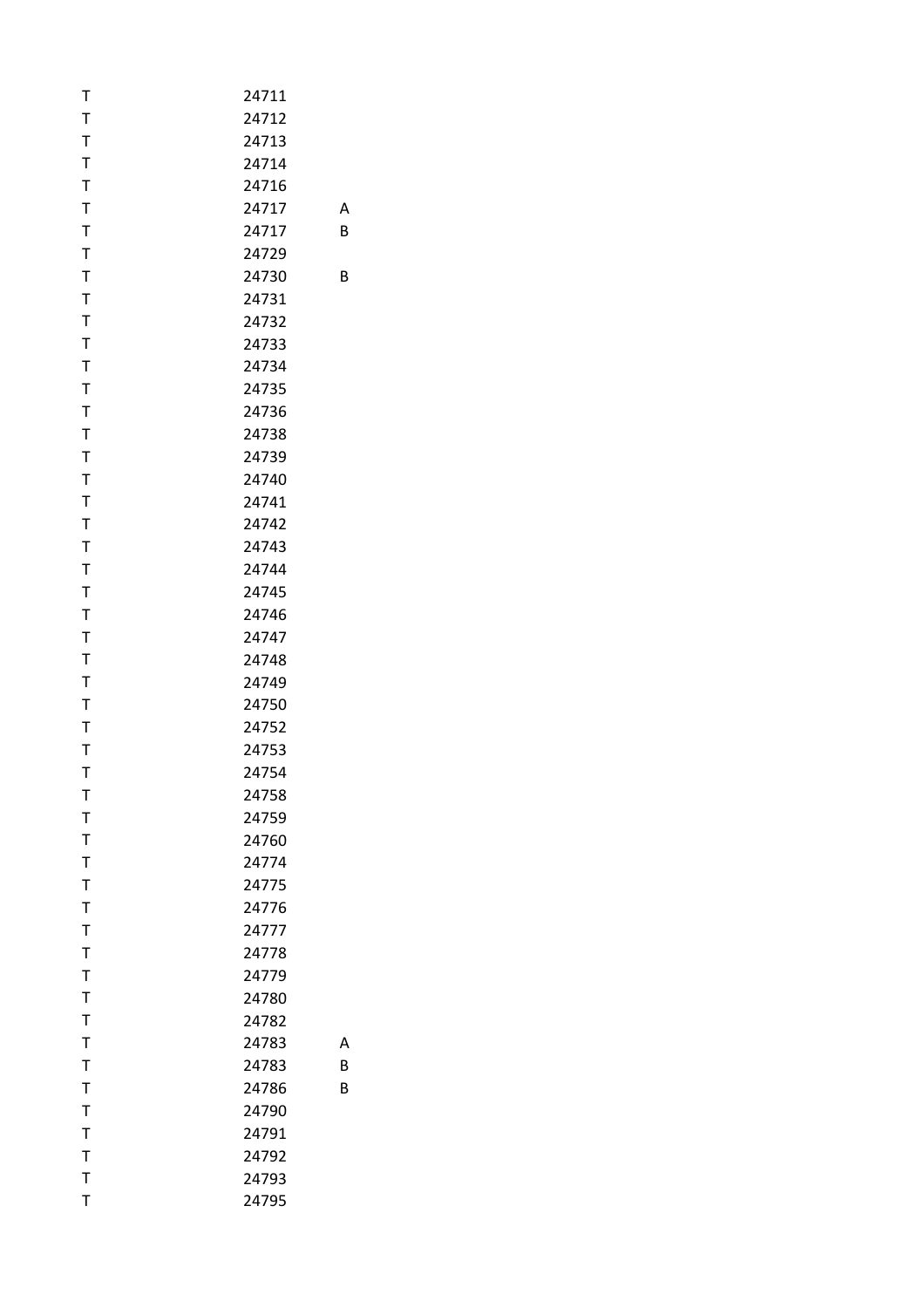| т            | 24796 |
|--------------|-------|
| T            | 24797 |
| T            | 24798 |
| T            | 24799 |
| T            | 24800 |
| T            | 24801 |
| T            | 24802 |
| T            | 24803 |
| T            | 24804 |
| T            | 24805 |
| T            | 24806 |
| T            | 24807 |
| T            | 24808 |
| T            | 24809 |
| T            | 24810 |
| T            | 24811 |
| T            | 24812 |
| T            | 24813 |
| T            | 24816 |
| T            | 24817 |
| $\mathsf T$  | 24821 |
| T            | 24822 |
| T            | 24824 |
| T            | 24832 |
| T            | 24833 |
| T            | 24834 |
| T            | 24835 |
| T            | 24836 |
| T            | 24837 |
| Τ            | 24838 |
| T            | 24839 |
| т            | 24840 |
| T            | 24841 |
| T            | 24842 |
| T            | 24843 |
| $\mathsf T$  | 24844 |
| T            | 24845 |
| T            | 24846 |
| $\mathsf{T}$ | 24847 |
| $\mathsf{T}$ | 24848 |
| T            | 24848 |
| T            | 24849 |
| $\mathsf T$  | 24850 |
| $\mathsf{T}$ | 24851 |
| $\mathsf T$  | 24859 |
| T            | 24860 |
| T            | 24862 |
| T            | 24864 |
| $\mathsf{T}$ | 24865 |
| T            | 24866 |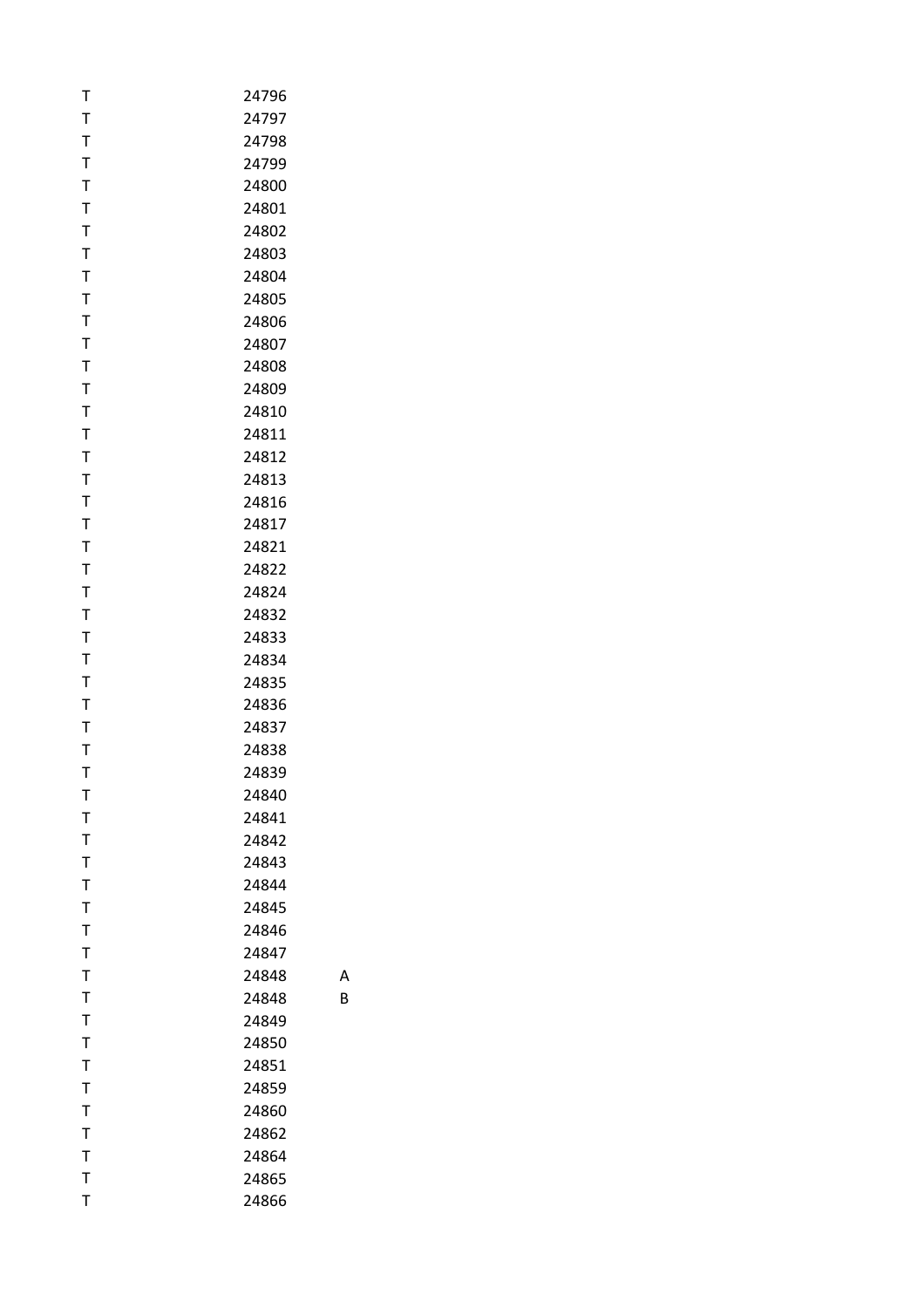| T            | 24867 |
|--------------|-------|
| T            | 24869 |
| T            | 24872 |
| T            | 24873 |
| $\mathsf{T}$ | 24874 |
| T            | 24875 |
| T            | 24881 |
| T            | 24885 |
| T            | 24886 |
| T            | 24887 |
| Т            | 24888 |
| T            | 24889 |
| T            | 24890 |
| T            | 24891 |
| T            | 24892 |
| Т            | 24893 |
| T            | 24895 |
| T            | 24896 |
| T            | 24897 |
| T            | 24901 |
| T            | 24907 |
| $\mathsf T$  | 24908 |
| T            | 24909 |
| T            | 24910 |
| T            | 24911 |
| Τ            | 24912 |
| T            | 24913 |
| T            | 24914 |
| T            | 24915 |
| Т            | 24916 |
| T            | 24917 |
| т            | 24919 |
| T            | 24920 |
| T            | 24921 |
| $\mathsf T$  | 24922 |
| $\mathsf T$  | 24923 |
| T            | 24924 |
| Τ            | 24925 |
| T            | 24926 |
| T            | 24927 |
| $\mathsf T$  | 24928 |
| Т            | 24929 |
| T            | 24930 |
| T            | 24931 |
| T            | 24932 |
| T            | 24933 |
| T            | 24934 |
| $\mathsf T$  | 24935 |
| T            | 24936 |
| T            | 24937 |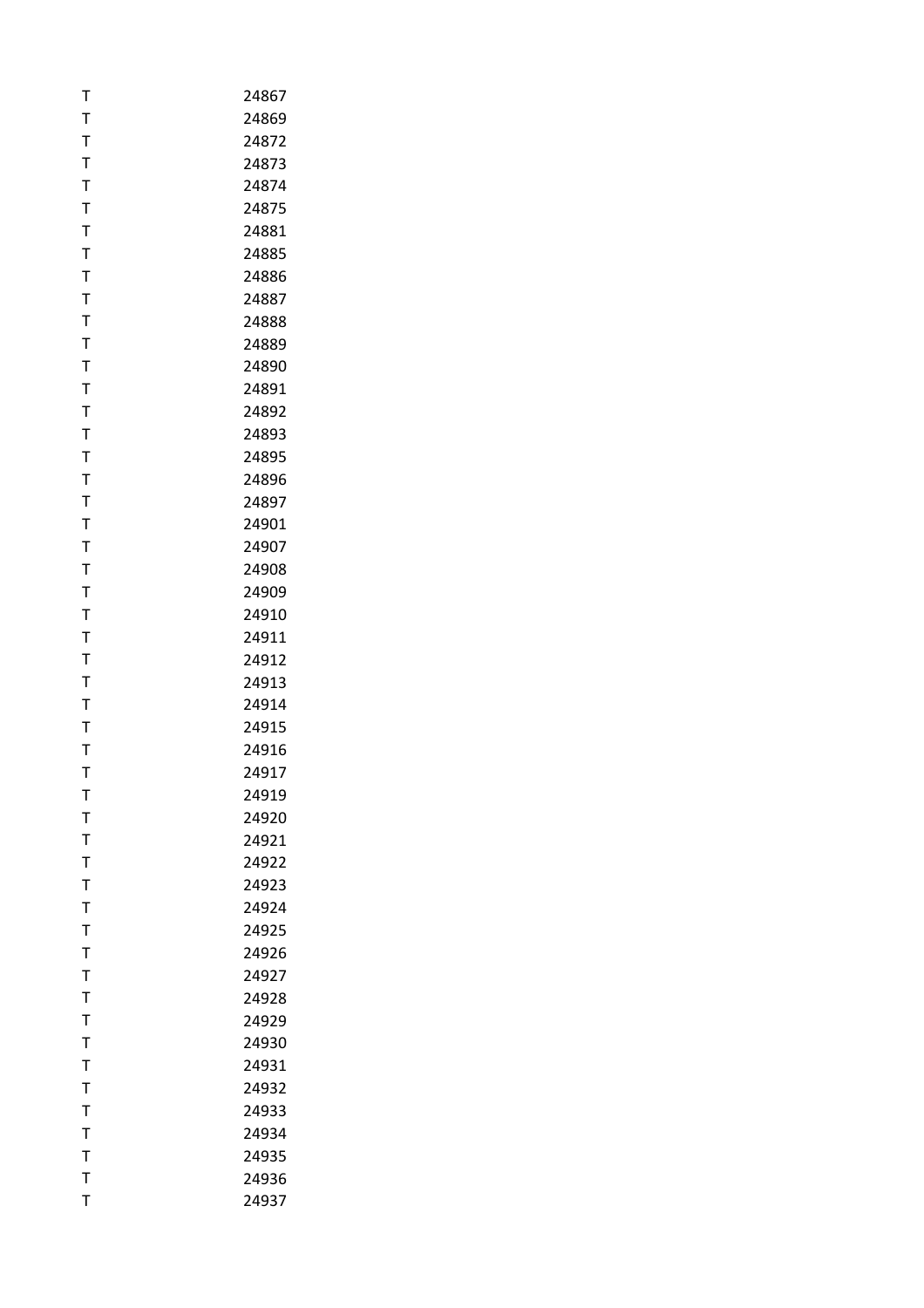| Т           | 24938 |
|-------------|-------|
| T           | 24939 |
| T           | 24940 |
| T           | 24941 |
| T           | 24942 |
| T           | 24943 |
| Τ           | 24944 |
| T           | 24945 |
| T           | 24946 |
| T           | 24947 |
| Т           | 24948 |
| T           | 24949 |
| T           | 24950 |
| T           | 24951 |
| T           | 24952 |
| Т           | 24953 |
| T           | 24954 |
| T           | 24960 |
| T           | 24962 |
| T           | 24972 |
| T           | 24973 |
| T           | 24976 |
| T           | 24977 |
| T           | 24978 |
|             |       |
| T           | 24979 |
| Τ           | 24980 |
| T           | 24981 |
| T           | 24982 |
| T           | 24985 |
| Т           | 24986 |
| T           | 24987 |
| т           | 24988 |
| T           | 24989 |
| T           | 24990 |
| T           | 24991 |
| $\mathsf T$ | 24992 |
| T           | 24993 |
| Τ           | 24994 |
| T           | 24995 |
| T           | 24996 |
| $\mathsf T$ | 24997 |
| Т           | 24998 |
| T           | 24999 |
| T           | 25006 |
| T           | 25007 |
| T           | 25008 |
| T           | 25009 |
| T           | 25010 |
| T           | 25012 |
| T           | 25013 |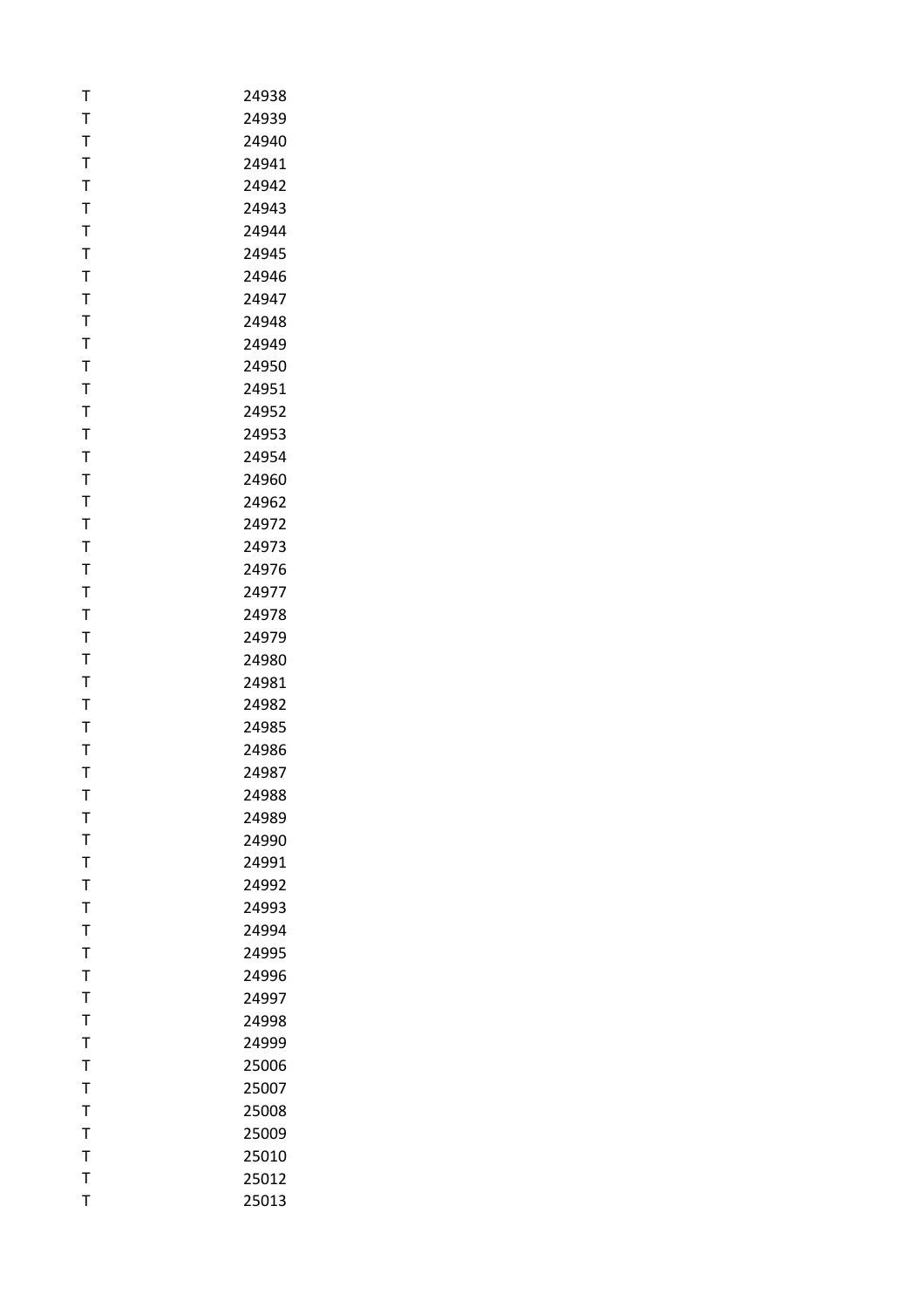| т            | 25014 |
|--------------|-------|
| $\mathsf T$  | 25017 |
| $\mathsf T$  | 25018 |
| T            | 25019 |
| $\mathsf{T}$ | 25020 |
| T            | 25021 |
| $\mathsf T$  | 25022 |
| T            | 25023 |
| T            | 25024 |
| $\mathsf T$  | 25025 |
| T            | 25026 |
| $\mathsf T$  | 25027 |
| $\bar{1}$    | 25028 |
| $\mathsf{T}$ | 25029 |
| T            | 25031 |
| T            | 25032 |
| $\mathsf T$  | 25033 |
| $\mathsf T$  | 25034 |
| $\mathsf T$  | 25035 |
| T            | 25036 |
| $\mathsf T$  | 25037 |
| $\mathsf T$  | 25038 |
| T            | 25039 |
| $\mathsf T$  | 25040 |
| T            | 25041 |
| $\mathsf T$  | 25042 |
| T            | 25043 |
| T            | 25044 |
| T            | 25045 |
| T            | 25046 |
| T            | 25047 |
| т            | 25048 |
| T            | 25049 |
| $\mathsf T$  | 25050 |
| T            | 25051 |
| $\mathsf T$  | 25052 |
| T            | 25053 |
| $\mathsf T$  | 25054 |
| $\mathsf T$  | 25055 |
| $\mathsf T$  | 25056 |
| $\mathsf T$  | 25057 |
| T            | 25057 |
| $\mathsf T$  | 25081 |
| $\bar{1}$    | 25082 |
| $\mathsf{T}$ | 25089 |
| T            | 25091 |
| T            | 25092 |
| $\mathsf T$  | 25096 |
| T            | 25097 |
| T            | 25099 |

A

B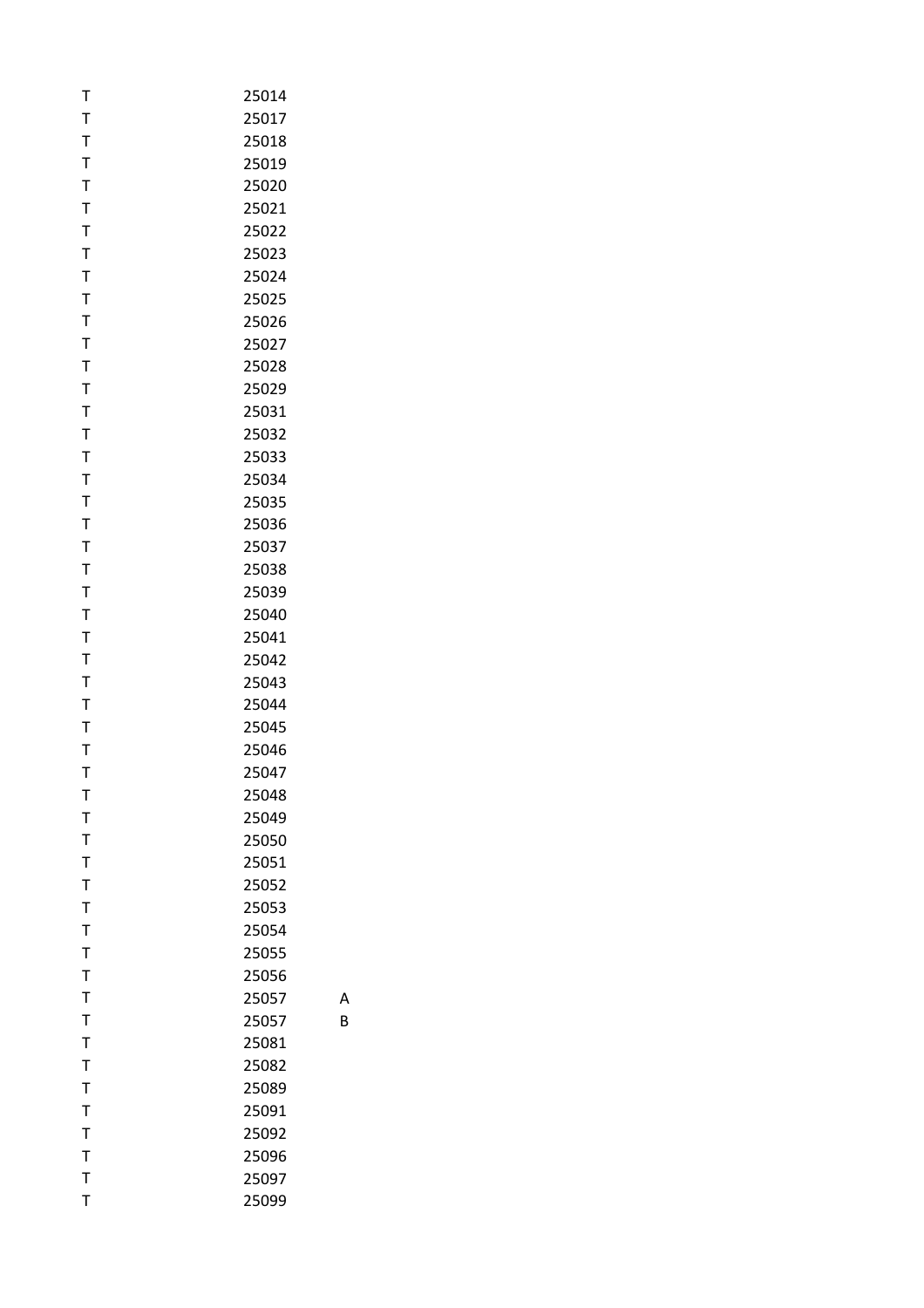| T            | 25105 |
|--------------|-------|
| T            | 25106 |
| T            | 25109 |
| T            | 25110 |
| $\mathsf T$  | 25113 |
| T            | 25115 |
| T            | 25116 |
| T            | 25117 |
| T            | 25122 |
| T            | 25123 |
| T            | 25124 |
| T            | 25125 |
| T            | 25126 |
| $\mathsf T$  | 25127 |
| T            | 25128 |
| T            | 25130 |
| T            | 25131 |
| T            | 25132 |
| $\mathsf T$  | 25134 |
| T            | 25135 |
| T            | 25136 |
| T            | 25137 |
| T            | 25138 |
| T            | 25139 |
| T            | 25140 |
| T            | 25141 |
| T            | 25142 |
| T            | 25143 |
| $\bar{1}$    | 25144 |
| T            | 25145 |
| T            | 25151 |
| т            | 25152 |
| T            | 25153 |
| T            | 25154 |
| $\bar{1}$    | 25155 |
| $\bar{1}$    | 25158 |
| T            | 25159 |
| T            | 25160 |
| T            | 25161 |
| T            | 25163 |
| T            | 25166 |
| T            | 25167 |
| T            | 25168 |
| T            | 25169 |
| T            | 25170 |
| $\mathsf{T}$ | 25171 |
| T            | 25172 |
| $\mathsf{T}$ | 25173 |
| $\mathsf{T}$ | 25174 |
| T            | 25175 |
|              |       |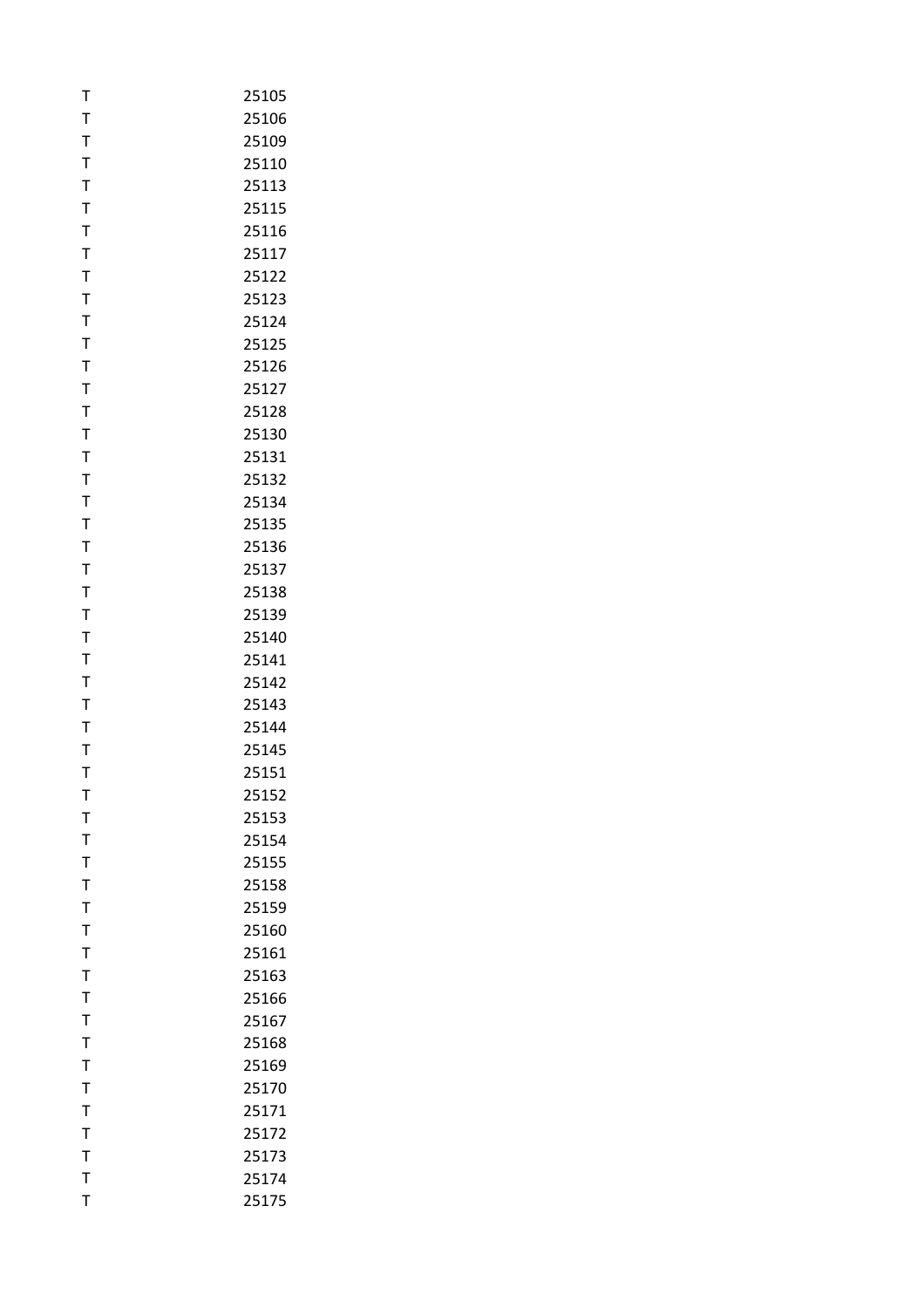| T            | 25176 |
|--------------|-------|
| T            | 25177 |
| T            | 25178 |
| $\bar{1}$    | 25179 |
| $\mathsf{T}$ | 25180 |
| T            | 25181 |
| T            | 25183 |
| T            | 25184 |
| $\mathsf{T}$ | 25185 |
| T            | 25186 |
| T            | 25198 |
| T            | 25199 |
| T            | 25200 |
| $\mathsf{T}$ | 25202 |
| T            | 25203 |
| T            | 25206 |
|              |       |
| T            | 25207 |
| T            | 25208 |
| $\mathsf{T}$ | 25209 |
| T            | 25210 |
| T            | 25211 |
| T            | 25212 |
| $\mathsf T$  | 25213 |
| T            | 25214 |
| T            | 25215 |
| T            | 25216 |
| T            | 25217 |
| T            | 25218 |
| $\mathsf{T}$ | 25219 |
| T            | 25220 |
| T            | 25221 |
| т            | 25222 |
| T            | 25223 |
| T            | 25224 |
| T            | 25225 |
| $\bar{1}$    | 25227 |
| T            | 25237 |
| T            | 25238 |
| T            | 25240 |
| T            | 25243 |
| $\bar{1}$    | 25260 |
| T            | 25261 |
| T            | 25262 |
| T            | 25263 |
| $\mathsf{T}$ | 25264 |
| $\mathsf{T}$ | 25265 |
| T            | 25266 |
| $\mathsf{T}$ | 25267 |
| $\mathsf{T}$ | 25268 |
| T            | 25269 |
|              |       |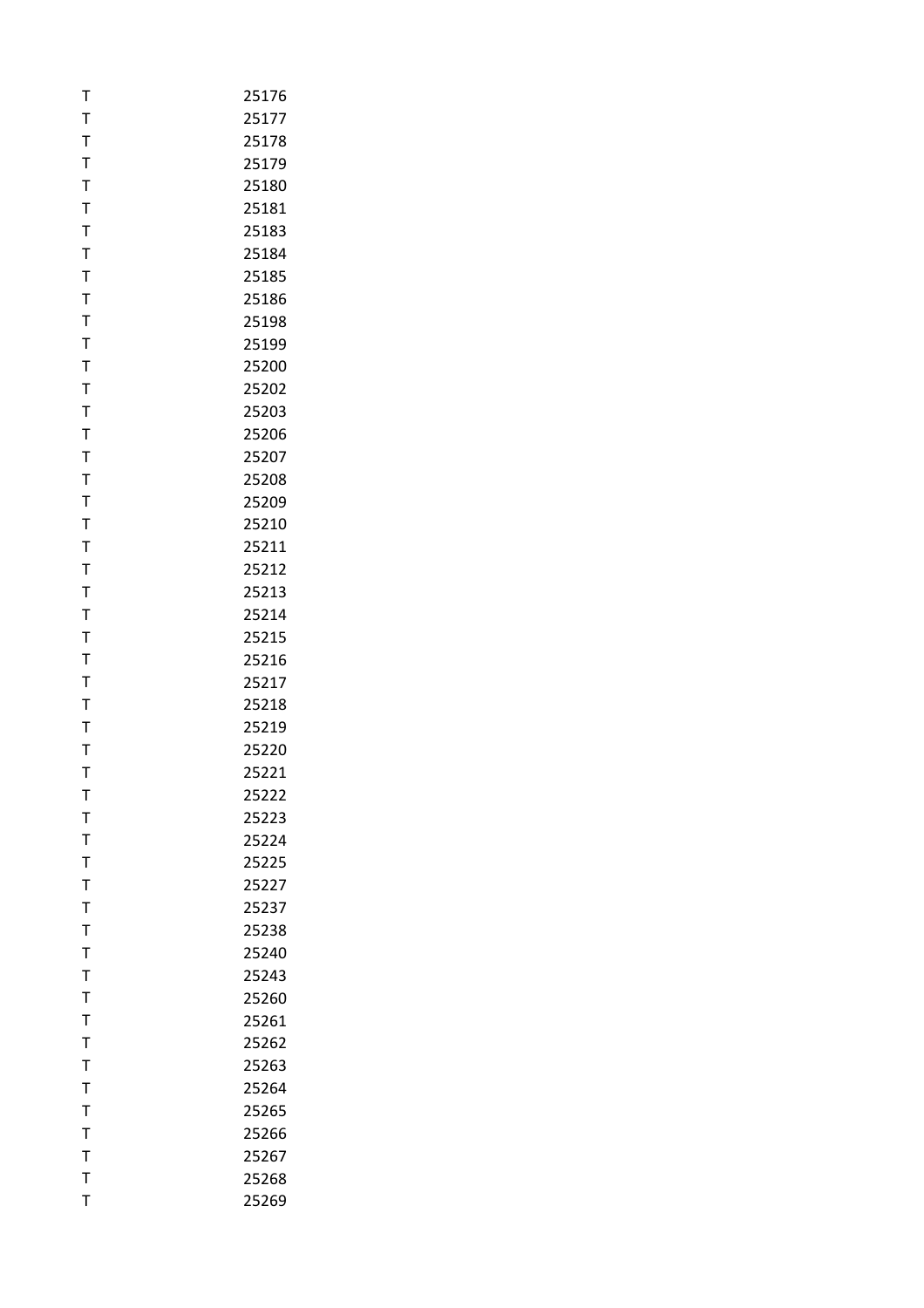| T            | 25270 |
|--------------|-------|
| T            | 25271 |
| T            | 25272 |
| T            | 25273 |
| $\mathsf{T}$ | 25275 |
| T            | 25276 |
| T            | 25277 |
| $\mathsf T$  | 25278 |
| $\mathsf{T}$ | 25279 |
| T            | 25280 |
| T            | 25281 |
| T            | 25282 |
| T            | 25283 |
| $\mathsf{T}$ | 25284 |
| T            | 25285 |
| T            | 25286 |
| T            | 25287 |
| T            | 25288 |
| $\mathsf{T}$ | 25289 |
| T            | 25290 |
| T            | 25291 |
| T            | 25292 |
| T            | 25293 |
| $\mathsf{T}$ | 25294 |
| T            | 25295 |
| T            | 25296 |
| T            | 25297 |
| T            | 25298 |
| $\mathsf{T}$ | 25299 |
| T            | 25300 |
| T            | 25301 |
| т            | 25302 |
| T            | 25303 |
| T            | 25304 |
| T            | 25305 |
| $\bar{1}$    | 25307 |
| T            | 25308 |
| T            | 25309 |
| T            | 25310 |
| T            | 25311 |
| $\bar{1}$    | 25324 |
| T            | 25325 |
| $\mathsf{T}$ | 25343 |
| T            | 25344 |
| T            | 25345 |
| $\mathsf{T}$ | 25346 |
| T            | 25347 |
| $\mathsf{T}$ | 25348 |
| $\mathsf{T}$ | 25352 |
| T            | 25353 |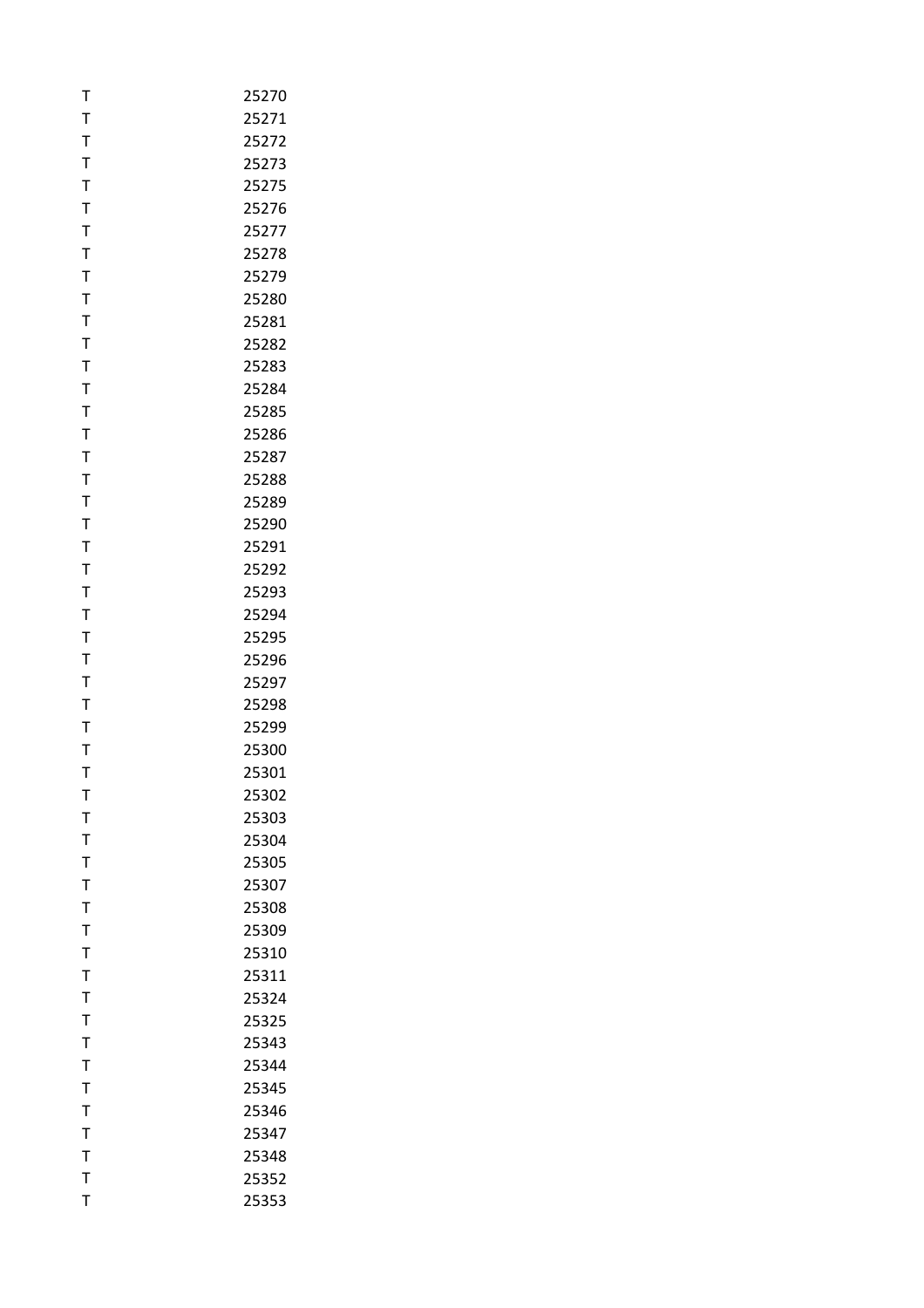| T            | 25354 |
|--------------|-------|
| T            | 25355 |
| T            | 25356 |
| T            | 25407 |
| $\mathsf{T}$ | 25408 |
| T            | 25409 |
| T            | 25410 |
| T            | 25411 |
| $\mathsf{T}$ | 25412 |
| T            | 25413 |
| T            | 25414 |
| T            | 25415 |
| $\mathsf T$  | 25416 |
| $\mathsf{T}$ | 25417 |
| T            | 25418 |
| T            | 25419 |
| $\mathsf{T}$ | 25420 |
| $\mathsf{T}$ | 25421 |
| $\mathsf{T}$ | 25422 |
| T            | 25423 |
| T            | 25424 |
| T            | 25425 |
| $\mathsf{T}$ | 25426 |
| $\mathsf{T}$ | 25427 |
| T            | 25428 |
| T            | 25429 |
| T            | 25430 |
| $\mathsf{T}$ | 25431 |
| $\mathsf{T}$ | 25432 |
| T            | 25433 |
| T            | 25438 |
| т            | 25440 |
| T            | 25441 |
| $\mathsf{T}$ | 25442 |
| $\mathsf{T}$ | 25444 |
| T            | 25445 |
| T            | 25450 |
| T            | 25451 |
| $\mathsf T$  | 25459 |
| T            | 25460 |
| T            | 25461 |
| T            | 25462 |
| $\mathsf{T}$ | 25463 |
| $\bar{1}$    | 25464 |
| $\mathsf{T}$ | 25465 |
| $\bar{1}$    | 25469 |
| T            | 25470 |
| $\mathsf{T}$ | 25471 |
| T            | 25472 |
| T            | 25473 |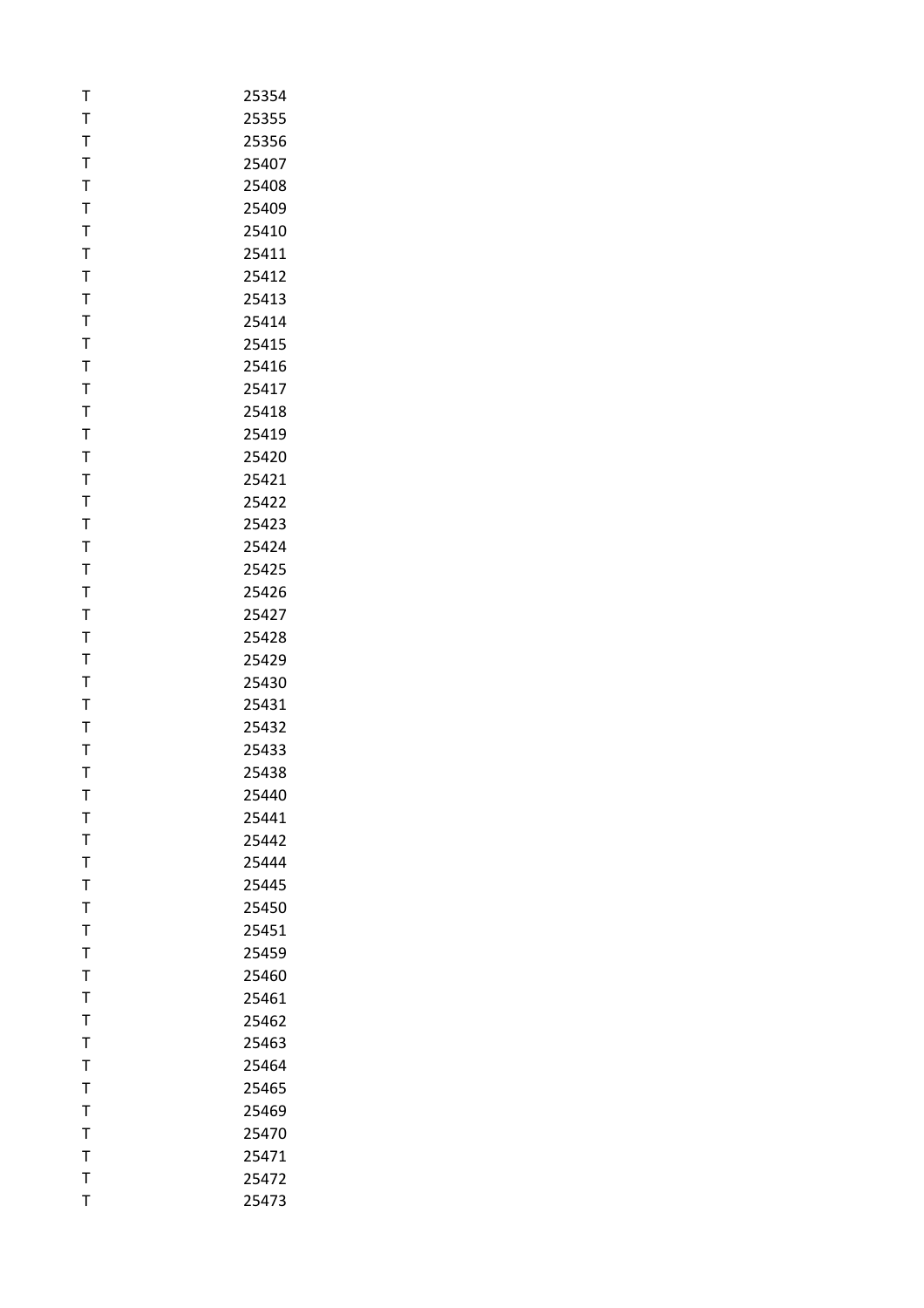| Т            | 25474 |
|--------------|-------|
| T            | 25475 |
| T            | 25478 |
| T            | 25479 |
| $\mathsf T$  | 25480 |
| T            | 25481 |
| T            | 25482 |
| T            | 25483 |
| $\mathsf T$  | 25484 |
| $\mathsf T$  | 25485 |
| T            | 25486 |
| T            | 25487 |
| T            | 25488 |
| $\mathsf{T}$ | 25489 |
| T            | 25490 |
| T            | 25491 |
| $\mathsf T$  | 25492 |
| T            | 25493 |
| $\mathsf{T}$ | 25494 |
| T            | 25495 |
| T            | 25496 |
| $\mathsf T$  | 25497 |
| T            | 25498 |
| $\mathsf T$  | 25499 |
| T            | 25500 |
| T            | 25501 |
| T            | 25503 |
| T            | 25504 |
| T            | 25505 |
| Т            | 25506 |
| T            | 25507 |
| т            | 25508 |
| T            | 25509 |
| T            | 25511 |
| T            | 25512 |
| $\bar{1}$    | 25513 |
| T            | 25514 |
| T            | 25519 |
| T            | 25520 |
| T            | 25521 |
| $\bar{1}$    | 25522 |
| T            | 25523 |
| T            | 25524 |
| $\bar{1}$    | 25525 |
| T            | 25526 |
| $\mathsf{T}$ | 25527 |
| T            | 25528 |
| $\mathsf{T}$ | 25530 |
| T            | 25531 |
| T            | 25532 |
|              |       |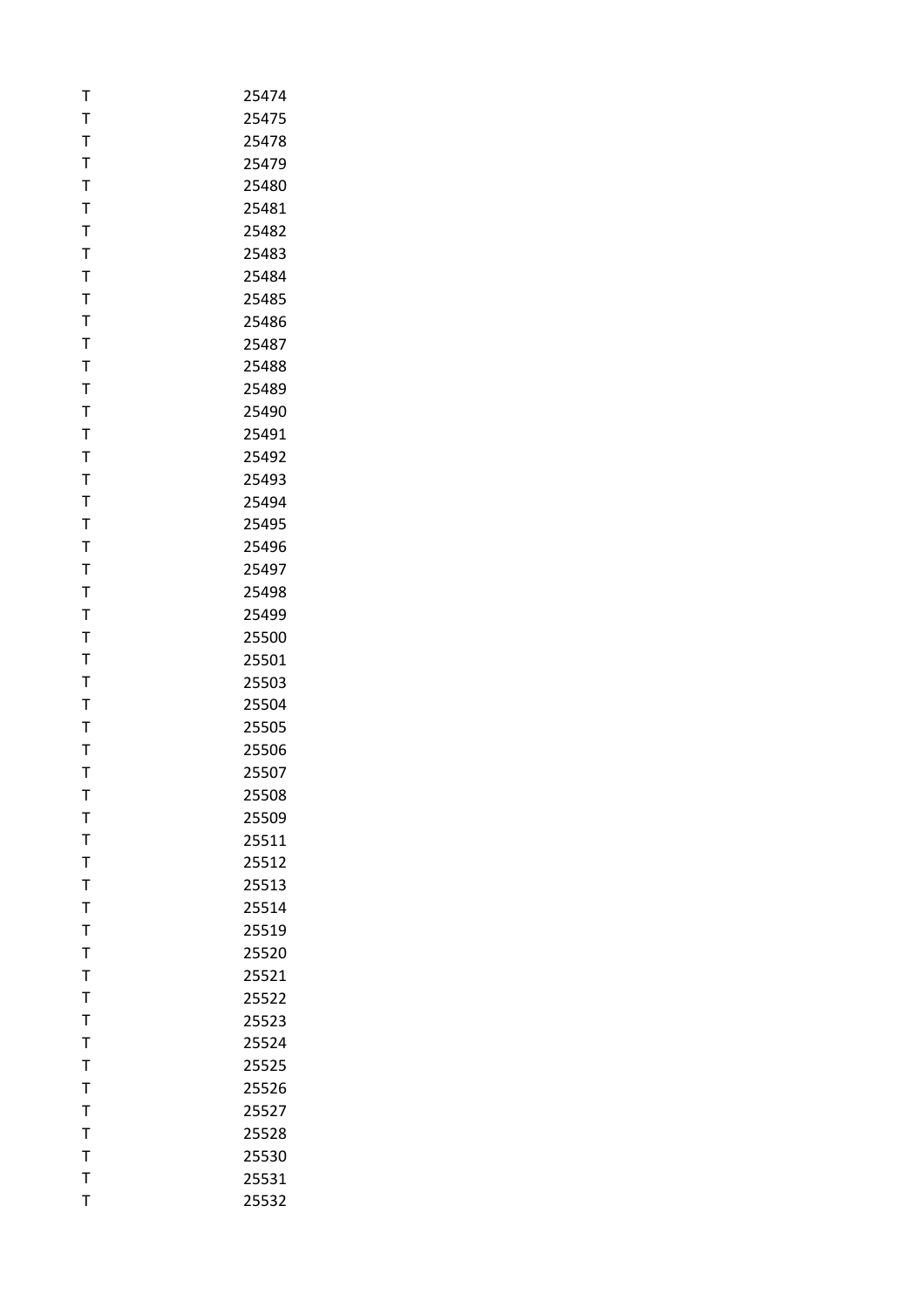| T            | 25536 |
|--------------|-------|
| T            | 25538 |
| T            | 25539 |
| T            | 25541 |
| $\mathsf{T}$ | 25542 |
| T            | 25543 |
| T            | 25544 |
| T            | 25545 |
| $\mathsf{T}$ | 25546 |
| T            | 25548 |
| T            | 25549 |
| T            | 25550 |
| T            | 25551 |
| $\mathsf{T}$ | 25552 |
| T            | 25553 |
| T            | 25554 |
| T            | 25555 |
| T            | 25556 |
| $\mathsf T$  | 25566 |
| T            | 25567 |
| T            | 25568 |
| T            | 25576 |
| T            | 25579 |
| $\mathsf T$  | 25586 |
| T            | 25588 |
| T            | 25600 |
| T            | 25601 |
| $\mathsf T$  | 25606 |
| $\mathsf T$  | 25607 |
| T            | 25608 |
| T            | 25609 |
| т            | 25610 |
| T            | 25611 |
| T            | 25612 |
| T            | 25613 |
| $\bar{1}$    | 25614 |
| T            | 25615 |
| T            | 25616 |
| T            | 25617 |
| T            | 25618 |
| T            | 25619 |
| T            | 25620 |
| T            | 25621 |
| T            | 25677 |
| T            | 25705 |
| $\mathsf T$  | 25706 |
| T            | 25728 |
| $\mathsf{T}$ | 25729 |
| $\mathsf{T}$ | 25730 |
| T            | 25731 |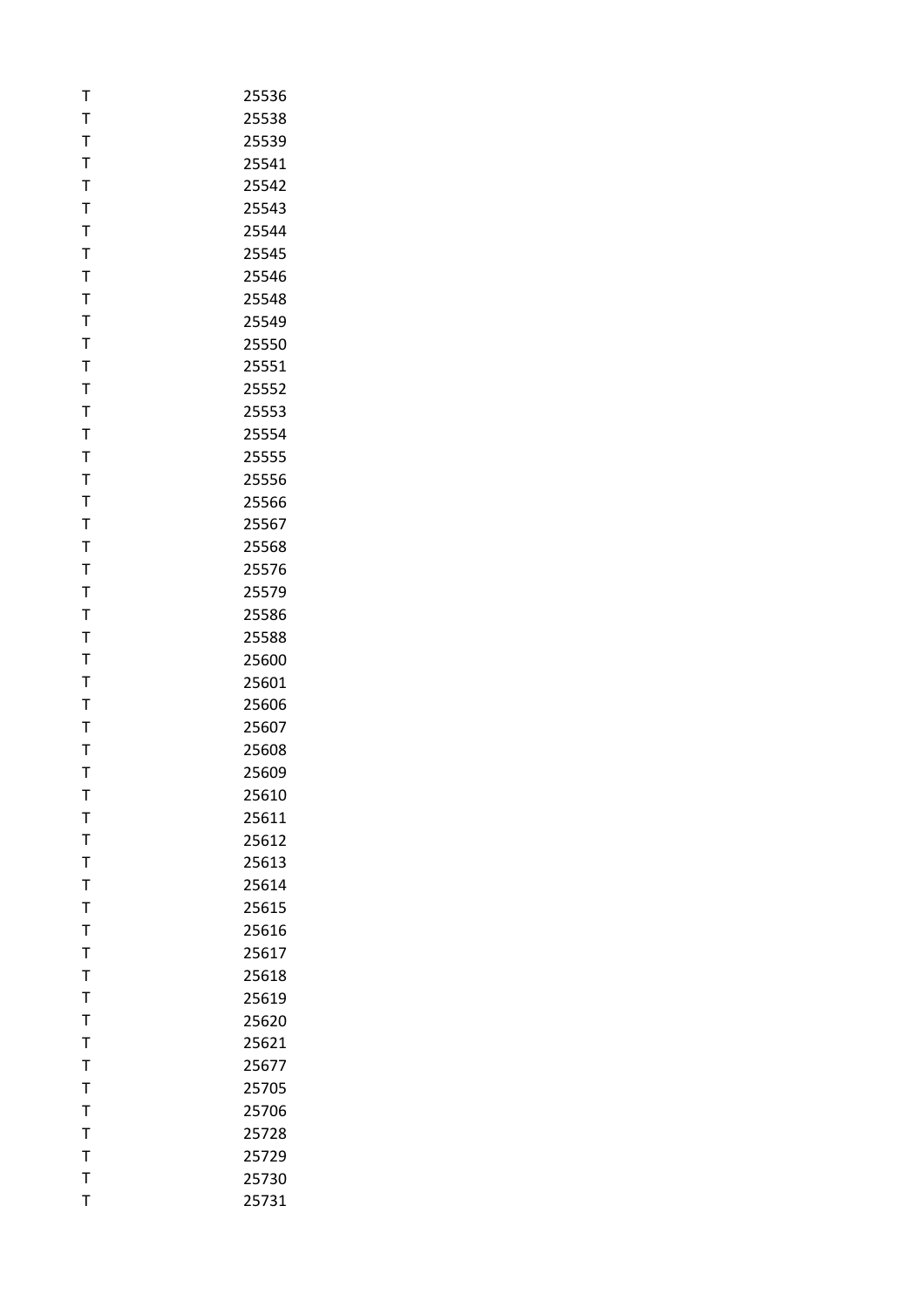| T            | 25732 |
|--------------|-------|
| T            | 25734 |
| T            | 25735 |
| T            | 25736 |
| $\mathsf{T}$ | 25741 |
| T            | 25742 |
| T            | 25743 |
| T            | 25744 |
| $\mathsf{T}$ | 25745 |
| T            | 25746 |
| T            | 25749 |
| T            | 25750 |
| T            | 25768 |
| $\mathsf{T}$ | 25769 |
| T            | 25770 |
| T            | 25771 |
| T            | 25772 |
| $\mathsf T$  | 25773 |
| $\mathsf T$  | 25774 |
| T            | 25775 |
| T            | 25776 |
| T            | 25777 |
| T            | 25778 |
| T            | 25779 |
| T            | 25781 |
| T            | 25782 |
| T            | 25784 |
| T            | 25785 |
| T            | 25786 |
| T            | 25787 |
| T            | 25788 |
| т            | 25789 |
| T            | 25790 |
| T            | 25791 |
| T            | 25792 |
| T            | 25793 |
| T            | 25794 |
| T            | 25795 |
| T            | 25796 |
| T            | 25797 |
| T            | 25798 |
| T            | 25799 |
| $\mathsf{T}$ | 25800 |
| T            | 25804 |
| $\mathsf{T}$ | 25805 |
| $\mathsf{T}$ | 25806 |
| T            | 25807 |
| $\mathsf{T}$ | 25808 |
| T            | 25809 |
| T            | 25810 |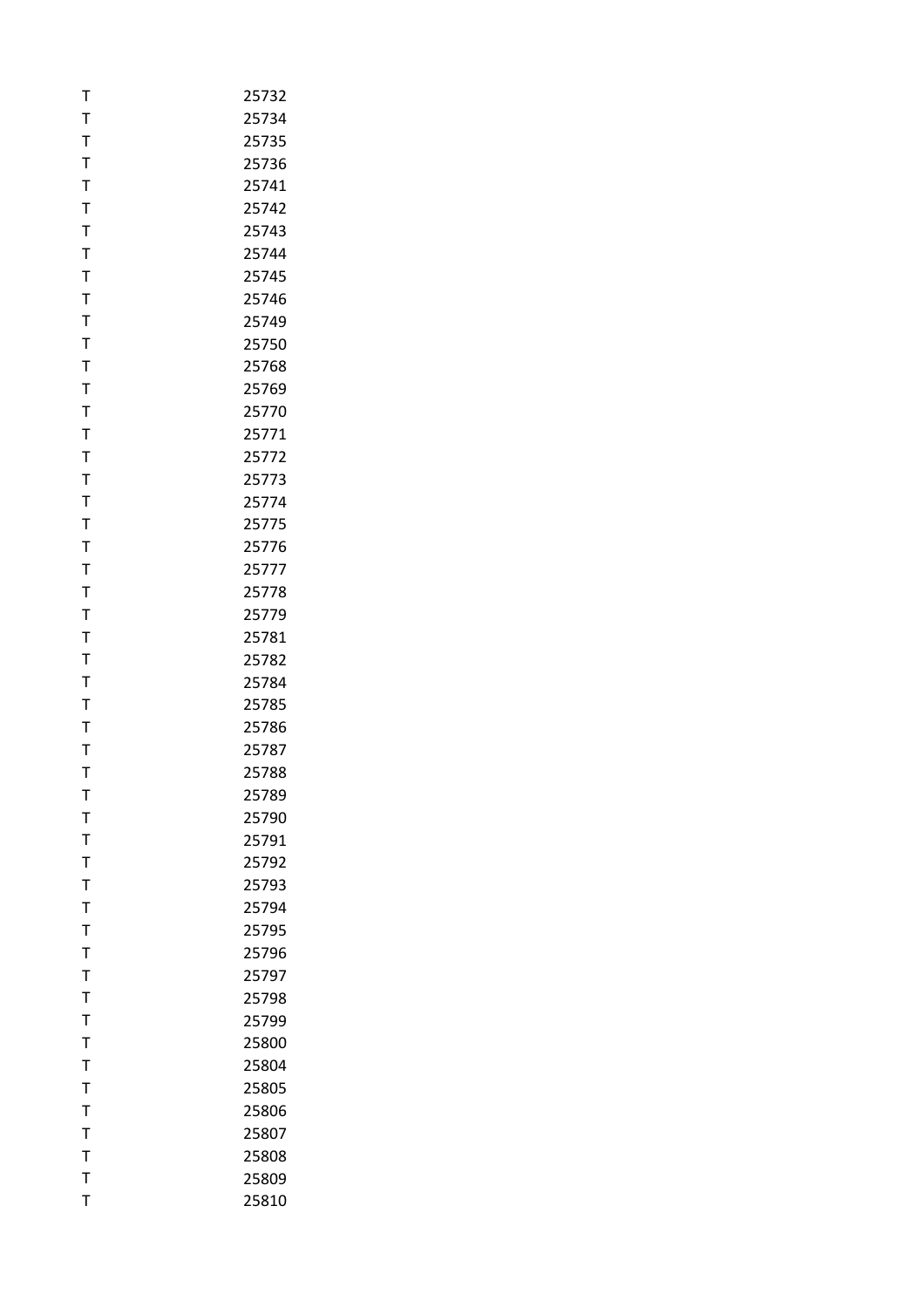| T            | 25811 |
|--------------|-------|
| T            | 25812 |
| T            | 25813 |
| T            | 25814 |
| $\mathsf{T}$ | 25821 |
| T            | 25830 |
| T            | 25833 |
| T            | 25835 |
| $\mathsf{T}$ | 25836 |
| T            | 25837 |
| T            | 25838 |
| T            | 25839 |
| $\bar{1}$    | 25840 |
| $\mathsf{T}$ | 25841 |
| T            | 25842 |
| T            | 25843 |
| T            | 25844 |
| $\mathsf{T}$ | 25845 |
| $\mathsf{T}$ | 25846 |
| T            | 25847 |
| T            | 25854 |
| T            | 25855 |
| T            | 25856 |
| $\mathsf{T}$ | 25857 |
| T            | 25859 |
| T            | 25860 |
| T            | 25861 |
| T            | 25862 |
| $\mathsf{T}$ | 25863 |
| T            | 25864 |
| T            | 25865 |
| т            | 25866 |
| T            | 25867 |
| $\mathsf{T}$ | 25870 |
| T            | 25873 |
| T            | 25874 |
| T            | 25875 |
| T            | 25876 |
| T            | 25877 |
| T            | 25878 |
| T            | 25879 |
| T            | 25880 |
| $\mathsf{T}$ | 25881 |
| T            | 25882 |
| $\mathsf{T}$ | 25883 |
| T            | 25884 |
| T            | 25885 |
| $\mathsf{T}$ | 25886 |
| $\bar{T}$    | 25887 |
| T            | 25888 |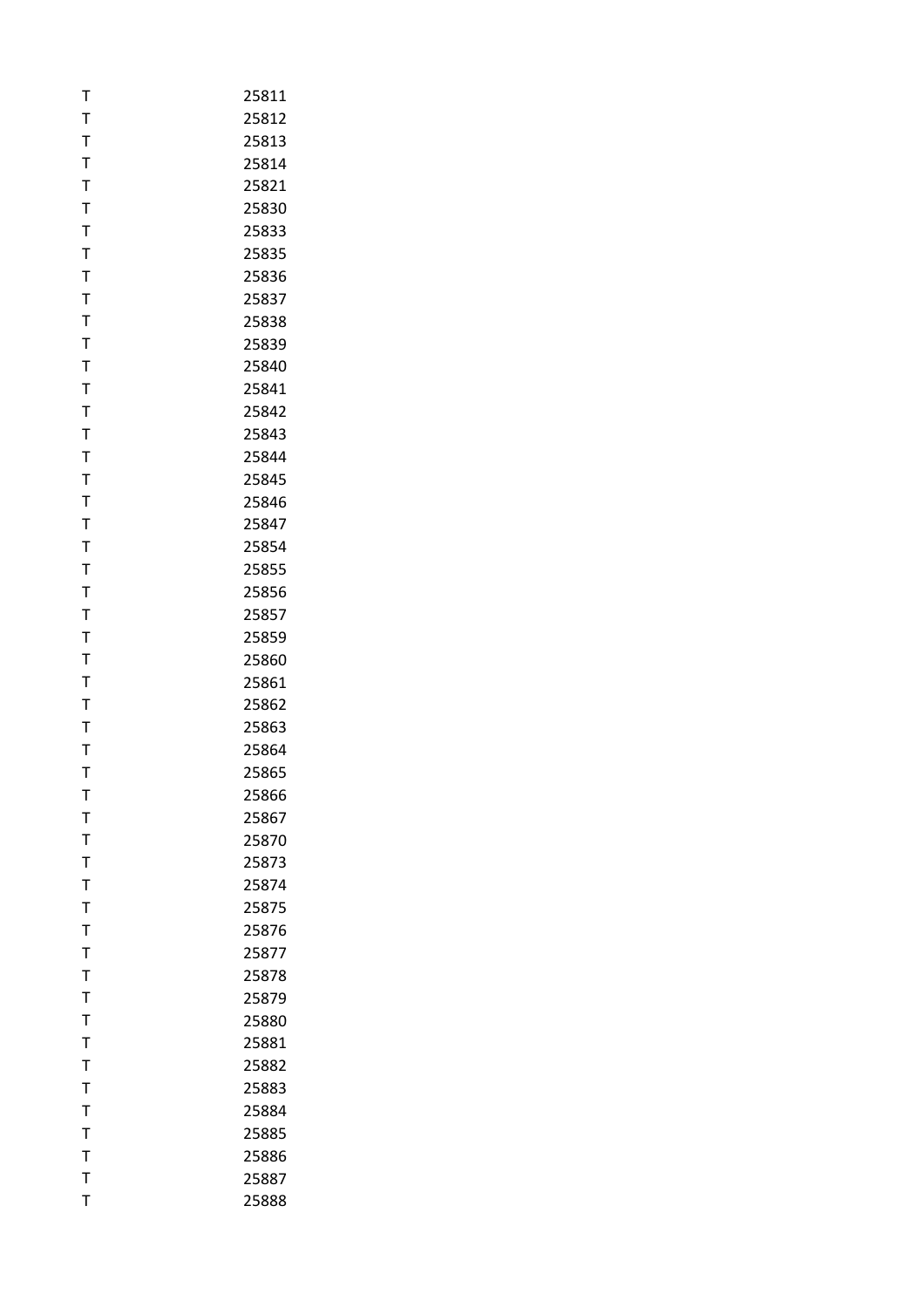| T              | 25889 |
|----------------|-------|
| T              | 25890 |
| T              | 25891 |
| T              | 25892 |
| $\mathsf{T}$   | 25893 |
| T              | 25894 |
| T              | 25897 |
| T              | 25898 |
| $\mathsf{T}$   | 25910 |
| T              | 25911 |
| T              | 25912 |
| T              | 25913 |
| T              | 25914 |
| $\mathsf{T}$   | 25928 |
| T              | 25929 |
| T              | 25930 |
| T              | 25931 |
| T              | 25932 |
| $\mathsf{T}$   | 25933 |
| T              | 25934 |
| T              | 25935 |
| T              | 25936 |
| T              | 25937 |
| $\mathsf{T}$   | 25938 |
| T              | 25939 |
| T              | 25940 |
| T              | 25941 |
| T              | 25942 |
| $\mathsf{T}$   | 25943 |
| T              | 25944 |
| T              | 25945 |
| т              | 25946 |
| T              | 25947 |
| T              | 25948 |
| T              | 25949 |
| T              | 25950 |
| T              | 25951 |
| T              | 25952 |
| T              | 25953 |
| T              | 25954 |
| T              | 25962 |
| T              | 25963 |
| $\mathsf{T}$   | 25964 |
| $\overline{1}$ | 25965 |
| $\mathsf{T}$   | 25981 |
| $\mathsf{T}$   | 25982 |
| T              | 25994 |
| $\mathsf{T}$   | 25995 |
| T              | 25996 |
| T              | 25998 |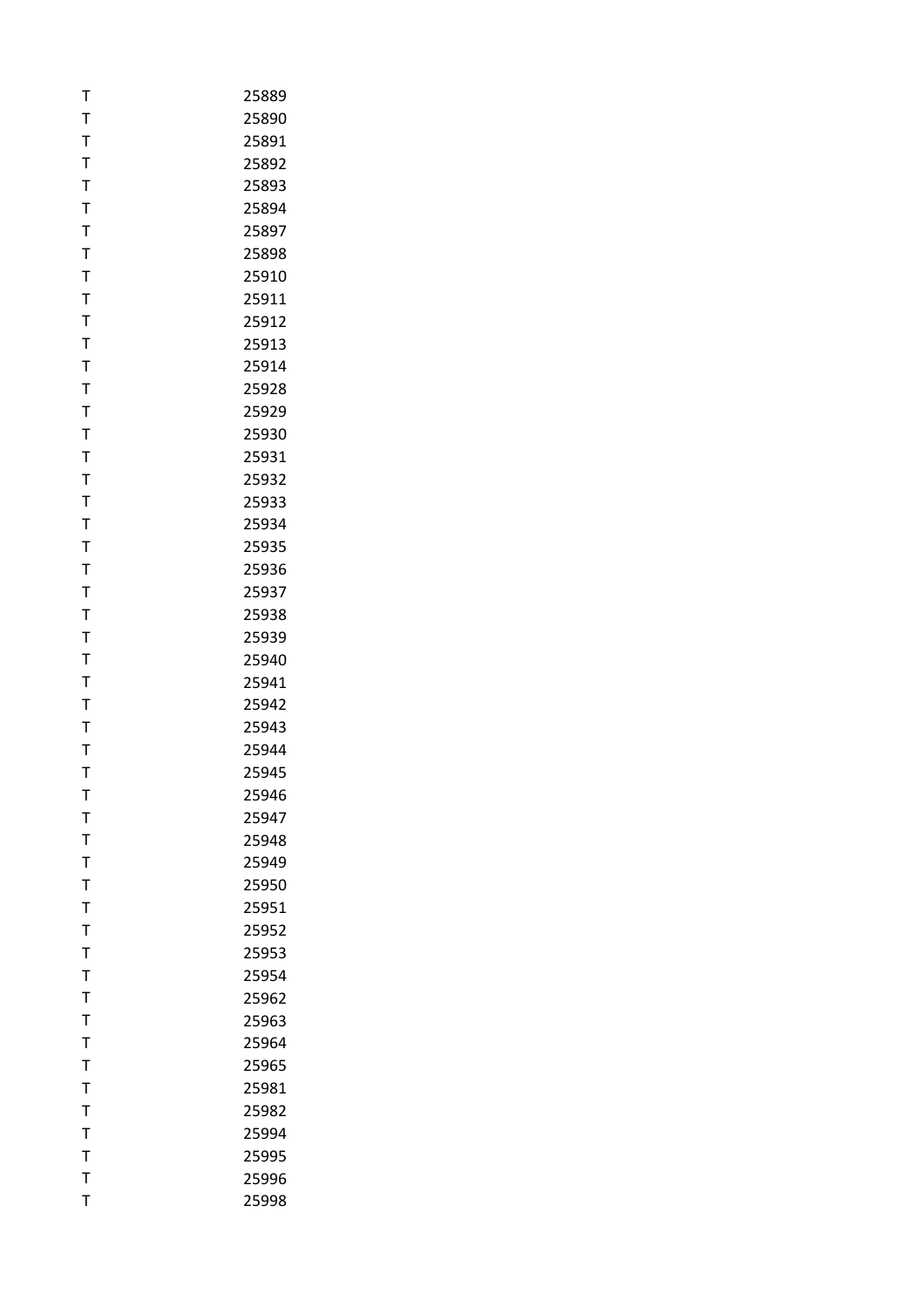| т            | 25999 |
|--------------|-------|
| Τ            | 26003 |
| T            | 26004 |
| T            | 26005 |
| T            | 26006 |
| Т            | 26007 |
| T            | 26008 |
| T            | 26014 |
| T            | 26015 |
| T            | 26016 |
| Т            | 26017 |
| T            | 26018 |
| T            | 26019 |
| T            | 26020 |
| $\mathsf T$  | 26021 |
| Τ            | 26022 |
| T            | 26023 |
| T            | 26024 |
| T            | 26028 |
| Т            | 26029 |
| Τ            | 26036 |
| T            | 26040 |
| T            | 26044 |
| T            | 26045 |
| Т            | 26046 |
| T            | 26047 |
| Т            | 26048 |
| T            | 26049 |
| T            | 26050 |
| Т            | 26051 |
| T            | 26052 |
| т            | 26053 |
| T            | 26054 |
| T            | 26058 |
| $\mathsf{T}$ | 26060 |
| T            | 26061 |
| T            | 26062 |
| Τ            | 26063 |
| T            | 26065 |
| T            | 26069 |
| T            | 26071 |
| Т            | 26072 |
| T            | 26074 |
| T            | 26078 |
| $\mathsf{T}$ | 26079 |
| T            | 26080 |
| T            | 26081 |
| $\mathsf{T}$ | 26082 |
| T            | 26083 |
| T            | 26084 |
|              |       |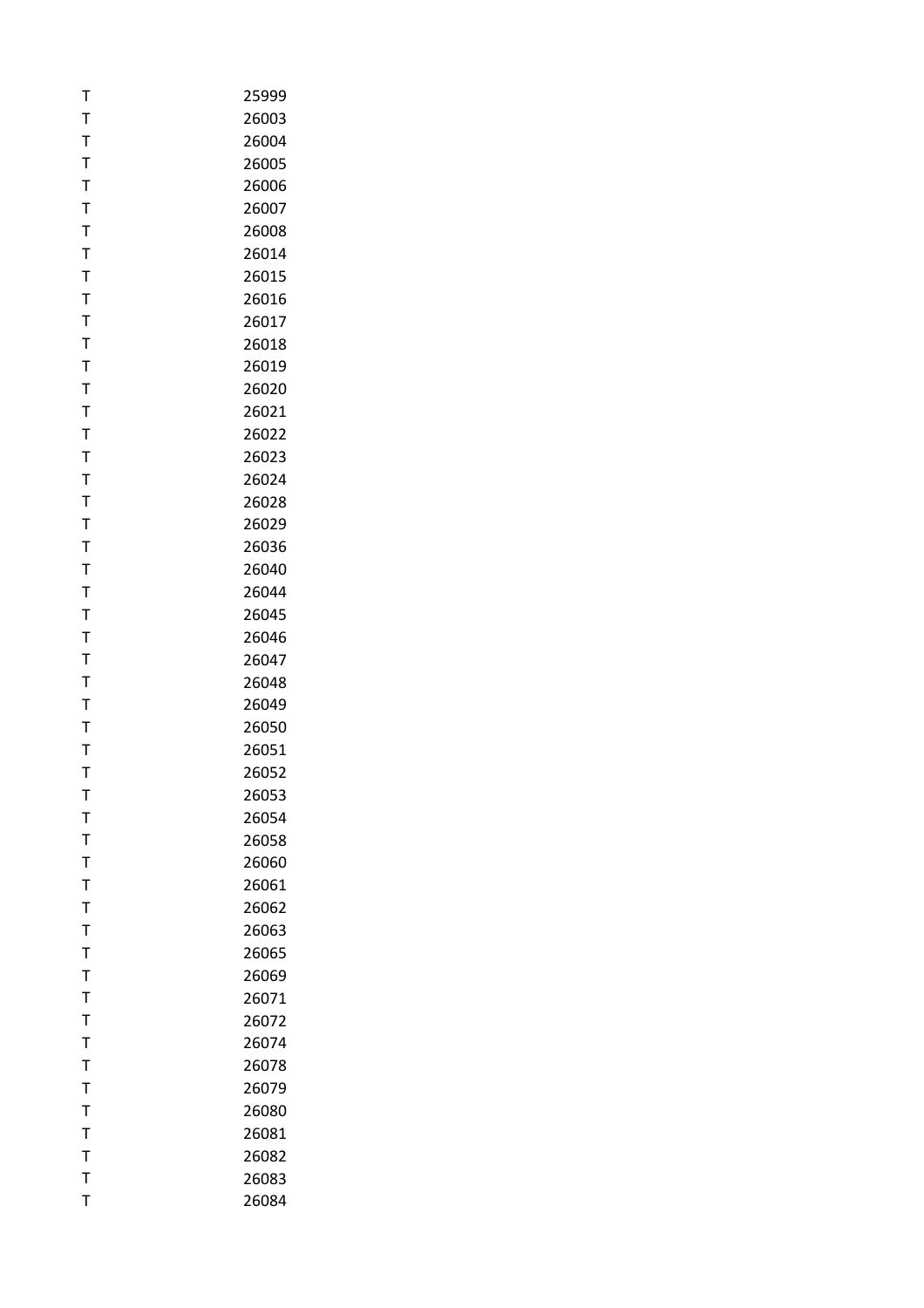| т         | 26085 |
|-----------|-------|
| T         | 26086 |
| T         | 26087 |
| T         | 26088 |
| T         | 26089 |
| T         | 26090 |
| T         | 26091 |
| T         | 26092 |
| T         | 26093 |
| T         | 26094 |
| Т         | 26095 |
| T         | 26096 |
| T         | 26097 |
| T         | 26098 |
| T         | 26099 |
| T         | 26100 |
| T         | 26101 |
| T         | 26102 |
| T         | 26103 |
| Т         | 26104 |
| T         | 26105 |
| T         | 26106 |
| T         | 26107 |
| T         | 26108 |
| Т         | 26109 |
| T         | 26110 |
| T         | 26111 |
| T         | 26112 |
| T         | 26113 |
| Т         | 26114 |
| T         | 26117 |
| т         | 26118 |
| T         | 26119 |
| T         | 26120 |
| T         | 26121 |
| $\bar{1}$ | 26122 |
| T         | 26123 |
| T         | 26124 |
| T         | 26125 |
| T         | 26126 |
| T         | 26127 |
| T         | 26128 |
| T         | 26129 |
| T         | 26130 |
| T         | 26131 |
| T         | 26132 |
| T         | 26133 |
| T         | 26134 |
| T         | 26135 |
| T         | 26136 |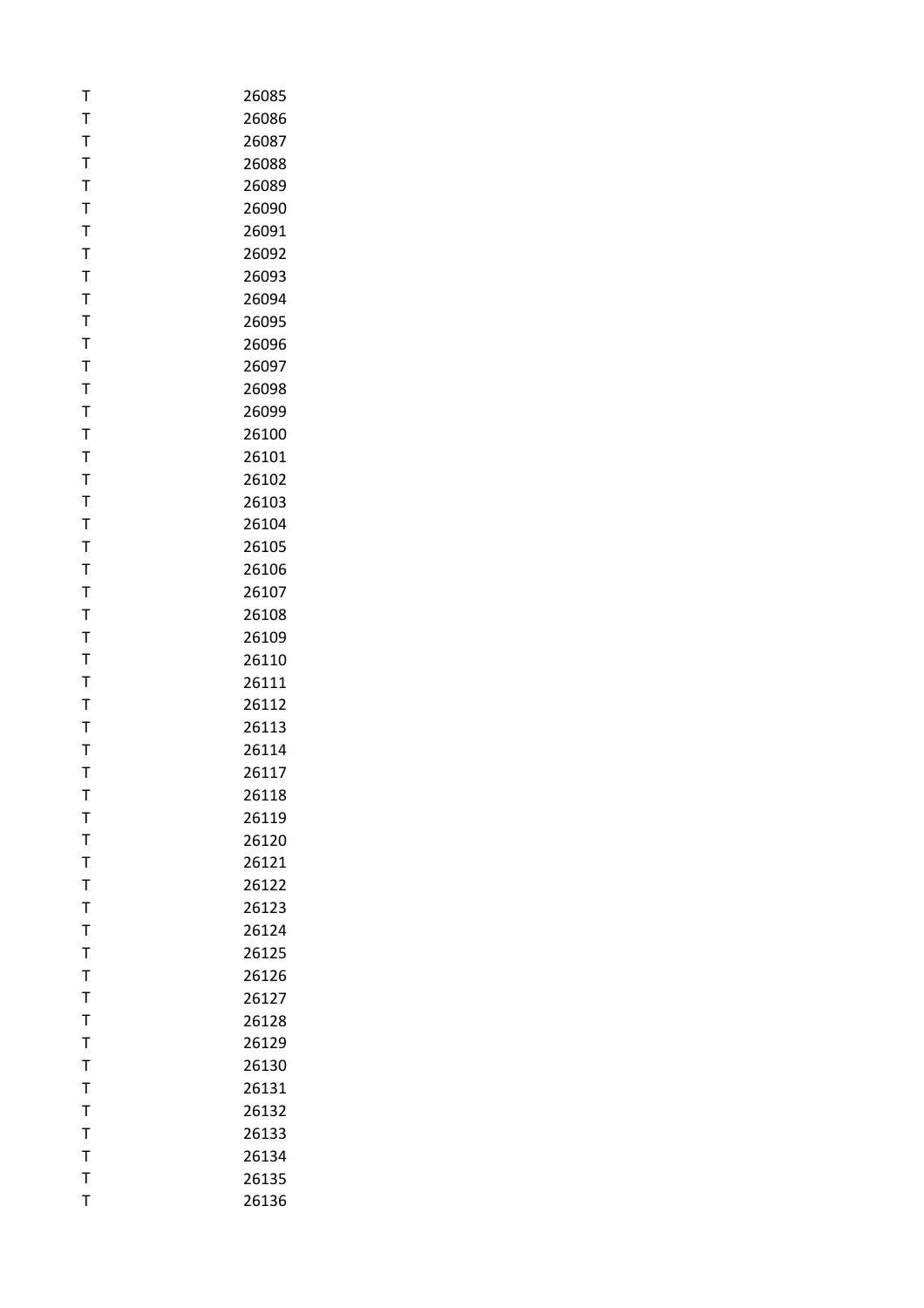| Т            | 26137 |
|--------------|-------|
| T            | 26138 |
| T            | 26139 |
| T            | 26140 |
| T            | 26141 |
| T            | 26142 |
| T            | 26143 |
| T            | 26144 |
| T            | 26145 |
| T            | 26146 |
| T            | 26147 |
| T            | 26148 |
| T            | 26149 |
| T            | 26150 |
| T            | 26151 |
| T            | 26152 |
| T            | 26153 |
| T            | 26154 |
| T            | 26155 |
| T            | 26156 |
| T            | 26157 |
| T            | 26158 |
| T            | 26159 |
| T            | 26160 |
| T            | 26164 |
| T            | 26174 |
| T            | 26192 |
| T            | 26193 |
| T            | 26194 |
| T            | 26202 |
| T            | 26204 |
| т            | 26205 |
| T            | 26206 |
| T            | 26208 |
| $\bar{1}$    | 26209 |
| $\bar{1}$    | 26210 |
| T            | 26211 |
| T            | 26212 |
| $\mathsf T$  | 26213 |
| T            | 26214 |
| T            | 26215 |
| T            | 26216 |
| T            | 26217 |
| T            | 26218 |
| T            | 26219 |
| $\mathsf{T}$ | 26220 |
| T            | 26221 |
| $\mathsf{T}$ | 26222 |
| $\mathsf{T}$ | 26223 |
| T            | 26224 |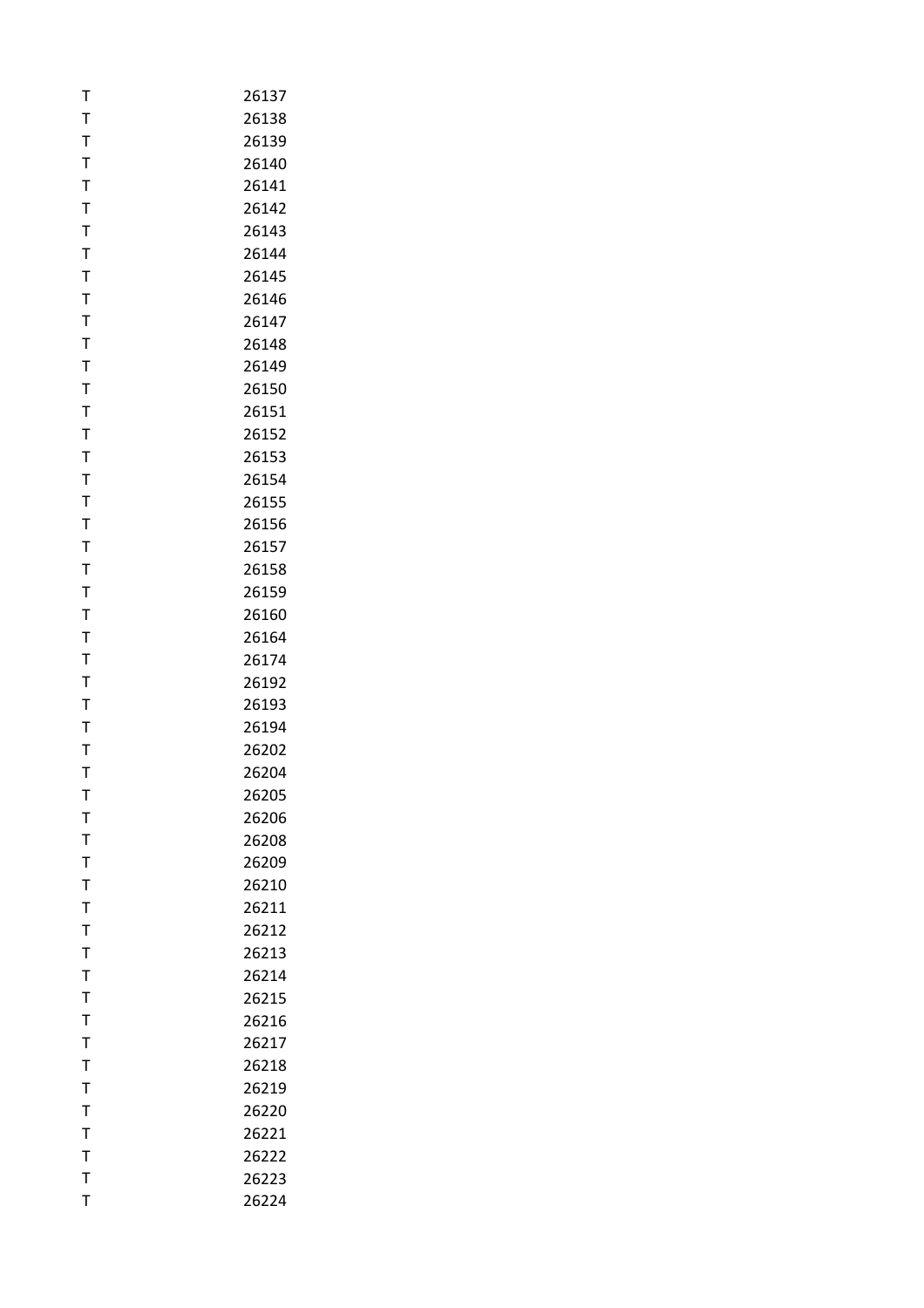| T            | 26225 |
|--------------|-------|
| T            | 26226 |
| T            | 26227 |
| T            | 26228 |
| $\mathsf{T}$ | 26229 |
| T            | 26230 |
| T            | 26231 |
| T            | 26232 |
| $\mathsf{T}$ | 26233 |
| T            | 26234 |
| T            | 26235 |
| T            | 26236 |
| T            | 26242 |
| $\mathsf{T}$ | 26243 |
| T            | 26244 |
| T            | 26245 |
| T            | 26250 |
| T            | 26251 |
| $\mathsf{T}$ | 26252 |
| T            | 26253 |
| T            | 26254 |
| T            | 26255 |
| $\mathsf T$  | 26256 |
| $\mathsf{T}$ | 26257 |
| T            | 26258 |
| T            | 26259 |
| T            | 26260 |
| T            | 26279 |
| T            | 26296 |
| T            | 26297 |
| T            | 26320 |
| т            | 26321 |
| T            | 26330 |
| T            | 26331 |
| T            | 26332 |
| T            | 26333 |
| T            | 26334 |
| T            | 26335 |
| T            | 26336 |
| T            | 26337 |
| $\bar{1}$    | 26338 |
| T            | 26339 |
| T            | 26340 |
| $\mathsf T$  | 26341 |
| $\mathsf{T}$ | 26342 |
| T            | 26343 |
| T            | 26344 |
| $\mathsf{T}$ | 26345 |
| T            | 26346 |
| T            | 26347 |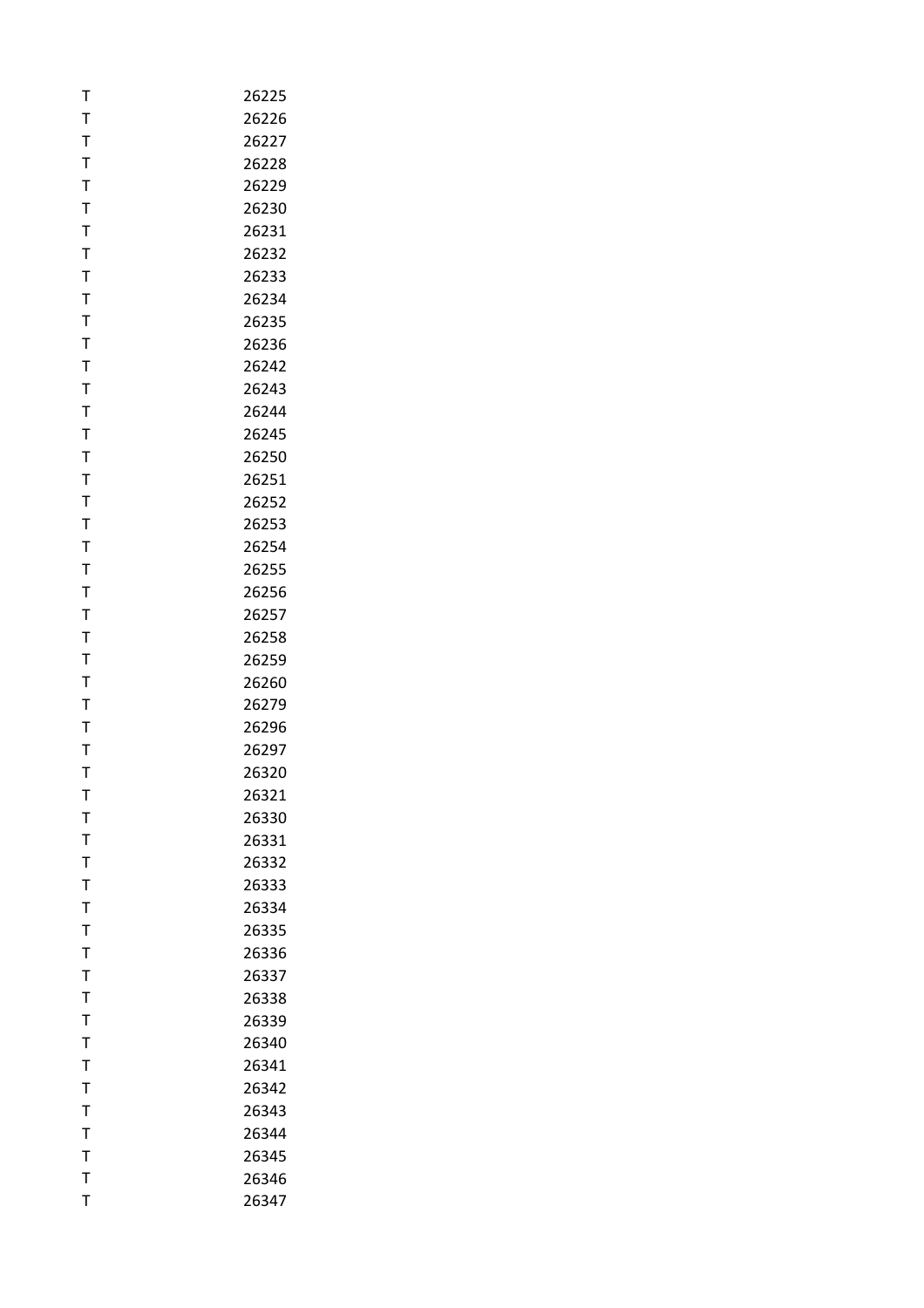| T            | 26348 |
|--------------|-------|
| T            | 26350 |
| T            | 26351 |
| T            | 26353 |
| $\mathsf{T}$ | 26354 |
| T            | 26355 |
| T            | 26356 |
| T            | 26357 |
| T            | 26359 |
| T            | 26360 |
| T            | 26361 |
| T            | 26362 |
| T            | 26363 |
| $\mathsf{T}$ | 26364 |
| T            | 26365 |
| T            | 26366 |
| T            | 26367 |
| T            | 26368 |
| $\mathsf T$  | 26369 |
| T            | 26370 |
| T            | 26371 |
| T            | 26372 |
| T            | 26373 |
| $\mathsf T$  | 26374 |
| T            | 26375 |
| T            | 26376 |
| T            | 26377 |
| T            | 26378 |
| $\bar{1}$    | 26379 |
| T            | 26380 |
| T            | 26394 |
| т            | 26395 |
| T            | 26396 |
| T            | 26397 |
| T            | 26398 |
| T            | 26399 |
| T            | 26400 |
| T            | 26401 |
| T            | 26402 |
| T            | 26403 |
| T            | 26404 |
| T            | 26405 |
| $\mathsf{T}$ | 26406 |
| T            | 26407 |
| $\mathsf{T}$ | 26408 |
| T            | 26409 |
| T            | 26410 |
| $\mathsf{T}$ | 26411 |
| T            | 26412 |
| T            | 26413 |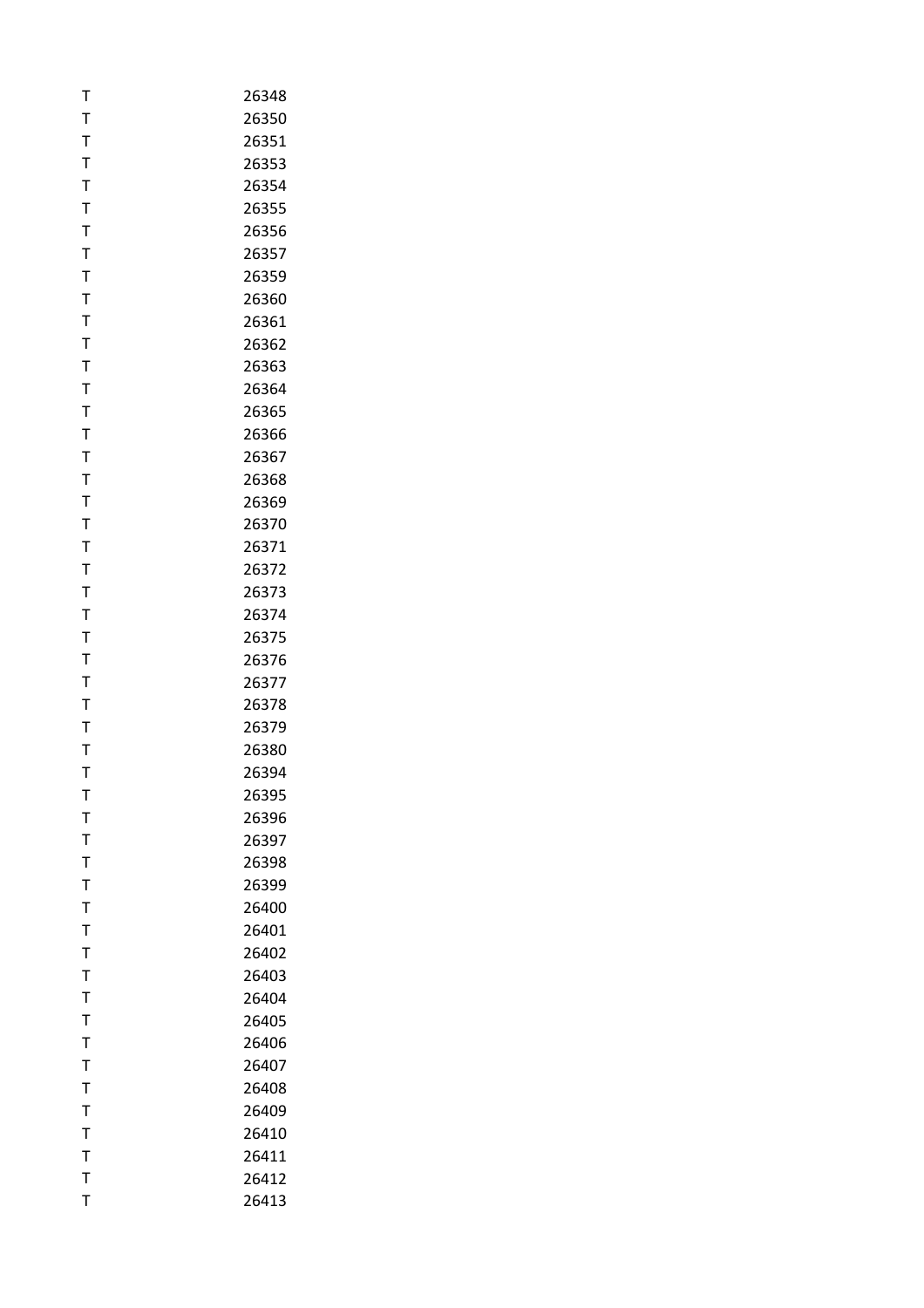| Т            | 26414 |
|--------------|-------|
| T            | 26415 |
| T            | 26416 |
| T            | 26417 |
| $\mathsf{T}$ | 26418 |
| T            | 26419 |
| T            | 26424 |
| T            | 26425 |
| $\mathsf{T}$ | 26426 |
| T            | 26427 |
| Т            | 26428 |
| T            | 26429 |
| T            | 26432 |
| T            | 26433 |
| T            | 26434 |
| Т            | 26435 |
| T            | 26436 |
| T            | 26437 |
| T            | 26438 |
| T            | 26439 |
| T            | 26440 |
| T            | 26441 |
| T            | 26442 |
| T            | 26443 |
| T            | 26444 |
| Τ            | 26445 |
| T            | 26446 |
| T            | 26447 |
| T            | 26448 |
| Т            | 26449 |
| T            | 26450 |
| т            | 26451 |
| T            | 26452 |
| T            | 26453 |
| $\mathsf{T}$ | 26454 |
| T            | 26455 |
| T            | 26456 |
| Τ            | 26458 |
| T            | 26459 |
| $\mathsf{T}$ | 26460 |
| T            | 26462 |
| Т            | 26472 |
| T            | 26473 |
| T            | 26474 |
| $\mathsf{T}$ | 26475 |
| T            | 26476 |
| T            | 26490 |
| $\mathsf{T}$ | 26491 |
| T            | 26492 |
| T            | 26493 |
|              |       |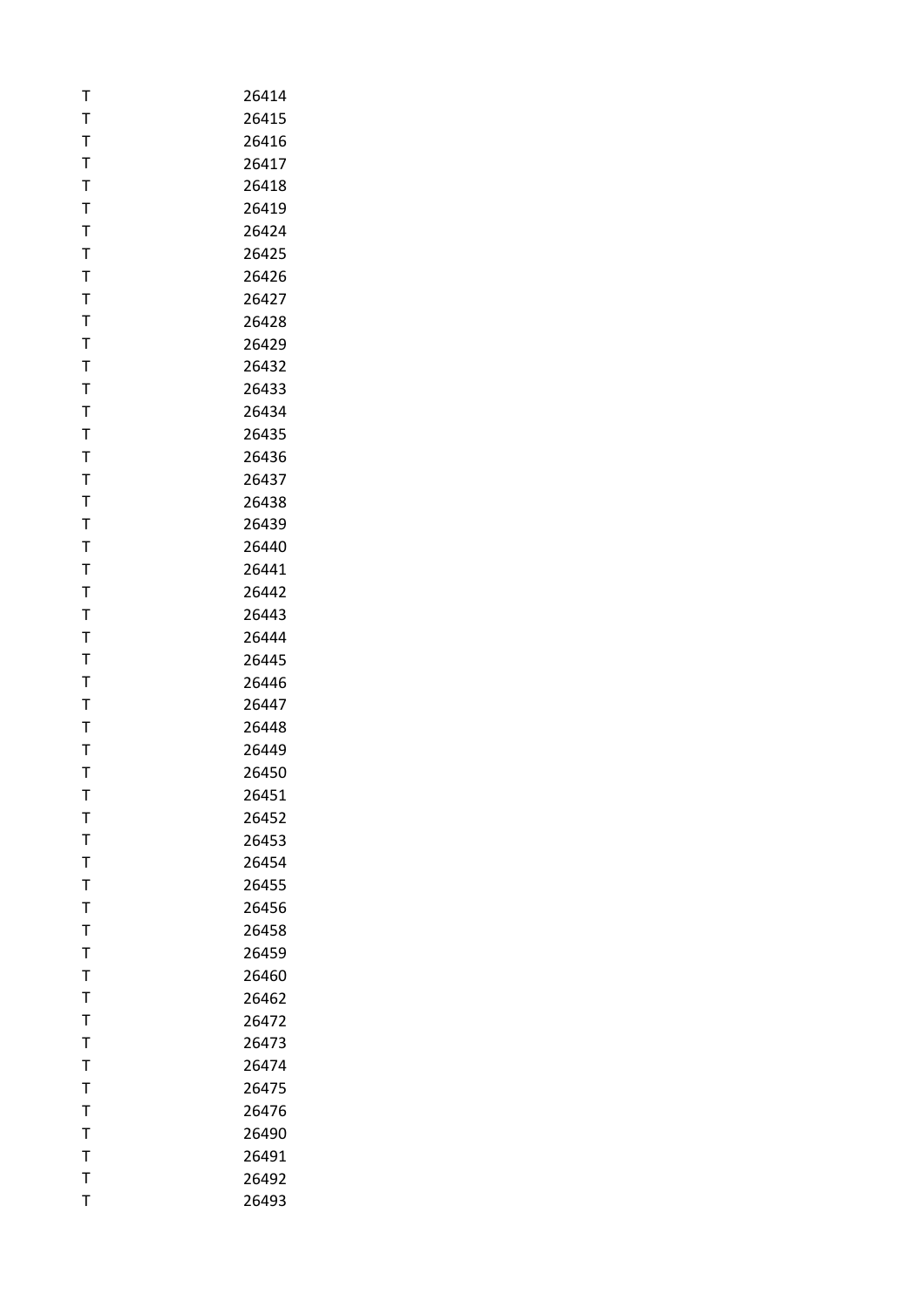| T            | 26494 |
|--------------|-------|
| T            | 26495 |
| T            | 26496 |
| T            | 26497 |
| $\mathsf{T}$ | 26498 |
| T            | 26499 |
| T            | 26500 |
| $\mathsf T$  | 26501 |
| $\mathsf{T}$ | 26502 |
| T            | 26503 |
| T            | 26504 |
| T            | 26516 |
| T            | 26519 |
| $\mathsf{T}$ | 26520 |
| T            | 26521 |
| T            | 26522 |
| T            | 26527 |
| T            | 26528 |
| $\mathsf T$  | 26529 |
| T            | 26533 |
| T            | 26534 |
| T            | 26535 |
| T            | 26536 |
| T            | 26537 |
| T            | 26538 |
| T            | 26539 |
| T            | 26540 |
| T            | 26541 |
| $\mathsf{T}$ | 26542 |
| T            | 26543 |
| T            | 26544 |
| т            | 26550 |
| T            | 26559 |
| T            | 26579 |
| T            | 26580 |
| T            | 26581 |
| T            | 26582 |
| T            | 26583 |
| $\mathsf T$  | 26584 |
| T            | 26585 |
| T            | 26588 |
| T            | 26597 |
| T            | 26604 |
| T            | 26607 |
| T            | 26608 |
| $\mathsf{T}$ | 26609 |
| T            | 26610 |
| $\mathsf{T}$ | 26611 |
| T            | 26612 |
| T            | 26613 |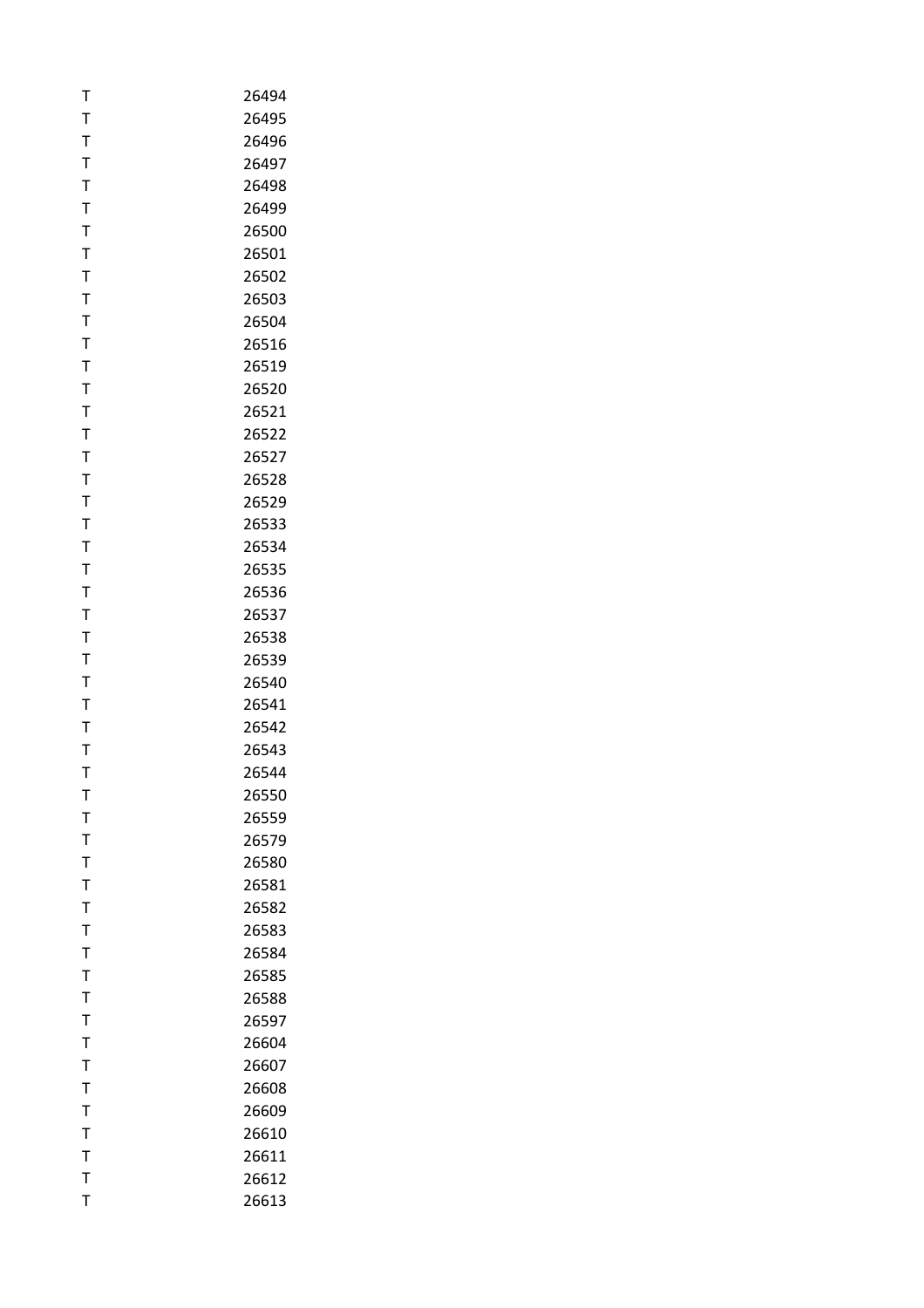| T            | 26614 |
|--------------|-------|
| T            | 26615 |
| T            | 26616 |
| T            | 26617 |
| $\mathsf{T}$ | 26618 |
| T            | 26619 |
| T            | 26620 |
| T            | 26621 |
| T            | 26622 |
| T            | 26623 |
| Т            | 26624 |
| T            | 26625 |
| T            | 26626 |
| T            | 26627 |
| T            | 26628 |
| Τ            | 26629 |
| T            | 26630 |
| T            | 26631 |
| T            | 26632 |
| T            | 26633 |
| T            | 26634 |
| T            | 26635 |
| T            | 26636 |
| T            | 26637 |
| T            | 26638 |
| Τ            | 26639 |
| T            | 26640 |
| T            | 26641 |
| T            | 26642 |
| Т            | 26645 |
| T            | 26646 |
| т            | 26656 |
| T            | 26657 |
| T            | 26658 |
| T            | 26659 |
| T            | 26660 |
| T            | 26661 |
| Т            | 26662 |
| T            | 26663 |
| T            | 26664 |
| T            | 26665 |
| Т            | 26666 |
| T            | 26669 |
| T            | 26670 |
| $\mathsf{T}$ | 26673 |
| T            | 26674 |
| Т            | 26675 |
| T            | 26679 |
| T            | 26680 |
| T            | 26681 |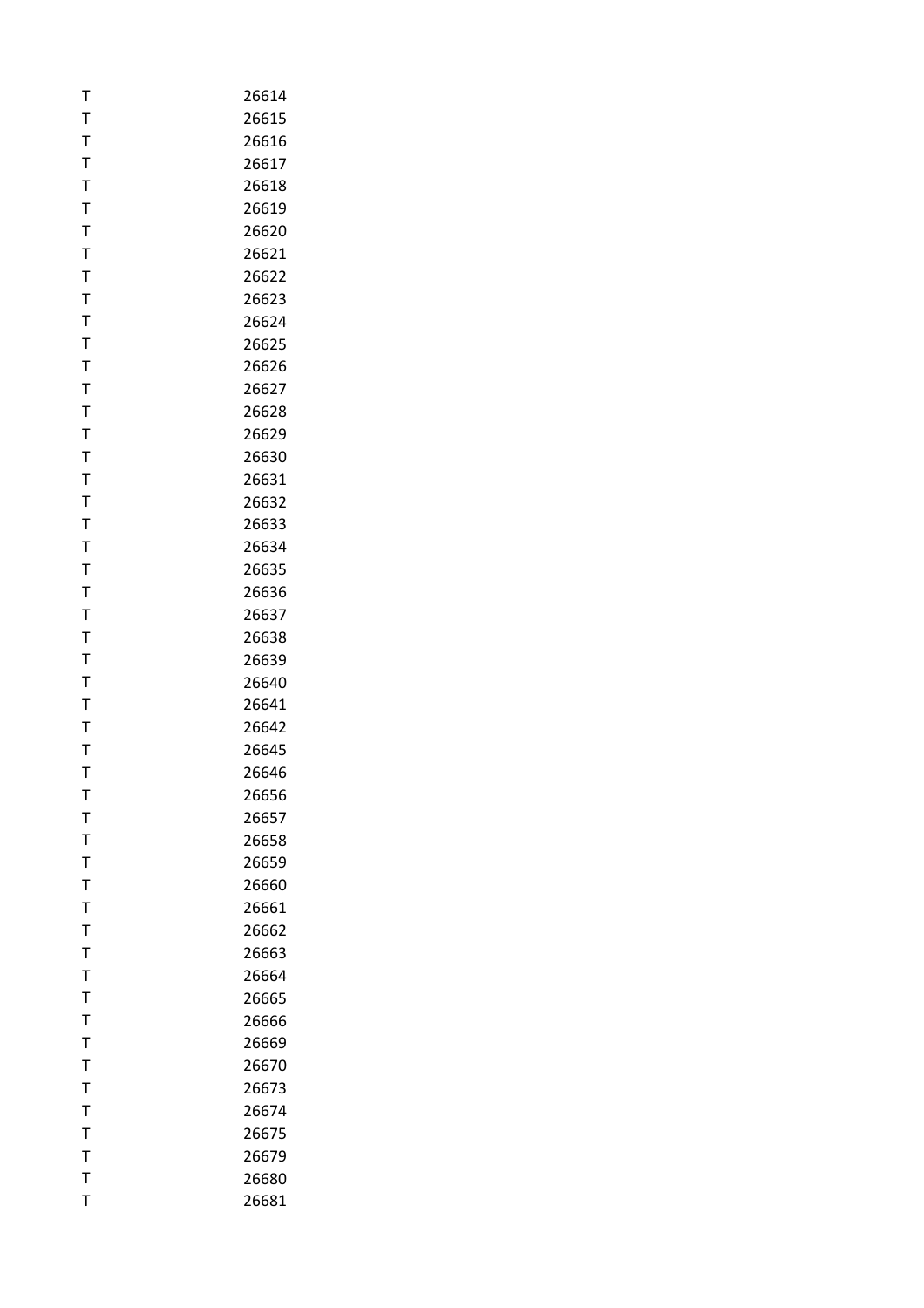| T            | 26682 |
|--------------|-------|
| T            | 26683 |
| T            | 26684 |
| T            | 26685 |
| $\mathsf{T}$ | 26686 |
| T            | 26687 |
| T            | 26688 |
| T            | 26689 |
| T            | 26690 |
| T            | 26691 |
| Т            | 26692 |
| T            | 26693 |
| T            | 26694 |
| T            | 26695 |
| T            | 26696 |
| Т            | 26697 |
| T            | 26698 |
| T            | 26699 |
| T            | 26700 |
| T            | 26702 |
| T            | 26726 |
| T            | 26727 |
| T            | 26728 |
| T            | 26729 |
| T            | 26730 |
| Τ            | 26731 |
| T            | 26732 |
| T            | 26733 |
| T            | 26734 |
| Т            | 26735 |
| T            | 26737 |
| т            | 26738 |
| T            | 26739 |
| T            | 26745 |
| T            | 26746 |
| T            | 26747 |
| T            | 26748 |
| Т            | 26749 |
| T            | 26750 |
| T            | 26751 |
| $\mathsf{T}$ | 26752 |
| Т            | 26753 |
| T            | 26754 |
| $\mathsf T$  | 26757 |
| $\mathsf{T}$ | 26758 |
| T            | 26759 |
| T            | 26760 |
| $\mathsf{T}$ | 26761 |
| T            | 26762 |
| T            | 26763 |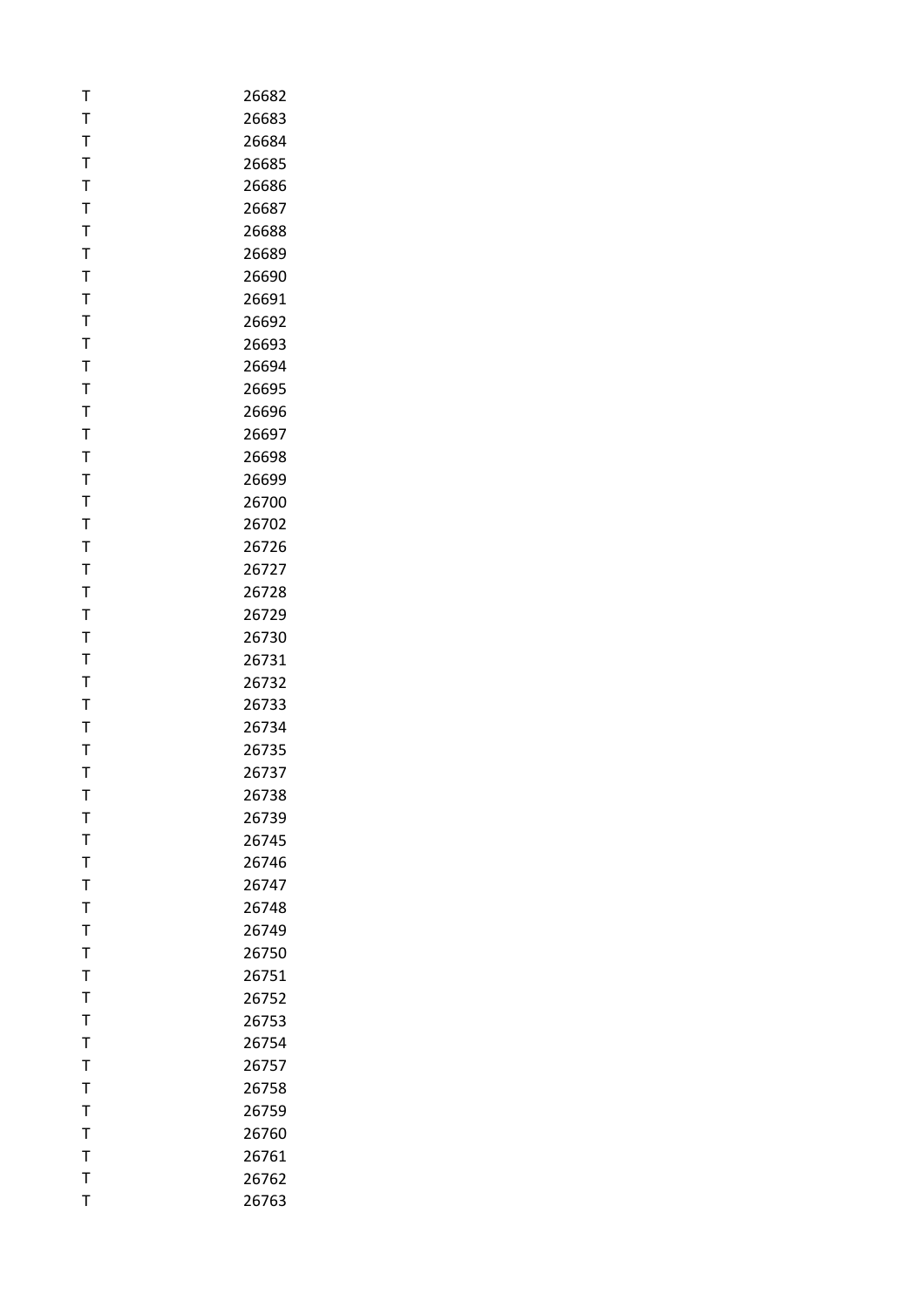| Т | 26764 |
|---|-------|
| T | 26765 |
| T | 26766 |
| T | 26767 |
| T | 26768 |
| T | 26770 |
| T | 26796 |
| T | 26798 |
| T | 26799 |
| T | 26800 |
| T | 26801 |
| T | 26802 |
| T | 26803 |
| T | 26804 |
| T | 26805 |
| T | 26806 |
| T | 26807 |
| T | 26808 |
| T | 26810 |
| T | 26811 |
| T | 26812 |
| T | 26813 |
| T | 26814 |
| T | 26816 |
| T | 26821 |
| T | 26822 |
| T | 26825 |
| T | 26830 |
| T | 26832 |
| Т | 26832 |
| T | 26845 |
| Т | 26847 |
| T | 26848 |
| T | 26849 |
| T | 26850 |
| T | 26851 |
| T | 26857 |
| T | 26863 |
| T | 26864 |
| T | 26867 |
| T | 26869 |
| Т | 26870 |
| T | 26888 |
| T | 26892 |
| T | 26893 |
| T | 26894 |
| T | 26895 |
| T | 26896 |
| T | 26897 |
| T | 26898 |
|   |       |

A

B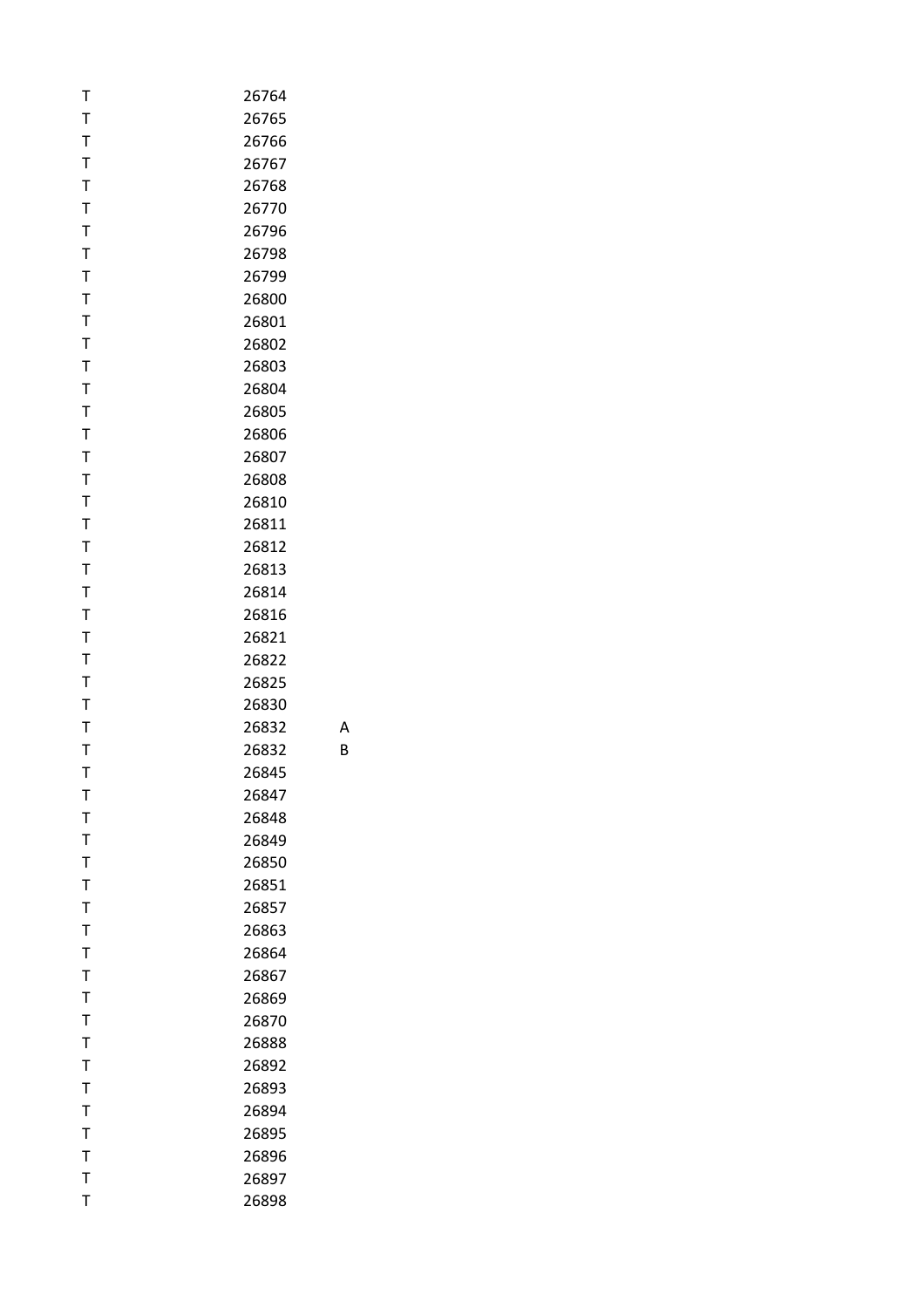| Т            | 26899 |
|--------------|-------|
| T            | 26900 |
| T            | 26901 |
| T            | 26902 |
| $\mathsf T$  | 26903 |
| T            | 26904 |
| T            | 26905 |
| T            | 26906 |
| T            | 26907 |
| T            | 26908 |
| T            | 26909 |
| T            | 26910 |
| T            | 26911 |
| T            | 26912 |
| T            | 26913 |
| Т            | 26916 |
| T            | 26919 |
| T            | 26920 |
| $\mathsf T$  | 26921 |
| T            | 26922 |
| T            | 26926 |
| T            | 26927 |
| T            | 26928 |
| T            | 26929 |
| T            | 26930 |
| T            | 26968 |
| T            | 26977 |
| T            | 26989 |
| $\mathsf{T}$ | 26990 |
| T            | 26992 |
| T            | 26997 |
| т            | 27005 |
| T            | 27008 |
| T            | 27010 |
| T            | 27012 |
| T            | 27017 |
| T            | 27032 |
| T            | 27036 |
| T            | 27038 |
| T            | 27040 |
| T            | 27041 |
| T            | 27046 |
| $\mathsf{T}$ | 27047 |
| T            | 27048 |
| $\mathsf{T}$ | 27049 |
| T            | 27050 |
| T            | 27051 |
| $\mathsf{T}$ | 27052 |
| T            | 27053 |
| T            | 27054 |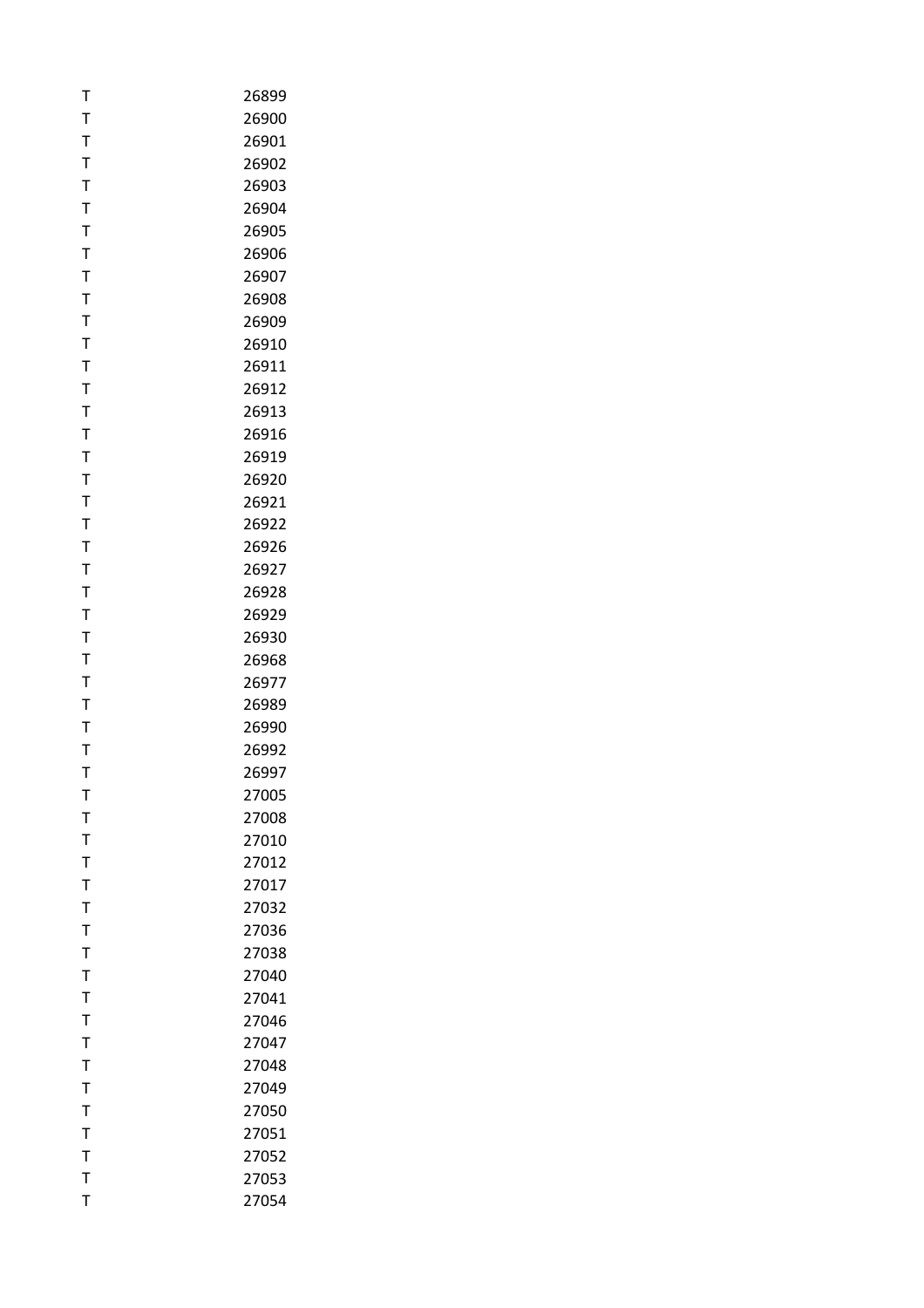| T            | 27055          |
|--------------|----------------|
| T            | 27056          |
| T            | 27057          |
| T            | 27058          |
| $\mathsf T$  | 27059          |
| T            | 27061          |
| T            | 27063          |
| T            | 27064          |
| T            | 27065          |
| T            | 27066          |
| T            | 27067          |
| T            | 27068          |
| T            | 27071          |
| T            | 27081          |
| T            | 27082          |
| T            | 27102          |
| T            | 27104          |
| T            | 27105          |
| $\mathsf T$  | 27112          |
| T            | 27122          |
| T            | 27123          |
| T            | 27124          |
| T            | 27125          |
| T            | 27126          |
| T            | 27129          |
| T            |                |
| T            | 27134<br>27145 |
| T            | 27154          |
| $\mathsf T$  | 27156          |
| T            |                |
| T            | 27157          |
|              | 27158<br>27159 |
| т            |                |
| T            | 27160          |
| T            | 27161          |
| T            | 27162          |
| T            | 27163          |
| T            | 27164          |
| T            | 27165          |
| T            | 27166          |
| T            | 27167          |
| T            | 27168          |
| T            | 27179          |
| T            | 27180          |
| T            | 27181          |
| T            | 27182          |
| T            | 27184          |
| T            | 27189          |
| $\mathsf{T}$ | 27193          |
| T            | 27194          |
| T            | 27195          |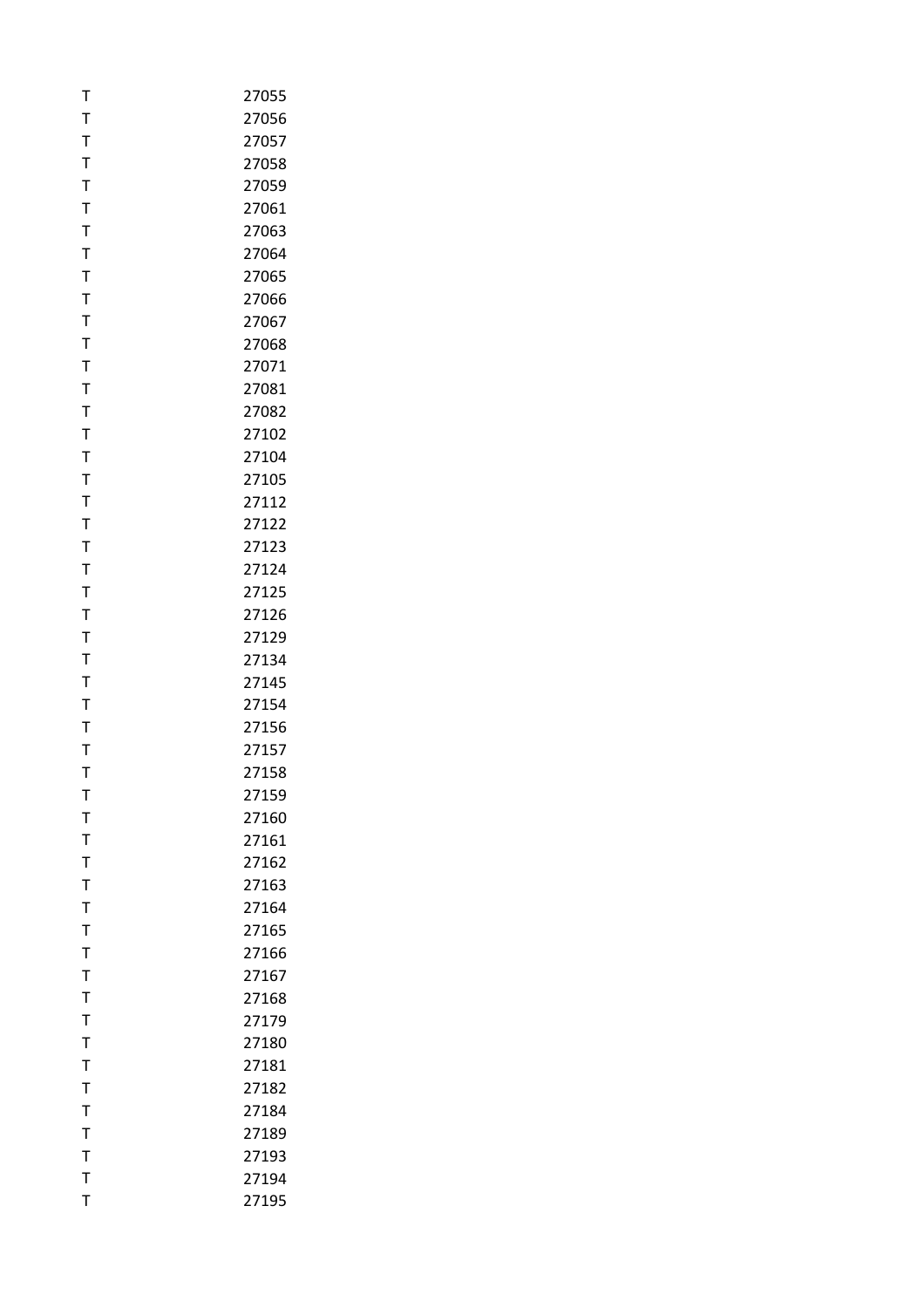| т            | 27199 |
|--------------|-------|
| T            | 27200 |
| T            | 27201 |
| T            | 27202 |
| T            | 27203 |
| T            | 27204 |
| T            | 27205 |
| T            | 27206 |
| T            | 27207 |
| T            | 27208 |
| Τ            | 27209 |
| T            | 27210 |
| $\mathsf T$  | 27211 |
| $\mathsf{T}$ | 27212 |
| T            | 27213 |
| T            | 27214 |
| T            | 27215 |
| $\mathsf T$  | 27216 |
| T            | 27217 |
| T            | 27218 |
| T            | 27219 |
| T            | 27220 |
| T            | 27221 |
| T            | 27222 |
| T            | 27225 |
| T            | 27226 |
| T            | 27227 |
| T            | 27228 |
| T            | 27229 |
| Т            | 27230 |
| T            | 27231 |
| т            | 27264 |
| T            | 27265 |
| T            | 27266 |
| $\mathsf{T}$ | 27267 |
| $\bar{1}$    | 27268 |
| T            | 27269 |
| T            | 27270 |
| $\mathsf T$  | 27271 |
| T            | 27272 |
| T            | 27273 |
| T            | 27274 |
| T            | 27275 |
| $\mathsf T$  | 27276 |
| $\mathsf{T}$ | 27277 |
| T            | 27278 |
| T            | 27279 |
| T            | 27280 |
| $\mathsf{T}$ | 27281 |
| T            | 27282 |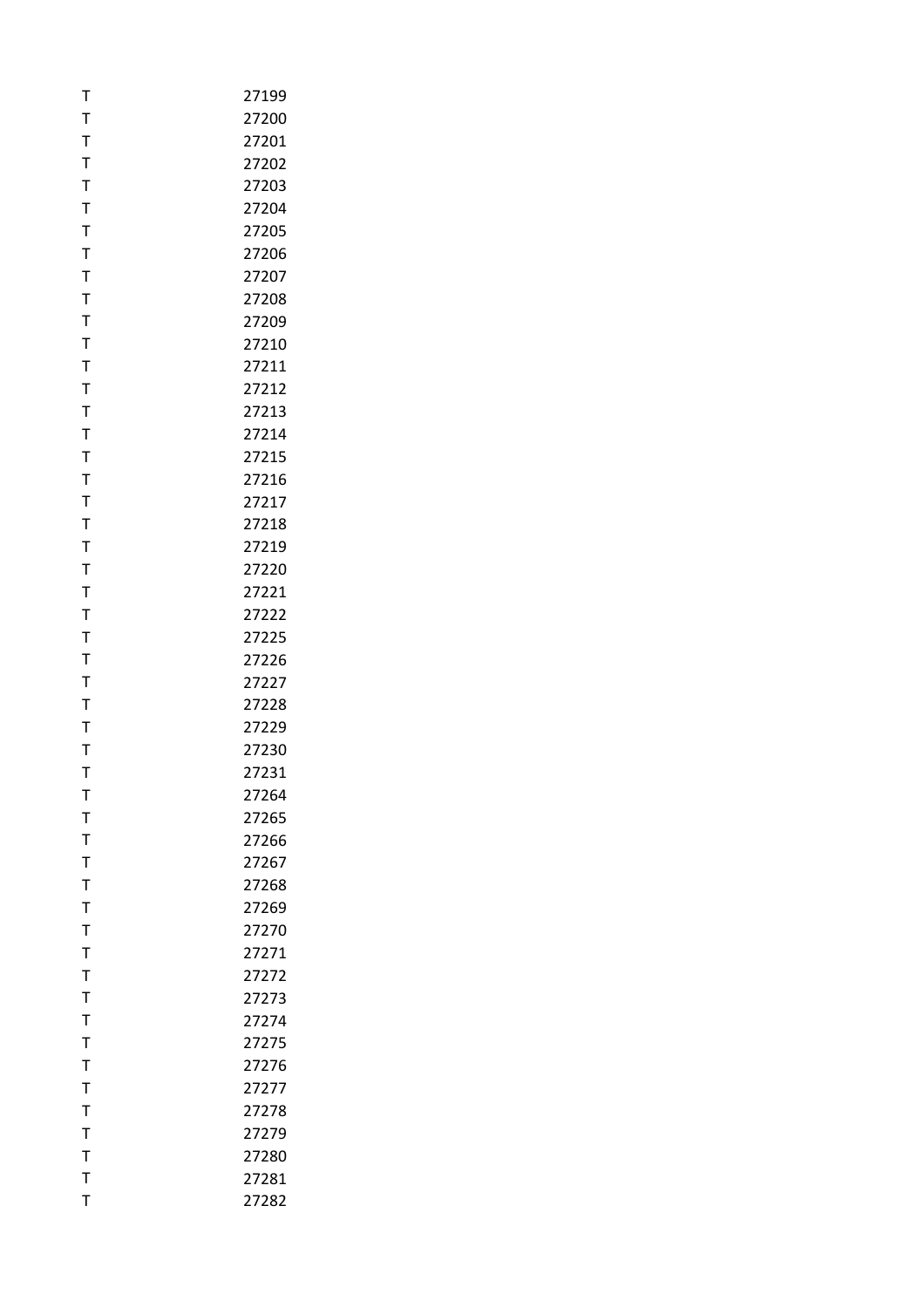| T                | 27283          |
|------------------|----------------|
| T                | 27284          |
| T                | 27285          |
| T                | 27286          |
| $\mathsf{T}$     | 27287          |
| T                | 27293          |
| T                | 27294          |
| T                | 27298          |
| $\mathsf{T}$     | 27301          |
| T                | 27302          |
| T                | 27303          |
| T                | 27306          |
| T                | 27307          |
| $\mathsf{T}$     | 27308          |
| T                | 27310          |
| T                | 27311          |
| T                | 27312          |
| $\bar{1}$        | 27313          |
| $\mathsf{T}$     | 27314          |
| T                | 27315          |
| T                | 27316          |
| T                | 27317          |
| T                | 27318          |
| $\mathsf{T}$     | 27319          |
| T                | 27320          |
| T                | 27326          |
| T                | 27327          |
| T                | 27328          |
| T                | 27329          |
| T                | 27330          |
| T                | 27331          |
| т                | 27332          |
| T                | 27333          |
| T                | 27334          |
| T                | 27335          |
| $\bar{1}$        | 27336          |
| T                | 27337          |
| T<br>$\mathsf T$ | 27338          |
| T                | 27339<br>27340 |
| $\bar{1}$        | 27341          |
| T                | 27342          |
| $\mathsf{T}$     | 27343          |
| T                | 27348          |
| $\mathsf{T}$     | 27349          |
| T                | 27350          |
| T                | 27351          |
| $\mathsf{T}$     | 27352          |
| $\mathsf{T}$     | 27353          |
| T                | 27354          |
|                  |                |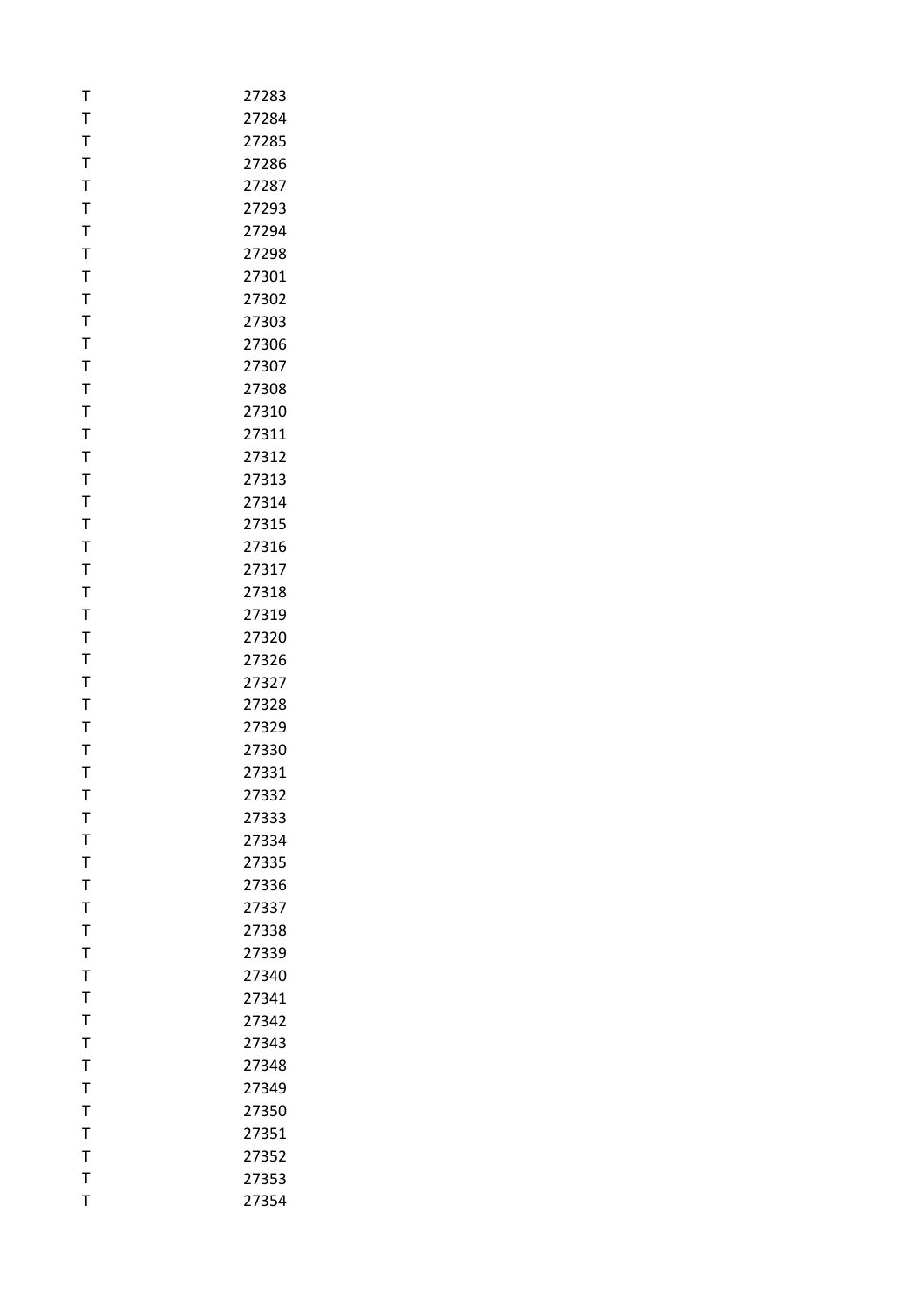| T            | 27355 |
|--------------|-------|
| T            | 27356 |
| T            | 27357 |
| T            | 27358 |
| $\mathsf{T}$ | 27359 |
| T            | 27360 |
| T            | 27361 |
| T            | 27362 |
| $\mathsf{T}$ | 27363 |
| T            | 27364 |
| T            | 27365 |
| T            | 27366 |
| T            | 27367 |
| $\mathsf{T}$ | 27368 |
| T            | 27369 |
| T            | 27370 |
| T            | 27371 |
| $\bar{1}$    | 27377 |
| $\mathsf{T}$ | 27380 |
| T            | 27383 |
| T            | 27385 |
| T            | 27407 |
| $\mathsf T$  | 27409 |
| $\mathsf{T}$ | 27410 |
| T            | 27411 |
| T            | 27412 |
| T            | 27413 |
| T            | 27414 |
| $\mathsf{T}$ | 27415 |
| T            | 27418 |
| T            | 27419 |
| т            | 27420 |
| T            | 27421 |
| T            | 27422 |
| $\mathsf{T}$ | 27423 |
| T            | 27428 |
| T            | 27430 |
| T            | 27431 |
| $\mathsf{T}$ | 27435 |
| $\mathsf{T}$ | 27436 |
| $\mathsf{T}$ | 27439 |
| T            | 27445 |
| $\bar{1}$    | 27446 |
| T            | 27447 |
| $\mathsf{T}$ | 27448 |
| T            | 27449 |
| Т            | 27450 |
| T            | 27458 |
| T            | 27465 |
| T            | 27466 |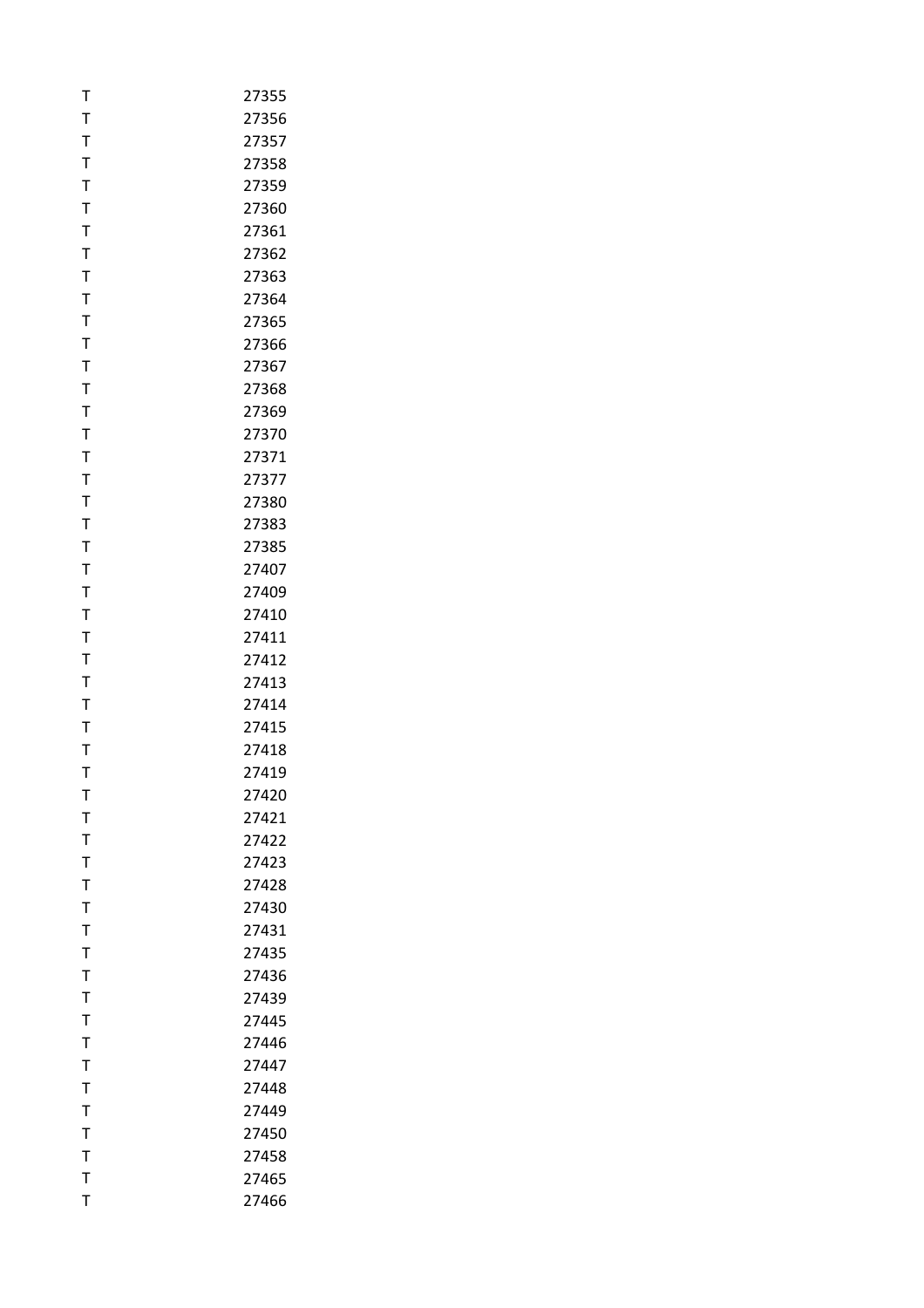| T            | 27467 |
|--------------|-------|
| T            | 27468 |
| T            | 27469 |
| T            | 27470 |
| $\mathsf{T}$ | 27482 |
| T            | 27483 |
| T            | 27484 |
| T            | 27485 |
| $\mathsf{T}$ | 27486 |
| T            | 27487 |
| T            | 27488 |
| T            | 27489 |
| $\mathsf T$  | 27490 |
| $\mathsf T$  | 27491 |
| T            | 27502 |
| Τ            | 27507 |
| $\mathsf T$  | 27515 |
| T            | 27520 |
| $\mathsf T$  | 27521 |
|              |       |
| T            | 27522 |
| T            | 27523 |
| $\mathsf T$  | 27524 |
| T            | 27525 |
| $\mathsf T$  | 27526 |
| T            | 27527 |
| T            | 27528 |
| T            | 27530 |
| T            | 27531 |
| T            | 27533 |
| T            | 27539 |
| T            | 27540 |
| т            | 27543 |
| T            | 27544 |
| T            | 27545 |
| T            | 27546 |
| $\bar{1}$    | 27547 |
| T            | 27552 |
| T            | 27557 |
| T            | 27558 |
| T            | 27560 |
| $\bar{1}$    | 27561 |
| T            | 27562 |
| $\mathsf T$  | 27565 |
| $\bar{1}$    | 27567 |
| $\mathsf T$  | 27569 |
| $\mathsf T$  | 27578 |
| T            | 27589 |
| $\mathsf T$  | 27593 |
| $\mathsf T$  | 27594 |
| T            | 27595 |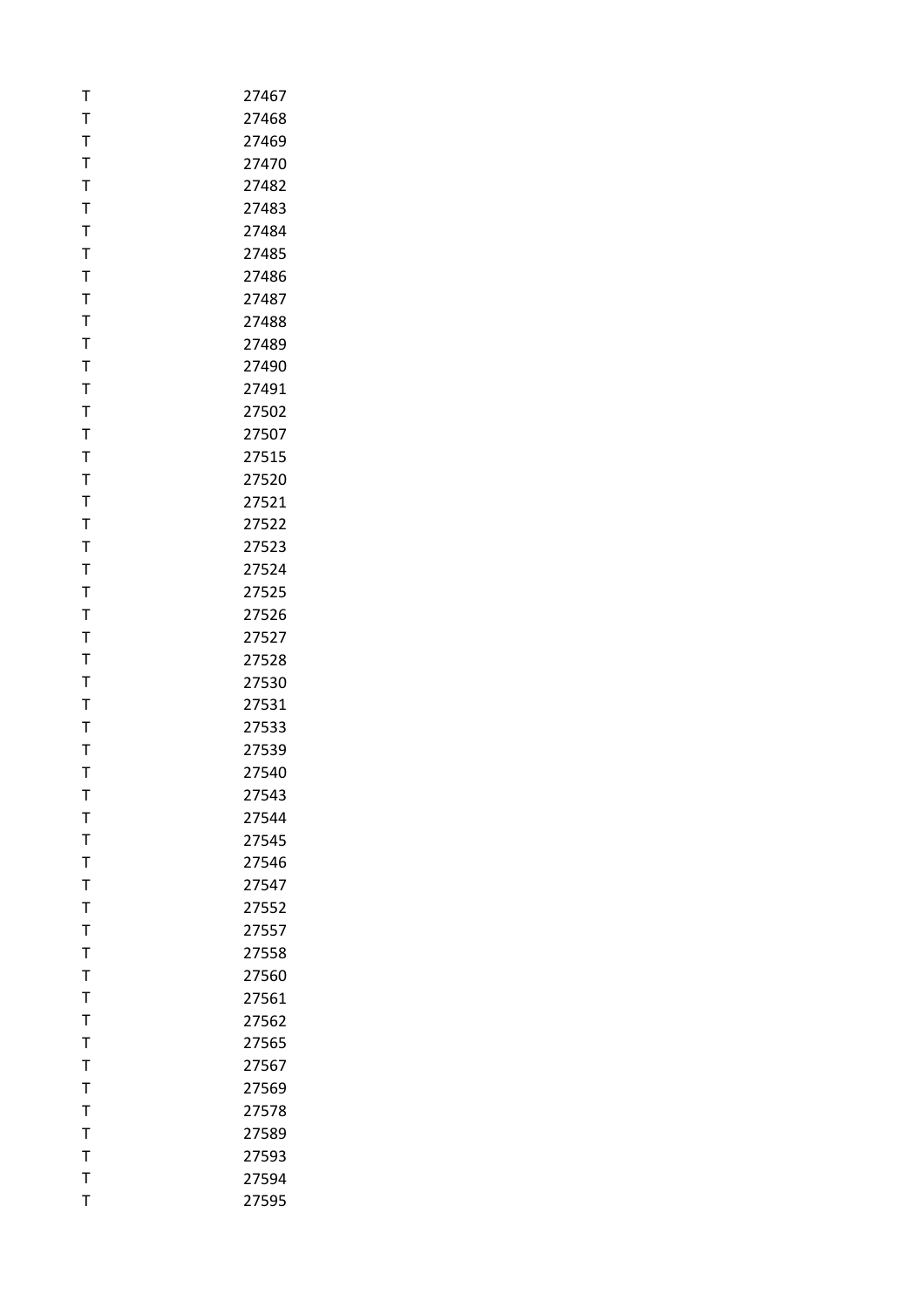| т              | 27596 |
|----------------|-------|
| T              | 27597 |
| T              | 27598 |
| T              | 27599 |
| T              | 27600 |
| T              | 27601 |
| T              | 27603 |
| T              | 27604 |
| T              | 27605 |
| T              | 27606 |
| Т              | 27607 |
| T              | 27608 |
| T              | 27609 |
| $\mathsf{T}$   | 27610 |
| T              | 27611 |
| T              | 27612 |
| T              | 27613 |
| T              | 27614 |
| $\mathsf T$    | 27615 |
| T              | 27616 |
| T              | 27618 |
| T              | 27622 |
| T              | 27623 |
| T              | 27624 |
| T              | 27625 |
| T              | 27626 |
| T              | 27627 |
| T              | 27634 |
| T              | 27635 |
| Т              | 27636 |
| T              | 27638 |
| т              | 27641 |
| T              | 27642 |
| T              | 27643 |
| $\mathsf T$    | 27645 |
| $\overline{1}$ | 27647 |
| T              | 27651 |
| T              | 27652 |
| T              | 27654 |
| T              | 27655 |
| $\mathsf T$    | 27656 |
| Т              | 27657 |
| T              | 27661 |
| T              | 27662 |
| $\mathsf T$    | 27663 |
| T              | 27665 |
| T              | 27666 |
| $\mathsf T$    | 27667 |
| T              | 27668 |
| T              | 27669 |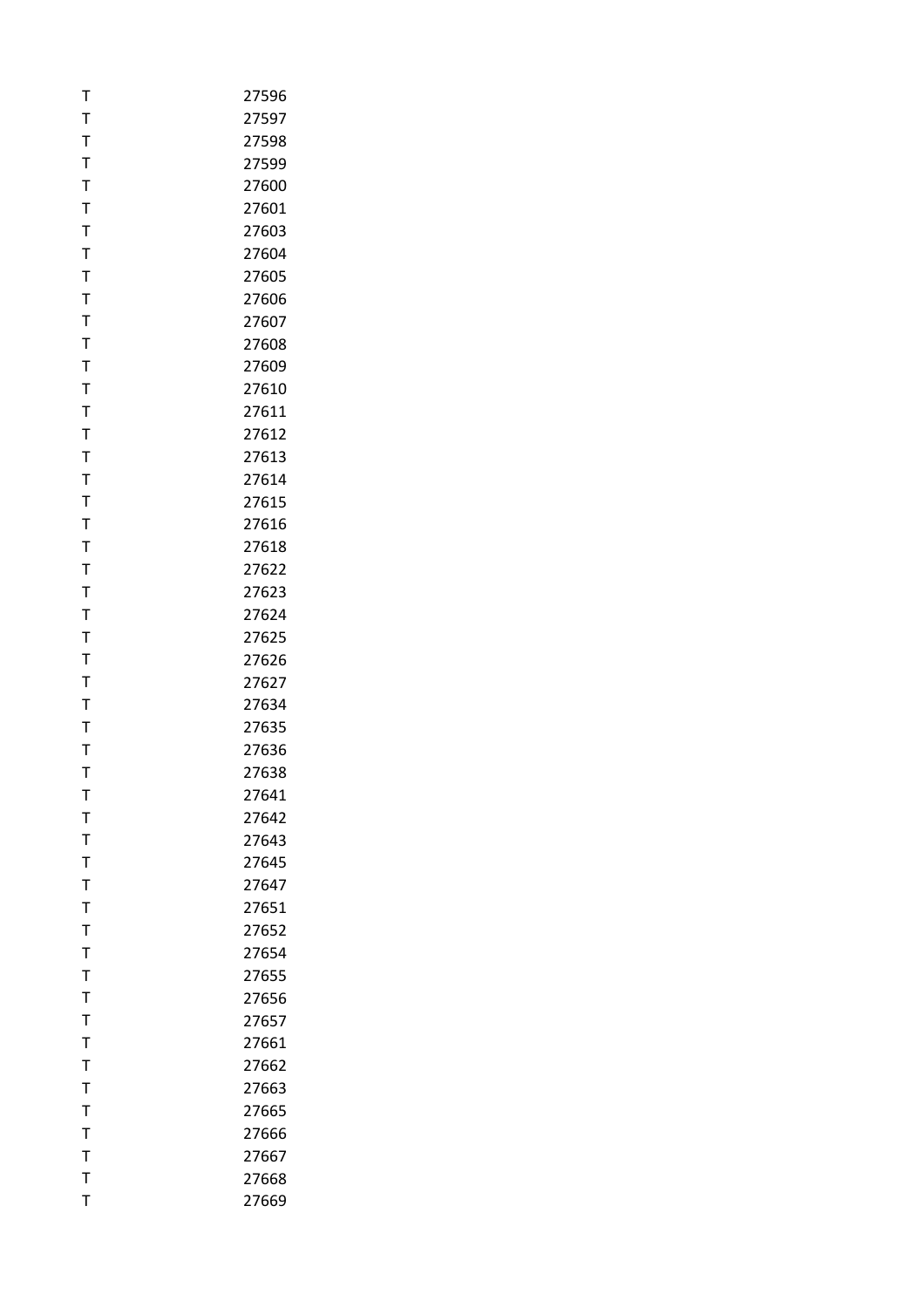| т            | 27670 |
|--------------|-------|
| T            | 27671 |
| T            | 27674 |
| T            | 27678 |
| T            | 27679 |
| T            | 27680 |
| T            | 27681 |
| T            | 27682 |
| T            | 27683 |
| T            | 27685 |
| Т            | 27686 |
| T            | 27687 |
| T            | 27688 |
| $\mathsf{T}$ | 27689 |
| T            | 27690 |
| T            | 27691 |
| T            | 27692 |
| T            | 27693 |
| T            | 27694 |
| Т            | 27695 |
| T            | 27696 |
| T            | 27697 |
| T            | 27698 |
| T            | 27699 |
| Т            | 27700 |
| T            | 27701 |
| T            | 27702 |
| T            | 27703 |
| T            | 27716 |
| Т            | 27717 |
| T            | 27718 |
| т            | 27723 |
| T            | 27728 |
| T            | 27729 |
| $\mathsf{T}$ | 27730 |
| $\mathsf{T}$ | 27731 |
| T            | 27732 |
| T            | 27733 |
| $\mathsf T$  | 27734 |
| $\mathsf{T}$ | 27735 |
| $\mathsf{T}$ | 27736 |
| T            | 27737 |
| $\mathsf T$  | 27738 |
| $\bar{1}$    | 27739 |
| $\mathsf{T}$ | 27740 |
| T            | 27741 |
| T            | 27742 |
| $\mathsf{T}$ | 27743 |
| T            | 27744 |
| T            | 27745 |
|              |       |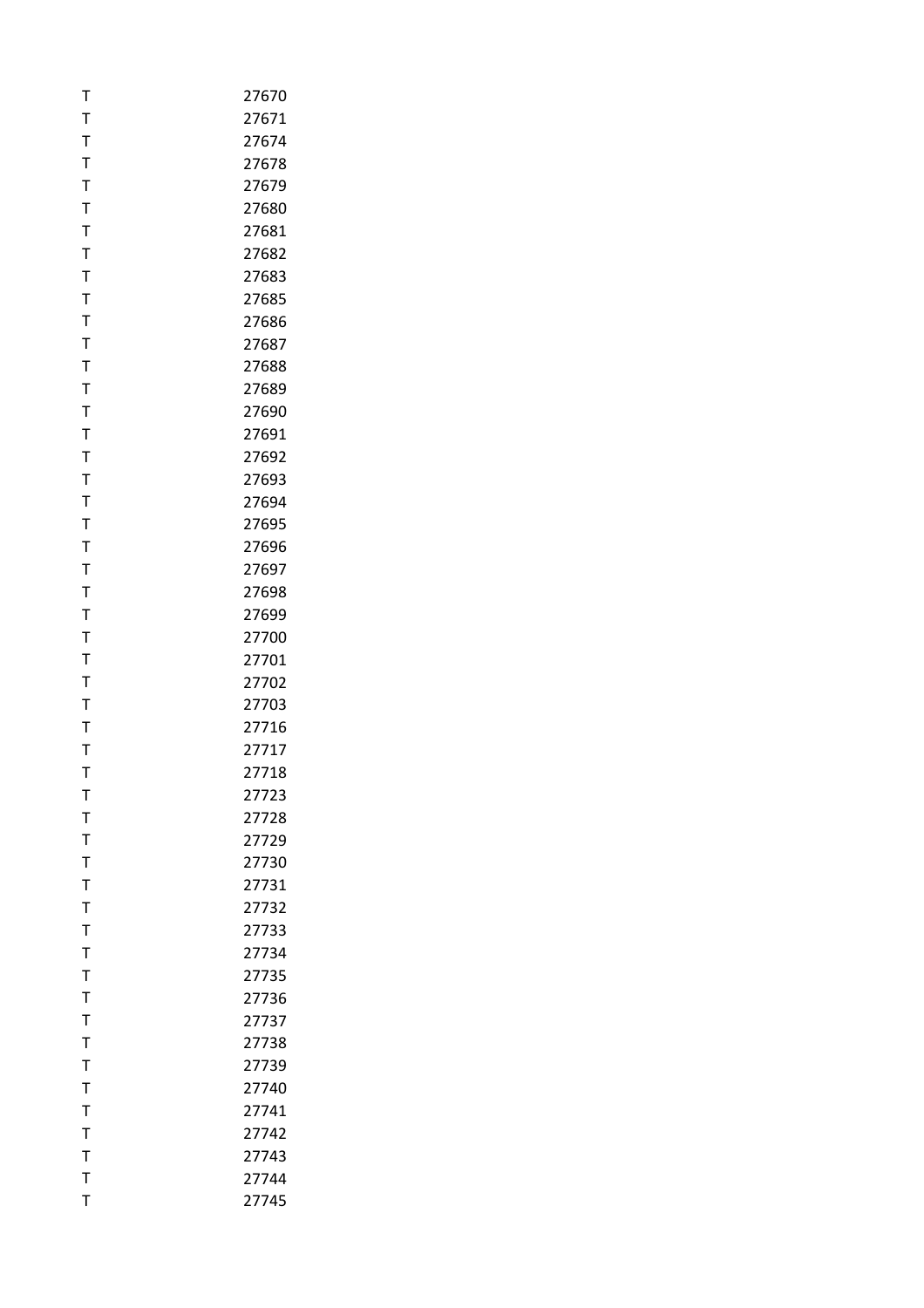| T            | 27746 |
|--------------|-------|
| T            | 27747 |
| T            | 27748 |
| T            | 27749 |
| T            | 27750 |
| T            | 27751 |
| T            | 27752 |
| $\mathsf T$  | 27753 |
| T            | 27754 |
| T            | 27755 |
| T            | 27756 |
| T            | 27757 |
| T            | 27758 |
| T            | 27759 |
| T            | 27760 |
| Τ            | 27761 |
| T            | 27762 |
| T            | 27763 |
| T            | 27764 |
| T            | 27765 |
| T            | 27766 |
| T            | 27766 |
| T            | 27780 |
| T            | 27835 |
| T            | 27836 |
| T            | 27837 |
| $\mathsf T$  | 27838 |
| T            | 27839 |
| T            | 27841 |
| T            | 27842 |
| T            | 27843 |
| т            | 27845 |
| T            | 27847 |
| T            | 27852 |
| T            | 27853 |
| T            | 27855 |
| T            | 27856 |
| T            | 27857 |
| T            | 27858 |
| T            | 27859 |
| T            | 27860 |
| T            | 27861 |
| T            | 27864 |
| T            | 27865 |
| T            | 27866 |
| T            | 27867 |
| T            | 27868 |
| T            | 27869 |
| $\mathsf{T}$ | 27870 |
| T            | 27873 |

A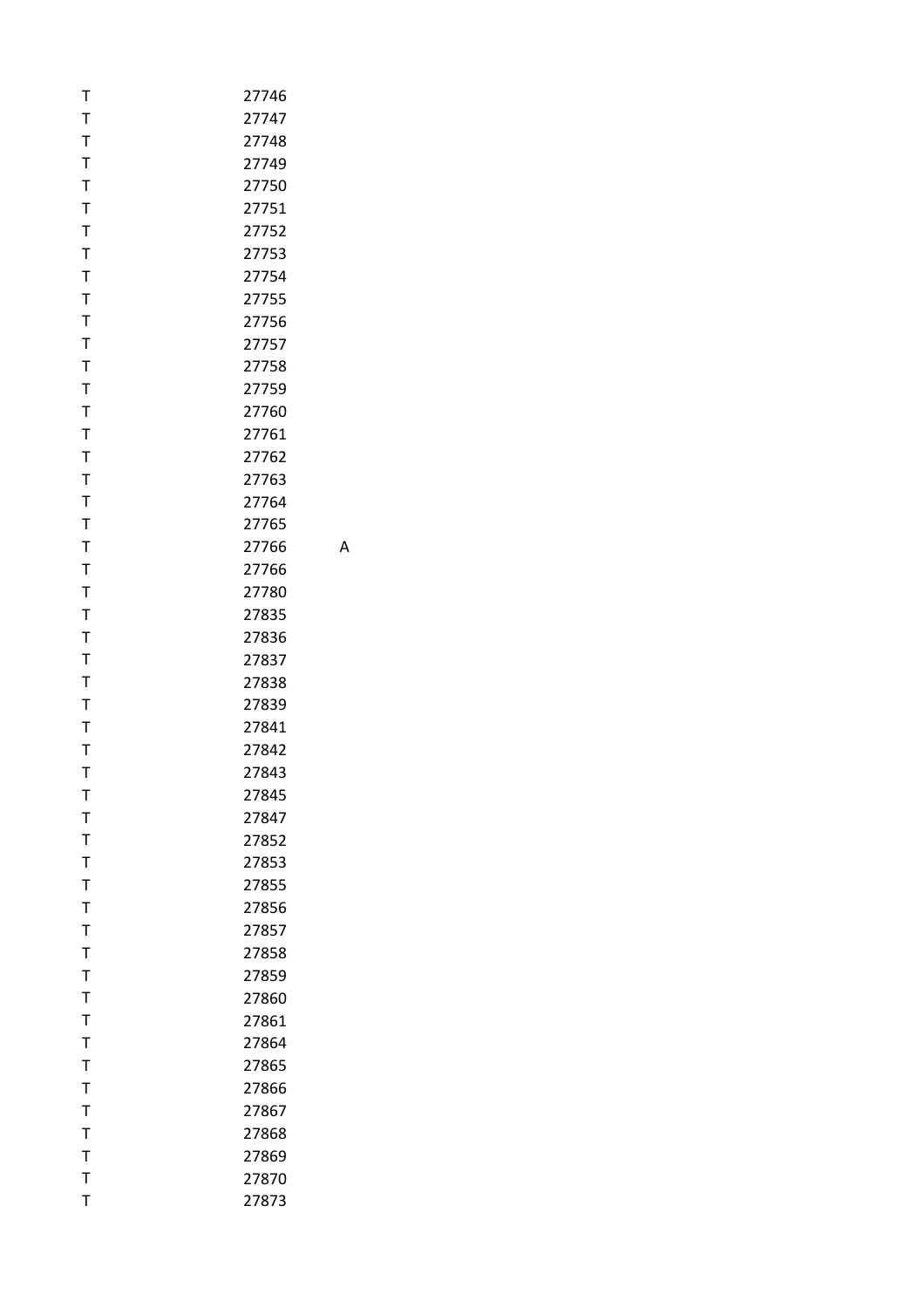| т            | 27879 |
|--------------|-------|
| T            | 27880 |
| T            | 27881 |
| T            | 27882 |
| $\mathsf{T}$ | 27883 |
| T            | 27884 |
| T            | 27885 |
| T            | 27886 |
| T            | 27887 |
| T            | 27888 |
| Т            | 27889 |
| T            | 27890 |
| T            | 27891 |
| $\mathsf{T}$ | 27892 |
| T            | 27893 |
| T            | 27894 |
| $\mathsf{T}$ | 27895 |
| T            | 27896 |
| T            | 27897 |
| Т            | 27898 |
| T            | 27899 |
| $\mathsf{T}$ | 27900 |
| T            | 27901 |
| T            | 27902 |
| Т            | 27903 |
| T            | 27904 |
| T            | 27907 |
| T            | 27908 |
| T            | 27909 |
| Т            | 27910 |
| T            | 27911 |
| т            | 27912 |
| T            | 27913 |
| T            | 27914 |
| $\mathsf{T}$ | 27915 |
| $\bar{1}$    | 27916 |
| T            | 27917 |
| T            | 27918 |
| T            | 27919 |
| T            | 27920 |
| $\mathsf{T}$ | 27924 |
| T            | 27925 |
| T            | 27926 |
| T            | 27927 |
| $\mathsf T$  | 27928 |
| T            | 27929 |
| T            | 27932 |
| $\mathsf{T}$ | 27933 |
| T            | 27935 |
| T            | 27936 |
|              |       |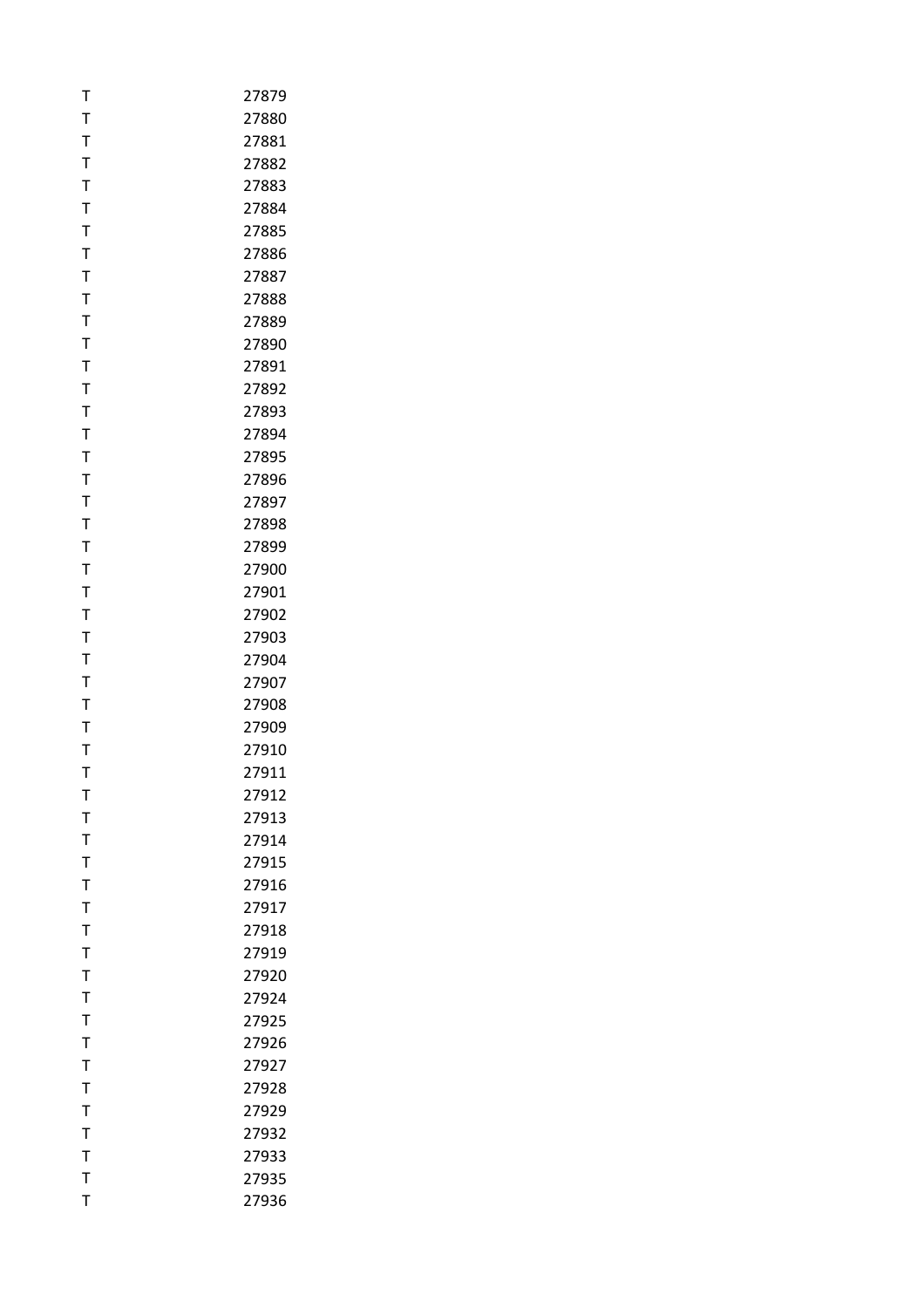| Т            | 27937 |
|--------------|-------|
| T            | 27938 |
| T            | 27939 |
| T            | 27940 |
| $\mathsf{T}$ | 27941 |
| T            | 27942 |
| T            | 27943 |
| T            | 27944 |
| $\mathsf{T}$ | 27945 |
| $\mathsf{T}$ | 27946 |
| Т            | 27947 |
| T            | 27948 |
| T            | 27949 |
| T            | 27950 |
| T            | 27960 |
| Т            | 27961 |
| T            | 27962 |
| T            | 27963 |
| T            | 27964 |
| T            | 27965 |
| T            | 27966 |
| $\mathsf{T}$ | 27967 |
| T            | 27968 |
| $\mathsf{T}$ | 27969 |
| T            | 27970 |
| T            | 27974 |
| T            | 27975 |
| T            | 27976 |
| T            | 27977 |
| Т            | 27978 |
| T            | 27979 |
| т            | 27980 |
| T            | 27981 |
| T            | 27982 |
| T            | 27983 |
| T            | 27984 |
| T            | 27985 |
| Т            | 27986 |
| T            | 27987 |
| T            | 27988 |
| T            | 27989 |
| Т            | 28000 |
| T            | 28001 |
| T            | 28002 |
| T            | 28003 |
| T            | 28004 |
| T            | 28007 |
| T            | 28008 |
| T            | 28009 |
| T            | 28013 |
|              |       |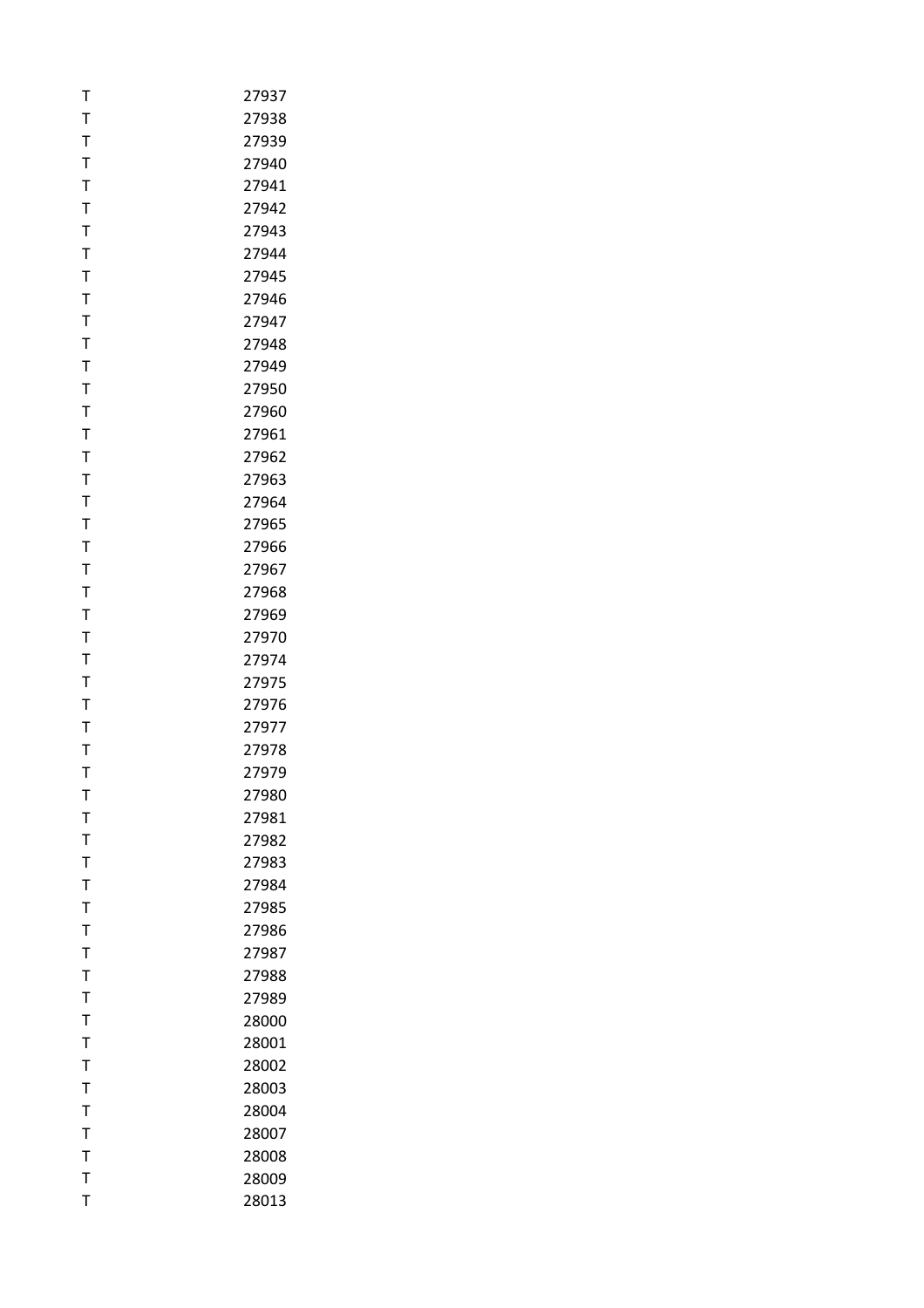| Т | 28014 |
|---|-------|
| T | 28015 |
| T | 28018 |
| T | 28019 |
| T | 28020 |
| T | 28021 |
| T | 28026 |
| T | 28027 |
| T | 28029 |
| T | 28030 |
| Т | 28031 |
| T | 28032 |
| T | 28033 |
| T | 28034 |
| T | 28035 |
| Т | 28036 |
| T | 28037 |
| T | 28038 |
| T | 28040 |
| T | 28045 |
| T |       |
| T | 28046 |
| T | 28048 |
|   | 28049 |
| T | 28063 |
| T | 28065 |
| Т | 28066 |
| T | 28067 |
| T | 28068 |
| T | 28069 |
| Т | 28070 |
| T | 28071 |
| т | 28073 |
| T | 28074 |
| T | 28075 |
| T | 28076 |
| T | 28077 |
| T | 28078 |
| Т | 28079 |
| Т | 28080 |
| T | 28081 |
| T | 28082 |
| Т | 28083 |
| T | 28084 |
| T | 28085 |
| T | 28096 |
| T | 28097 |
| Т | 28105 |
| T | 28106 |
| T | 28107 |
| T | 28108 |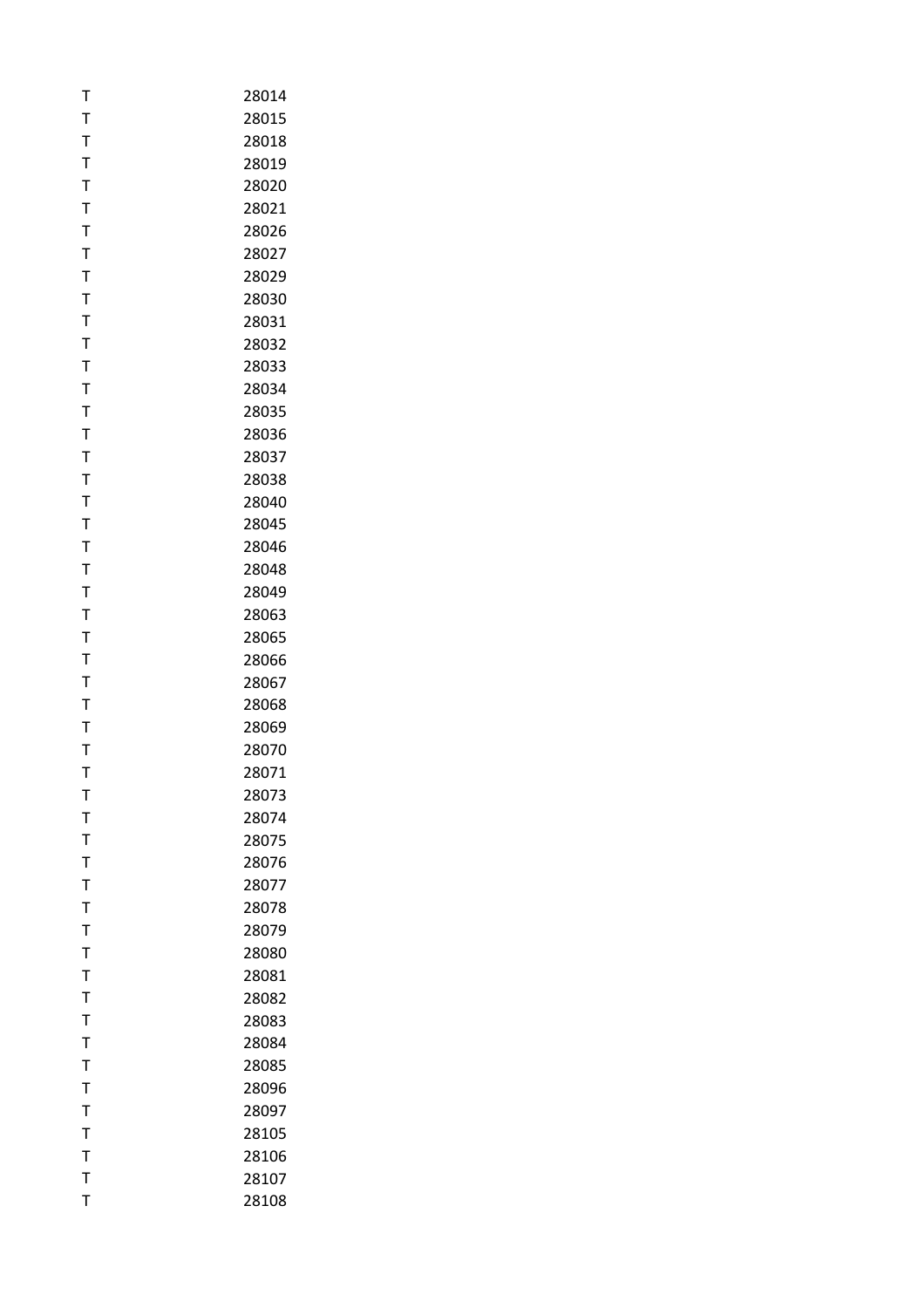| T              | 28111          |
|----------------|----------------|
| T              | 28114          |
| T              | 28119          |
| T              | 28120          |
| $\mathsf{T}$   | 28121          |
| T              | 28122          |
| T              | 28123          |
| T              | 28124          |
| T              | 28129          |
| $\mathsf T$    | 28130          |
| Τ              | 28131          |
| T              | 28132          |
| $\mathsf T$    | 28133          |
| T              | 28134          |
| T              | 28135          |
| Τ              | 28136          |
| T              | 28137          |
| T              | 28138          |
| T              | 28139          |
| $\mathsf T$    | 28140          |
| T              | 28141          |
| T              | 28142          |
| T              | 28143          |
| T              | 28144          |
| T              | 28145          |
| T              |                |
| T              | 28146<br>28147 |
| T              | 28148          |
| T              |                |
|                | 28149          |
| Τ<br>T         | 28150<br>28151 |
|                | 28152          |
| т              |                |
| T<br>T         | 28153          |
|                | 28154          |
| T              | 28155          |
| T<br>T         | 28156          |
|                | 28157          |
| T              | 28158          |
| T              | 28159          |
| T              | 28160          |
| T              | 28161          |
| T              | 28162          |
| $\mathsf{T}$   | 28163          |
| $\overline{1}$ | 28164          |
| $\mathsf{T}$   | 28169          |
| T              | 28179          |
| T              | 28180          |
| $\mathsf{T}$   | 28182          |
| T              | 28183          |
| T              | 28184          |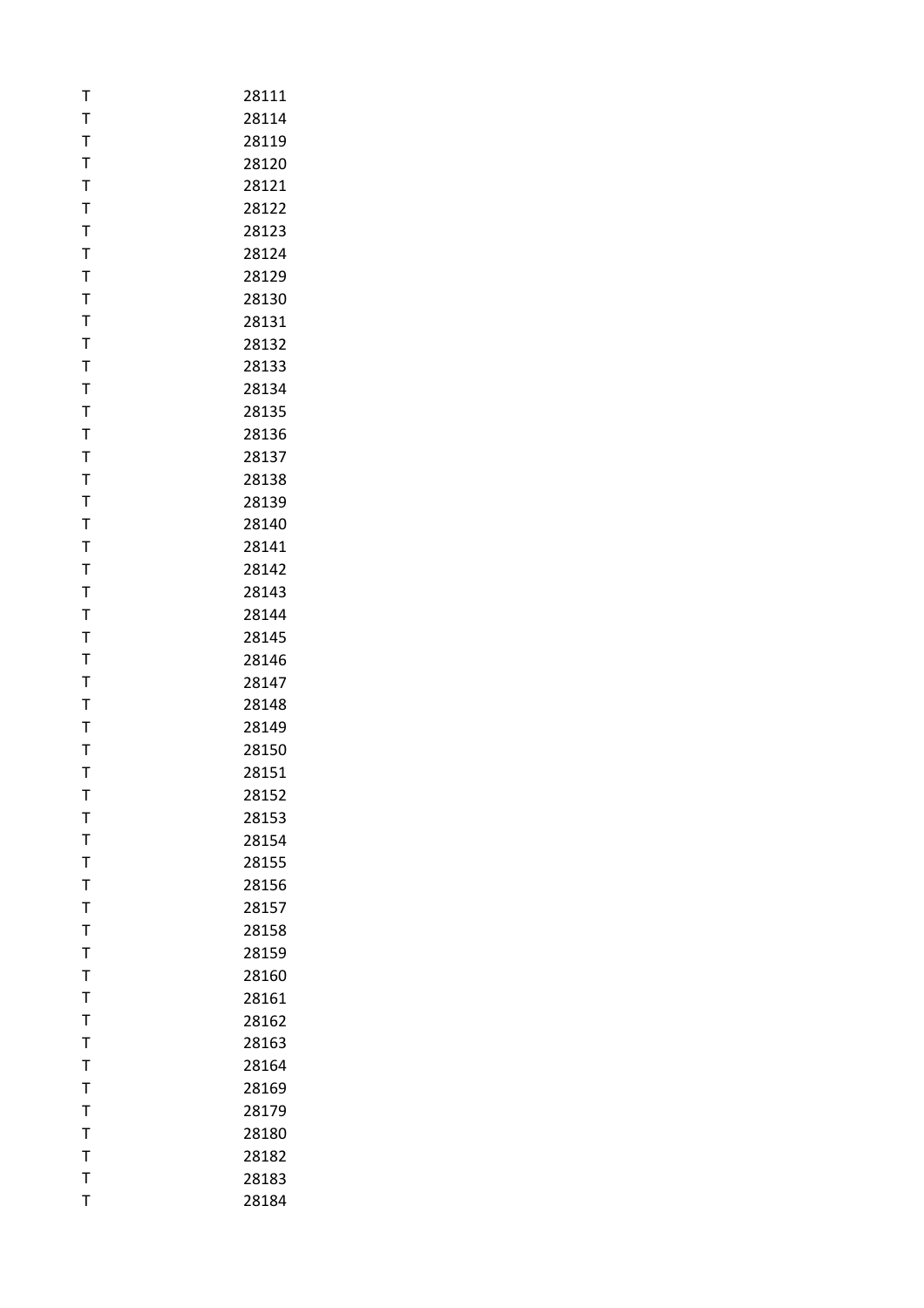| T            | 28185 |
|--------------|-------|
| T            | 28186 |
| T            | 28187 |
| T            | 28188 |
| $\mathsf{T}$ | 28192 |
| T            | 28193 |
| T            | 28194 |
| T            | 28195 |
| T            | 28196 |
| $\mathsf{T}$ | 28197 |
| T            | 28198 |
| T            | 28199 |
| $\mathsf T$  | 28202 |
| T            | 28203 |
| T            | 28204 |
| Τ            | 28205 |
| T            | 28206 |
| T            | 28207 |
| T            | 28208 |
| T            | 28209 |
| T            | 28210 |
| $\mathsf{T}$ | 28211 |
| T            | 28212 |
| T            | 28213 |
| T            | 28214 |
| T            | 28215 |
| T            | 28216 |
| T            | 28217 |
| T            | 28218 |
| T            | 28219 |
| T            | 28220 |
| т            | 28221 |
| T            | 28222 |
| T            | 28223 |
| T            | 28224 |
| T            | 28225 |
| T            | 28226 |
| T            | 28227 |
| T            | 28228 |
| T            | 28229 |
| T            | 28230 |
| T            | 28231 |
| T            | 28232 |
| T            | 28233 |
| $\mathsf{T}$ | 28234 |
| T            | 28235 |
| T            | 28236 |
| $\mathsf{T}$ | 28237 |
| $\mathsf{T}$ | 28238 |
| T            | 28239 |
|              |       |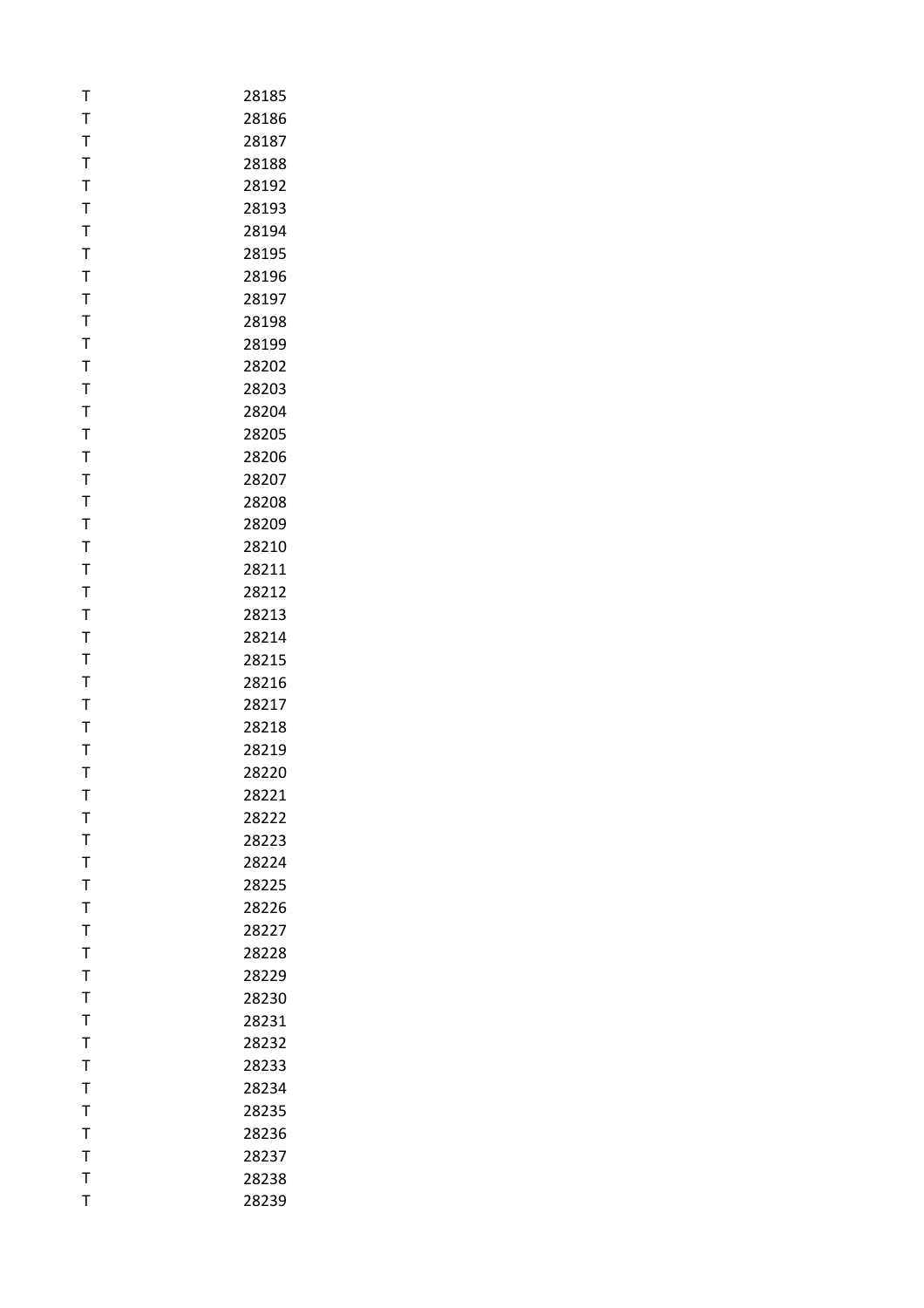| T            | 28240 |
|--------------|-------|
| T            | 28241 |
| T            | 28242 |
| T            | 28246 |
| $\mathsf{T}$ | 28247 |
| T            | 28248 |
| T            | 28249 |
| T            | 28250 |
| T            | 28252 |
| T            | 28253 |
| Т            | 28254 |
| T            | 28256 |
| T            | 28257 |
| T            | 28258 |
| T            | 28259 |
| Τ            | 28260 |
| T            | 28261 |
| T            | 28262 |
| T            | 28263 |
| T            | 28264 |
| T            | 28274 |
| $\mathsf{T}$ | 28275 |
| T            | 28276 |
| T            | 28278 |
| T            | 28279 |
| T            | 28283 |
| T            | 28284 |
| T            | 28285 |
| T            | 28286 |
| Т            | 28287 |
| T            | 28291 |
| т            | 28293 |
| T            | 28299 |
| T            | 28301 |
| T            | 28302 |
| T            | 28317 |
| T            | 28318 |
| T            | 28331 |
| T            | 28332 |
| T            | 28333 |
| $\mathsf{T}$ | 28334 |
| T            | 28335 |
| T            | 28336 |
| T            | 28337 |
| $\mathsf{T}$ | 28338 |
| T            | 28339 |
| T            | 28340 |
| $\mathsf{T}$ | 28341 |
| T            | 28342 |
| T            | 28343 |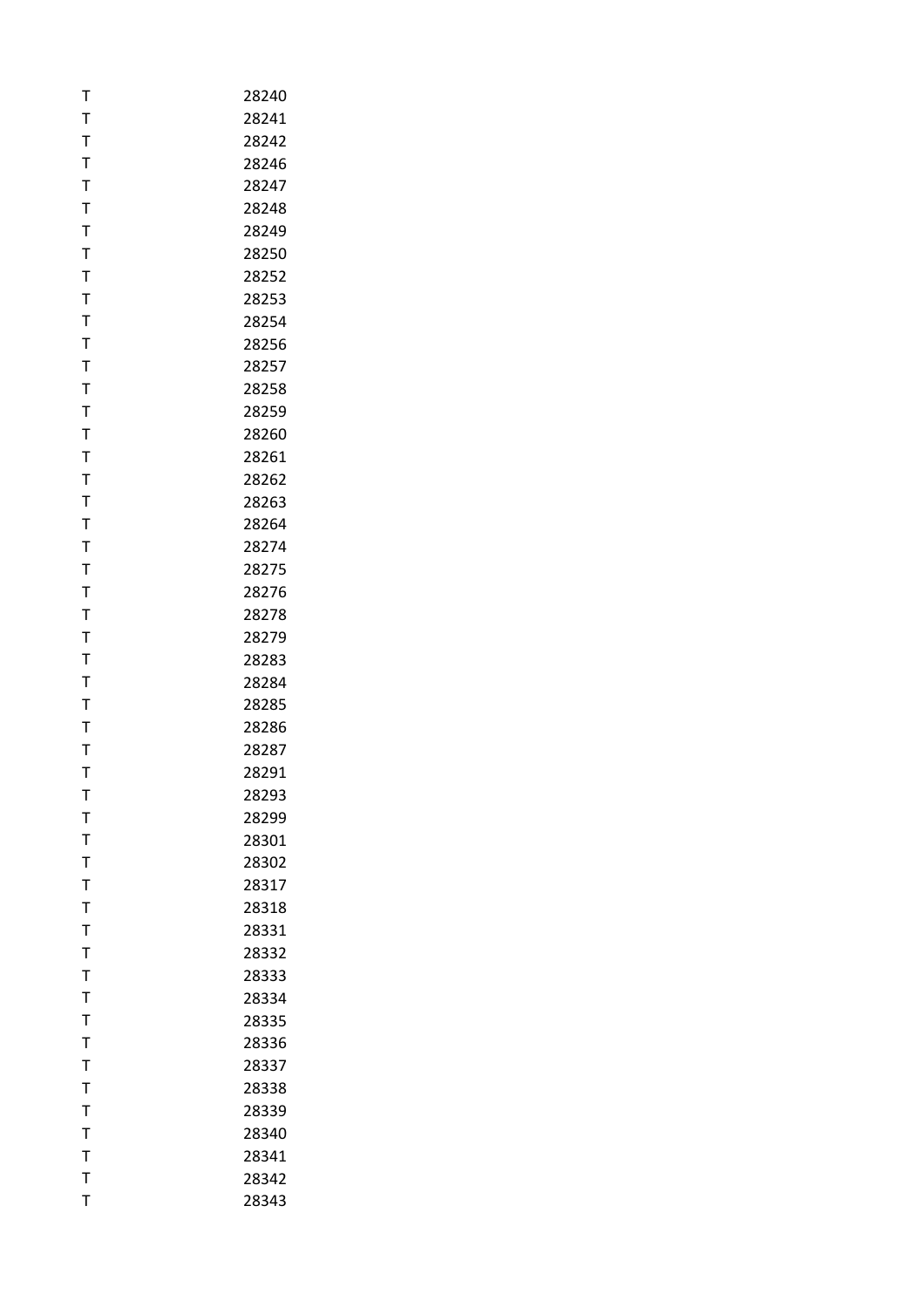| T            | 28344 |
|--------------|-------|
| T            | 28345 |
| T            | 28346 |
| T            | 28347 |
| $\mathsf{T}$ | 28348 |
| T            | 28349 |
| T            | 28350 |
| T            | 28351 |
| T            | 28352 |
| $\mathsf T$  | 28353 |
| T            | 28354 |
| T            | 28355 |
| $\mathsf T$  | 28356 |
| T            | 28357 |
| T            | 28358 |
| Τ            | 28359 |
|              |       |
| T            | 28360 |
| T            | 28361 |
| T            | 28362 |
| T            | 28363 |
| T            | 28364 |
| $\mathsf T$  | 28365 |
| T            | 28366 |
| T            | 28367 |
| T            | 28368 |
| T            | 28369 |
| T            | 28370 |
| T            | 28371 |
| T            | 28373 |
| T            | 28374 |
| T            | 28375 |
| т            | 28376 |
| T            | 28377 |
| $\mathsf T$  | 28380 |
| $\mathsf T$  | 28385 |
| $\mathsf T$  | 28386 |
| T            | 28388 |
| Τ            | 28404 |
| T            | 28406 |
| T            | 28407 |
| $\mathsf T$  | 28408 |
| T            | 28409 |
| T            | 28411 |
| T            | 28416 |
| T            | 28417 |
| T            | 28424 |
| T            | 28425 |
| T            | 28426 |
| T            | 28429 |
| T            | 28431 |
|              |       |